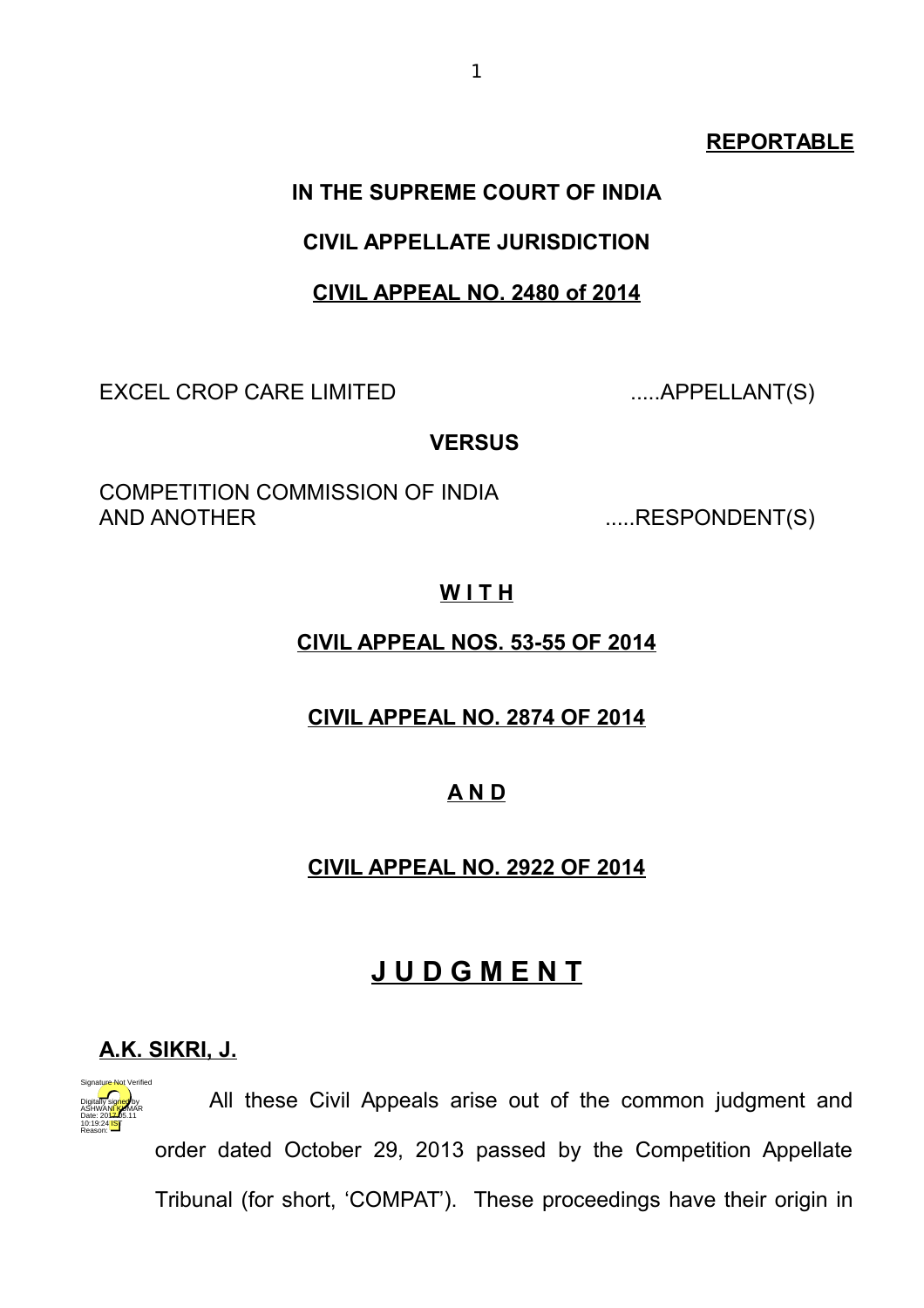the letter dated February 04, 2011 written by the Food Corporation of India (for short, 'FCI') to the Competition Commission of India (for short, 'CCI') complaining of an anti-competitive agreement purportedly arrived at between M/s. Excel Crop Care Limited, M/s. United Phosphorous Limited (for short, 'UPL'), M/s. Sandhya Organics Chemicals (P) Ltd. respectively (the appellants in CA Nos. 2480, 2874 and 2922 of 2014 and hereinafter referred to as the 'appellants') and Agrosynth Chemicals Limited, in relation to tenders issued by the FCI for Aluminium Phosphide Tablets (for short, 'APT') of 3 gms. between the years 2007 and 2009. The CCI entrusted the matter to the Director General (DG) for investigation, who submitted his report on October 14, 2011 giving his *prima facie* findings affirming the allegations of the FCI that the appellants had entered into an anti-competitive agreement, which was violative of Section 3(3) of the Competition Act, 2002 (hereinafter referred to as the 'Act'). On receipt of this complaint, the CCI issued notices to the appellants who filed their objections. After hearing the parties, the CCI passed the order dated April 23, 2012 whereby it concluded that the appellants had entered into the anti-competitive agreement in a concerted manner thereby offending the provisions of Section 3 of the Act. As a consequence, it imposed penalty @ 9% on the average total turnover of these establishments for last three years. Appeals were filed by the appellants before the COMPAT under Section

2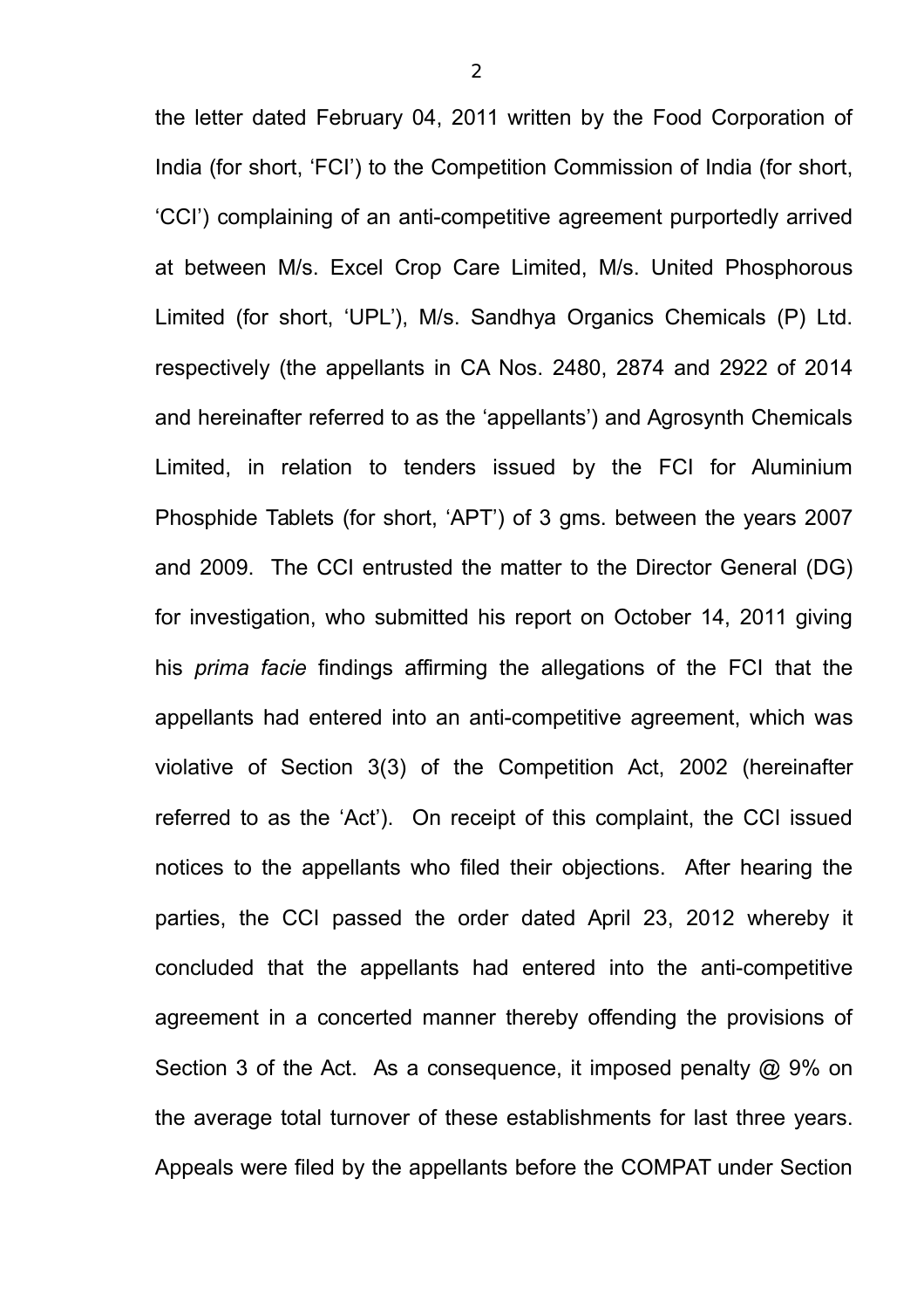53-B of the Act. In these appeals, the issue on merits has been decided against the appellants by COMPAT in its judgment dated October 29, 2013. These appeals question the validity of the order of the COMPAT on the aforesaid aspect.

#### **Now the facts in detail :**

2) An Inquiry in this case was initiated by the CCI on the basis of letter/ complaint dated February 04, 2011 written by the Chairman and Managing Director of the FCI to the CCI. It was alleged in this complaint that four manufactures of APT had formed a cartel by entering into an anti-competitive agreement amongst themselves and on that basis they had been submitting their bids for last eight years by quoting identical rates in the tenders invited by the FCI for the purchase of APT. It was alleged that the requirement for APT was almost got doubled during the period 2007-2009 and was likely to rise further in view of the requirement of large quantity of these tablets by the FCI, Central Warehousing Corporation and other State agencies for preservation of food grains, which these agencies were storing in their godowns. The CCI assigned the complaint to the DG for investigation. The DG collected required information from the FCI and other Government agencies dealing in warehousing and storage of food grains and also from Central Insecticides Board and Registration Committee, Faridabad. Representatives of FCI were also examined. After collecting the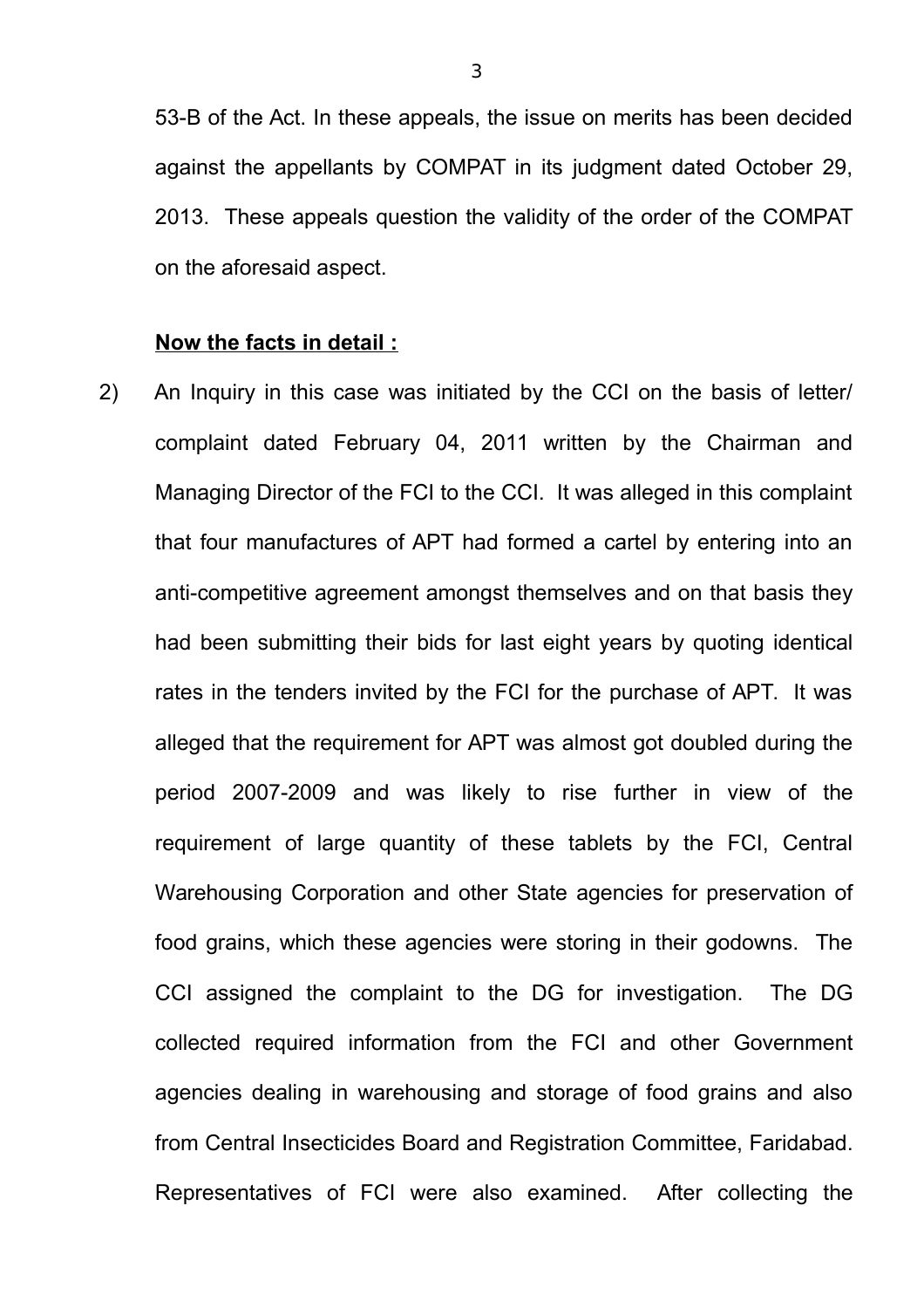aforesaid information, the DG submitted his report with the following findings:

**(a)** The main market of APT in India was that of the institutional sales and a majority of buyers were Government agencies. The number of private buyers was insignificant. APT is sold in the box of 3 gms. tablets, 12 gms. tablets, and a sachet of 10 gms. in powder. Out of this, 3 gms. tablets constitute 56% of the total sale. Sale of these 3 gms. tablets was restricted to the Government agencies and approved pest control operators, which could not be sold in the open market. These Government agencies were procuring APT tablets of `40 crores annually.

**(b)** There were only four manufacturers of APT, namely, M/s. Excel Crop Care Limited, M/s. UPL, M/s. Sandhya Organics Chemicals (P) Ltd. (which are the three appellants herein) and Agrosynth Chemicals Limited.

**(c)** It was noted that the FCI had adopted the process of tender, which is normally a global tender. The concerned tender had two-bid system, that is first techno commercial and then the financial bid. On the basis of the bids, the rate running contracts are executed with successful bidders. The DG found that there was also a Committee comprising of responsible officers for evaluation of technical and price bids. As per the practice, the lowest bidder is invited by the Committee for negotiations

4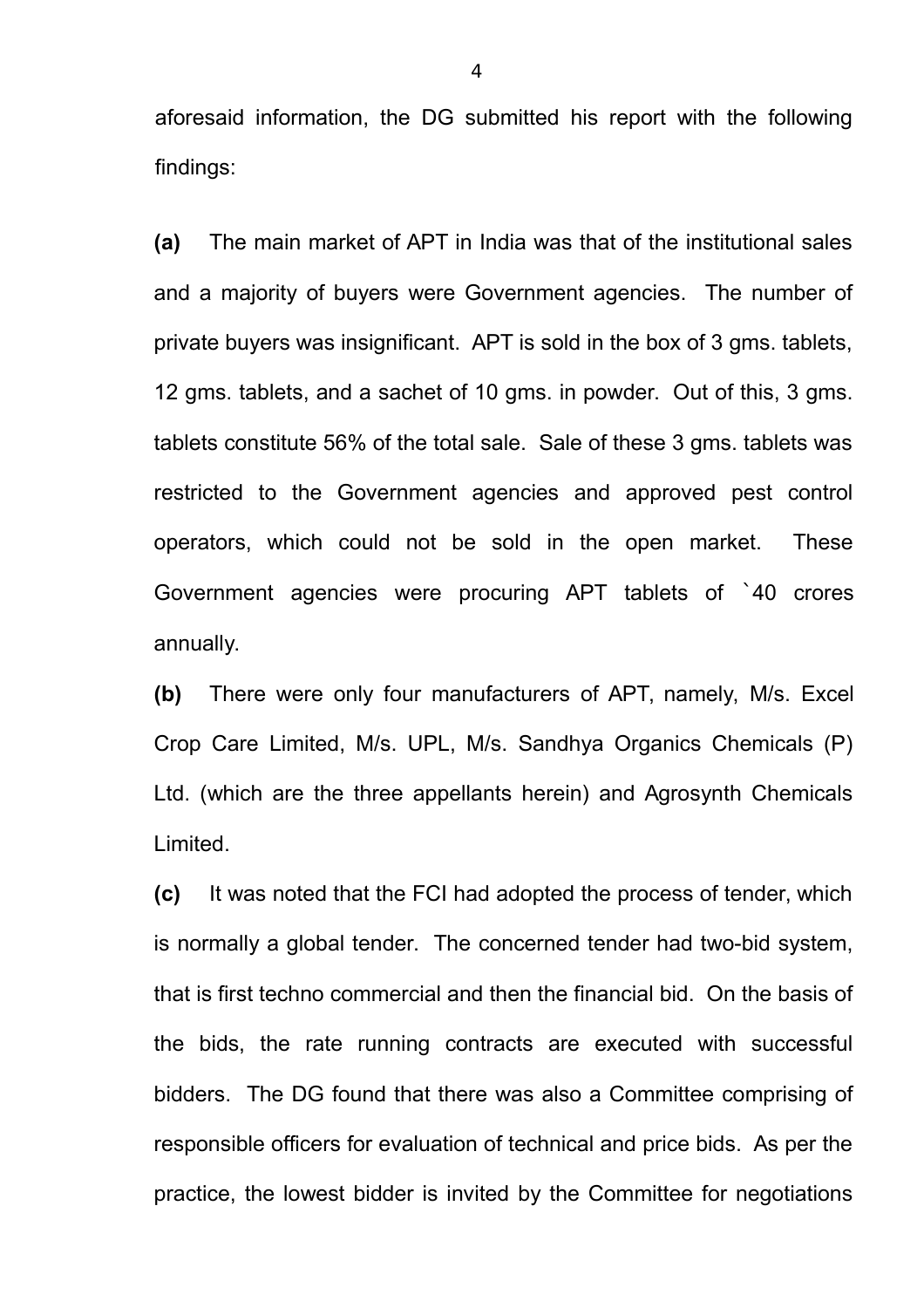and after negotiations, the Committee submits the report giving its recommendations and the contracts are awarded and after that the payment for the purchased tablets is released by the concerned regional offices.

**(d)** It was found that right from the year 2002, up to the year 2009, all the four parties used to quote identical rates, excepting for the year 2007. In 2002, Rs. 245/- was the rate quoted by these four parties and in the year 2005 it was `310 (though the tender was scrapped in this year and the material was purchased from Central Ware Housing Corporation @ `290). In November 2005, though the tenders were invited, all the parties had abstained from quoting. In 2007, M/s. UPL had quoted the price which was much below the price of other competitors. In 2008, all the parties abstained from quoting, while in 2009 only the three appellants, barring Agrosynth Chemicals Limited, participated and quoted uniform rate of `388, which was ultimately brought down to `386 after negotiations.

It was also found that the tender documents were usually submitted in-person and the rates were normally filled with hand.

**(e)** In respect of the tender floated in the year 2009 for procurement of fixed quantity of 600 MT with a provision of  $\pm$  10%, the three appellants had quoted identical rates of `388. It was found that the tender documents were to be submitted by 2:00 p.m. on May 08, 2009 and bid

5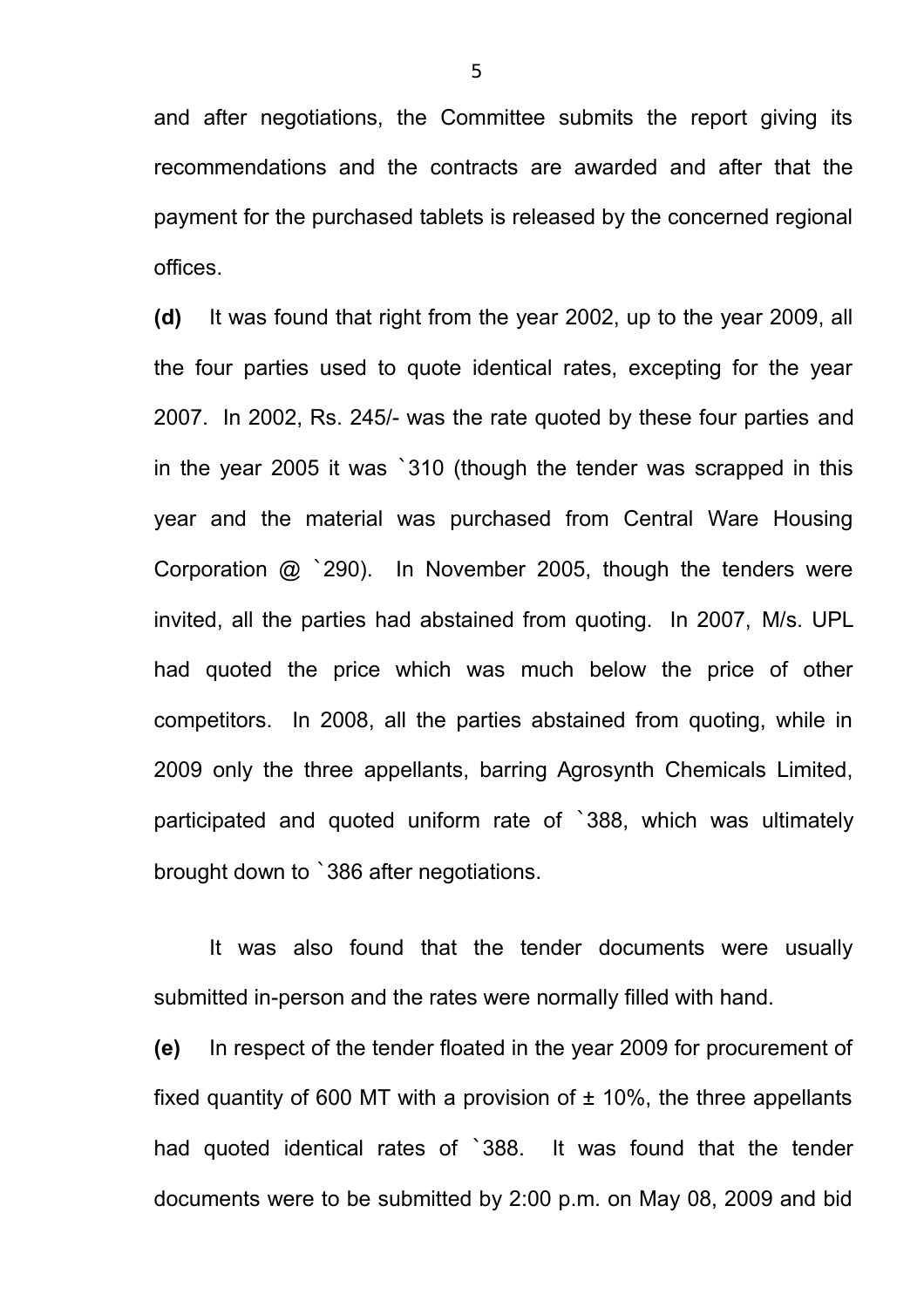was to be opened at 3:00 p.m. on the same day. For submitting the bids, representatives of the three appellants made common entries in the Visitors' Register. In fact, one Shri S.K. Bose of M/s. Excel Crop Care Limited made these entries on behalf of the representatives of other competitors as well.

**(f)** By analysing the aforesaid bids carefully and taking into consideration the total number of 16 tenders, including tenders dated May 08, 2009, the DG recorded that:

**(i)** pricing pattern definitely showed the practice of quoting identical pricing by all the three appellants or at some other times by two appellants, including M/s. Agrosynth Chemicals Limited;

**(ii)** the explanation given by the appellants was unconvincing. Though, the appellants had stated that rise in price was mostly attributed to increase in price by China during the Beijing Olympics, but it was noticed that even during the period when the Phosphorous prices had fallen, no reflection thereof was seen in the high prices quoted by the appellants;

**(iii)** examination of the cost structure of each company reflected that there was nothing common between the appellants as far as the said cost structure was concerned and, therefore, quoting of identical prices by all the appellants was unnatural; and

**(iv)** joint boycotting by the appellants, at times, showed their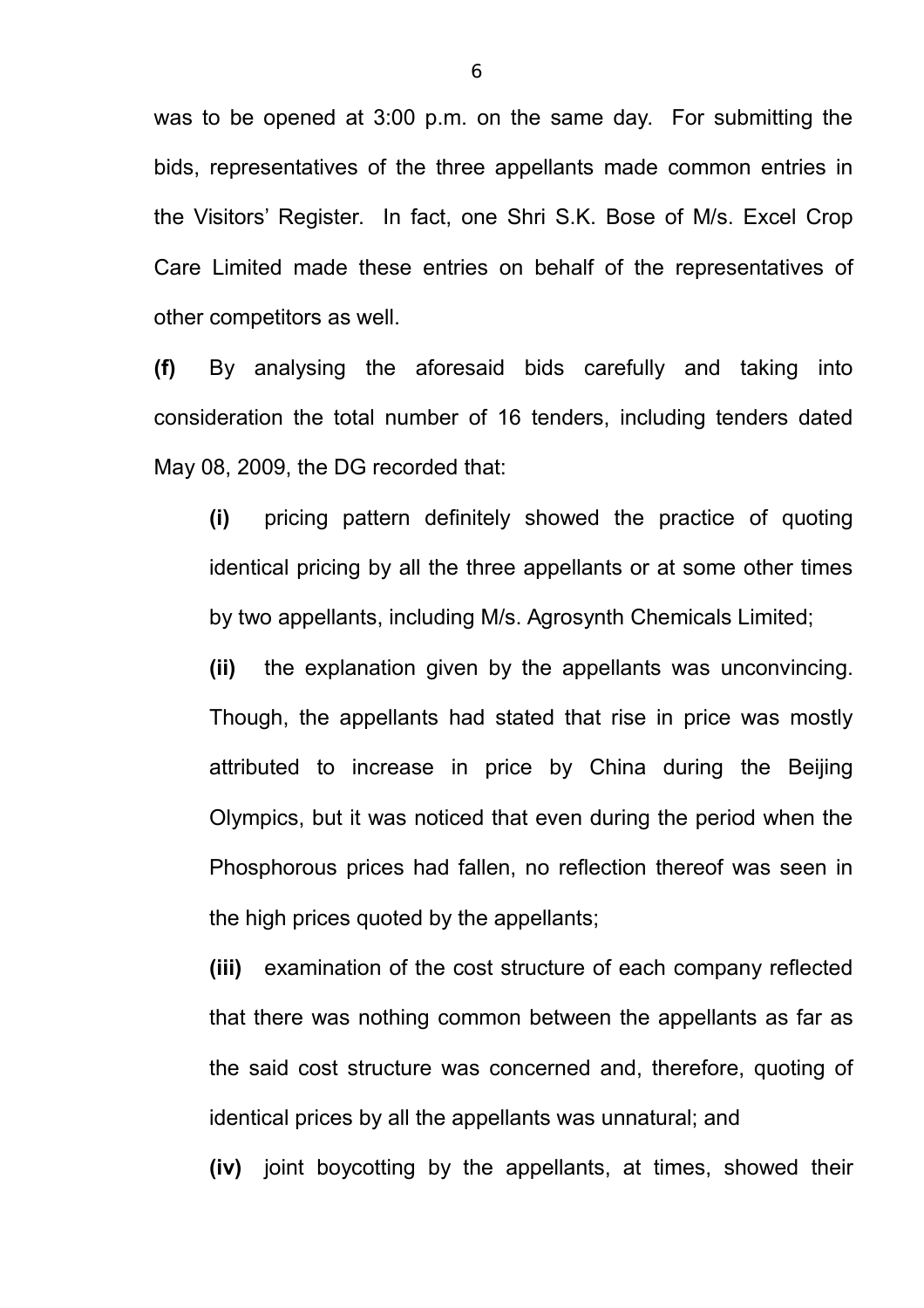concerted action, which happened again in March 2011 when the FCI had issued *e-*tender, which was closed on July 25, 2011. According to the DG, explanation given by the appellants and M/s. Agrosynth Chemicals Limited for boycotting the said tender to the effect that tender conditions were very stringent, was an afterthought and did not inspire any confidence. As per the DG, even if the conditions were stringent, the appellants could discuss the same with the FCI as there was sufficient time between March 2011 and July 25, 2011, but it was not done.

On the basis of the aforesaid findings, the DG framed an opinion that the appellants had contravened the provisions of Sections 3(3)(a), 3(3)(b) and 3(3)(d) read with Section 3(1) of the Act.

- 3) The CCI took up the report of the DG for consideration and for this purpose sent a copy thereof to all the four manufacturers inviting their objections, if any, thereupon. Since M/s. Agrosynth Chemicals Limited was ultimately exonerated and spared by the CCI, it may not be necessary to deal with the objections of the said party. The three appellants contested the report on facts as well as in law. Identical legal submissions were made, which are pointed out, in capsulated form, as under:
	- **(a)** Since Sections 3 and 4 of the Act were activated and brought into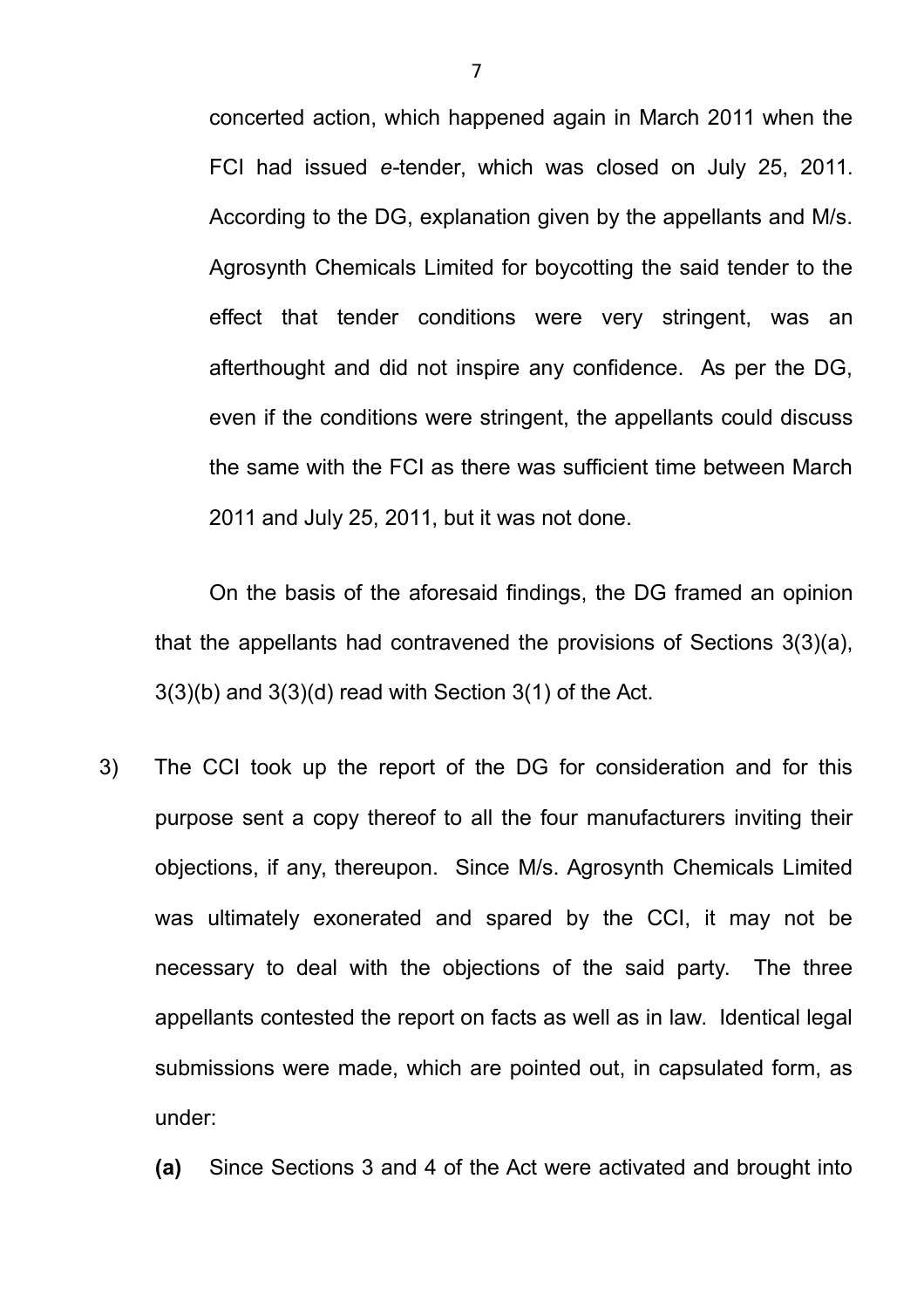force only with effect from May 20, 2009, tenders prior to this date could not be the subject matter of inquiry for ascertaining whether there was any violation of Section 3 of the Act or not. Qua March 2009 tender, it was contended that last date of submission of tender was May 08, 2009 and the bids were submitted by the appellants on that date, i.e., before the enforcement of Section 3, which came into operation on May 20, 2009. No doubt, the tender was evaluated and awarded only after May 20, 2009, but insofar as role of the appellants is concerned, that came to an end on the submission of the tender and, therefore, tender of March, 2009 could not be the subject matter of enquiry.

**(b)** Insofar as tender of 2011 is concerned, it was contended that inquiry in respect of boycotting the said tender by the appellants was without jurisdiction inasmuch as the FCI in its complaint dated February 04, 2011 did not mention about the said tender.

**(c)** On merits, increase in the price over a period of time, particularly between years 2009 and 2011, was sought to be justified on the ground that the *'price of yellow phosphorous, which was to be procured from China, had increased'*. It was further submitted that merely because there was identity of prices quoted by the appellants, it would not mean that there was any bid rigging or formation of cartel by the appellants. Submission in this behalf was that the market forces brought the situation where the prices became so competitive and it had led to the

8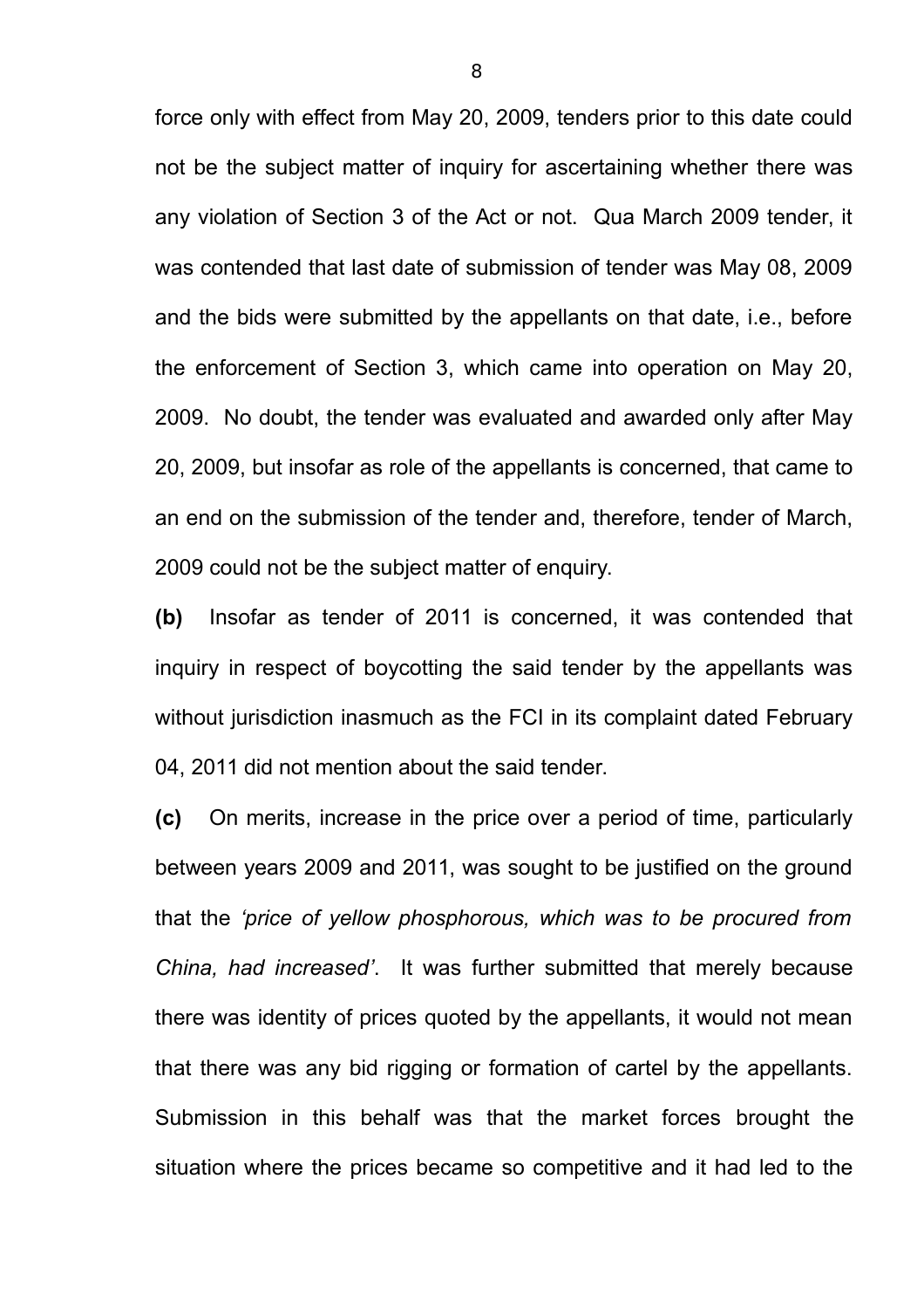aforesaid trend. According to them, as a practice, the Central Warehousing Corporation finalised the tender in the beginning of a particular year which used to be considered as the benchmark for other tenders for that year resulting in likelihood of identical pricing. As far as common entry having been made by Mr. S.K. Bose of M/s. Excel Crop Care Limited on May 08, 2009 on behalf of the representatives of the other competitors as well in the Visitors' Register is concerned, it was stated that since the representatives knew each other well and had entered the premises of FCI at the same time, Mr. Bose mentioned the names of others as well which was neither unnatural nor abnormal and no inference of cartel formation could be drawn therefrom. Boycotting of tender of May 2011 was tried to be justified on the ground that there were unreasonable conditions prescribed in the tender making it impossible to submit the bid, particularly, the condition of depositing `30 lakhs as Earnest Money Deposit (EMD), whereas in the earlier tenders the EMD was only `10 lakhs and `8.25 lakhs. It was further submitted that, notwithstanding the same price quoted by the appellants, each time the tender was evaluated by a Committee of Officers of the FCI and no such suspicion was raised by the Committee. On the contrary, this aspect was specifically gone into and the Committee was satisfied that quoting of identical price was not due to any cartalisation.

M/s. Sandhya Organics Chemicals (P) Ltd. raised an additional

9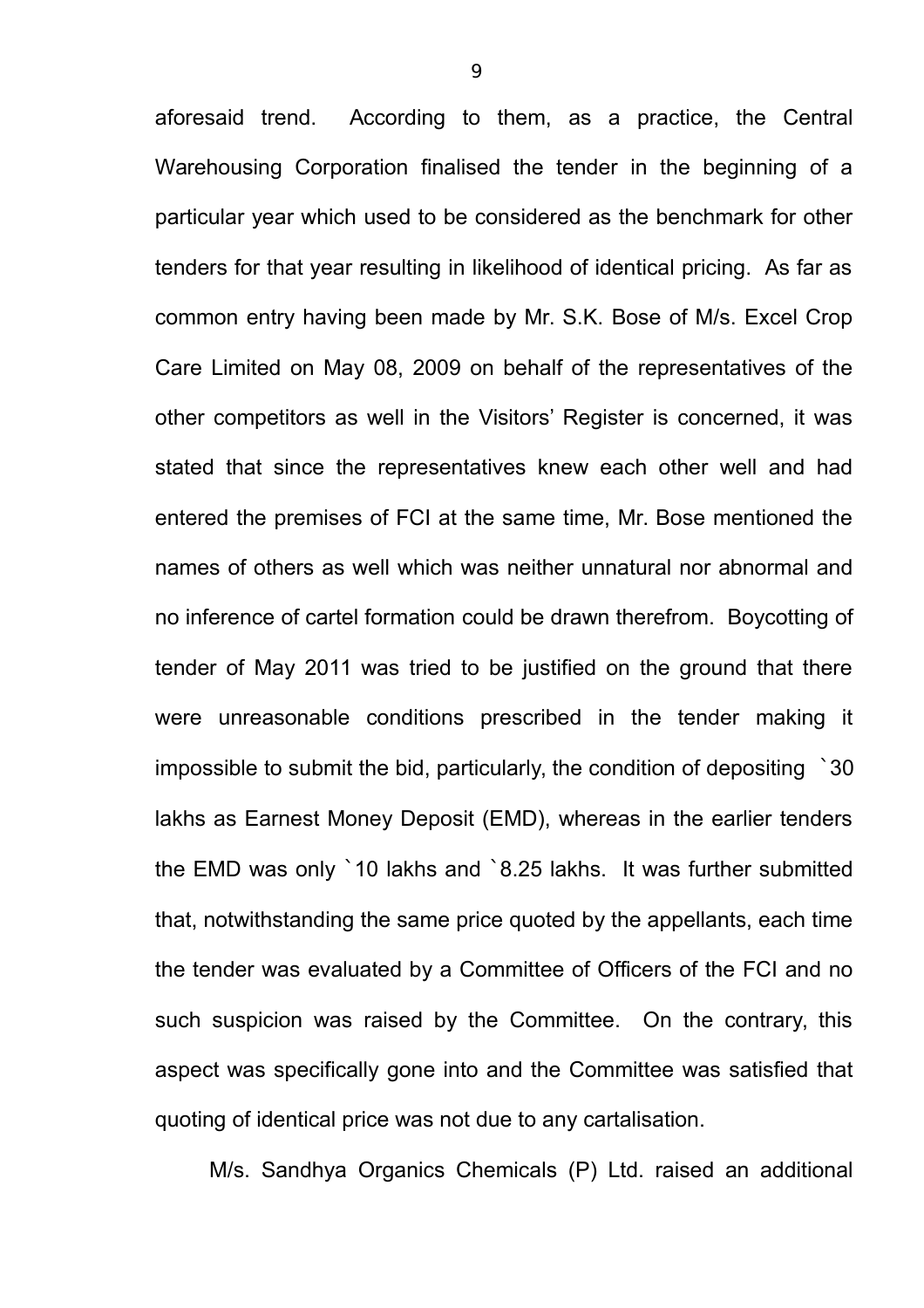plea *qua* non-participation in the 2011 tender by submitting that it did not have the capacity to supply 75 MT per month, which was the requirement in the said tender and, therefore, it chose not to participate.

- 4) The CCI passed the order discussing all the aforesaid aspects in detail and rejecting each and every contention of the appellants, and, thereby concluding that the appellants had entered into an agreement or understanding, and indulged in anti-competitive activities while submitting their bids in response to the tenders issued by the FCI.
- 5) For indulging in anti-competitive practices in violation of the provisions of Section 3 of the Act, the CCI imposed penalties upon all the three appellants at 9% of average 3 years' turnover of these appellants under Section 27(b) of the Act. Quantifying the same, penalty to the tune of `63.90 crores was imposed upon M/s. Excel Crop Care Limited, `1.57 crores upon M/s. Sandhya Organics Chemicals (P) Ltd., and UPL was fastened with the penalty of `252.44 crores.
- 6) The appellants filed three separate appeals before the COMPAT. The legal and factual arguments remained the same before COMPAT as well. In addition, argument was raised on the quantum of penalty. The COMPAT has, vide common judgment dated October 29, 2013, rejected all the contentions, except *qua* penalty, of the appellants. Insofar as imposition of penalty is concerned, COMPAT has held that though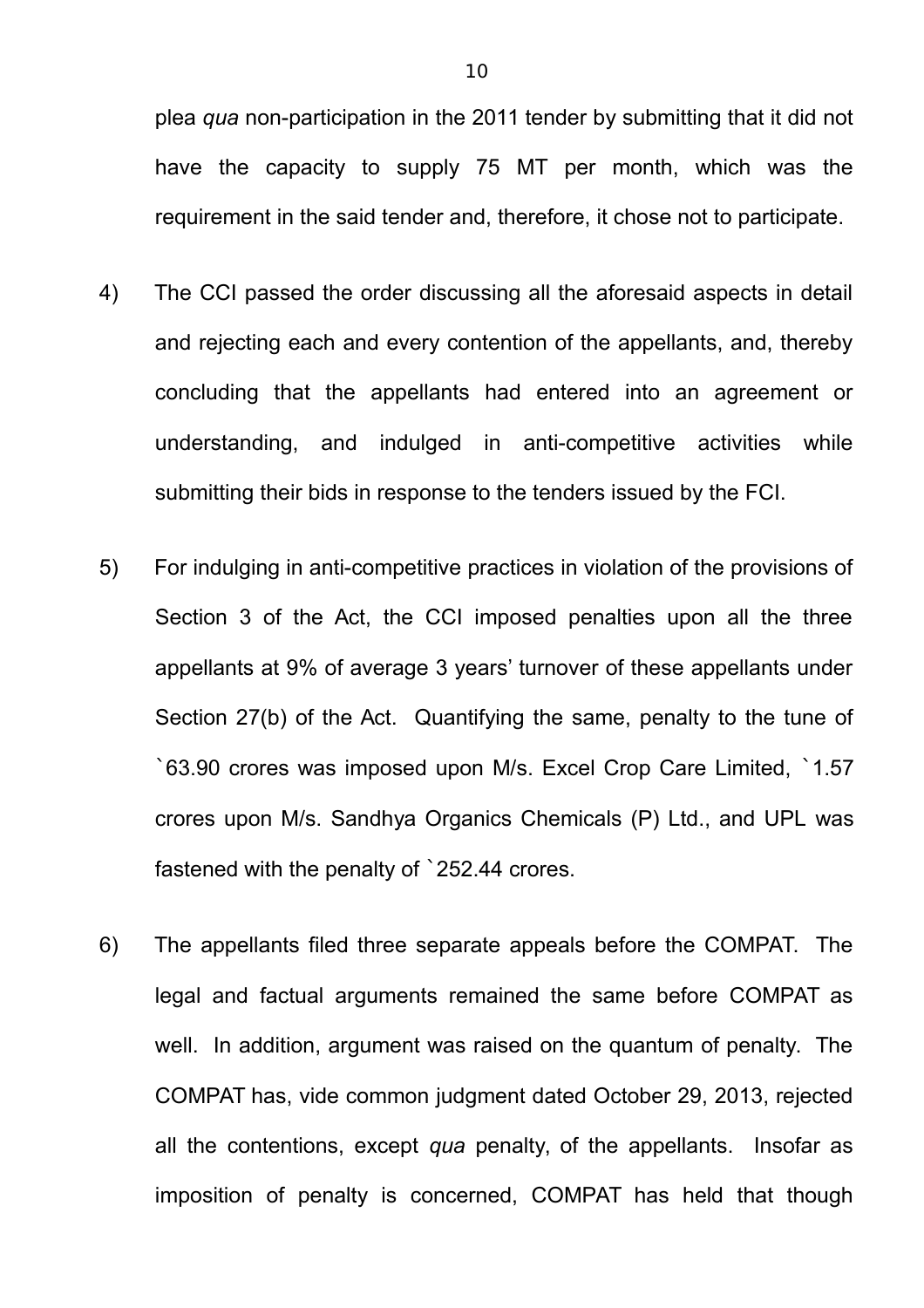penalty @ 9% of three years' average turnover was not unreasonable, the penalty cannot be on the *'total turnover'* of these establishments, and has to be restricted to 9% of the *'relevant turnover'*, i.e. the turnover in respect of the quantum of supplies made *qua* the product for which cartel was formed and supplies made. In other words, it had to relate to the goods in question, namely, APT and turnover of other products manufactured and sold by the establishments, which were without blemish, could not be included for calculating the penalty.

7) As noted above, before us, three appeals are filed by these manufacturers/suppliers against the findings of the COMPAT holding that there was violation of Sections 3(3)(a), 3(3)(b) and 3(3)(d) of the Act on the part of the appellants. On that basis, it is pleaded that those findings be declared as untenable and penalty imposed be set aside. On the other hand, the CCI has also preferred Civil Appeal Nos. 53-55 of 2014 against that part of the impugned order whereby penalty imposed upon these suppliers is restricted to *'relevant turnover'* instead of *'total turnover'*. Since submissions before us remain substantially the same, we are not pointing out the reasons given by the COMPAT which weighed with it after taking the aforesaid course of action, inasmuch as, while discussing the submissions of the parties, we shall be referring to the reasons adopted by the COMPAT.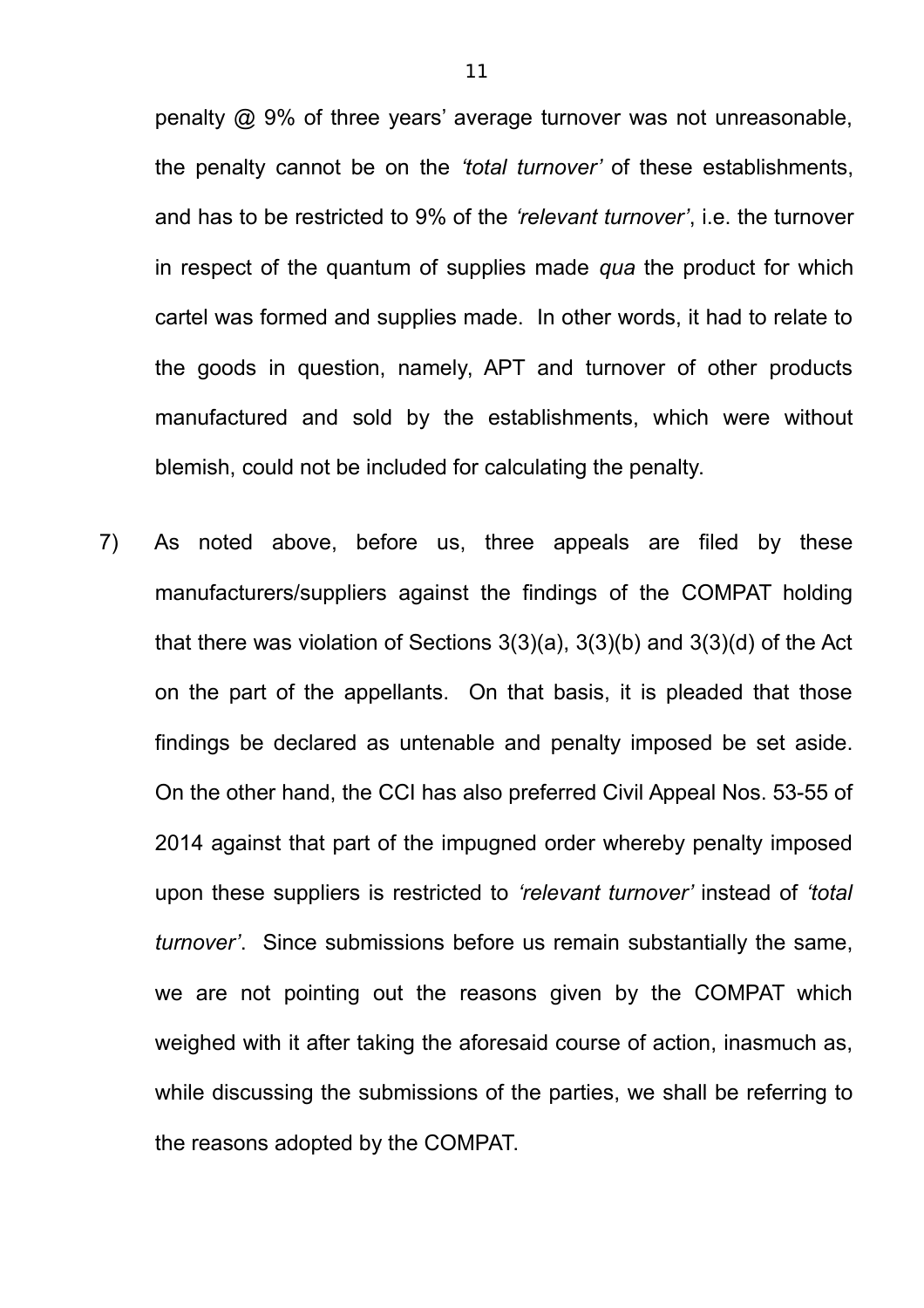- 8) Having painted the canvas with seminal and essential facts, it becomes manifest that following issues arise for consideration in these appeals:
	- (i) Whether the dispute regarding violation of Section 3 of the Act by the appellants could not be gone into in respect of tender of March, 2009, as Section 3 was operationalised only by notification dated  $20<sup>th</sup>$  May, 2009?
	- (ii) Whether CCI was barred from investigating the matter pertaining to the tender floated by FCI in March, 2011 because of the reason that FCI in its complaint dated  $4<sup>th</sup>$  February, 2011 given to the CCI had not complained about this tender?
	- (iii) Whether, on the facts of the case, conclusion of CCI that the appellants had entered into an agreement/arrangement and pursuant thereto indulged in collusive bidding by forming a cartel, resulting into contravention of Section 3(3)(a), 3(3)(b) and 3(3)(d) read with Section 3(1) of the Act, is justified?
	- (iv) Whether penalty under Section 27(b) of the Act has to be on total/entire turnover of the offending company or it can be only on "relevant turnover", i.e., relating to the product in question?
- 9) First two issues are in the nature of preliminary objections that were raised by the appellants, which are jurisdictional issues as the attempt of the appellants is to show that CCI was not even empowered to look into the merits of the case because of those objections. Therefore, in the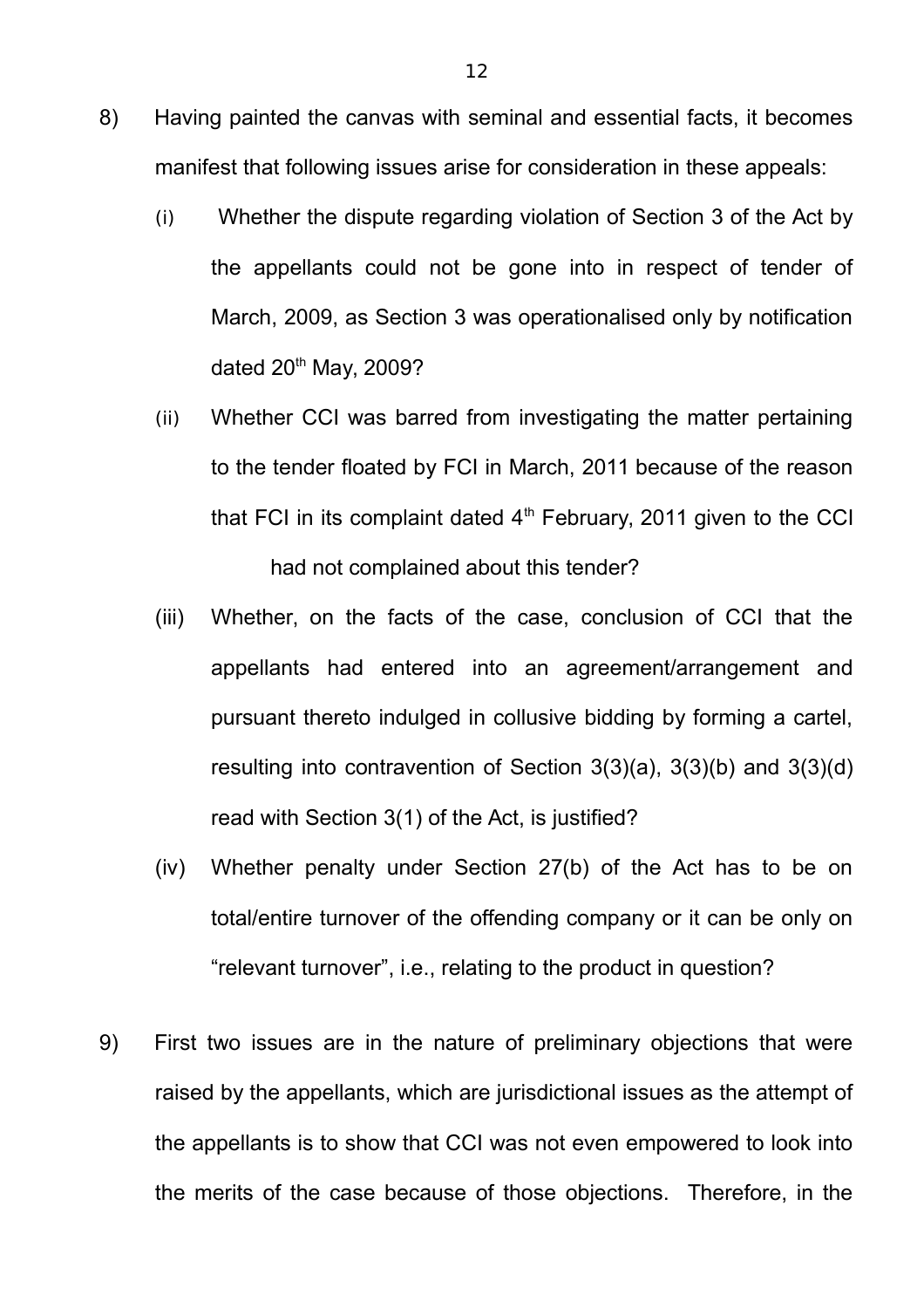first instance, we deal with these issues.

# **10) Issue No. 1**

# **Re: Applicability of Section 3 of the Act in respect of Notice**

# **Inviting Tender (NIT) dated 28th March, 2009**

Section 3 is the first provision in Chapter II of the Act. Chapter II is titled as "Prohibition of certain agreements, abuse of dominant position and regulation of combinations". It starts by specifying those agreements which are prohibited under this Chapter and Section 3 enumerates such prohibitive agreements. It reads as under:

> "3. (1) No enterprise or association of enterprises or person or association of persons shall enter into any agreement in respect of production, supply, distribution, storage, acquisition or control of goods or provision of services, which causes or is likely to cause an appreciable adverse effect on competition within India.

> (2) Any agreement entered into in contravention of the provisions contained in subsection (1) shall be void.

> (3) Any agreement entered into between enterprises or associations of enterprises or persons or associations of persons or between any person and enterprise or practice carried on, or decision taken by, any association of enterprises or association of persons, including cartels, engaged in identical or similar trade of goods or provision of services, which—

(a) directly or indirectly determines purchase or sale prices;

(b) limits or controls production, supply, markets, technical development, investment or provision of services;

(c) shares the market or source of production or provision of services by way of allocation of geographical area of market, or type of goods or services, or number of customers in the market or any other similar way;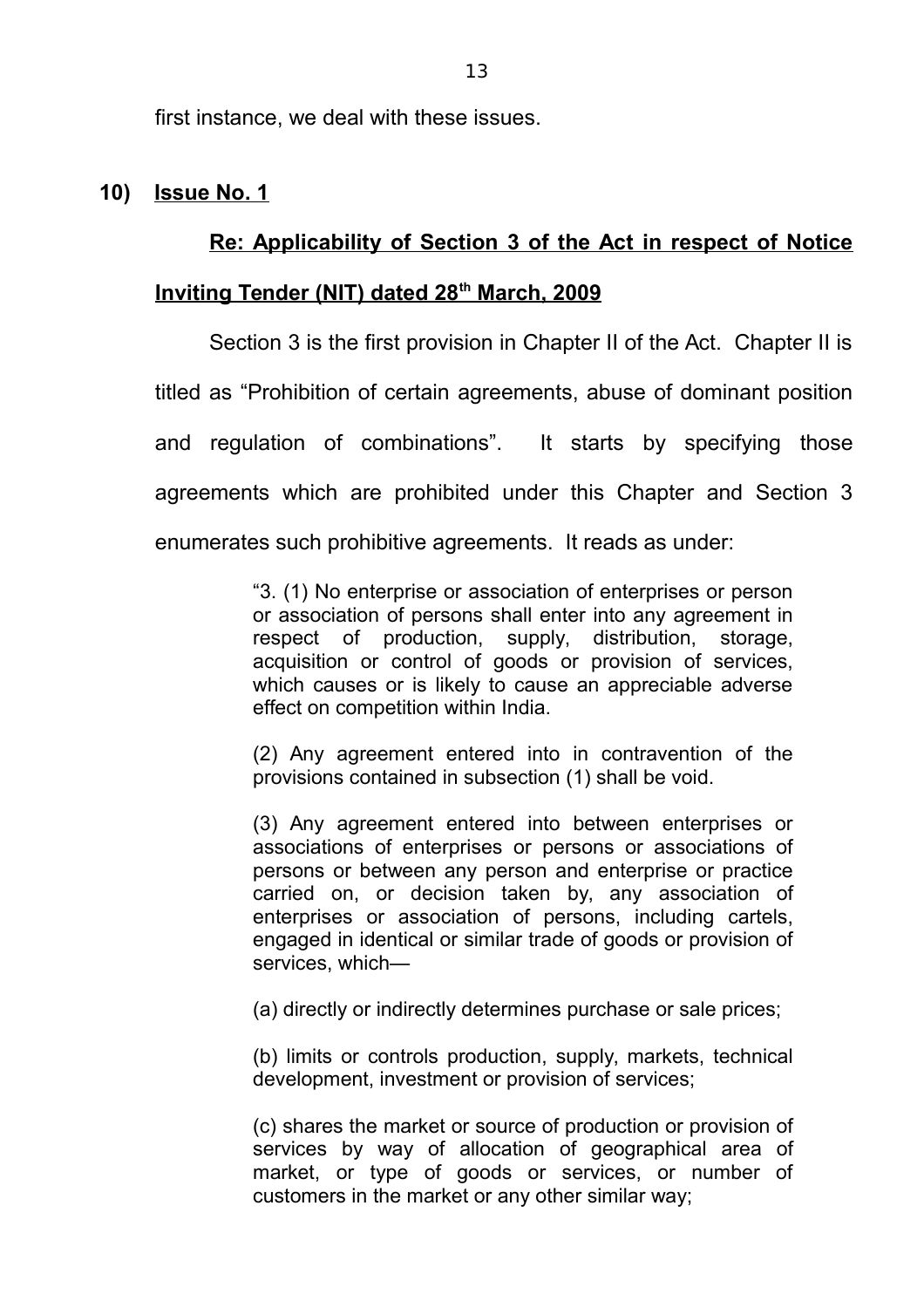(d) directly or indirectly results in bid rigging or collusive bidding, shall be presumed to have an appreciable adverse effect on competition: Provided that nothing contained in this sub-section shall apply to any agreement entered into by way of joint ventures if such agreement increases efficiency in production, supply, distribution, storage, acquisition or control of goods or provision of services.

*Explanation.*—For the purposes of this sub-section, "bid rigging" means any agreement, between enterprises or persons referred to in sub-section (3) engaged in identical or similar production or trading of goods or provision of services, which has the effect of eliminating or reducing competition for bids or adversely affecting or manipulating the process for bidding

(4) Any agreement amongst enterprises or persons at different stages or levels of the production chain in different markets, in respect of production, supply, distribution, storage, sale or price of, or trade in goods or provision of services, including—

(a) tie-in arrangement;

(b) exclusive supply agreement;

(c) exclusive distribution agreement;

(d) refusal to deal;

(e) resale price maintenance,

shall be an agreement in contravention of sub-section (1) if such agreement causes or is likely to cause an appreciable adverse effect on competition in India.

Explanation.—For the purposes of this sub-section,—

(a) "tie-in arrangement" includes any agreement requiring a purchaser of goods, as a condition of such purchase, to purchase some other goods;

(b) "exclusive supply agreement" includes any agreement restricting in any manner the purchaser in the course of his trade from acquiring or otherwise dealing in any goods other than those of the seller or any other person;

(c) "exclusive distribution agreement" includes any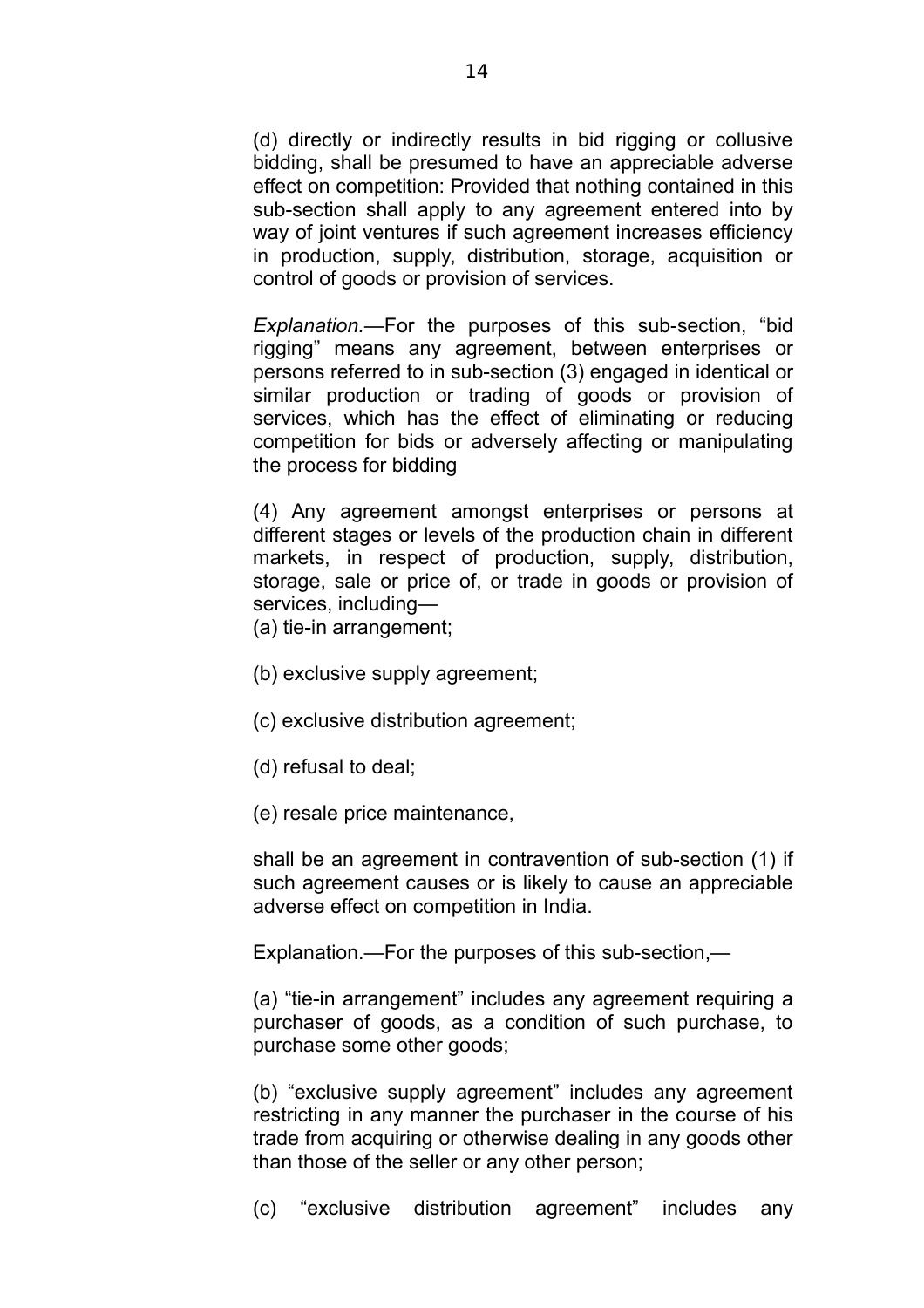agreement to limit, restrict or withhold the output or supply of any goods or allocate any area or market for the disposal or sale of the goods;

(d) "refusal to deal" includes any agreement which restricts, or is likely to restrict, by any method the persons or classes of persons to whom goods are sold or from whom goods are bought;

(e) "resale price maintenance" includes any agreement to sell goods on condition that the prices to be charged on the resale by the purchaser shall be the prices stipulated by the seller unless it is clearly stated that prices lower than those prices may be charged.

(5) Nothing contained in this section shall restrict—

(i) the right of any person to restrain any infringement of, or to impose reasonable conditions, as may be necessary for protecting any of his rights which have been or may be conferred upon him under—

(a) the Copyright Act, 1957 (14 of 1957);

(b) the Patents Act, 1970 (39 of 1970);

(c) the Trade and Merchandise Marks Act, 1958 (43 of 1958) or the Trade Marks Act, 1999 (47 of 1999);

(d) the Geographical Indications of Goods (Registration and Protection) Act, 1999 (48 of 1999);

(e) the Designs Act, 2000 (16 of 2000);

(f) the Semi-conductor Integrated Circuits Layout-Design Act, 2000 (37 of 2000);

(ii) the right of any person to export goods from India to the extent to which the agreement relates exclusively to the production, supply, distribution or control of goods or provision of services for such export."

11) At this juncture, it is the applicability of this Section which is dealt with.

Though, the Competition Act is of the year 2002 and was passed by the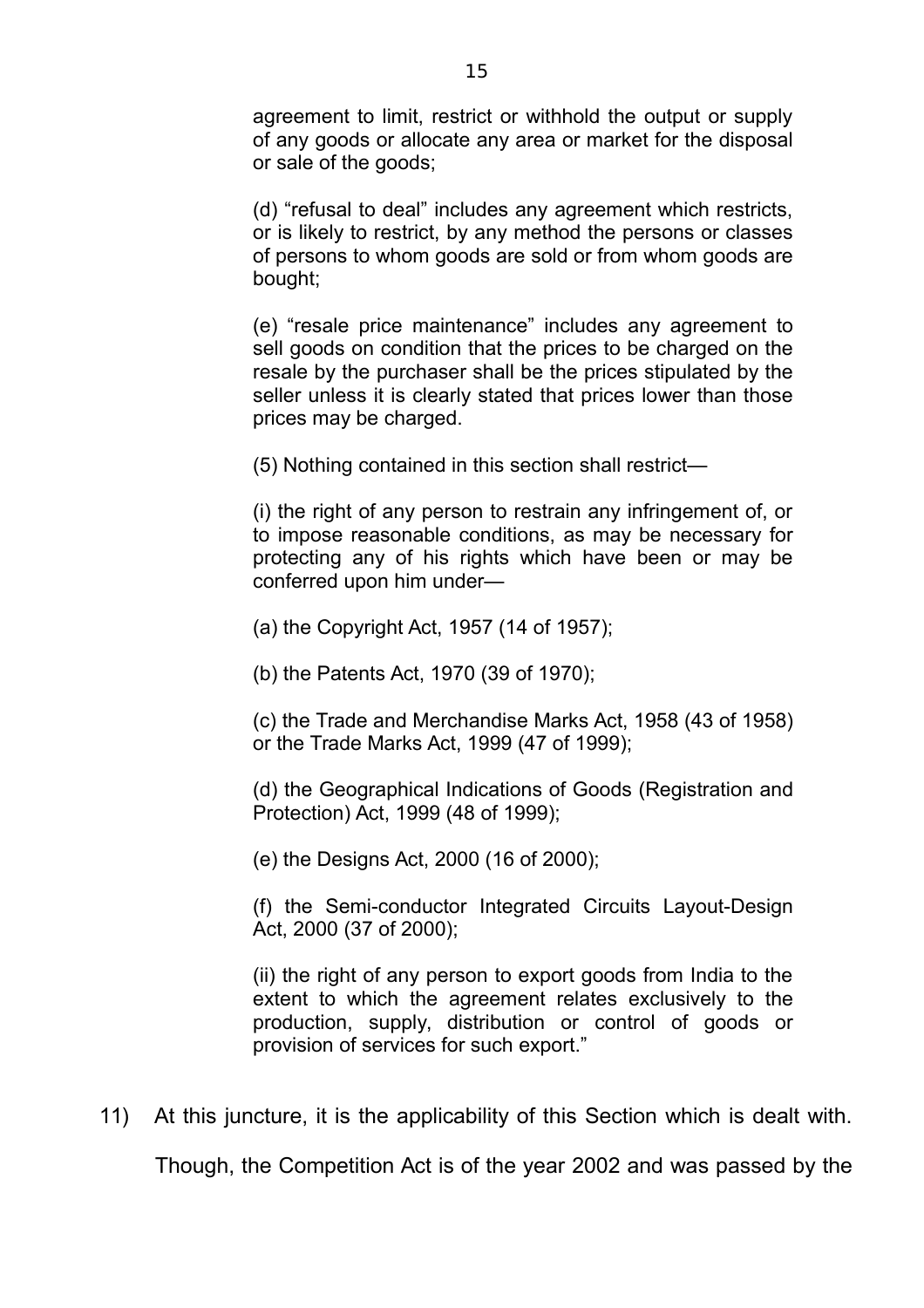Legislature on  $13<sup>th</sup>$  January, 2003, as per the provisions of Section 1(3), the Act was to come into force from the date to be notified by the Central Government in the Official Gazette. Notification was issued by the Central Government wherein 31<sup>st</sup> March, 2003 was specified as the appointed date. However, vide this notification, some of the provisions of the Act, and not all the provisions, were enforced. Many other provisions came into force vide notification dated 19<sup>th</sup> June, 2003 and thereafter by notification dated  $20<sup>th</sup>$  December, 2007 some more provisions were notified. Insofar as Section 3 of the Act is concerned, this provision along with many other provisions came into force on  $20<sup>th</sup>$ May, 2009 vide S.O. 1241(E) dated  $15<sup>th</sup>$  May, 2009 on which date the said notification was published in the Gazette of India as well. Remaining provisions were notified by subsequent notifications. It is, thus, a unique example where the entire Act was not enforced by one single notification but different provisions of the Act were enforced in bits and pieces by issuing various notifications over a span of time.

12) NIT in question was issued by FCI on 28<sup>th</sup> March, 2009. Last date for submission of bids was  $8<sup>th</sup>$  May, 2009. Few days thereafter, i.e., on 20<sup>th</sup> May, 2009, Section 3 of the Act was notified. It is on these facts, the argument constructed by the appellants is that as on  $8<sup>th</sup>$  May, 2009 when the appellants had submitted their bids, Section 3 of the Act was not in operation and, therefore, tender of March, 2009 could not be the subject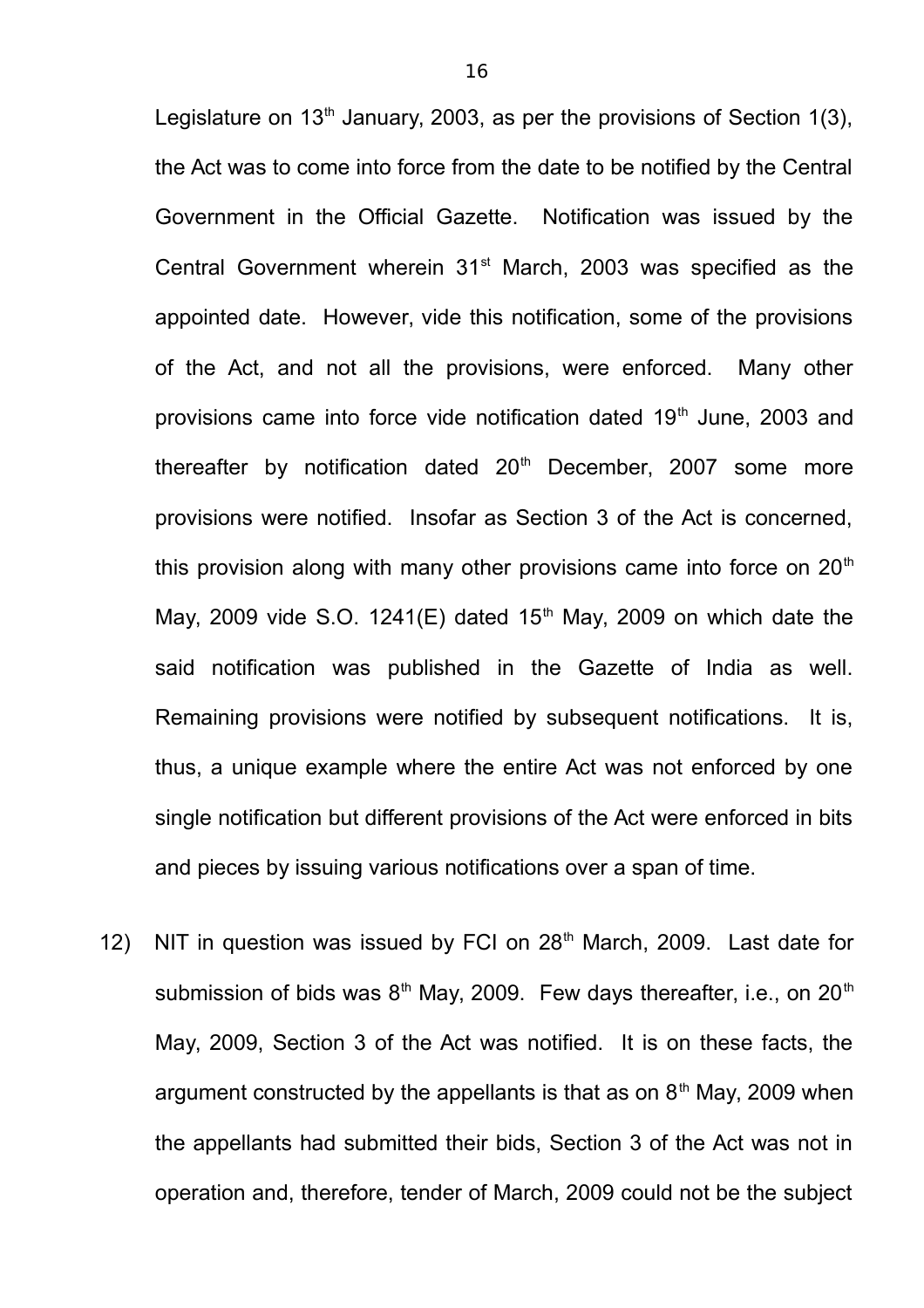matter of inquiry by the CCI. According to the appellants, if this is allowed, it would amount to introducing the provisions of Section 3 of the Act retrospectively though the provision was introduced only prospectively that is from the date of the notification.

- 13) The answer to the aforesaid argument given by Mr. Neeraj Kaul, learned Additional Solicitor General appearing for the CCI, was that the NIT in question did not come to an end with the submission of bid on May 08, 2009. He pointed out that this bid was opened only on June 01, 2009, on which date Section 3 of the Act had already been activated. Not only this, bidders, that is all the appellants, were called for negotiations on June 17, 2009 and thereafter the award of work was given by placing requisite orders. He, thus, submitted that principle of retroactivity is to be applied as the process of finalisation of the tender was still on. For the applicability of doctrine of retroactivity, Mr. Kaul referred to Section 18 of the Act which casts duty upon the CCI to examine adverse effect on the competition and enumerated following factors for the applicability of this principle:
	- (e)Continuing effect of agreements/arrangement arrived at by the appellants.
	- (f) Negotiations with the appellants were held after the promulgation of Section 3 of the Act.

(g)From 2007 to 2011, the rates quoted by the appellants/tenderers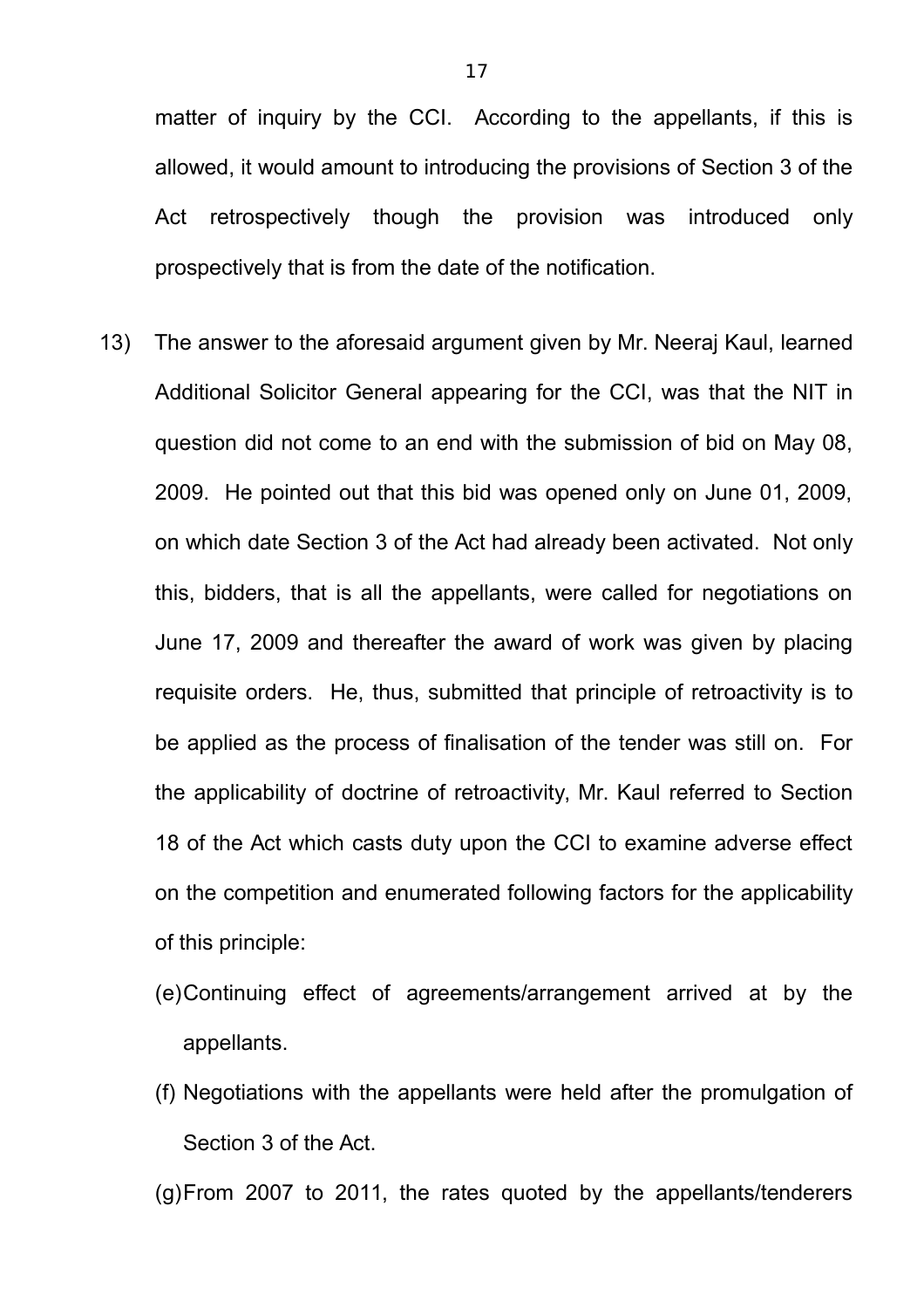were identical and in order to find out whether there was cartelisation or not, studying of this entire trend became relevant. In this continuing arrangement of cartalisation, period of 2009 and even thereafter gets included.

- (h)Even boycott of 2011 tender by all the appellants depicted their common intention which was the result of arrangement/agreement between them.
- 14) It is not in dispute that against this tender of 2009, all the appellants had offered price of `388, even though their cost of production differed. The COMPAT, in the impugned order, has held that merely because  $8<sup>th</sup>$  May, 2009 was the last date for submitting the tender, that would not be the end of the matter as that is not the relevant date for the purpose of applicability of Section 3 when the tendering process continued, as the appellants had participated in the said tender process on  $1<sup>st</sup>$  June, 2009 when the price bids were opened and offered the negotiated price on  $17<sup>th</sup>$  June, 2009. This would mean that process of bidding was still on which went well beyond the date of notifying provisions of Section 3 of the Act. Relevant discussion in this behalf of the COMPAT is as under:

'15. ...In this behalf the CCI has also recorded a finding in paragraph 7.13 that 8.5.2009 is not the crucial date but even 1.6.2009 and 17.6.2009 are equally crucial. This discussion would mean that the illegality of collusive bidding or rigging the bidding which commenced on 8.5.2009 was continued thereafter on 1.6.2009 and 17.6.2009 also. The negotiation of prices with the lowest bidder, and in this case all the three appellants were the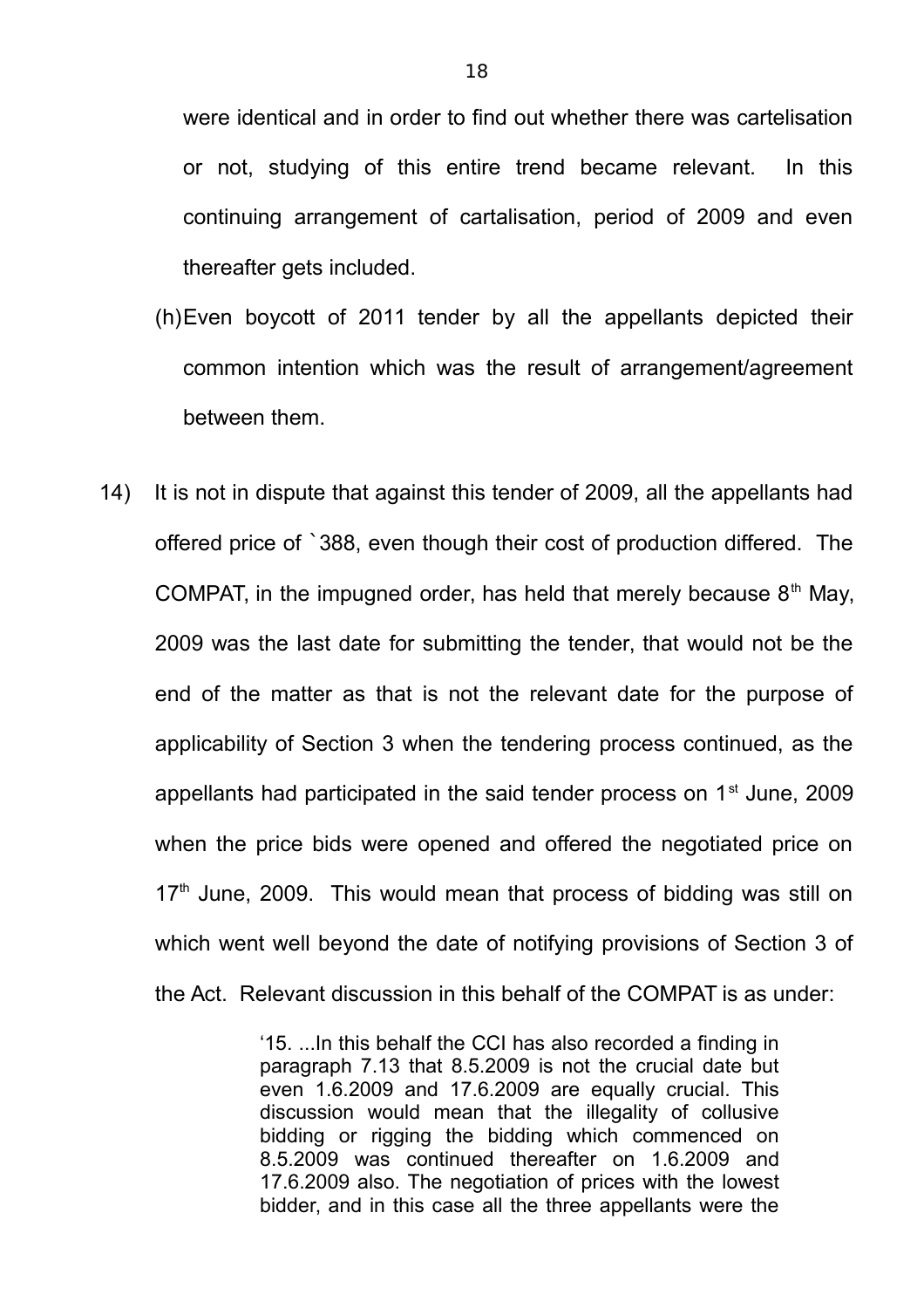lowest bidders, undoubtedly forms the part of the process of bid rigging and cannot be seen separately from the process of bidding. For that matter the process of bidding cannot be restricted to only one date i.e. on 8.5.2009. We have seen in this behalf the investigation report by the D.G. as also the finding arrived at by the CCI which in our opinion is a correct finding. In this behalf it cannot be ignored that all the three appellants were informed by identical letters by the FCI one of which is found in Appeal No. 80 /2012 more particularly on pages 361-362. The letter is in the following terms :-

"Sub : Tender Enquiry No. Pur-15(4)/2008 dated 28.3.2009 for supply of 600 MTs ± 10% Al. Phosphide conforming to BIS Specification No. IS:6438-1980 with up to date amendments, Technical Bid opened on 08.05.09; Price Bid opened on 01.06.2009 and negotiation held on 17.06.09. Gentlemen,

Please refer to your offer letter No. UPLD:FCI:HQ:ALP:VKJ:09 dated 07.05.2009 and letter of negotiated offer dated 17.06.2009 against the above mentioned tender enquiry.

**Your offer for supply [ALP] @ 386000/- per MT i.e. Rs. 386/- per 18 kg net... is hereby accepted** for a quantity of 200 MT  $\pm$  10% strictly as per the terms and conditions as contained in the tender for including detailed NIT."

This letter thus clarifies and proves that all the three appellants had given the offer at Rs.386/- per kg. which was identical offer for all the three appellants. It is thus clear that the anti-competitive agreement which commenced on 8.5.209 continued thereafter also and manifested itself in the post date, negotiations which was the direct fall out of the original identical offer and at which the offer was reduced by the identical amounts. Each of the appellant had the option of reducing the offer by a different amount or not reducing the offer or not reducing the offer at all and instead the three appellants chose to continue their anti-competitive agreement right up to that date.

17. The term "process for bidding" used in the explanation in Section 3(3) would thus cover every stage from notice inviting tender till the award of the contract and would also include all the intermediate stages such as pre-bid clarification and bid notifications also. Once this inference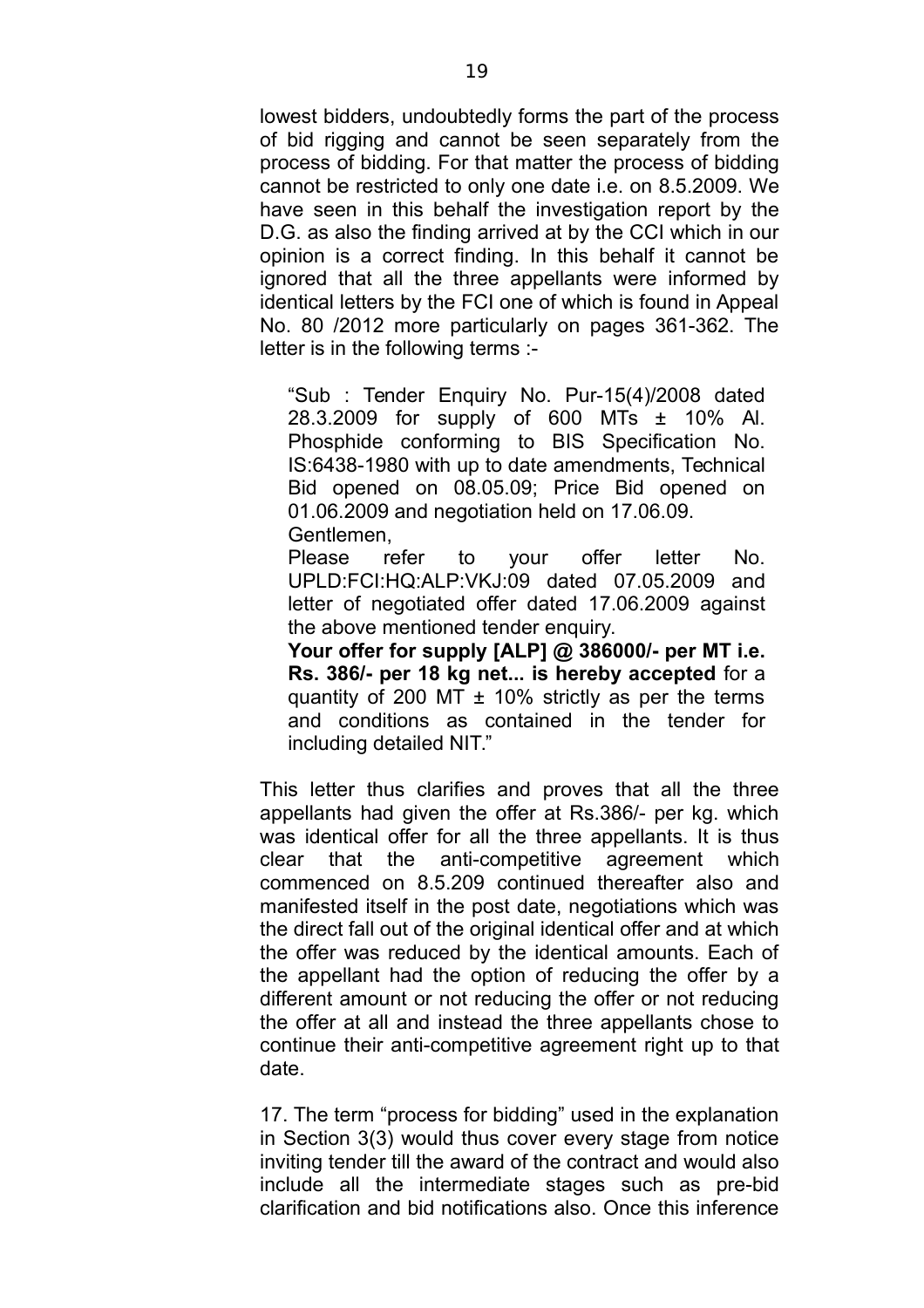is reached on the basis of the interpretation of Section 3(3) explanation there would be no question of dearth of jurisdiction on the part of the CCI to firstly order the investigation into the matter and also to inquire itself into the complained illegality.'

15) The COMPAT has also noted that the anti-competitive conduct of the appellants was not limited to the 2009 tender alone. It had considered tender dated November 03, 2009 floated by the U.P. State Warehousing Corporation, tender dated July 13, 2010 of the Central Warehousing Corporation, tender dated July 15, 2010 of the M.P. State Warehousing Corporation, and tender dated February 14, 2011 of the Punjab State Cooperative SS & Marketing Federation and found that even against these tenders the appellants had quoted identical prices. Keeping in view the said pattern of quotation, the COMPAT opined that notwithstanding any objection of the appellants premised on retrospective application of Section 3, the anti-competitive conduct of APT manufacturers, i.e. the appellants, continued right up to the year 2011, much after Section 3 of the Act had come into force. Therefore, even if 2009 tender was to be completely ignored, the provisions of the Act would nevertheless be attracted in the instant case.

We are in complete agreement with the aforesaid view taken by the COMPAT. We are also of the firm view that provisions of Section 3 are applicable to 2009 tender as well.

16) Chapter II of the Act deals with three kinds of practices which are treated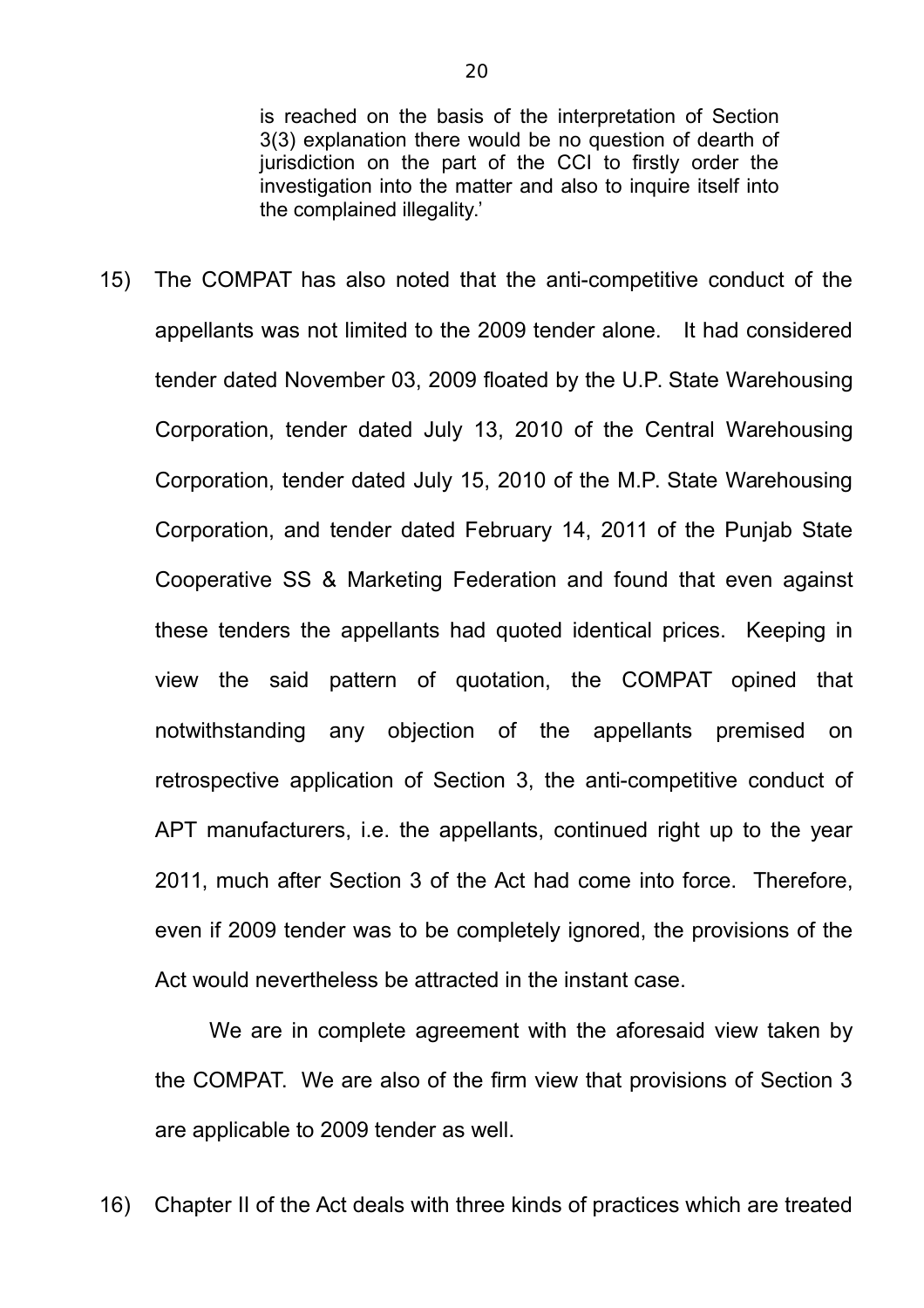as anti-competitive and prohibited. These are:

- (a) where agreements are entered into by certain persons with a view to cause an appreciable adverse effect on competition;
- (b) where any enterprise or group of enterprises, which enjoys dominant position, abuses the said dominant position; and
- (c) regulating the combination of enterprises by means of mergers or amalgamations to ensure that such mergers or amalgamations do not become anti-competitive or abuse the dominant position which they can attain.
- 17) In the instant case, we are concerned with the first type of practices, namely, anti-competitive agreements. The Act, which prohibits anti-competitive agreements, has a laudable purpose behind it. It is to ensure that there is a healthy competition in the market, as it brings about various benefits for the public at large as well as economy of the nation. In fact, the ultimate goal of competition policy (or for that matter, even the consumer policies) is to enhance consumer well-being. These policies are directed at ensuring that markets function effectively. Competition policy towards the supply side of the market aims to ensure that consumers have adequate and affordable choices. Another purpose in curbing anti-competitive agreements is to ensure 'level playing field' for all market players that helps markets to be competitive. It sets 'rules of the game' that protect the competition process itself,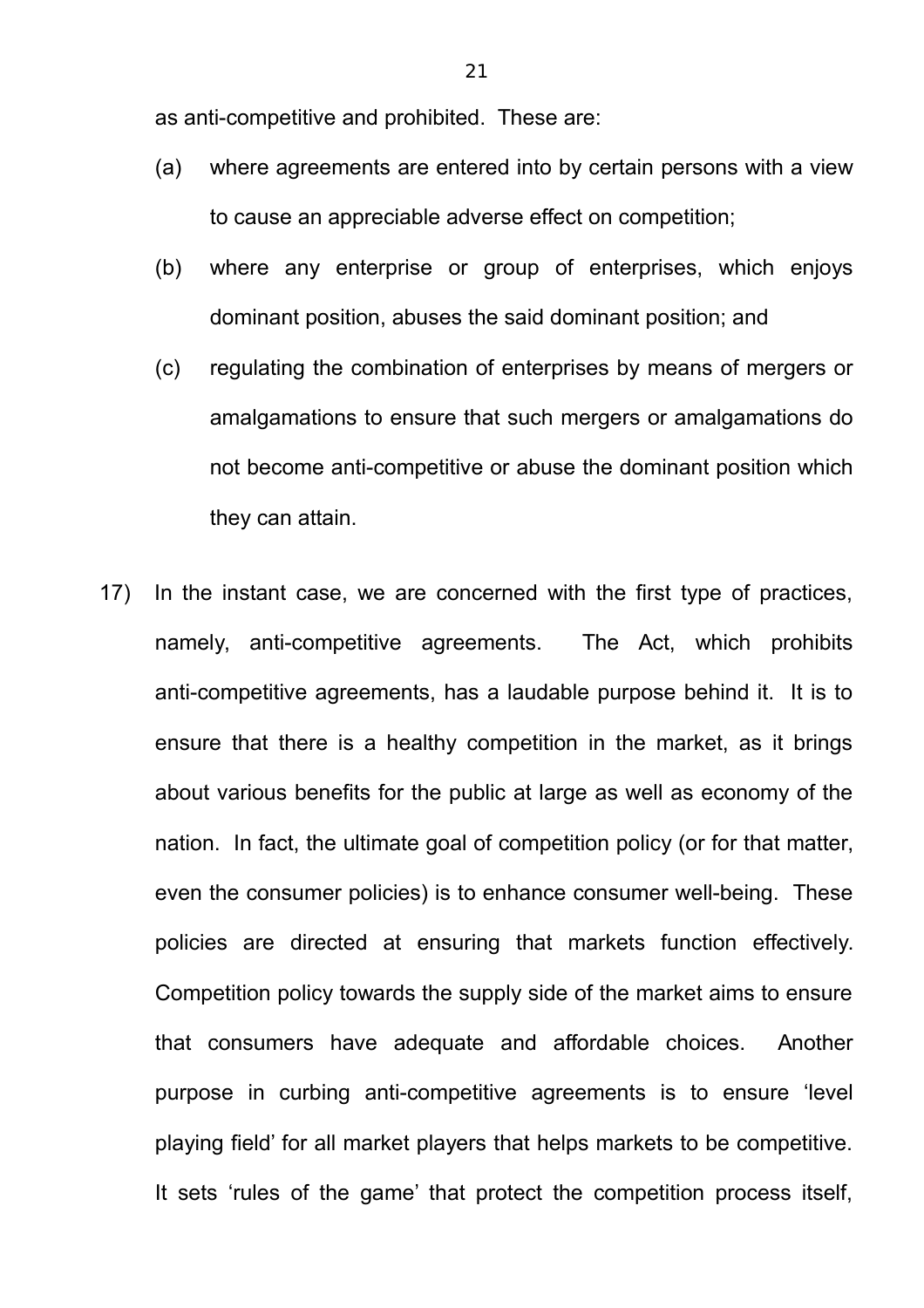rather than competitors in the market. In this way, the pursuit of fair and effective competition can contribute to improvements in economic efficiency, economic growth and development of consumer welfare. How these benefits accrue is explained in ASEAN Regional Guidelines on Competition Policy, in the following manner:

#### ""**2.2 Main Objectives and Benefits of Competition Policy**

2.2.1.1 Economic efficiency: Economic efficiency refers to the effective use and allocation of the economy's resources. Competition tends to bring about enhanced efficiency, in both a static and a dynamic sense, by disciplining firms to produce at the lowest possible cost and pass these cost savings on to consumers, and motivating firms to undertake research and development to meet customer needs.

2.2.1.2 Economic growth and development: Economic growth–the increase in the value of goods and services produced by an economy – is a key indicator of economic development. Economic development refers to a broader definition of an economy's well-being, including employment growth, literacy and mortality rates and other measures of quality of life. Competition may bring about greater economic growth and development through improvements in economic efficiency and the reduction of wastage in the production of goods and services. The market is therefore able to more rapidly reallocate resources, improve productivity and attain a higher level of economic growth. Over time, sustained economic growth tends to lead to an enhanced quality of life and greater economic development.

2.2.1.3 Consumer Welfare: Competition policy contributes to economic growth to the ultimate benefit of consumers, in terms of better choice (new products), better quality and lower prices. Consumer welfare protection may be required in order to redress a perceived imbalance between the market power of consumers and producers. The imbalance between consumers and producers may stem from market failures such as information asymmetries, the lack of bargaining position towards producers and high transaction costs. Competition policy may serve as a complement to consumer protection policies to address such market failures."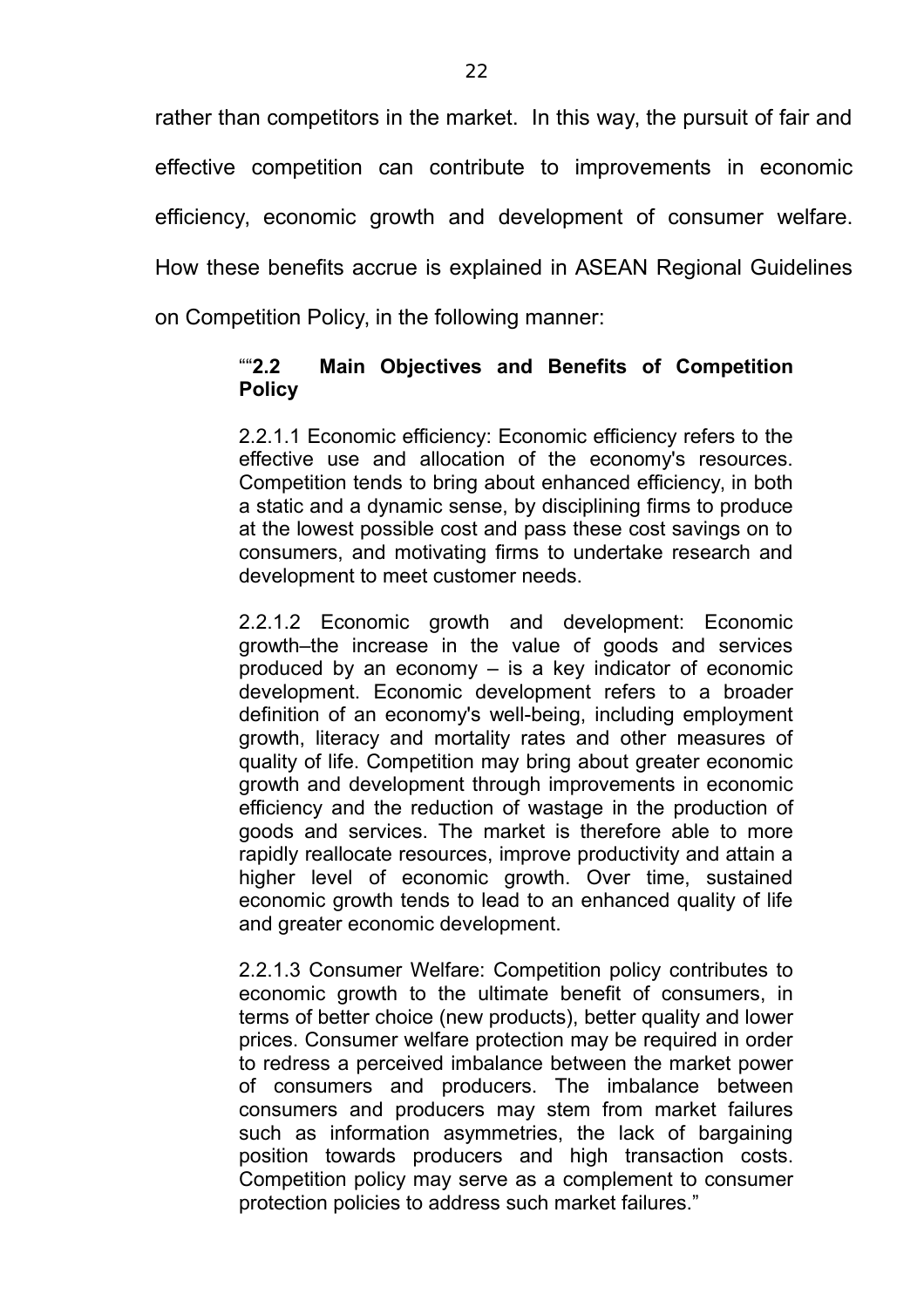18) The aforesaid guidelines also spell out few more benefits of such laws incorporating competition policies by highlighting the following advantages:

> "2.2.2 In addition, competition policy is also beneficial to developing countries. Due to worldwide deregulation, privatisation and liberalisation of markets, developing countries need a competition policy, in order to monitor and control the growing role of the private sector in the economy so as to ensure that public monopolies are not simply replaced by private monopolies.

> 2.2.3 Besides contributing to trade and investment policies, competition policy can accommodate other policy objectives (both economic and social) such as the integration of national markets and promotion of regional integration, the promotion or protection of small businesses, the promotion of technological advancement, the promotion of product and process innovation, the promotion of industrial diversification, environment protection, fighting inflation, job creation, equal treatment of workers according to race and gender or the promotion of welfare of particular consumer groups.

> In particular, competition policy may have a positive impact on employment policies, reducing redundant employment (which often results from inefficiencies generated by large incumbents and from the fact that more dynamic enterprises are prevented from entering the market) and favouring jobs creation by new efficient competitors.

> 2.2.4 Competition policy complements trade policy, industrial policy and regulatory reform. Competition policy targets business conduct that limits market access and which reduces actual and potential competition, while trade and industrial policies encourage adjustment to the trade and industrial structures in order to promote productivity-based growth and regulatory reform eliminates domestic regulation that restricts entry and exit in the markets. Effective competition policy can also increase investor confidence and prevent the benefits of trade from being lost through anticompetitive practices. In this way, competition policy can be an important factor in enhancing the attractiveness of an economy to foreign direct investment, and in maximizing the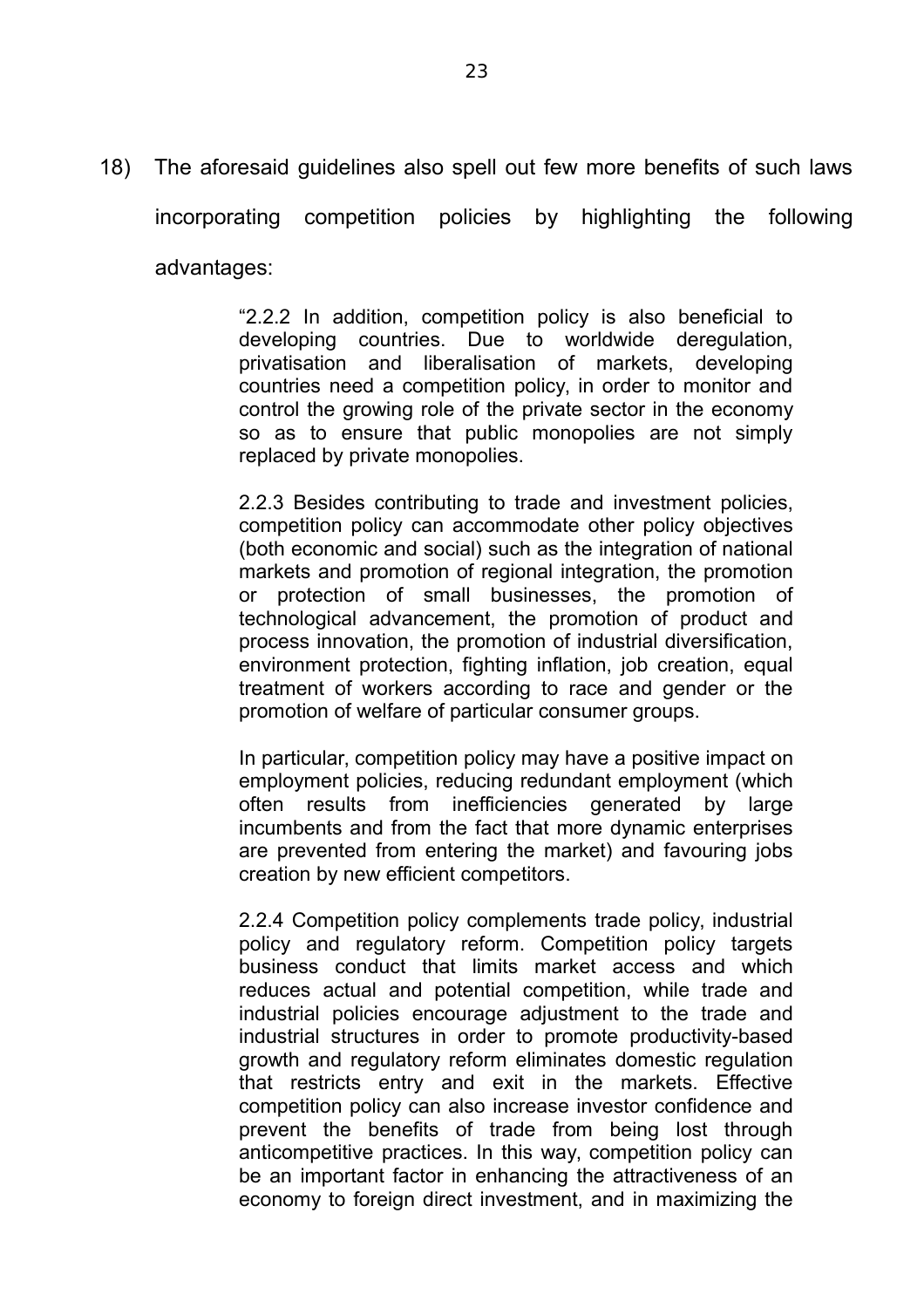benefits of foreign investment."

19) In fact, there is broad empirical evidence supporting the proposition that

competition is beneficial for the economy. Economists agree that it has

an important role to play in improving productivity and, therefore, the

growth prospects of an economy. It is achieved in the following manner:

#### "**International Competition Network - Economic Growth and Productivity:**

**Competition contributes to increased productivity through:** 

*Pressure on firms to control costs*. In a competitive environment, firms must constantly strive to lower their production costs so that they can charge competitive prices, and they must also improve their goods and services so that they correspond to consumer demands.

*Easy market entry and exit*. Entry and exit of firms reallocates resources from less to more efficient firms. Overall productivity increases when an entrant is more efficient than the average incumbent and when an exiting firm is less efficient than the average incumbent. Entry – and the threat of entry –incentivizes firms to continuously improve in order not to lose market share to or be forced out of the market by new entrants.

*Encouraging innovation*. Innovation acts as a strong driver of economic growth through the introduction of new or substantially improved products or services and the development of new and improved processes that lower the cost and increase the efficiency of production. Incentives to innovate are affected by the degree and type of competition in a market.

**Pressure to Improve Infrastructure.** Competition puts pressure on communities to keep local producers competitive by improving roads, bridges, docks, airports, and communications, as well as improving educational opportunities.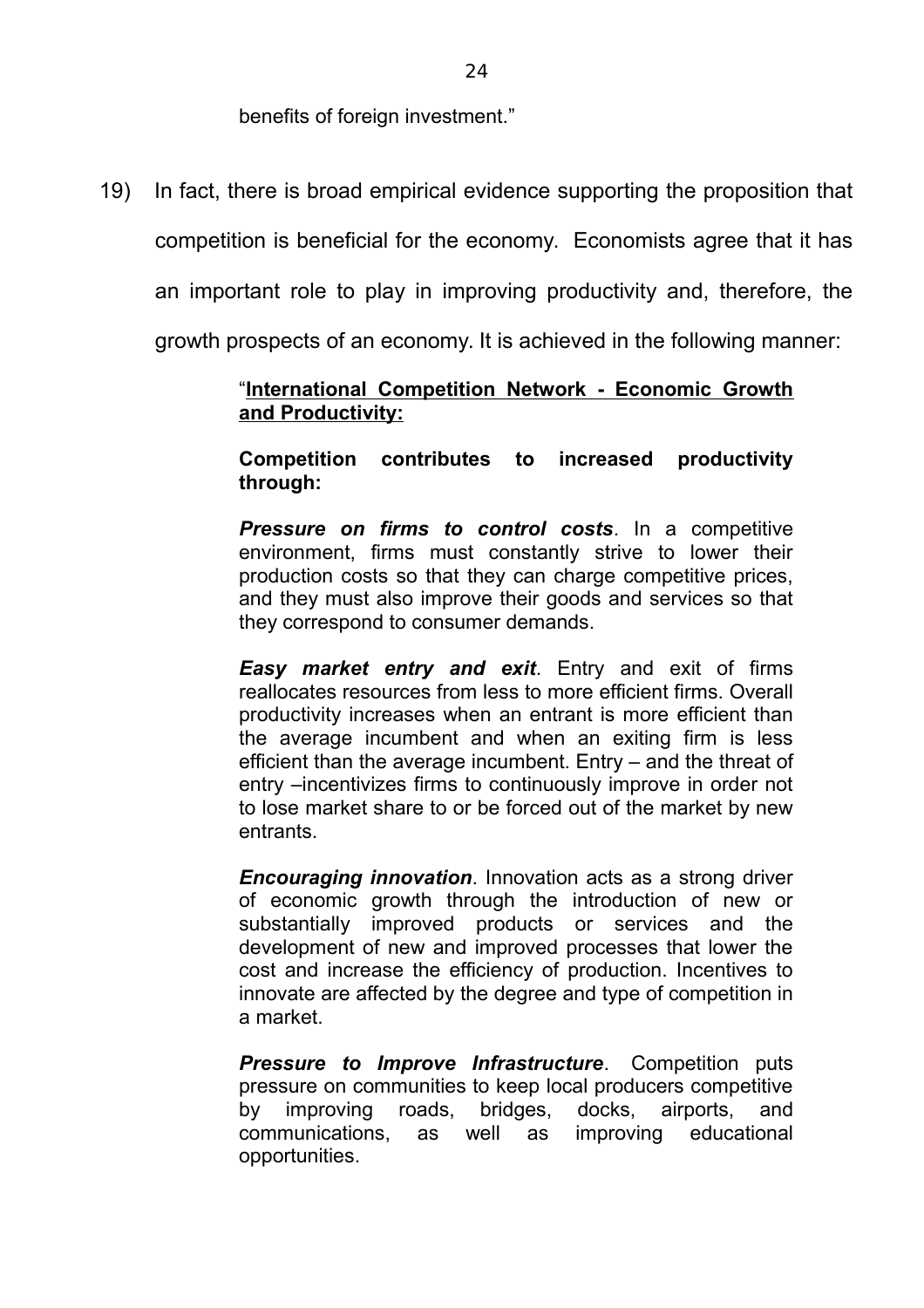*Benchmarking.* Competition also can contribute to increased productivity by creating the possibility of benchmarking. The productivity of a monopolist cannot be measured against rivals in the same geographic market, but a dose of competition quickly will expose inferior performance. A monopolist may be content with mediocre productivity but a firm battling in a competitive market cannot afford to fall behind, especially if the investment community is benchmarking it against its rivals."

 Productivity is increased through competition by putting pressure on firms to control costs as the producers strive to lower their production costs so that they can charge competitive prices. It also improves the quality of their goods and services so that they correspond to consumers' demands.

Competition law enforcement deals with anti-competitive practices arising from the acquisition or exercise of undue market power by firms that result in consumer harm in the forms of higher prices, lower quality, limited choices and lack of innovation. Enforcement provides remedies to avoid situations that will lead to decreased competition in markets. Effective enforcement is important not only to sanction anti-competitive conduct but also to deter future anti-competitive practices.

20) When we recognise that competition has number of benefits, it clearly follows that cartels or anti-competitive agreements cause harm to consumers by fixing prices, limiting outputs or allocating markets. Effective enforcement against such practices has direct visible effects in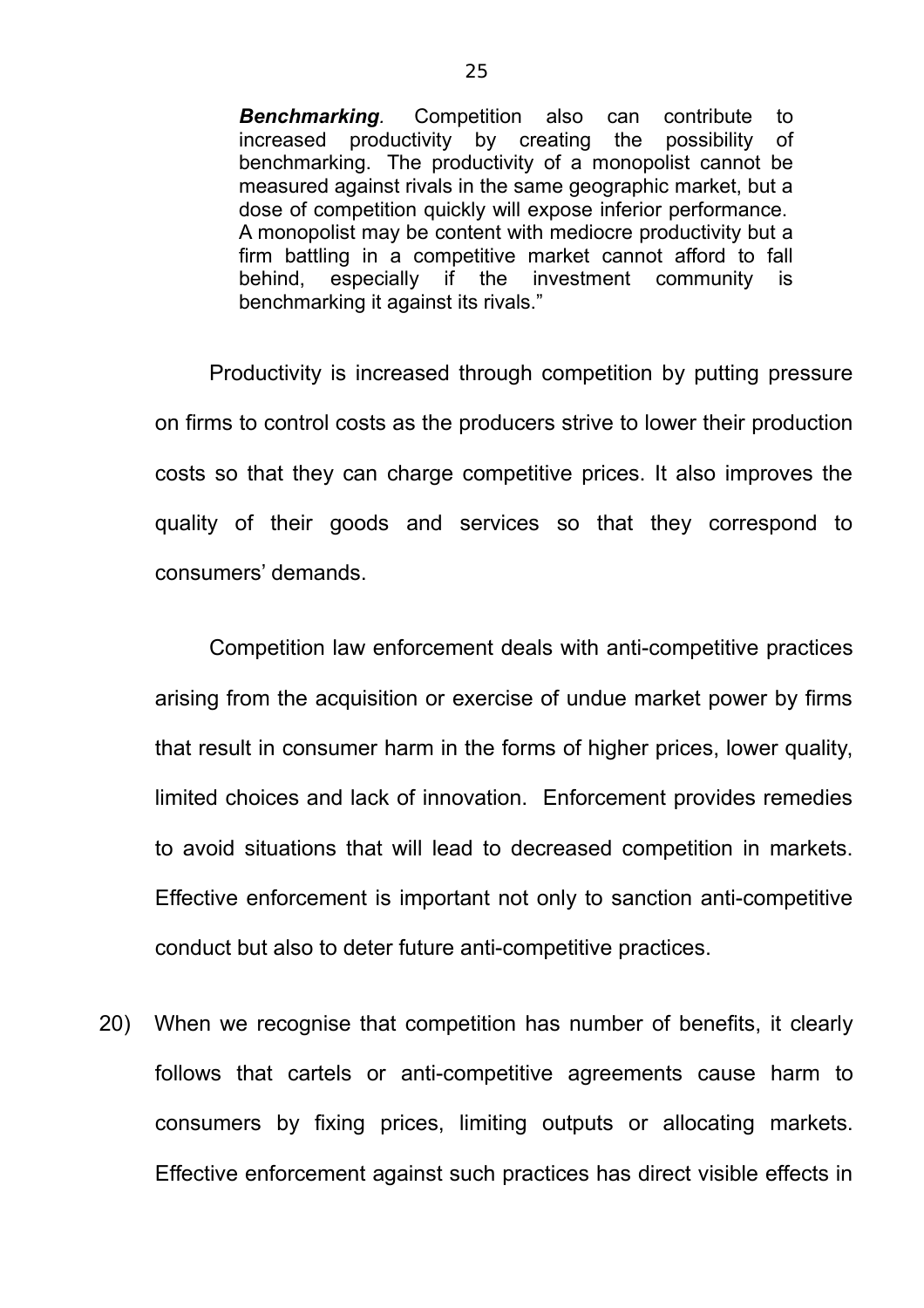terms of reduced prices in the market and this is also supported by various empirical studies.

- 21) Keeping in view the aforesaid objectives that need to be achieved, Indian Parliament enacted Competition Act, 2002. Need to have such a law became all the more important in the wake of liberalisation and privatisation as it was found that the law prevailing at that time, namely, Monopolistic Restrictive Trade Practices Act, 1969 was not equipped adequately enough to tackle the competition aspects of the Indian economy. The law enforcement agencies, which include CCI and COMPAT, have to ensure that these objectives are fulfilled by curbing anti-competitive agreements.
- 22) Once the aforesaid purpose sought to be achieved is kept in mind, and the same is applied to the facts of this case after finding that the anti-competitive conduct of the appellants continued after coming into force of provisions of Section 3 of the Act as well, the argument predicated on retrospectivity pales into insignificance.

One has to keep in mind the aforesaid objective which the legislation in question attempts to sub-serve and the mischief which it seeks to remedy. As pointed out above, Section 18 of the Act casts an obligation on the CCI to *'eliminate'* anti-competitive practices and promote competition, interests of the consumers and free trade. It was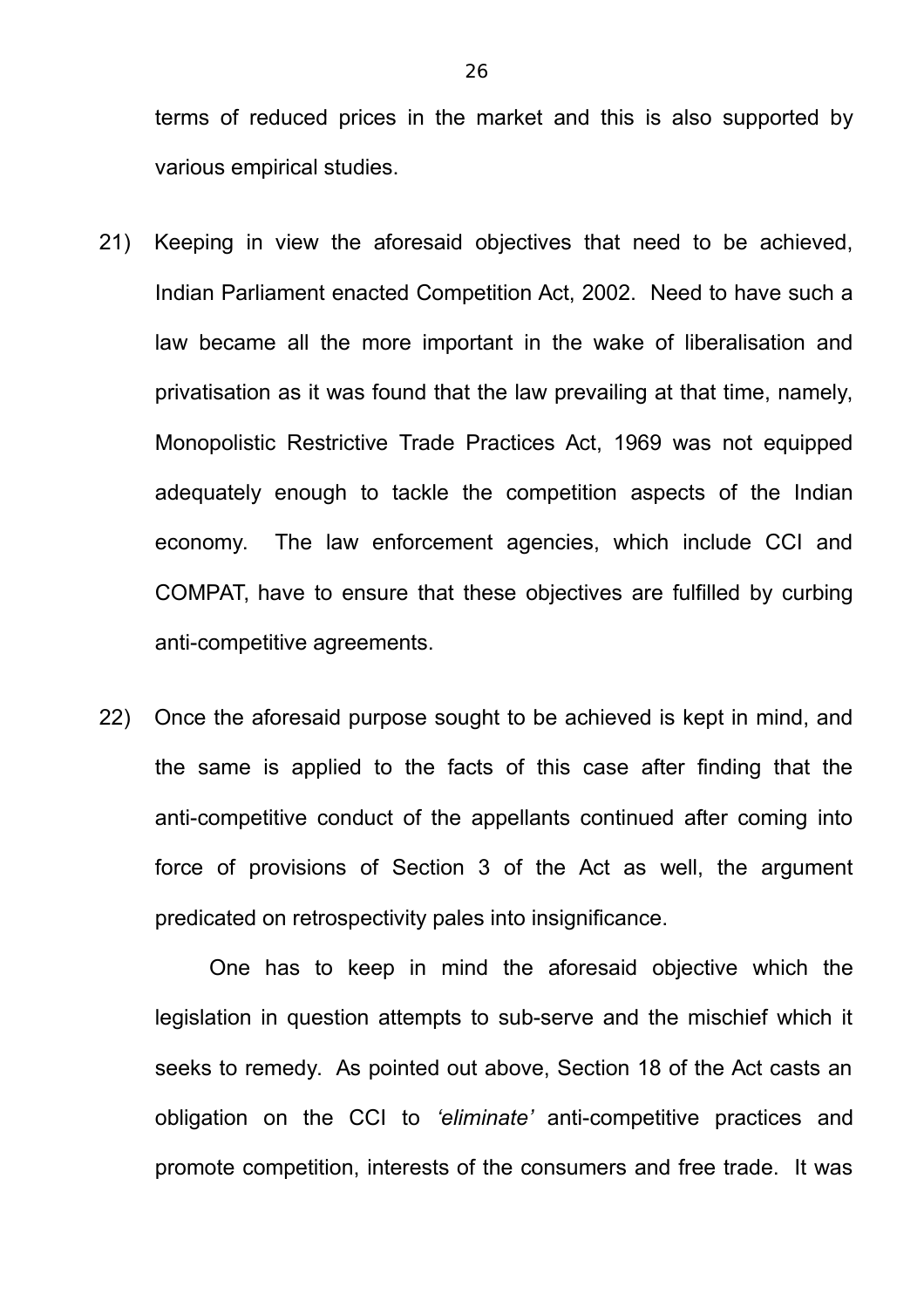rightly pointed out by Mr. Neeraj Kishan Kaul, the learned Additional Solicitor General, that the Act is clearly aimed at addressing the evils affecting the economic landscape of the country in which interest of the society and consumers at large is directly involved. This is so eloquently emphasised by this Court in *Competition Commission of India* v.

#### **Steel Authority of India Limited & Anr.<sup>***1***</sup> in the following manner:**

"6. As far as the objectives of competition laws are concerned, they vary from country to country and even within a country they seem to change and evolve over the time. However, it will be useful to refer to some of the common objectives of competition law. The main objective of competition law is to promote economic efficiency using competition as one of the means of assisting the creation of market responsive to consumer preferences. The advantages of perfect competition are threefold: allocative efficiency, which ensures the effective allocation of resources, productive efficiency, which ensures that costs of production are kept at a minimum and dynamic efficiency, which promotes innovative practices. These factors by and large have been accepted all over the world as the guiding principles for effective implementation of competition law.

xx xx xx

8. The Bill sought to ensure fair competition in India by prohibiting trade practices which cause appreciable adverse effect on the competition in market within India and for this purpose establishment of a quasi-judicial body was considered essential. The other object was to curb the negative aspects of competition through such a body, namely, "the Competition Commission of India" (for short "the Commission") which has the power to perform different kinds of functions, including passing of interim orders and even awarding compensation and imposing penalty. The Director General appointed under Section 16(1) of the Act is a specialised investigating wing of the Commission. In short, the establishment of the Commission

1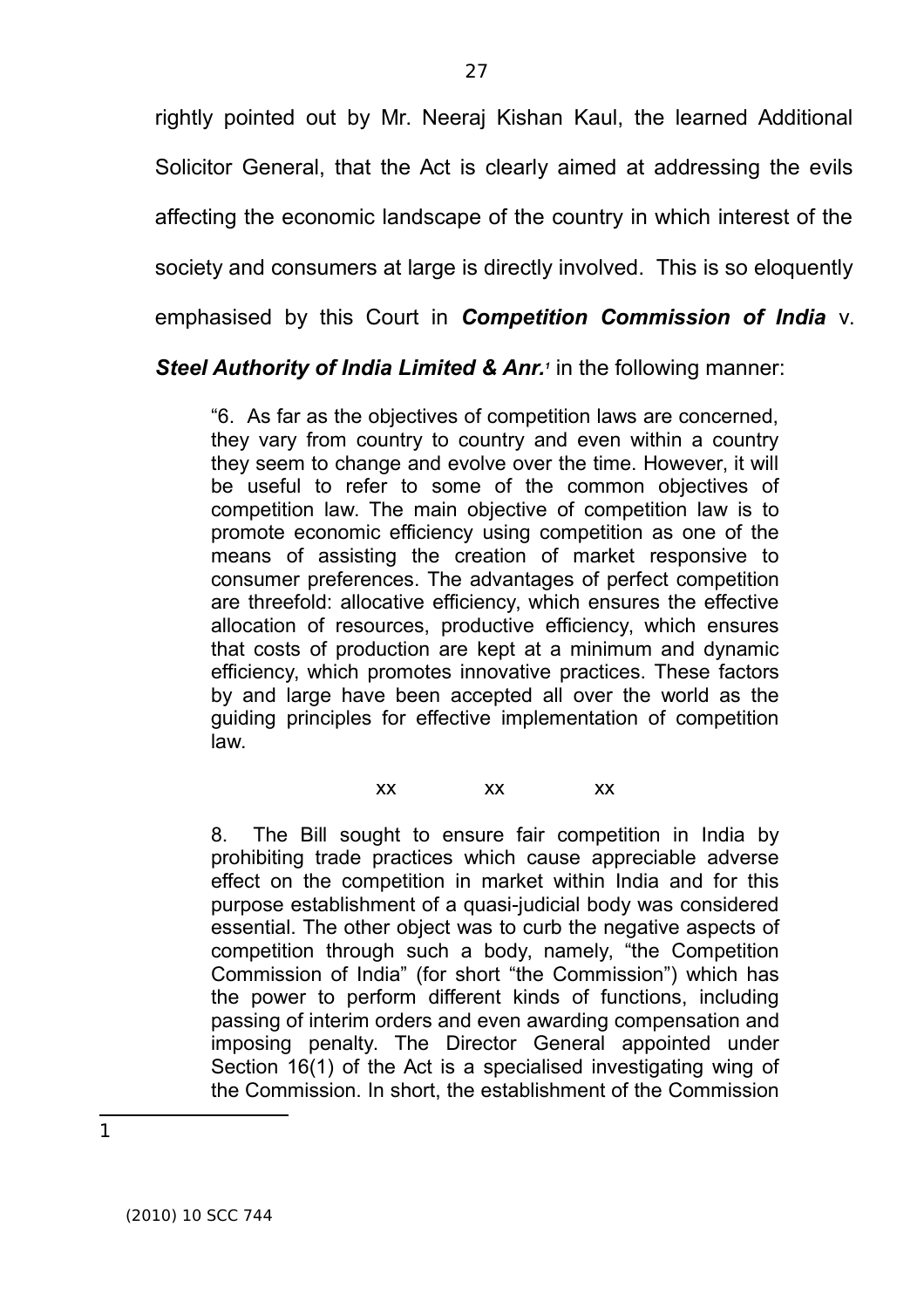and enactment of the Act was aimed at preventing practices having adverse effect on competition, to protect the interest of the consumer and to ensure fair trade carried out by other participants in the market in India and for matters connected therewith or incidental thereto.

9. The various provisions of the Act deal with the establishment, powers and functions as well as discharge of adjudicatory functions by the Commission. Under the scheme of the Act, this Commission is vested with inquisitorial, investigative, regulatory, adjudicatory and to a limited extent even advisory jurisdiction. Vast powers have been given to the Commission to deal with the complaints or information leading to invocation of the provisions of Sections 3 and 4 read with Section 19 of the Act. In exercise of the powers vested in it under Section 64, the Commission has framed regulations called the Competition Commission of India (General) Regulations, 2009 (for short "the Regulations").

10. The Act and the Regulations framed thereunder clearly indicate the legislative intent of dealing with the matters related to contravention of the Act, expeditiously and even in a time-bound programme. Keeping in view the nature of the controversies arising under the provisions of the Act and larger public interest, the matters should be dealt with and taken to the logical end of pronouncement of final orders without any undue delay. In the event of delay, the very purpose and object of the Act is likely to be frustrated and the possibility of great damage to the open market and resultantly, country's economy cannot be ruled out.

xx xx xx

125. We have already noticed that the principal objects of the Act, in terms of its Preamble and the Statement of Objects and Reasons, are to eliminate practices having adverse effect on the competition, to promote and sustain competition in the market, to protect the interest of the consumers and ensure freedom of trade carried on by the participants in the market, in view of the economic developments in the country. In other words, the Act requires not only protection of free trade but also protection of consumer interest. The delay in disposal of cases, as well as undue continuation of interim restraint orders, can adversely and prejudicially affect the free economy of the country. Efforts to liberalise the Indian economy to bring it on a par with the best of the economies in this era of globalisation would be jeopardised if time-bound schedule and, in any case, expeditious disposal by the Commission is not adhered to. The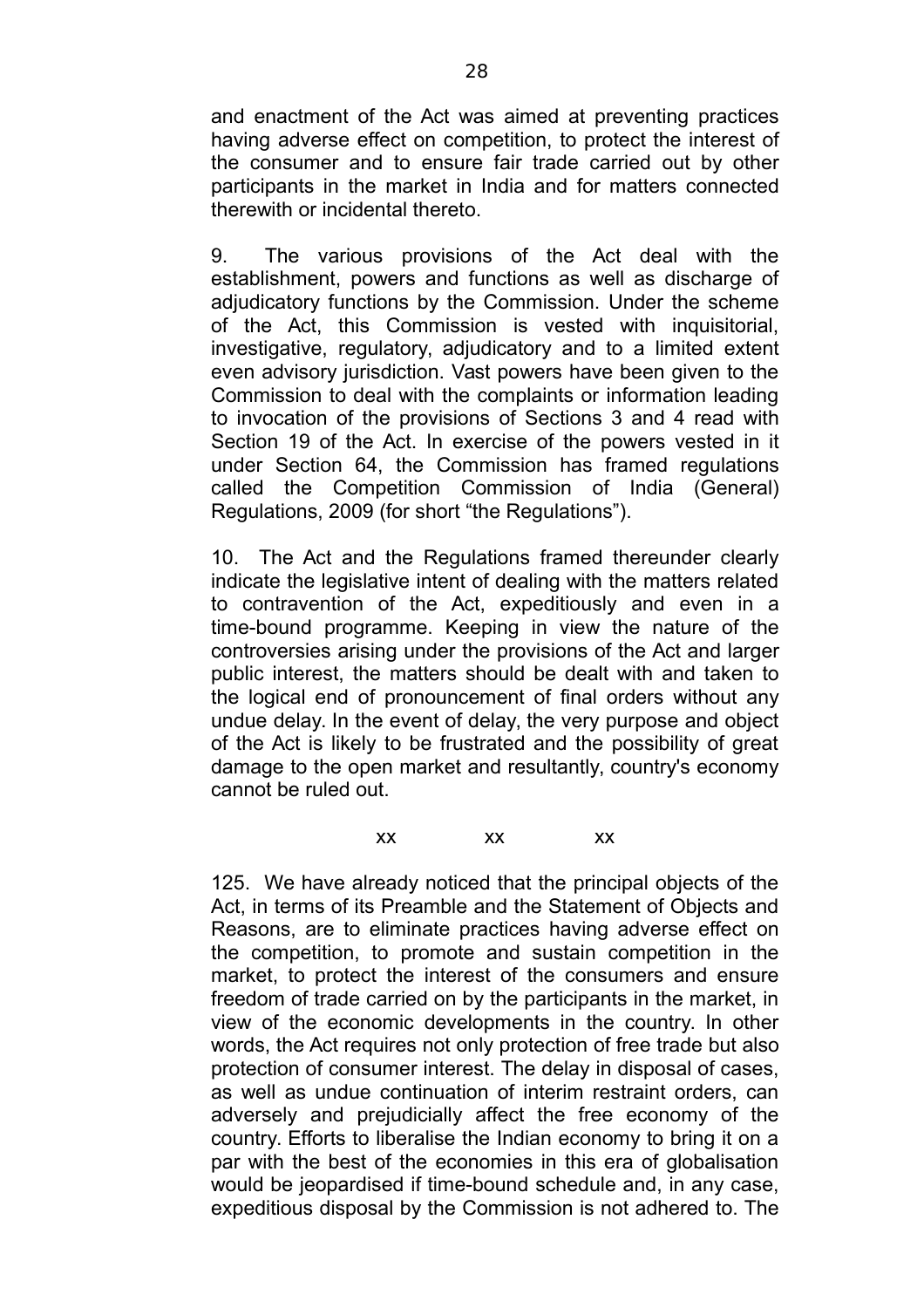scheme of various provisions of the Act which we have already referred to including Sections 26, 29, 30, 31, 53-B(5) and 53-T and Regulations 12, 15, 16, 22, 32, 48 and 31 clearly show the legislative intent to ensure time-bound disposal of such matters."

- 23) Having regard to the aforesaid objective, we are of the opinion that merely because the purported agreement between the appellants was entered into and bids submitted before May 20, 2009 are no yardstick to put an end to the matter. No doubt, after the agreement, first sting was inflicted on May 8, 2009 when the bids were submitted and there was no provision like S. 3 on that date. However, the effect of the arrangement continued even after May 20, 2009, with more stings, as a result of which the appellants bagged the contracts and fruits thereof reaped by the appellants when Section 3 had come into force which frowns upon such kinds of agreements.
- 24) We are, thus, of the opinion that inquiry into the tender of March 2009 by the CCI is covered by Section 3 of the Act inasmuch as the tender process, though initiated prior to the date when Section 3 became operation, continued much beyond May 20, 2009, the date on which the provisions of Section 3 of the Act were enforced. We agree with the COMPAT that the role of the appellants did not come to an end with the submission of bid on May 08, 2009.
- 25) In this behalf, it is to be emphasised again that merely by submitting the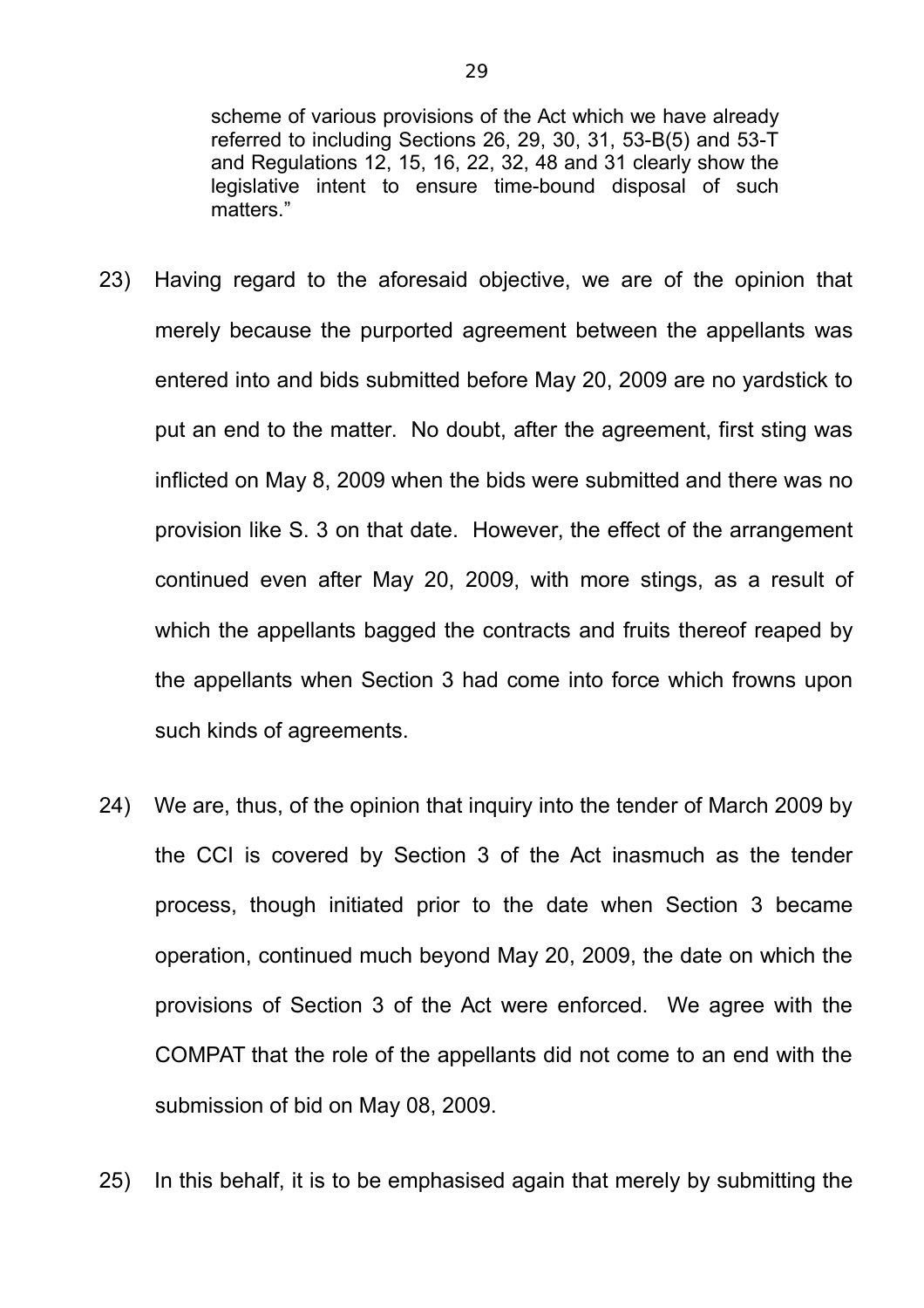tenders, role of the appellants as tenderers had not come to an end. As already pointed out, the DG in its report noted that FCI resorted to global tender which had two-bid systems: techno-commercial bid and financial bid. Those who qualified in techno-commercial process, their financial bids were to be opened. The appellants had submitted their bids on May 08, 2009, which was the last date for this purpose. Bids were to be submitted by 2.00 pm on that day and were to be opened at 3.00 pm on the same day. The committee of responsible officers for evaluating the technical price bids was constituted. As per the practice, the lowest bidder is invited by the committee for negotiations. And after negotiations, the committee submits the report giving its recommendations on the basis of which contract is awarded. If there was variation in the prices quoted by the appellants in their bids, things would have been different. Then L-I could have been called for negotiations. However, all the three appellants quoted identical rates of Rs. 388/-. Because of this reason all the appellants were LI and had to be called for negotiations. Therefore, bidding process did not come to an end on May 08, 2009 as argued by the appellants. It continued even thereafter when the appellants appeared before the committee for negotiations, much beyond May 20, 2009 the date on which provisions of Section 3 of the Act were enforced.

26) In the aforesaid conspectus, principle of retroactivity would definitely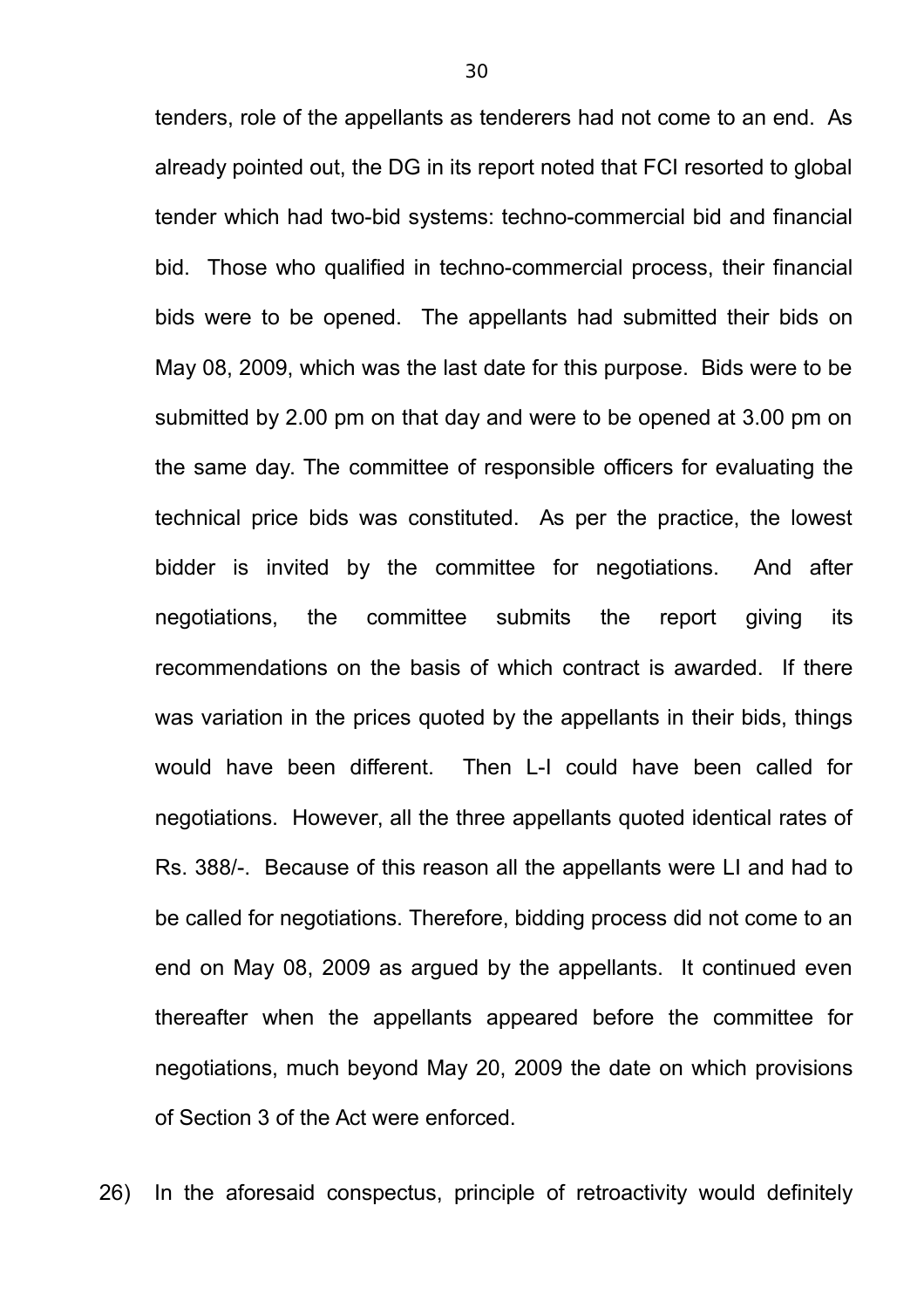apply. For this, we may usefully refer to the judgment of this Court in *R. Rajagopal Reddy (Dead) by LRs. & Ors.* v. *Padmini* **Chandrasekharan (Dead) By LRs.**<sup>2</sup> wherein it was held that merely because an agreement relating to benami transaction was entered into prior to the coming into force of the Benami Transactions (Prohibition) Act, 1988, it would not mean that the provisions of the said Act would not apply retroactively to such an agreement and render it void. Likewise, in *Zile Singh* v. *State of Haryana & Ors.<sup>3</sup>* , this Court held that rule against retrospectivity may not apply to a declaratory statute.

27) Following these judgments, the Bombay High Court has described this very statute, with which we are dealing, to be retroactive in operation in

# *Kingfisher Airlines* v. *Competition Commission of India<sup>4</sup>* . Following

discussion from that judgment needs to be reproduced:

"8. Shri Seervai, the learned Senior Counsel, submits that the very wording of Section 3 of the Act would make it clear that the Act is prospective in nature. He submits that even a plain reading of the provisions would go to show that. He contends that the legislature in its wisdom has not added any words in the section to say that it would affect the agreement already entered into. He submits that if it wanted to bring the agreement, prior to coming into force of the Act, into its sweep, it would have and could have said so in very many words....

xx xx xx

The Act nowhere declares the agreement already entered into as void. If the Section is read, it says that after coming into force of the Act, no person shall enter into an agreement in contravention of the provisions of the Act and if entered into,

<sup>2</sup> (1995) 2 SCC 630

<sup>3</sup> (2004) 8 SCC 1

<sup>4</sup> (2010) 4 Comp. LJ 557 (Bom)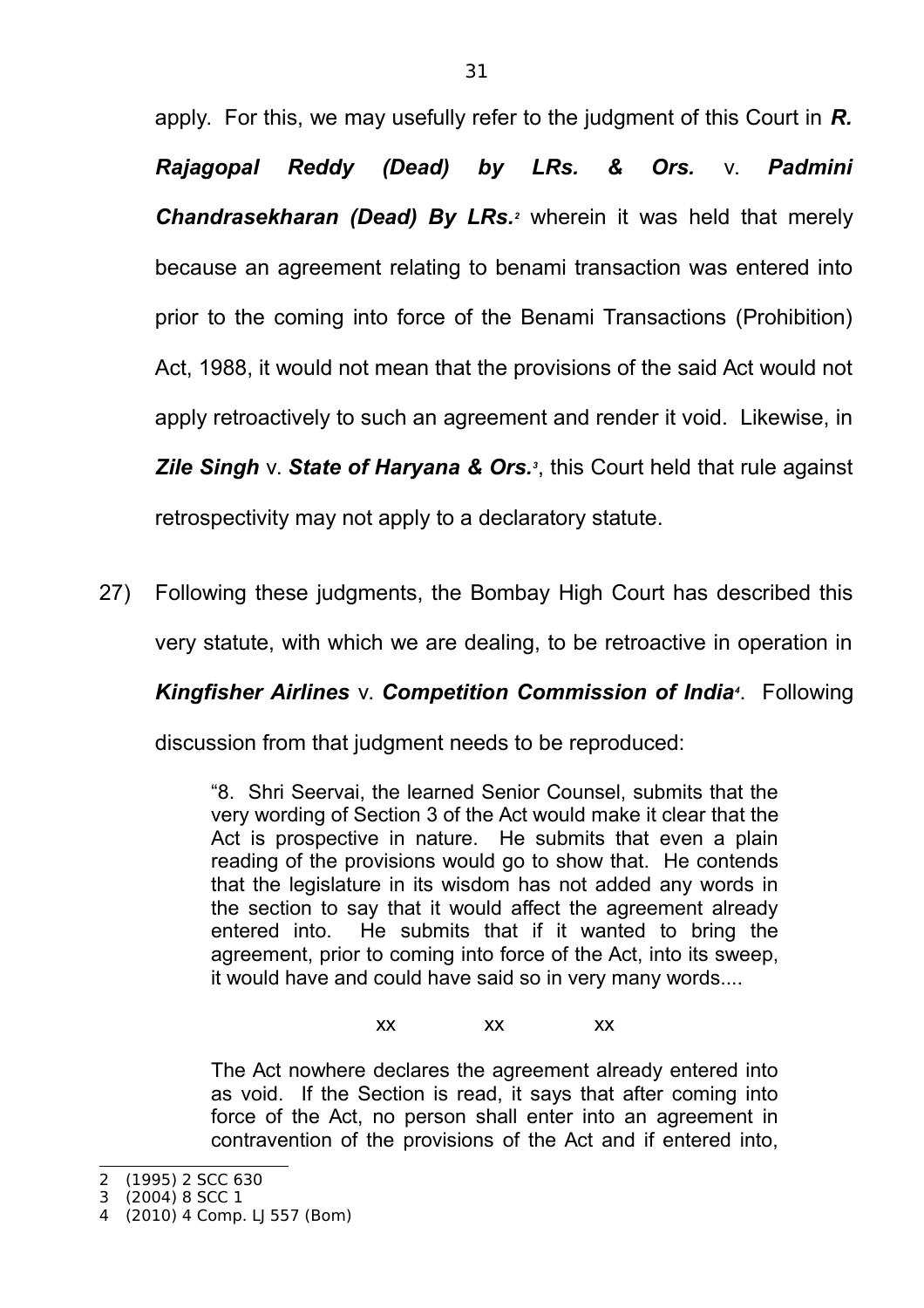same shall be void. This, to our mind, at the most, would mean that the Act does not render the agreement entered into, prior to coming into force of the Act, void ab initio. Had the Act been retrospective in operation, it would render the agreement void ab initio. The agreement prior to coming into force of the new act was, therefore, certainly valid, for it was not in breach of any law or affected any law then existing. The question here is whether this agreement, which was valid until coming into force of the Act, would continue to be so valid even after the operation of the law. The parties as on today certain propose to act upon that agreement. All acts done in pursuance of the agreement before the Act came into force would be valid and cannot be questioned. But if the parties want to perform certain things in pursuance of the agreement, which are now prohibited by law, would certainly be an illegality and such an agreement by its nature, therefore, would, from that time, be opposed to the public policy. We would say that the Act could have been treated as operating retrospectively, had the Act rendered the agreement void ab initio and would render anything done pursuant to it as invalid. The Act does not say so. It is because the parties still want to act upon the agreement even after coming into force of the Act that difficulty arises. If the parties treat the agreement as still continuing and subsisting even after coming into force of the Act, which prohibits an agreement of such nature, such an agreement cannot be said to be valid from the date of the coming into force of the Act. If the law cannot be applied to the existing agreement, the very purpose of the implementation of the public policy would be defeated. Any and every person may set up an agreement said to be entered into prior to the coming into force of the Act and then claim immunity from the application of the Act. Such thing would be absurd, illogical and illegal. The moment the Act comes into force, it brings into its sweep all existing agreements. This can be explained further by quoting the following example:

"A and B enter into agreement of sale of land on 2/1/2008. It is agreed between them that sale-deed would be executed on or before 2/1/2009. Meanwhile, i.e. on 10/8/2008, the Government decides to impose a ban on transfer of the land and declares that any such transfer, if effected, shall be void. The question is, could the parties say that since their agreement being prior to Government putting a ban on transfer, their case is not covered by the ban? The answer has to be in the negative, as on the day the contract is sought to be completed, it is prohibited."

Similar would be the result in the instant case."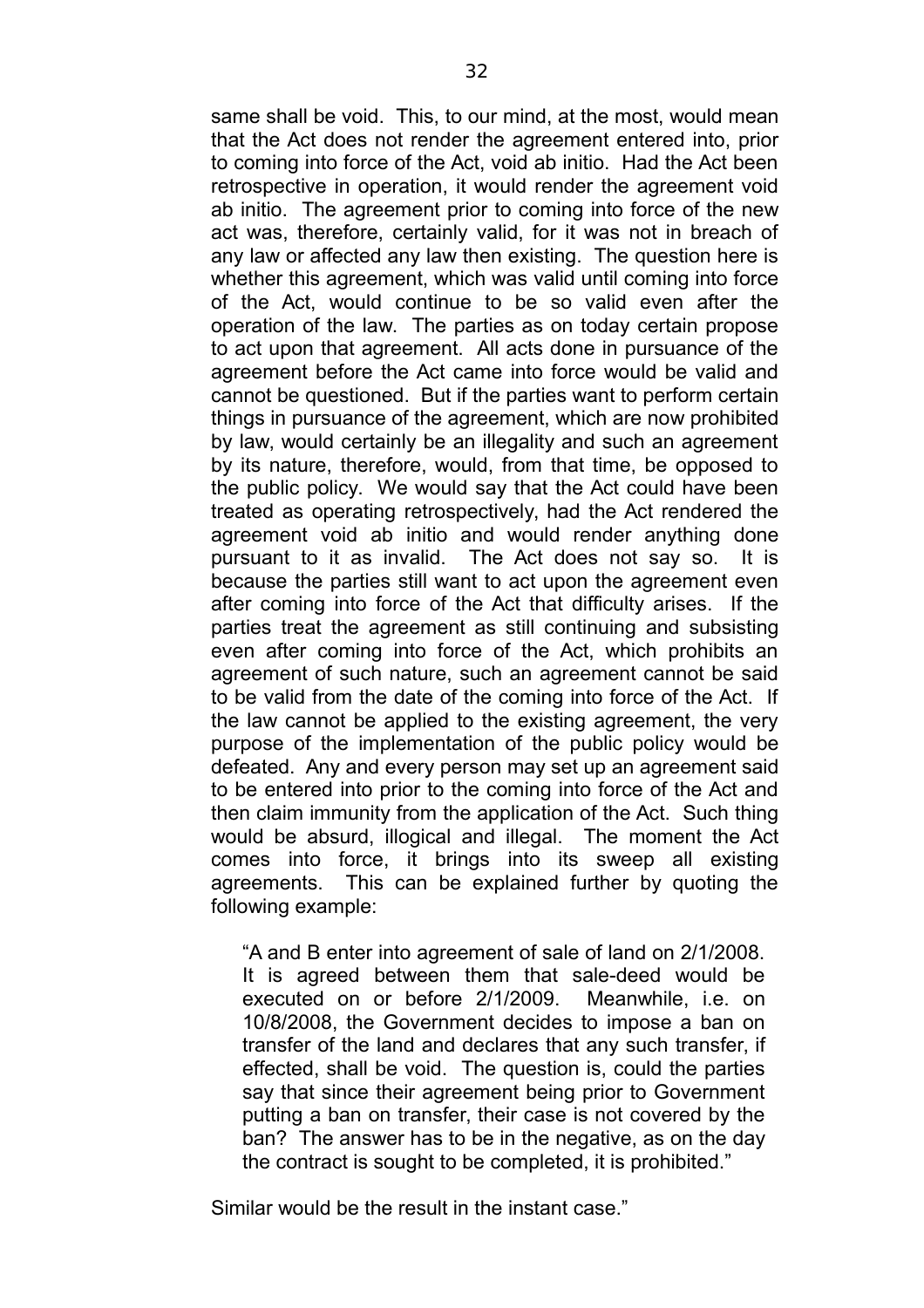- 28) We approve the aforesaid view taken by the Bombay High Court. It may be added that had the anti-competitive agreement between the appellants been executed and completed in its entirety prior to May 20, 2009, i.e. nothing further was left to be done and all actions as contemplated by the agreement had already been accomplished, it could perhaps be argued that the Act was not applicable to such an agreement or actions taken pursuant to the agreement. However, that is not the factual position in the instant case as the purported arrangement entered into by the appellants continued to be acted upon even after May 20, 2009.
- 29) The COMPAT has referred to the explanation to Section 3(3)(d) also while arriving at the conclusion that May 08, 2009 cannot be the determinative date on which the bid was submitted, as *'manipulating the process of bidding'* is also covered by virtue of the said explanation and this process of bidding continued even after May 20, 2009.
- 30) Learned counsel for the appellants submitted that this explanation has no application as it referred only to *'bid rigging'* which is different from *'collusive bidding'*. In an attempt to distinguish the two expressions, it was argued that although the terms *'bid rigging'* or *'collusive bidding'* may, in certain contexts, overlap or even may be referred to as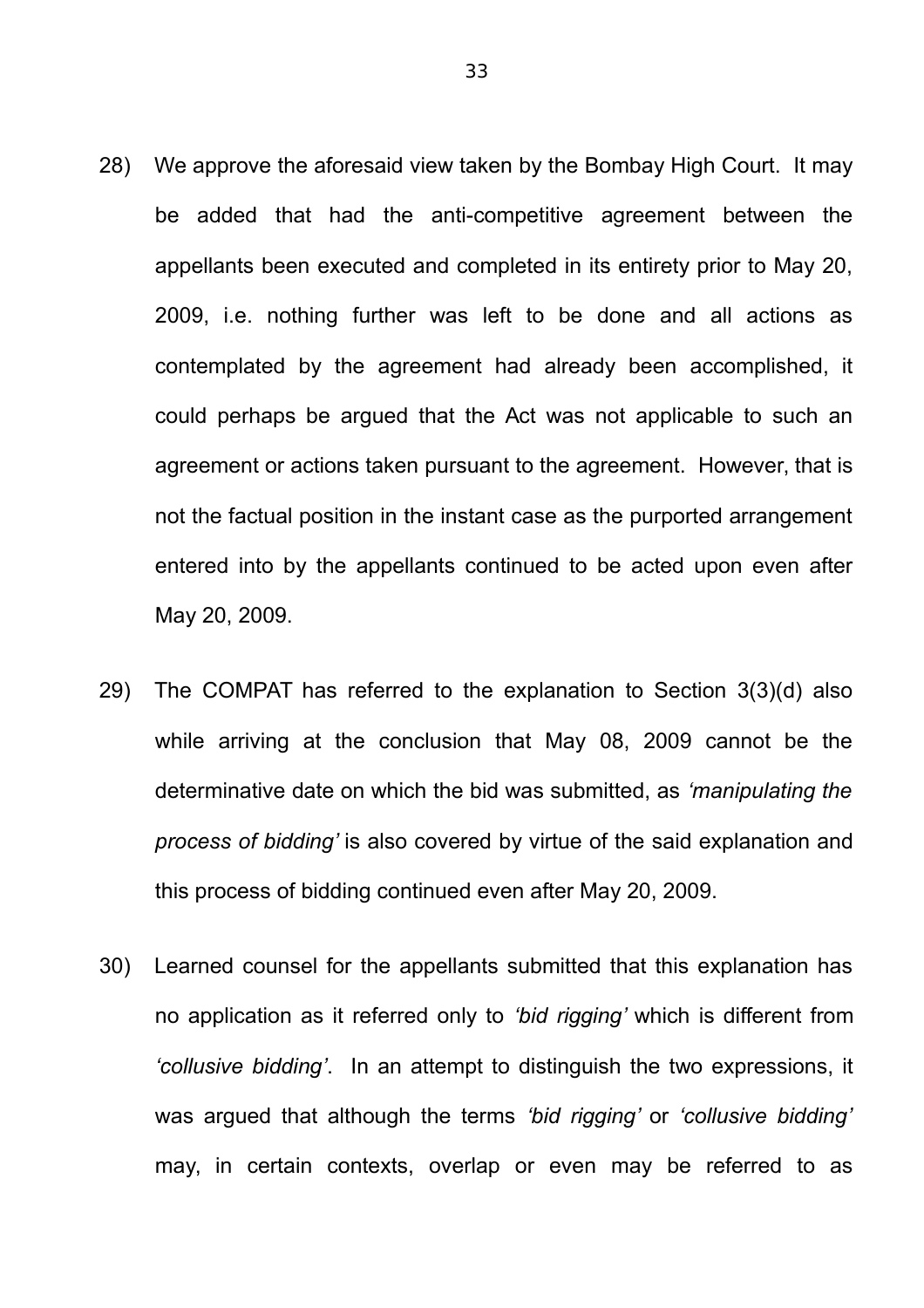*'synonyms'*, in certain context they may cover activities which are not identical. *'Bid rigging'* may cover larger and more varied activities than *'collusive bidding'*. It was submitted that in view of the specific exclusion of *'collusive bidding'* from the *'Explanation',* an activity which squarely falls within the scope of *'collusive bidding'* would not be covered by the *'Explanation'* and would be excluded from it. Submission is that since the allegation in the present case relating to identical pricing or identical reduction in price squarely falls within the term *'collusive pricing'*, the *'Explanation'* has no relevance to the present case.

31) Mr. Neeraj Kishan Kaul, learned Additional Solicitor General, refuted the aforesaid submission with vehemence by urging that bid rigging and collusive bidding are not mutually exclusive and these are overlapping concepts. Illustratively, he referred to the findings of the CCI, as approved by the COMPAT, in the instant case itself to the effect that the appellants herein had *'manipulated the process of bidding'* on the ground that bids were submitted on May 08, 2009 collusively, which was only the beginning of the anti-competitive agreement between the parties and this continued through the opening of the price bids on June 01, 2009 and thereafter negotiations on June 17, 2009 when all the parties reduced their bids by same figure of `2 to bring their bid down to `386 per kg. from `388 per kg. From this example, he submitted that on May 08, 2009 there was a collusive bidding but with concerted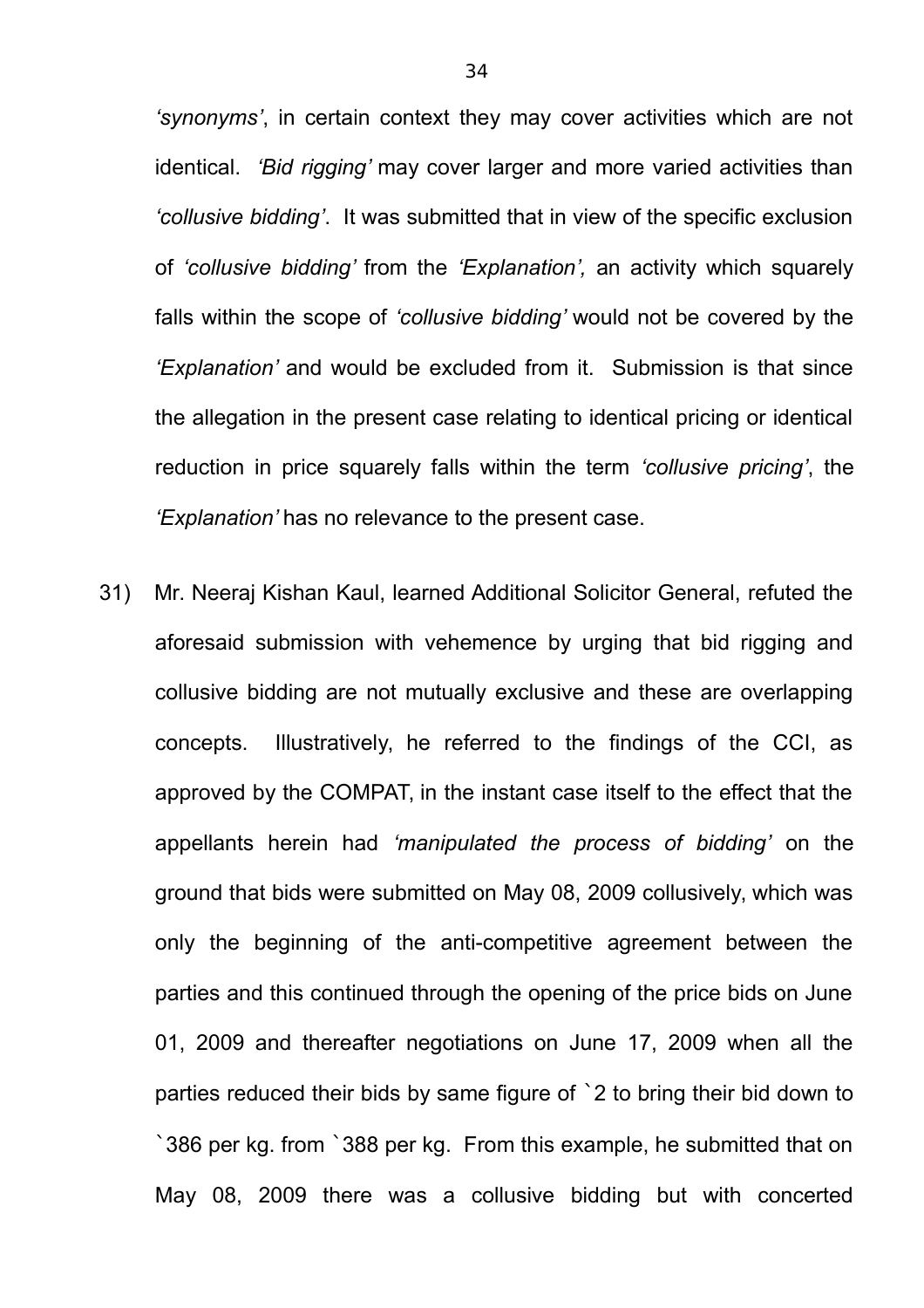negotiations on June 17, 2009, in the continued process, it was rigging of the bid that was practiced by the appellants.

We are inclined to agree with this pellucid submission of the learned Additional Solicitor General.

- 32) Richard Whish and David Bailey<sup>5</sup>, in their book, have given illustrations of various forms of collusive bidding/bid rigging, which include:
	- (a) Level tendering/bidding (i.e. bidding at same price as in the present case).
	- (b) Cover bidding/courtesy bidding.
	- (c) Bid rotation.
	- (d) Bid Allocation.
- 33) Even internationally, '*collusive bidding'* is not understood as being different from *'bid rigging'*. These two expressions have been used interchangeably in the following international commentaries/ glossaries and websites of competition authorities:

# (a) **UNCTAD Competition Glossary dated June 22, 2016**

"Bid Rigging or Collusive Tendering is a manner in which conspiring competitors may effectively raise prices where business contracts are awarded by means of soliciting competitive bids. Essentially, it relates to a situation where competitors agree in advance who will win the bid and at what price, undermining the very purpose of inviting tenders which is to procure goods or services on the most favourable prices and conditions."

<sup>5</sup> Competition Law, 7<sup>th</sup> Edition, page 536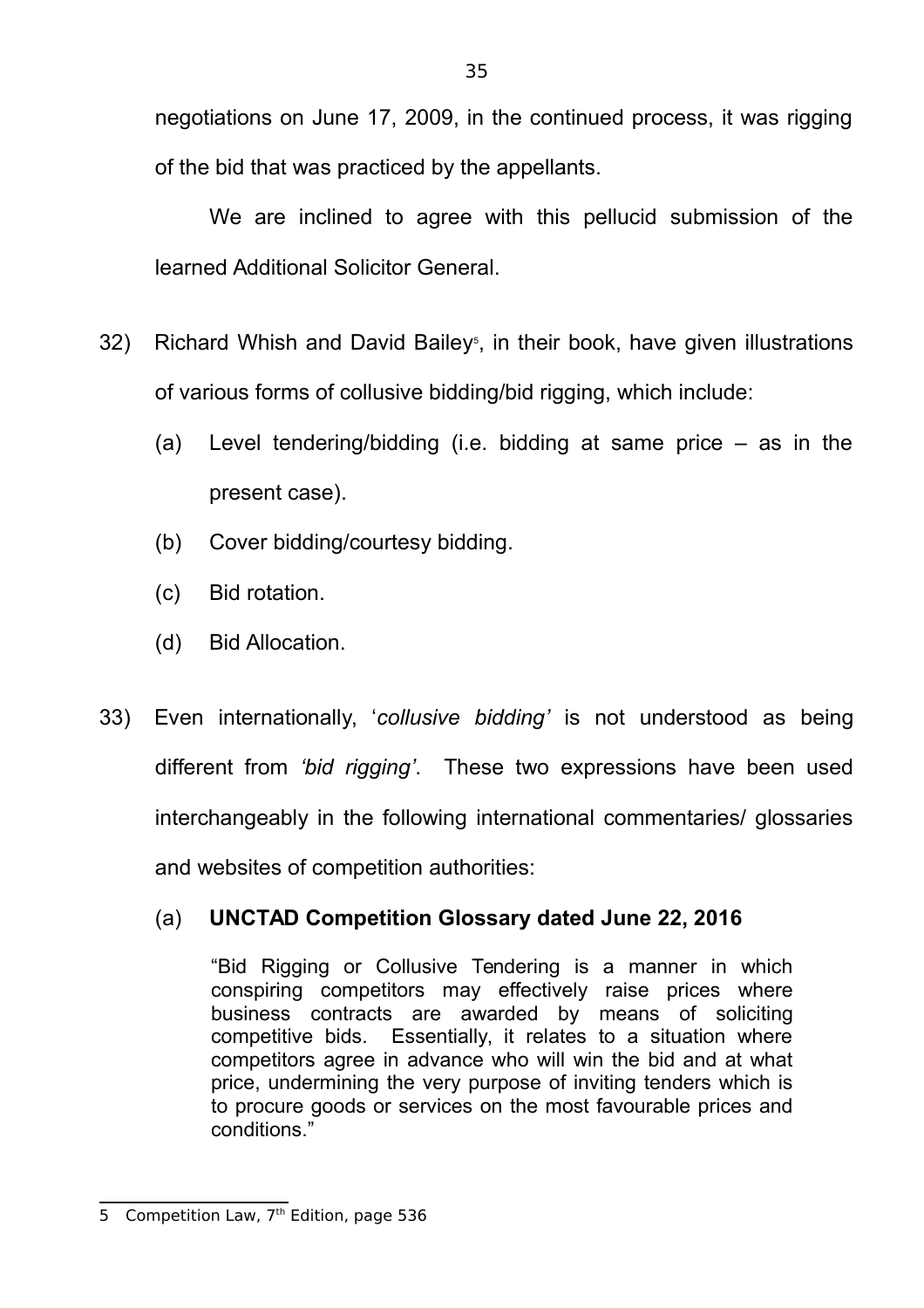# (b) **OECD Glossary of Industrial Organisation Economics & Competition Law.**

"Bid rigging is a particular form of collusive price-fixing behaviour by which firms coordinate their bids on procurement or project contracts. There are two common forms of bid rigging. In the first, firms agree to submit common bids, thus eliminating price competition. In the second, firms agree on which firm will be the lowest bidder and rotate in such a way that each firm wins an agreed upon number or value of contracts.

Since most (but not all) contracts open to bidding involve governments, it is they who are most often the target of bid rigging. Bid rigging is one of the most widely prosecuted forms of collusion."

# *Collusive bidding (tendering)* **– See Bid Rigging**"

[This shows collusive bidding and bid rigging are treated as one and the same]

# (c) **OECD Guidelines for fighting bid rigging**

"Bid rigging (or collusive tendering) occurs when businesses, that would otherwise be expected to compete, secretly conspire to raise prices or lower the quality of goods or services for purchasers who wish to acquire products or services through a bidding process."

# (d) **United States Office of the Inspector General, Investigations (Fraud Indicators Handbook)**

"Collusive bidding, price fixing or bid rigging, are commonly used interchangeable terms which describe many forms of an illegal anti-competitive activity. The common thread throughout all these activities is that they involve any agreements or informal arrangements among independent competitors, which limit competition. Agreements among competitors which violate the law include but are not limited to:

- (1) Agreements to adhere to published price lists.
- (2) Agreements to raise prices by a specified increment.
- (3) Agreements to establish, adhere to, or eliminate discounts.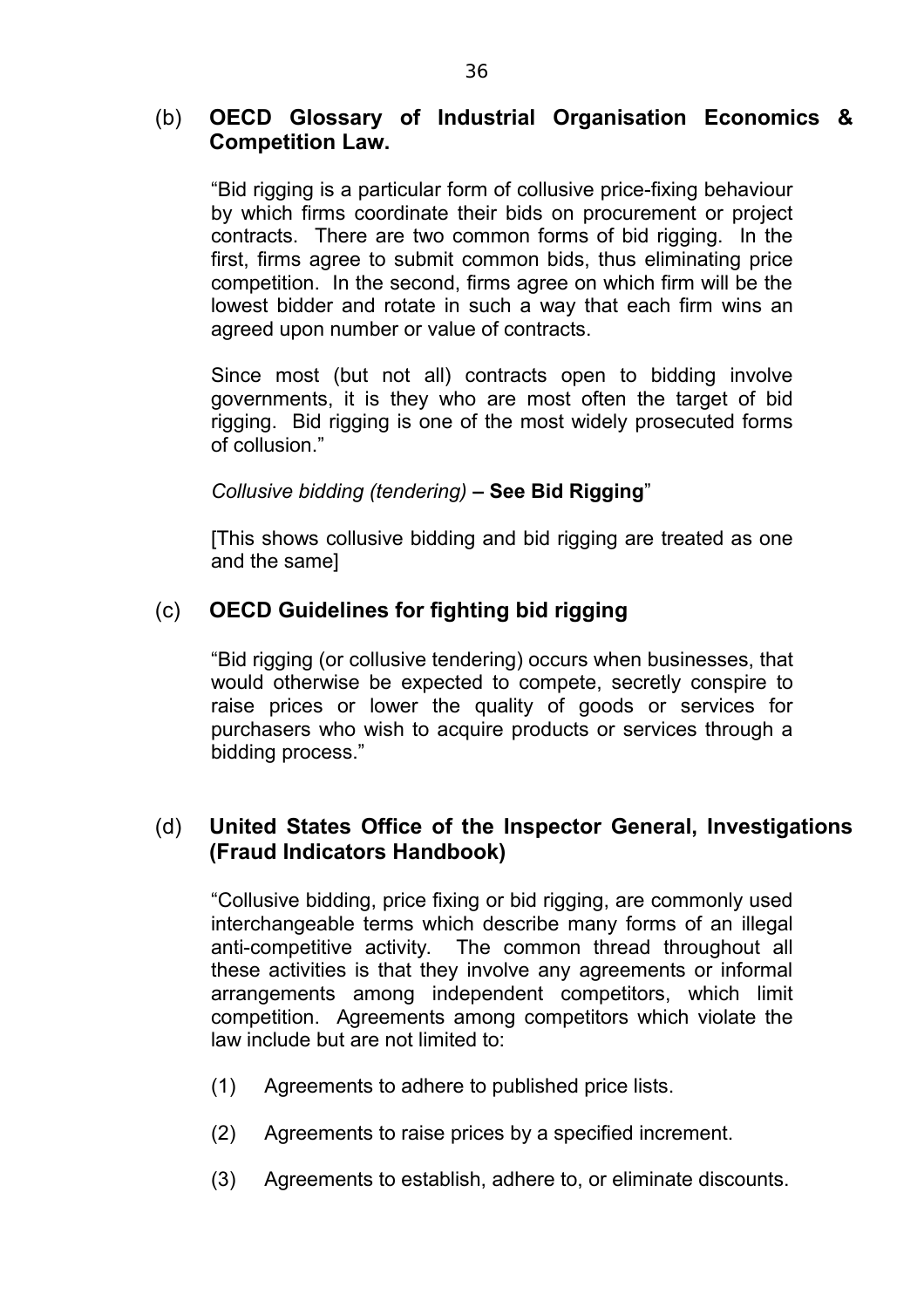- (4) Agreements not to advertise prices.
- (5) Agreements to maintain specified price differentials based on quantity, type or size of product."

## (e) **Australian Competition & Consumer Commission**

"Bid rigging, also referred to as collusive tendering, occurs when two or more competitors agree they will not compete genuinely with each other for tenders, allowing one of the cartel members to *'win'* the tender. Participants in a bid rigging cartel may take turns to be the *'winner'* by agreeing about the way they submit tenders, including some competitors agreeing not to tender."

34) As the Leigman of the law, it is our task, *nay* a duty, to give proper meaning and effect to the aforesaid 'Explanation': it can easily be discussed that the Legislature had in mind that the two expressions are inter-changeably used. It is also necessary to keep in mind the purport behind Section 3 and the objective it seeks to achieve. Sub-section (1) of Section 3 is couched in the negative terms which mandates that no enterprise or association of enterprises or person or association of persons shall enter into any agreement, when such agreement is in respect of production, supply, distribution, storage, acquisition or control of goods or provision of services and it causes or is likely to cause an appreciable adverse effect on competition within India. It can be discerned that first part relates to the parties which are prohibited from entering into such an agreement and embraces within it persons as well as enterprises thereby signifying its very wide coverage. This becomes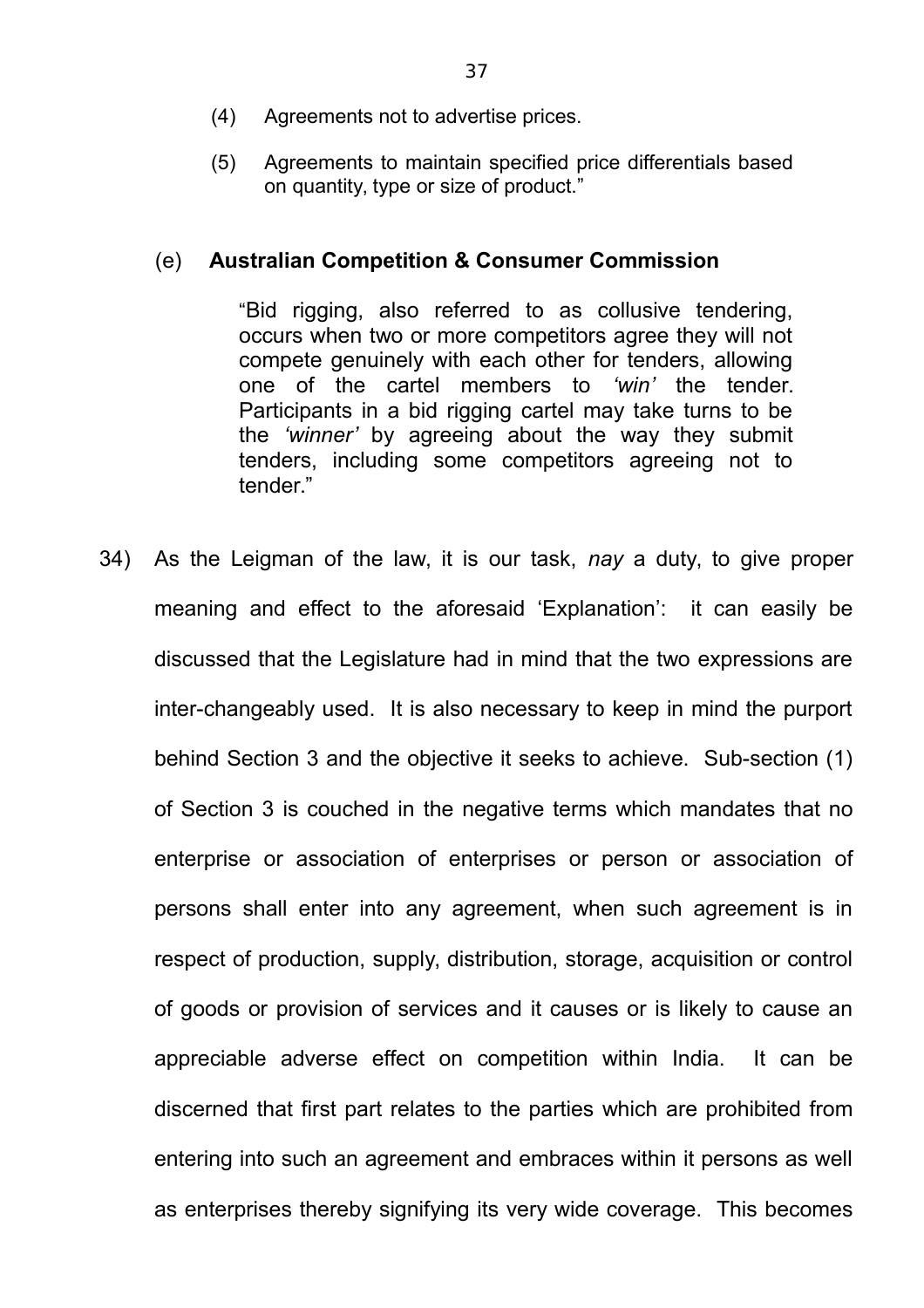manifest from the reading of the definition of *"enterprise"* in Section 2(h) and that of *'person'* in Section 2(l) of the Act. Second part relates to the subject matter of the agreement. Again it is very wide in its ambit and scope as it covers production, supply, distribution, storage, acquisition or control of goods or provision of services. Third part pertains to the effect of such an agreement, namely, 'appreciable adverse effect on competition', and if this is the effect, purpose behind this provision is not to allow that. Obvious purpose is to thwart any such agreements which are anti-competitive in nature and this salubrious provision aims at ensuring healthy competition. Sub-section (2) of Section 3 specifically makes such agreements as void. Sub-section (3) mentions certain kinds of agreements which would be treated as *ipso facto* causing appreciable adverse effect on competition. It is in this backdrop and context that 'Explanation' beneath sub-section (3), which uses the expression *'bid rigging'*, has to be understood and given an appropriate meaning. It could never be the intention of the Legislature to exclude *'collusive bidding'* by construing the expression *'bid rigging'* narrowly. No doubt, clause (d) of sub-section (3) of Section 3 uses both the expressions *'bid rigging' and 'collusive bidding',* but the Explanation thereto refers to *'bid rigging'* only. However, it cannot be said that the intention was to exclude *'collusive bidding'*. Even if the Explanation does contain the expression *'collusive bidding'* specifically, while interpreting clause (d), it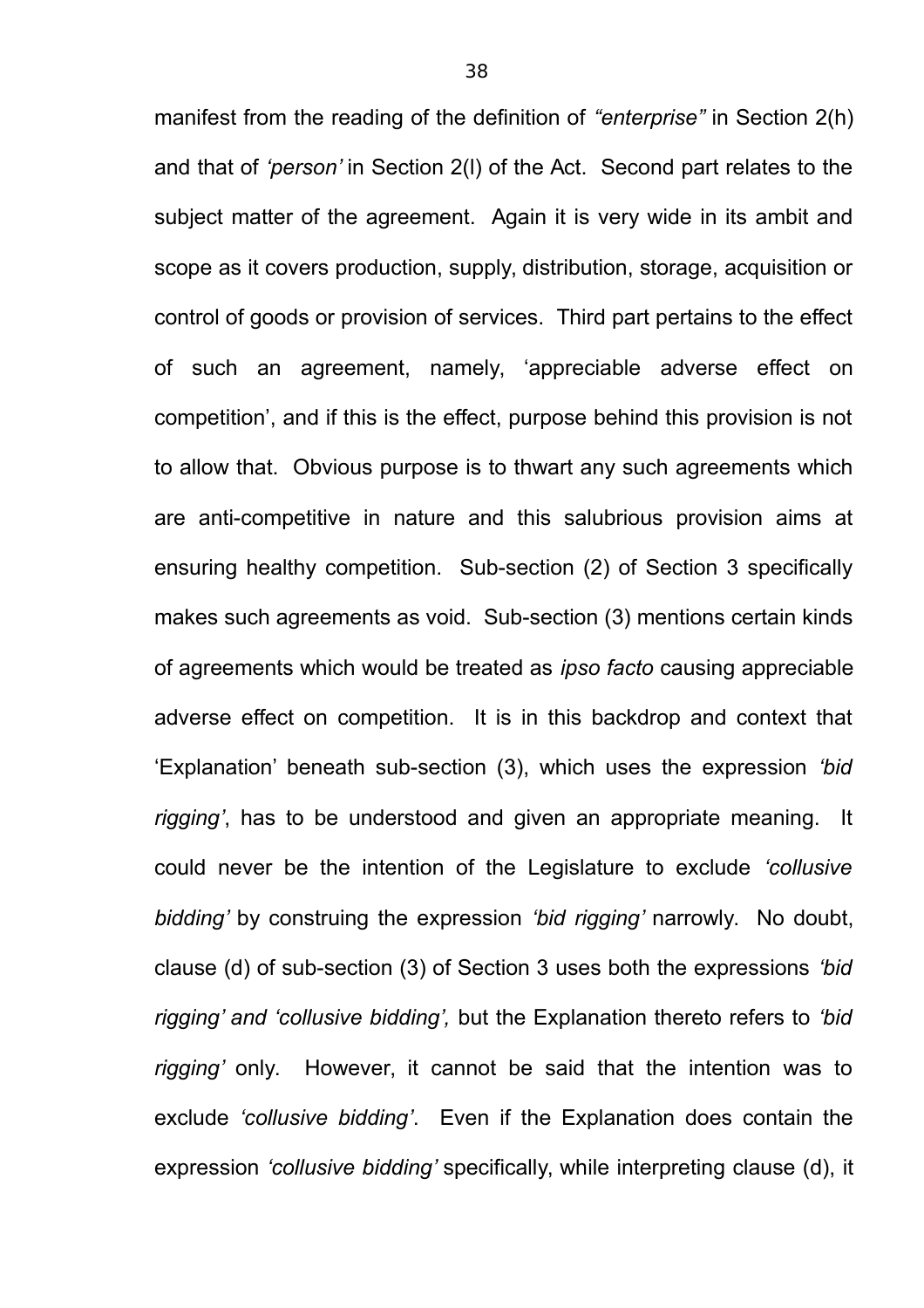can be inferred that *'collusive bidding'* relates to the process of bidding as well. Keeping in mind the principle of purposive interpretation, we are inclined to give this meaning to *'collusive bidding'.* It is more so when the expressions *'bid rigging'* and *'collusive bidding'* would be overlapping, under certain circumstances which was conceded by the learned counsel for the appellants as well.

We are, therefore, of the opinion that the two expressions are to be interpreted using the principle of *noscitur a sociis*, i.e. when two or more words which are susceptible to analogous meanings are coupled together, the words can take colour from each other {See – *Leelabai Gajanan Pansare & Ors.* v. *Oriental Insurance Company Limited & Ors.<sup>6</sup>* , *Thakorlal D. Vadgama* v. *State of Gujarat<sup>7</sup>* , and *M.K. Ranganathan* v. *Government of Madras & Ors.<sup>8</sup>* }.

We, thus, answer Issue No. 1 in the negative by holding that the CCI was well within its jurisdiction to hold an enquiry under Section 3 of the Act in respect of tender of March, 2009.

### **ISSUE NO.2**

## **Re.: Jurisdiction of DG/CCI to investigate into the boycott of 2011 FCI's tender**

35) The CCI had entrusted the task to DG after it received representation/complaint from the FCI vide its communication dated

<sup>6</sup> (2008) 9 SCC 720

<sup>7</sup> (1973) 2 SCC 413

<sup>8</sup> (1955) 2 SCR 374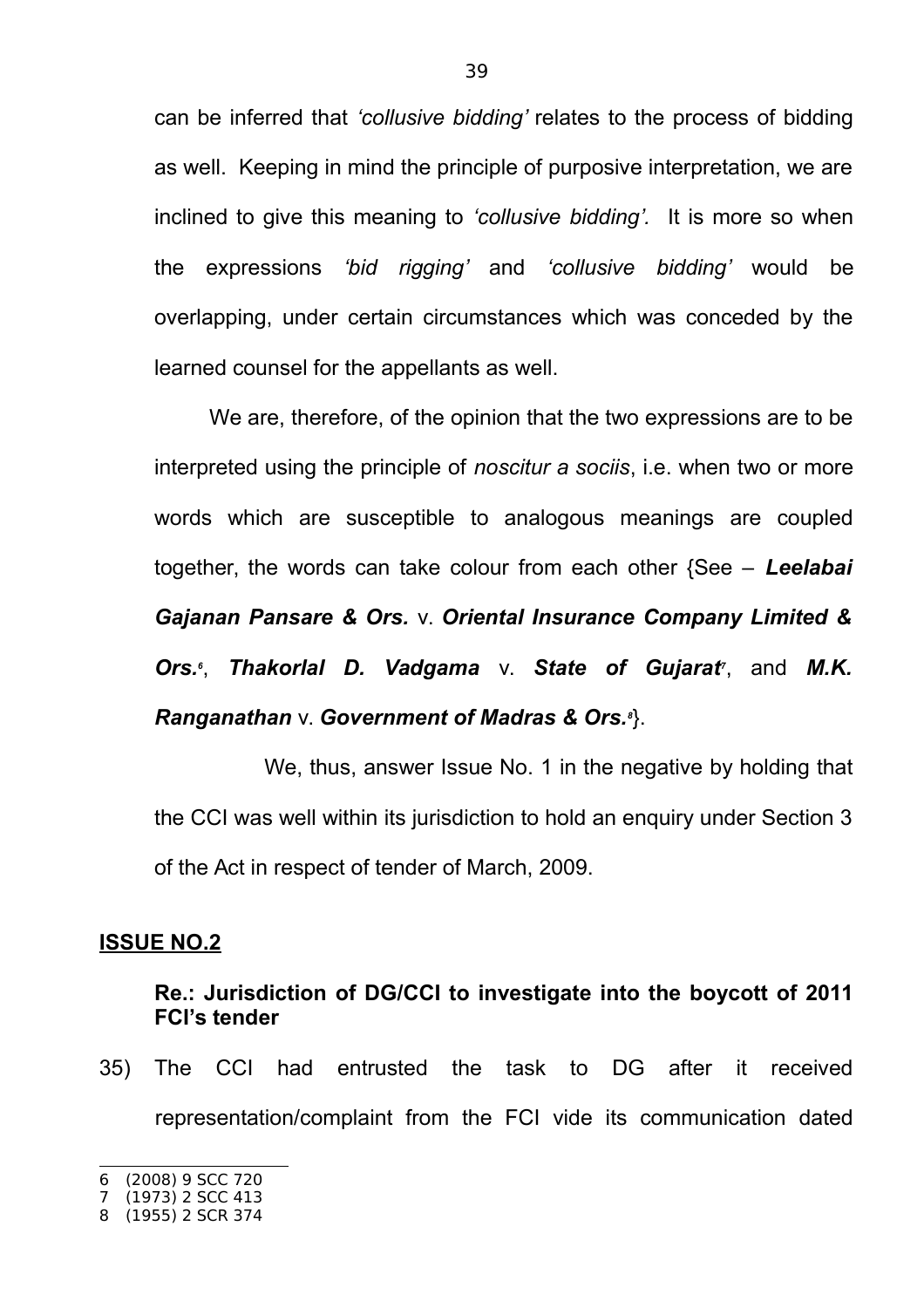February 04, 2011. Argument of the appellants is that since this communication did not mention about the 2011 tender of the FCI, which was in fact even floated after the aforesaid communication, there could not be any investigation in respect of this tender. It is more so when there was no specific direction in the CCI's order dated February 24, 2011 passed under Section 26(1) of the Act and, therefore, the 2011 tender could not be the subject matter of inquiry when it was not referred to in the communication of the FCI or order of the CCI. The COMPAT has rejected this contention holding that Section 26(1) is wide enough to cover the investigation by the DG, with the following discussion:

"28. As per the sub-section (1) of Section 26, there can be no doubt that the DG has the power to investigate only on the basis of the order passed by the Commission under Section 26(1). Our attention was also invited to sub-section (3) of Section 26 under which the Director-General, on receipt of direction under sub-section (1) is to submit a report of its findings within such period as may be specified by the Commission. The argument of the parties is that if on the relevant date when the Commission passed the order, even the tender notice was not floated, then there was no question of Direction General going into the investigation of that tender. It must be noted at this juncture that under Section 18, the Commission has the duty to eliminate practices having adverse effect on competition and to promote and sustain competition. It is also required to protect the interests of the consumers. There can be no dispute about the proposition that the Director General on his own cannot act and unlike the Commission, the Director General has no suo-moto power to investigate. That is clear from the language of Section 41 also, 28 which suggests that when directed by the Commission, the Director General is to assist the Commission in investigating into any contravention of the provisions of the Act. Our attention was also invited to the Regulations and more particularly to Regulation 20, which pertains to the investigation by the Director General. Sub-regulation (4) of Section 20 was pressed into service by all the learned counsel, which is in the following term :-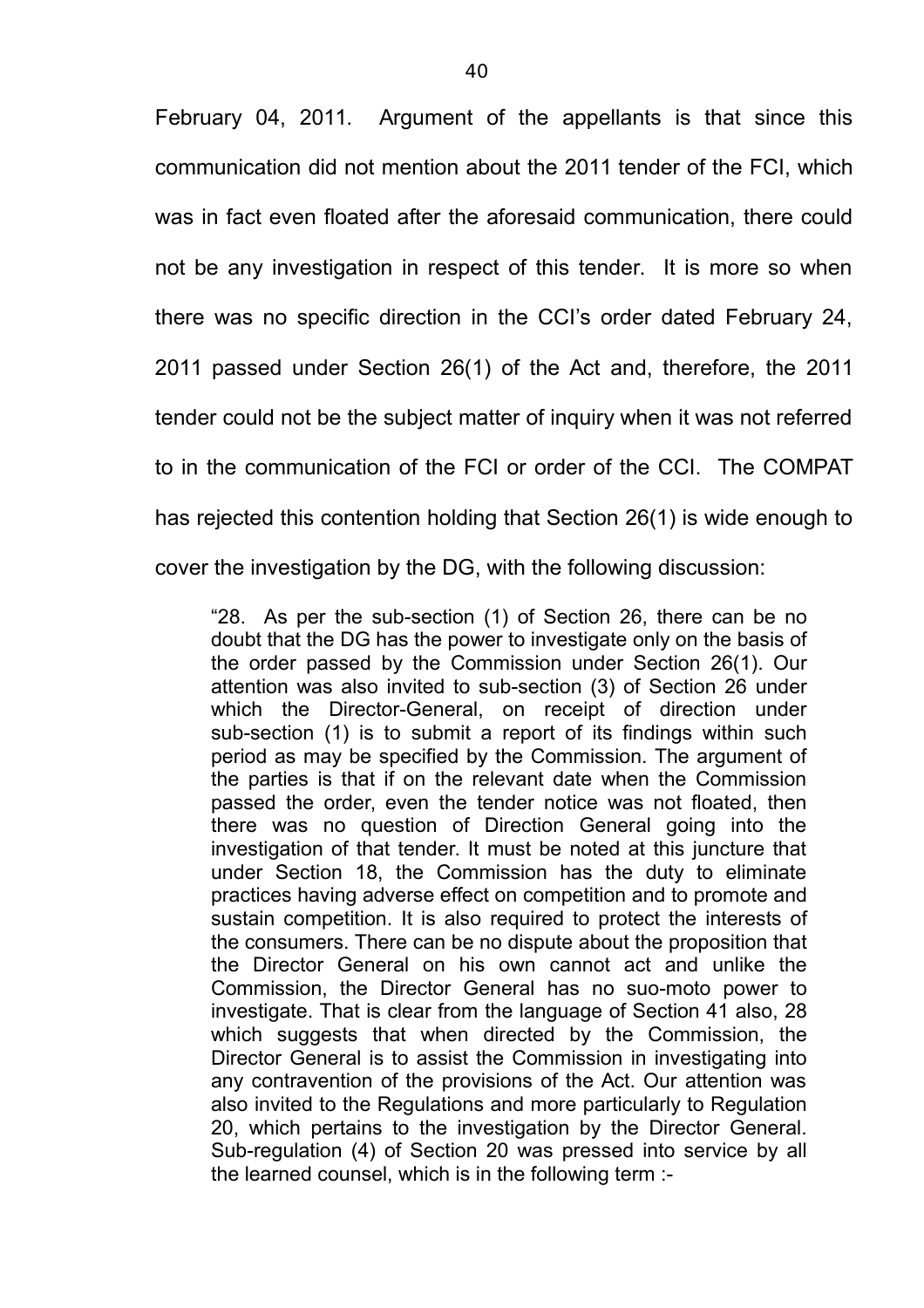"The report of the Director-General shall contain his findings on each of the allegations made in the information or reference, as the case may be, together with all evidences or documents or statements or analyses collected during the investigation:" (proviso not necessary)

From this, the learned counsel argued that the Director General could have seen into the tender floated on 08.05.2009 only, and no other tender as the information did not contain any allegation about the tender floated in 2011. Therefore, the investigation made into the tender floated in 2011 was outside the jurisdiction of the Director General. This argument was more particularly pressed into service, as the Director General as well as the Competition Commission of India have found that all the appellants had entered into an agreement to boycott the tender floated in 2011 and thereby had rigged the bids.

29. We have absolutely no quarrel with the proposition that the Director General must investigate according to the directions given by the CCI under Section 26(1). There is also no quarrel with the proposition that the Director General shall record his findings on each of the allegations made 29 in the information. However, it does not mean that if the information is made by the FCI on the basis of tender notice dated 08.05.2009, the investigation shall be limited only to that tender. Everything would depend upon the language of the order passed by the CCI on the basis of information and the directions issued therein. If the language of the order of Section 26(1) is considered, it is broad enough. At this juncture, we must refer to the letter written by Chairman and Managing Director of FCI, providing information to the CCI. The language of the letter is clear enough to show that the complaint was not in respect of a particular event or a particular tender. It was generally complained that appellants had engaged themselves in carteling. The learned counsel Shri Virmani as well as Shri Balaji Subramanian are undoubtedly correct in putting forth the argument that this information did not pertain to a particular tender, but it was generally complained that the appellants had engaged in the anticompetitive behaviour. When we consider the language of the order passed by the CCI under Section 26(1) dated 23.04.2012 the things becomes all the more clear to us. The language of that order is clearly broad enough to hold, that the Director General was empowered and duty bound to look into all the facts till the investigation was completed. If in the course of investigation, it came to the light that the parties had boycotted the tender in 2011 with pre-concerted agreement, there was no question of the DG not going into it. We must view this on the background that when the information was led, the Commission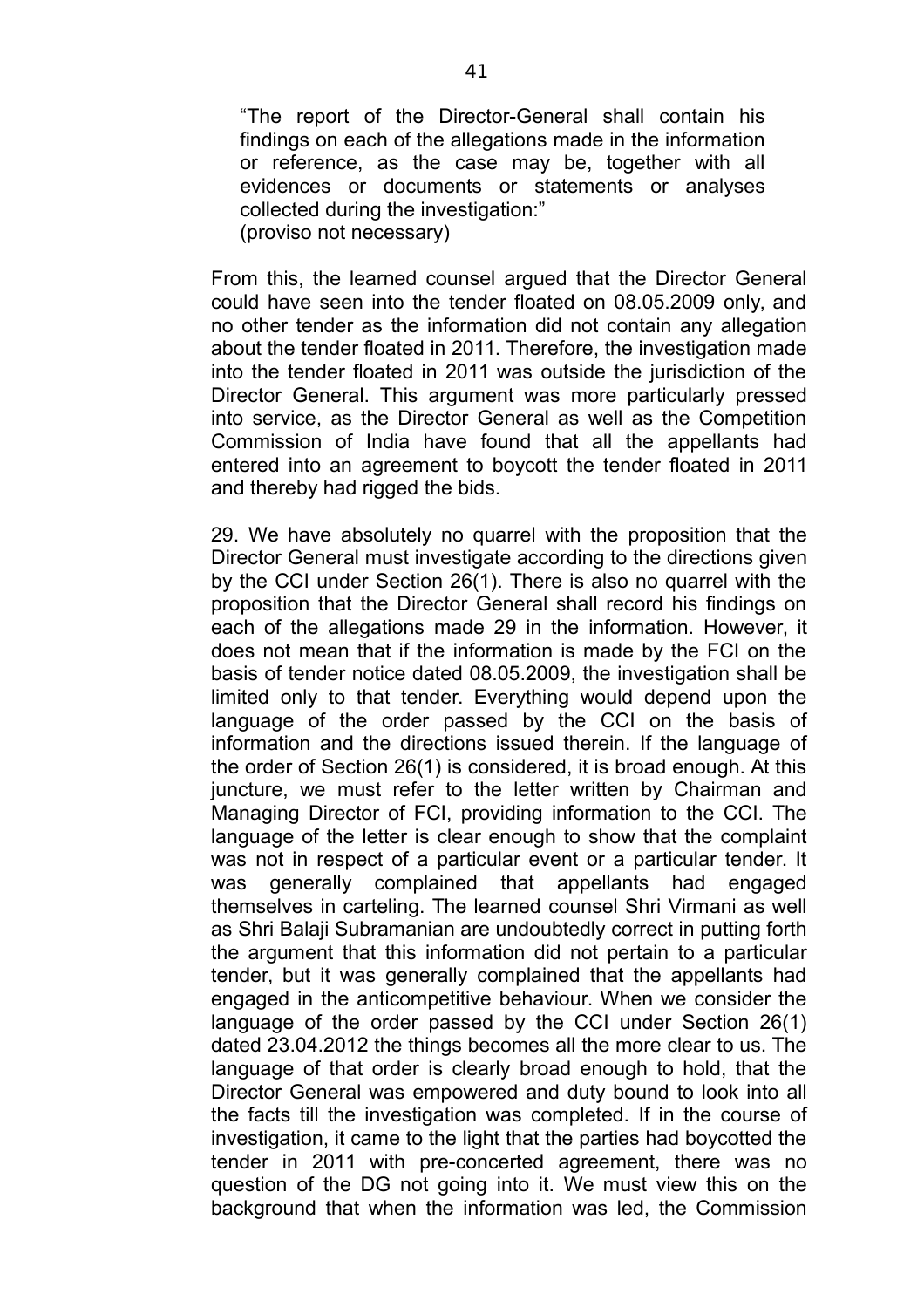had material only to form a prima facie view. The said prima-facie view could not restrict the Director General, if he was duty bound to carry out a comprehensive investigation in keeping with the direction by CCI. In fact the DG has also taken into 30 account the tenders by some other corporations floated in 2010 and 2011 and we have already held that the DG did nothing wrong in that. In our opinion, therefore, the argument fails and must be rejected."

We entirely agree with the aforesaid view taken by the COMPAT.

36) If the contention of the appellants is accepted, it would render the entire purpose of investigation nugatory. The entire purpose of such an investigation is to cover all necessary facts and evidence in order to see as to whether there are any anti-competitive practices adopted by the persons complained against. For this purpose, no doubt, the starting point of inquiry would be the allegations contained in the complaint. However, while carrying out this investigation, if other facts also get revealed and are brought to light, revealing that the 'persons' or 'enterprises' had entered into an agreement that is prohibited by Section 3 which had appreciable adverse effect on the competition, the DG would be well within his powers to include those as well in his report. Even when the CCI forms *prima facie* opinion on receipt of a complaint which is recorded in the order passed under Section 26(1) of the Act and directs the DG to conduct the investigation, at the said initial stage, it cannot foresee and predict whether any violation of the Act would be found upon investigation and what would be the nature of the violation revealed through investigation. If the investigation process is to be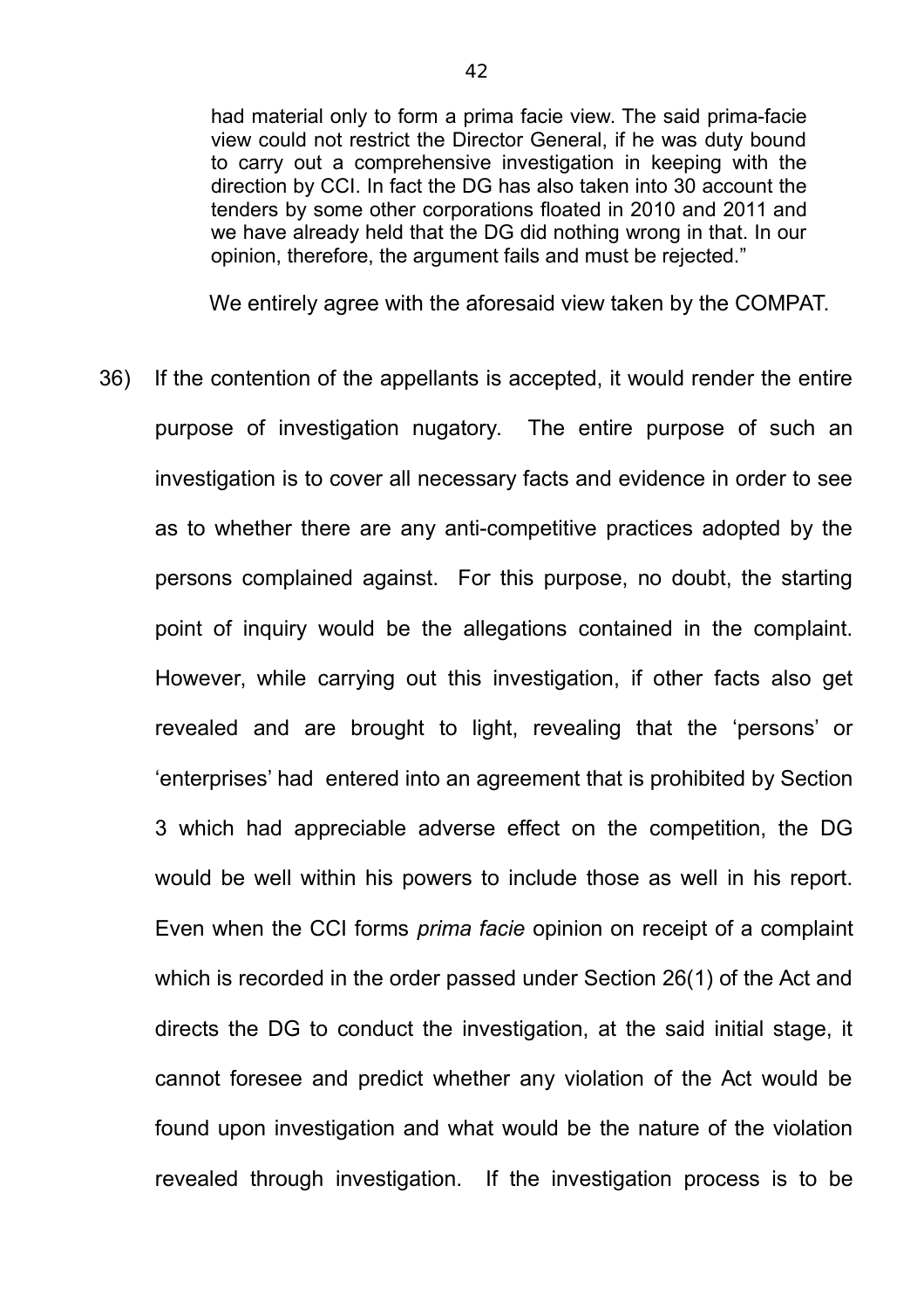restricted in the manner projected by the appellants, it would defeat the very purpose of the Act which is to prevent practices having appreciable adverse effect on the competition. We, therefore, reject this argument of the appellants as well touching upon the jurisdiction of the DG.

### **ISSUE NO. 3:**

### **RE.: MERITS**

37) It is not in dispute that in respect of 2009 tender of the FCI, all the three appellants had quoted the same price, i.e. `388 per kg. for the APT. The appellants have attempted to give their explanations and have contended that it cannot be presumed that it was the result of any prior agreement or arrangement between them. This aspect shall be taken note of and dealt with in detail later at the appropriate stage. Before that, it needs to be highlighted that it is not only 2009 FCI tender in respect of which DG found the violation. Pertinently, the investigation of DG revealed that the appellants had been quoting such identical rates much prior to and even after May 20, 2009. No doubt, in relation to tenders prior to 2009, it cannot be said that there was any violation of law by the appellants. However, prior practice definitely throws light on the formation of cartelisation by the appellants, thereby making it easier to understand the events of 2009 tender. Therefore, to take a holistic view of the matter, it would be essential to point out that the DG in his report had tabulated this tendency of quoting identical rates by these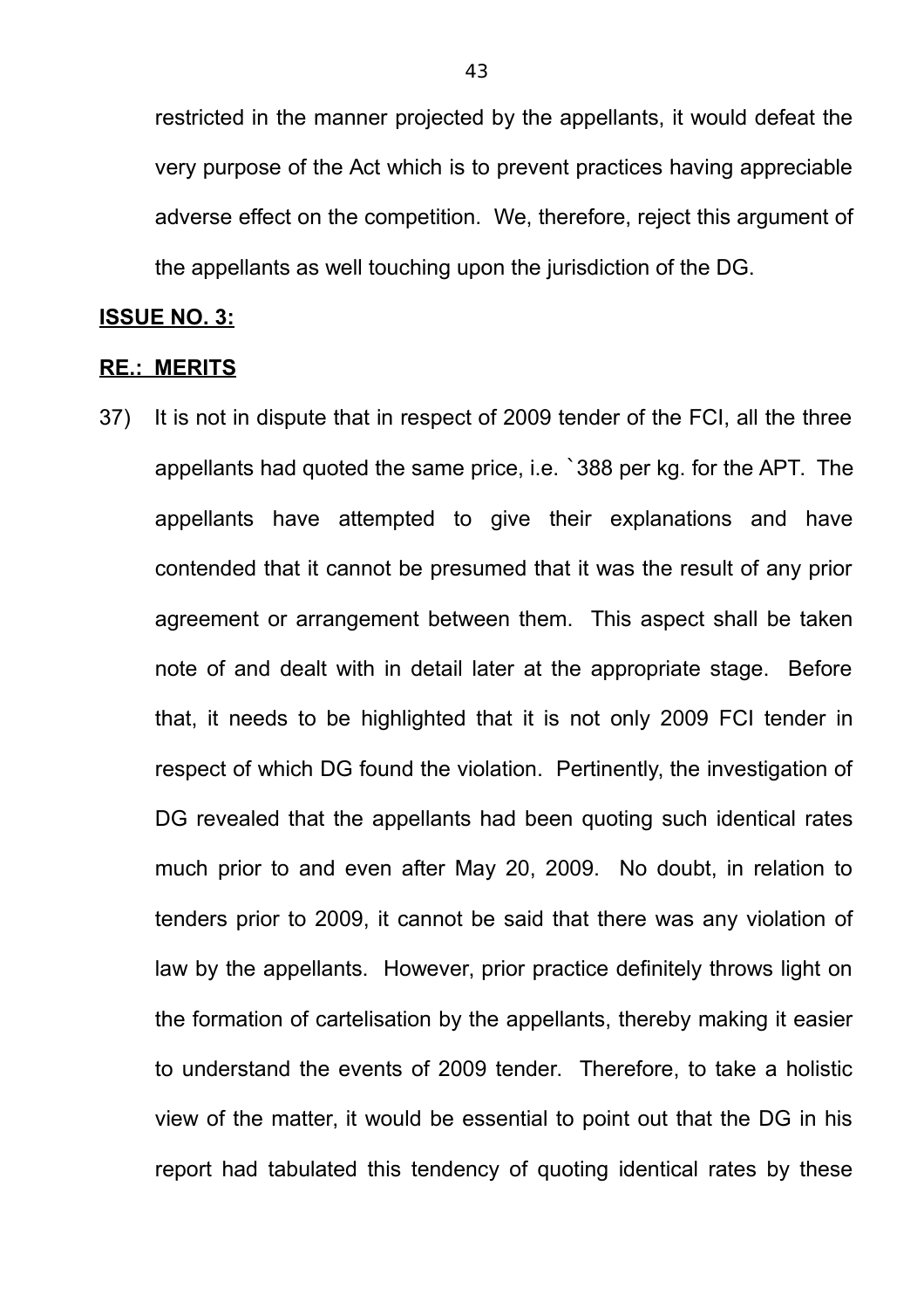parties in respect of various tenders issued by even other Government bodies before and after 2009. The statistics in this behalf, given in tabulated form by the DG, are reproduced below:

|       | Tendering<br>Agency                             | Tender<br>Opening<br>Date | Rates quoted (Rs. Per kg.) |        |         |      |
|-------|-------------------------------------------------|---------------------------|----------------------------|--------|---------|------|
| S.No. |                                                 |                           | Excel                      | United | Sandhya | Agro |
| 1.    | U.P. State<br>Warehousing<br>Corp.              | 14/03/2007                | 225                        | 225    |         |      |
| 2.    | Punjab State<br><b>Civil Supplies</b><br>Corp.  | 28/04/2008                | 260                        | 260    |         |      |
| 3.    | Central<br>Warehousing<br>Corp.                 | 06/08/2008                | 450                        |        | 450     |      |
| 4.    | U.P. State<br>Warehousing<br>Corp.              | 19/09/2008                | 449                        | 449    |         |      |
| 5.    | Punjab State<br>Co-op SS &<br>Mktg. Fed.        | 26/12/2008                | 419                        | 419    |         |      |
| 6.    | Central<br>Warehousing<br>Corp.                 | 06/01/2009                | 414                        | 414    |         |      |
| 7.    | Punjab State<br><b>Civil Supplies</b><br>Corp.  | 27/02/2009                | 409                        | 409    |         |      |
| 8.    | Food<br>Corporation of<br>India                 | 08/05/2009                | 388                        | 388    | 388     |      |
| 9.    | Punjab State<br><b>Civil Supplies</b><br>Corpn. | 15/06/2009                | 399                        |        |         | 399  |
| 10.   | U.P. State<br>Warehousing                       | 03/11/2009                | 399                        | 399    |         |      |
| 11.   | Director, SS &<br>Disposal,<br>Haryana          | 01/12/2009                |                            |        | 399     | 399  |
| 12.   | Punjab State<br><b>Civil Supplies</b><br>Corp.  | 18/03/2010                | 419                        |        |         | 410  |
| 13.   | Central<br>Warehousing<br>Corp.                 | 13/07/2010                | 421                        | 421    | 421     |      |
| 14.   | M.P. State<br>Warehousing<br>Corp.              | 15/07/2010                | 436                        |        | 436     |      |
| 15.   | Punjab State<br>Co-op SS &<br>Mktg. Fed.        | 14/02/2011                | 415                        | 415    |         |      |
| 16.   | Punjab State                                    | 15/03/2011                |                            | 415    |         | 415  |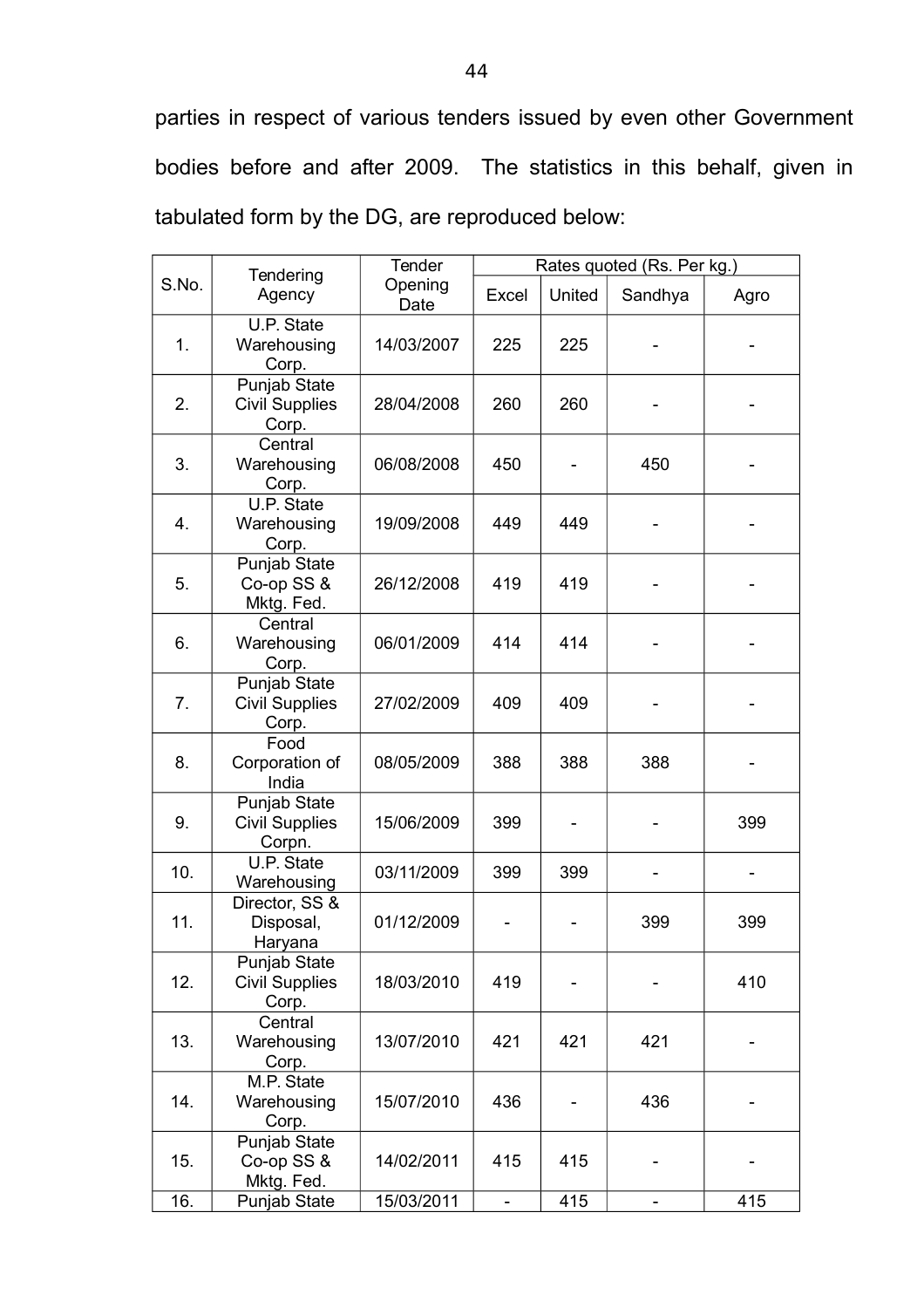| <b>Civil Supplies</b> |  |  |  |
|-----------------------|--|--|--|
| ∴∩rr                  |  |  |  |

38) The aforesaid table shows identical pricing by these parties even in respect of tenders floated by the U.P. State Warehousing Corporation and Punjab State Civil Supplies Corporation. It was repeated in respect of 2008 tender floated by the Central Warehousing Corporation. Tenders up to S.No.7 above, no doubt, relate to the period which is earlier to coming into force of the provisions of Section 3. At S.No. 8 is the tender of the FCI of March, 2009, which is held to be covered on the principle of retroactivity, as already held above. However, insofar as tenders mentioned at S.Nos. 9 to 16 are concerned, they all pertain to the period after Section 3 became operational. These are clear cut examples of identical pricing by the three appellants. No doubt, the appellants cannot be penalised in respect of tenders mentioned at S.Nos. 1 to 7 as there was no provision like Section 3 at that time. However, such illustrations become important in finding out the *mens rea* of the appellants, i.e. arriving at an agreement to enter into collusive bidding which continued with impunity right up to 2011. Further, this trend of quoting identical price in respect of so many tenders, not only of FCI but other Government bodies as well, is sufficient to negate all explanations given by the appellants taking the pretext of coincidence or economic forces.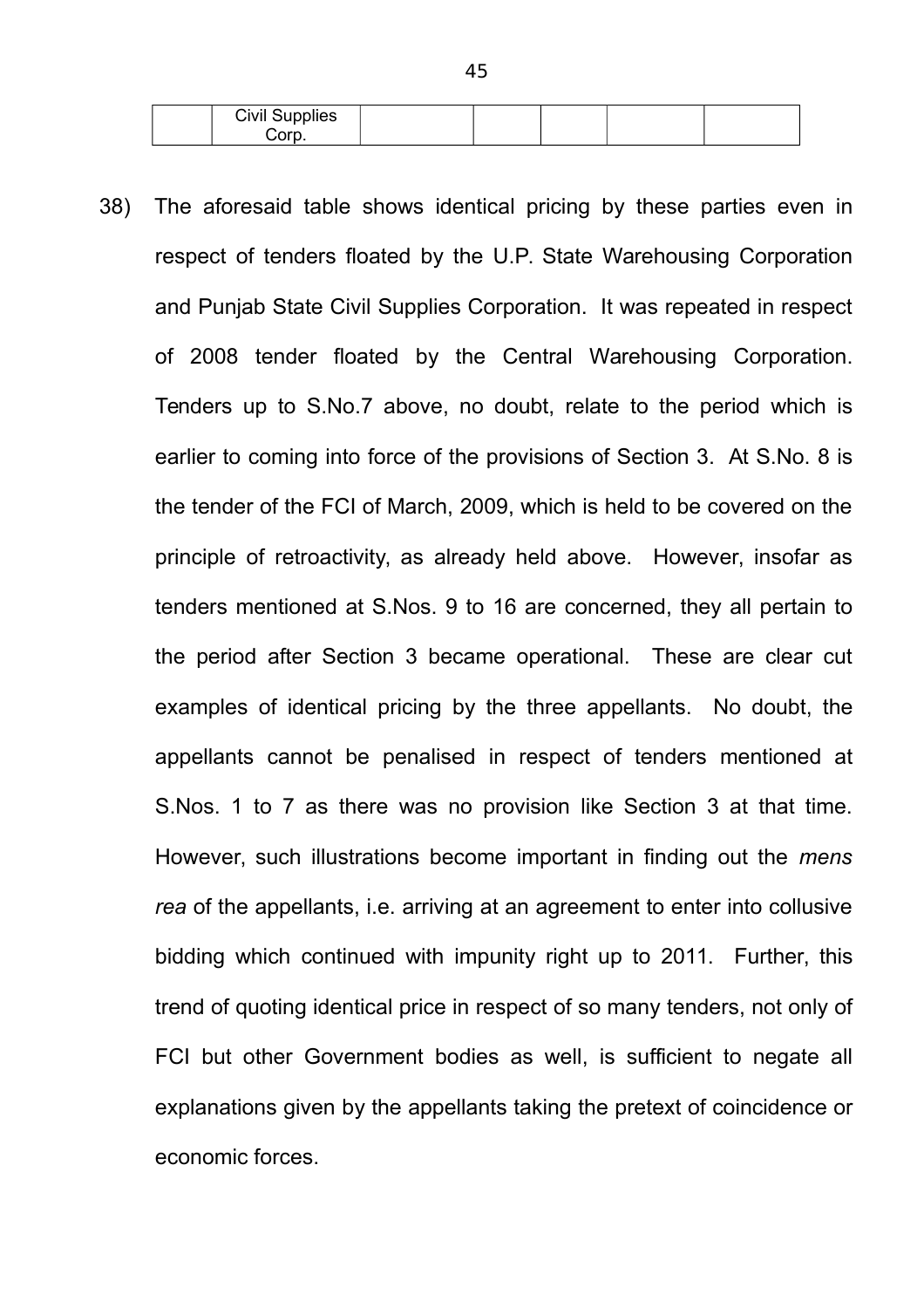- 39) We may record here the submission of Mr. Krishnan Venugopal, learned senior counsel appearing for M/s. Excel Crop Care Limited, that the APT pesticide is needed only by the FCI and the Central Warehousing Corporation or the Central and State Warehousing Corporations and it creates a monopoly situation where buyer is in a dominant position. There are only four suppliers who are given '*MFN'* status, but since the supply is only to the aforesaid Government agencies, the supplier is entirely dependent upon these parties for supplies. It creates oligopoly market. It was argued that since dominant position is enjoyed by the buyer, it leads to parallel pricing and this conscious parallelism takes place leading to quoting the same price by the suppliers. The explanation, thus, given for quoting identical price was the aforesaid economic forces and not because of any agreement or arrangement between the parties. It was submitted that merely because same price was quoted by the appellants in respect of the 2009 FCI tender, one could not jump to the conclusion that there was some *'agreement'* as well between these parties, in the absence of any other evidence corroborating the said factum of quoting identical price. In respect of this submission, Mr. Venugopal had also referred few judgments.
- 40) The aforesaid argument is highly misconceived. A neat and pellucid reply of Mr. Kaul, which commands acceptance, is that argument of parallelism is not applicable in bid cases and it fits in the realm of market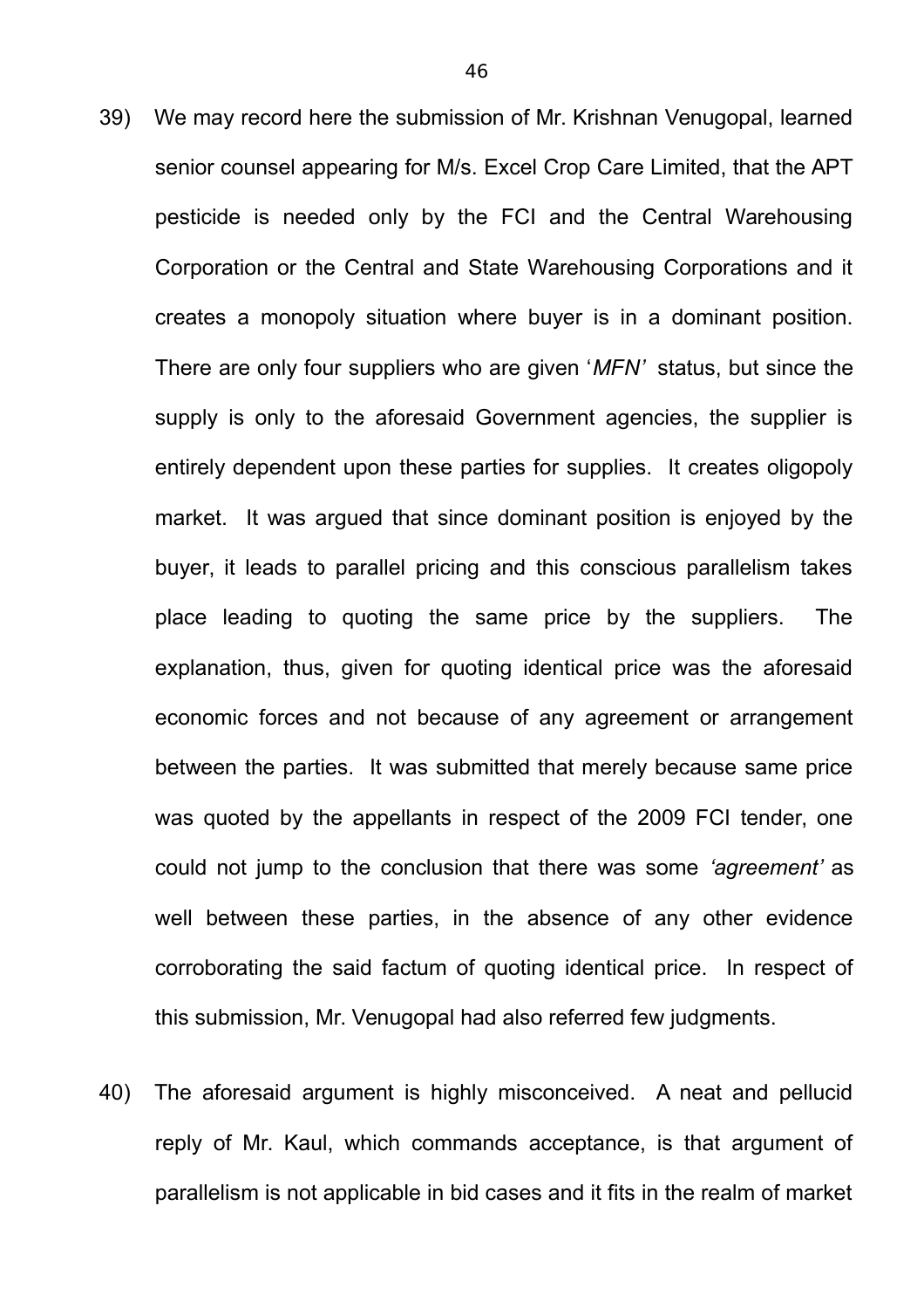economy. It is for this reason the entire history of quoting identical price before coming into operation of Section 3 and which continued much after Section 3 of the Act was enforced has been highlighted. There cannot be coincidence to such an extent that almost on all occasions price quoted by the three appellants is identical, not even few paisa more or less from each other. That too, when the cost structure, i.e. cost of production of this product, of the three appellants sharply varies with each other. Following factors in this behalf need to be highlighted:

- (a) there is a 10 years' history of quoting identical prices;
- (b) there are only four suppliers of the product in the market out of which three are the appellants;
- (c) even when the cost of production is different, they have quoted identical price;
- (d) even when the geographical location of the three suppliers is different, strange coincidence of identical pricing is found, that too repeatedly;
- (e) profit margins would be different, still quotations are same; and
- (f) to different parties in respect of different tenders, different rates are quoted. Still whatever price is quoted in respect of one particular tender, that is identical. It would be too much of a coincidence, difficult to believe.

Thus, onus was on the appellants in view of Section 3 of the Act,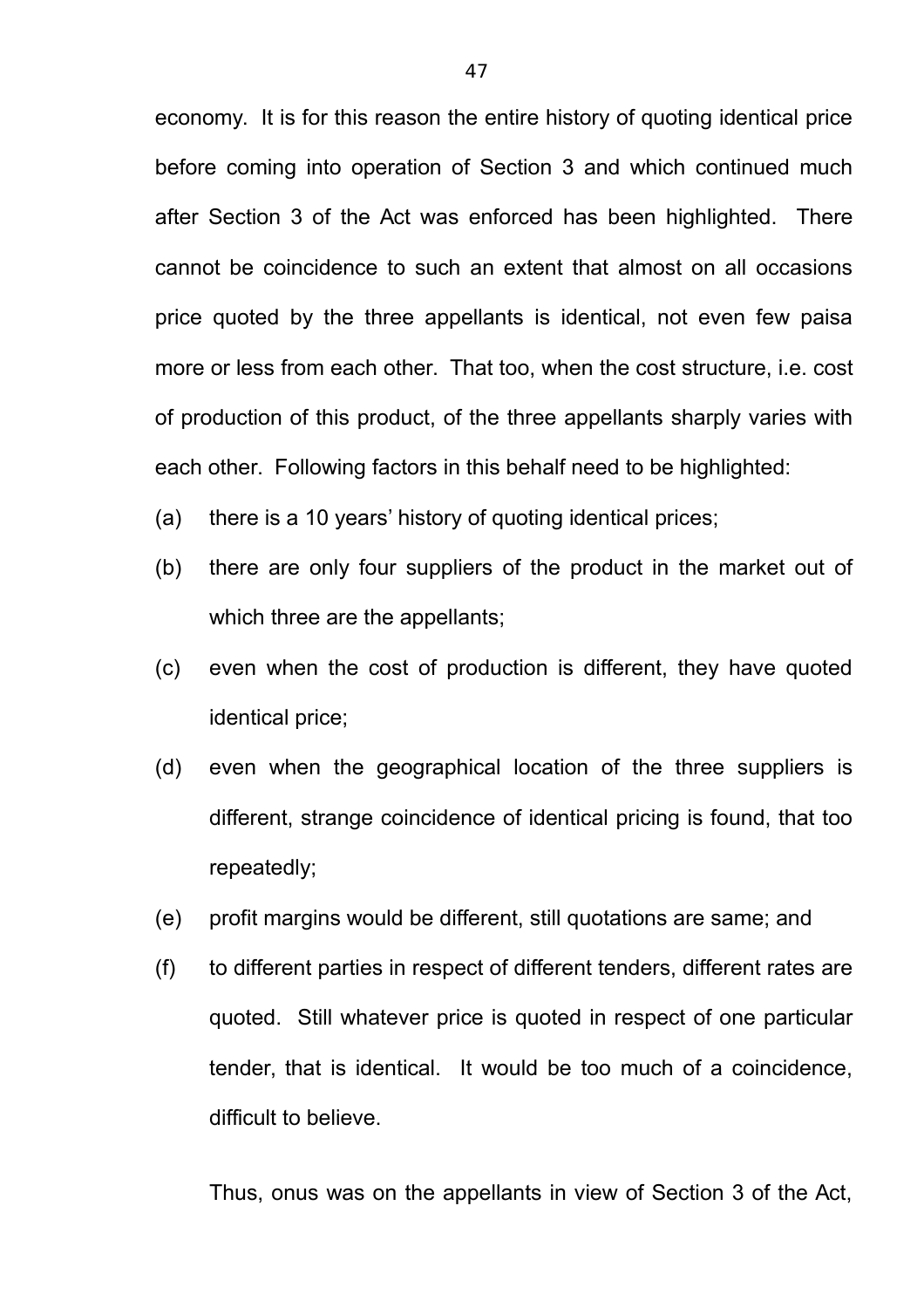and that too heavy onus, to justify the above trend, but they have failed to discharge this burden. We are, therefore, of the opinion that ingredients of Section 3 stand satisfied and the CCI rightly held that provisions of Section 3(3)(a), 3(3)(b) and 3(3)(d) have been contravened by the appellants.

- 41) It needs to be emphasised that collusive tendering is a practice whereby firms agree amongst themselves to collaborate over their response to invitations to tender. Main purpose for such collusive tendering is the need to concert their bargaining power, though, such a collusive tendering has other benefits apart from the fact that it can lead to higher prices. Motive may be that fewer contractors actually bother to price any particular deal so that overheads are kept lower. It may also be for the reason that a contractor can make a tender which it knows will not be accepted (because it has been agreed that another firm will tender at a lower price) and yet it indicates that the said contractor is still interested in doing business, so that it will not be deleted from the tenderee's list. It may also mean that a contractor can retain the business of its established, favoured customers without worrying that they will be poached by its competitors.
- 42) Collusive tendering takes many forms. Simplest form is to agree to quote identical prices with the hope that all will receive their fair share of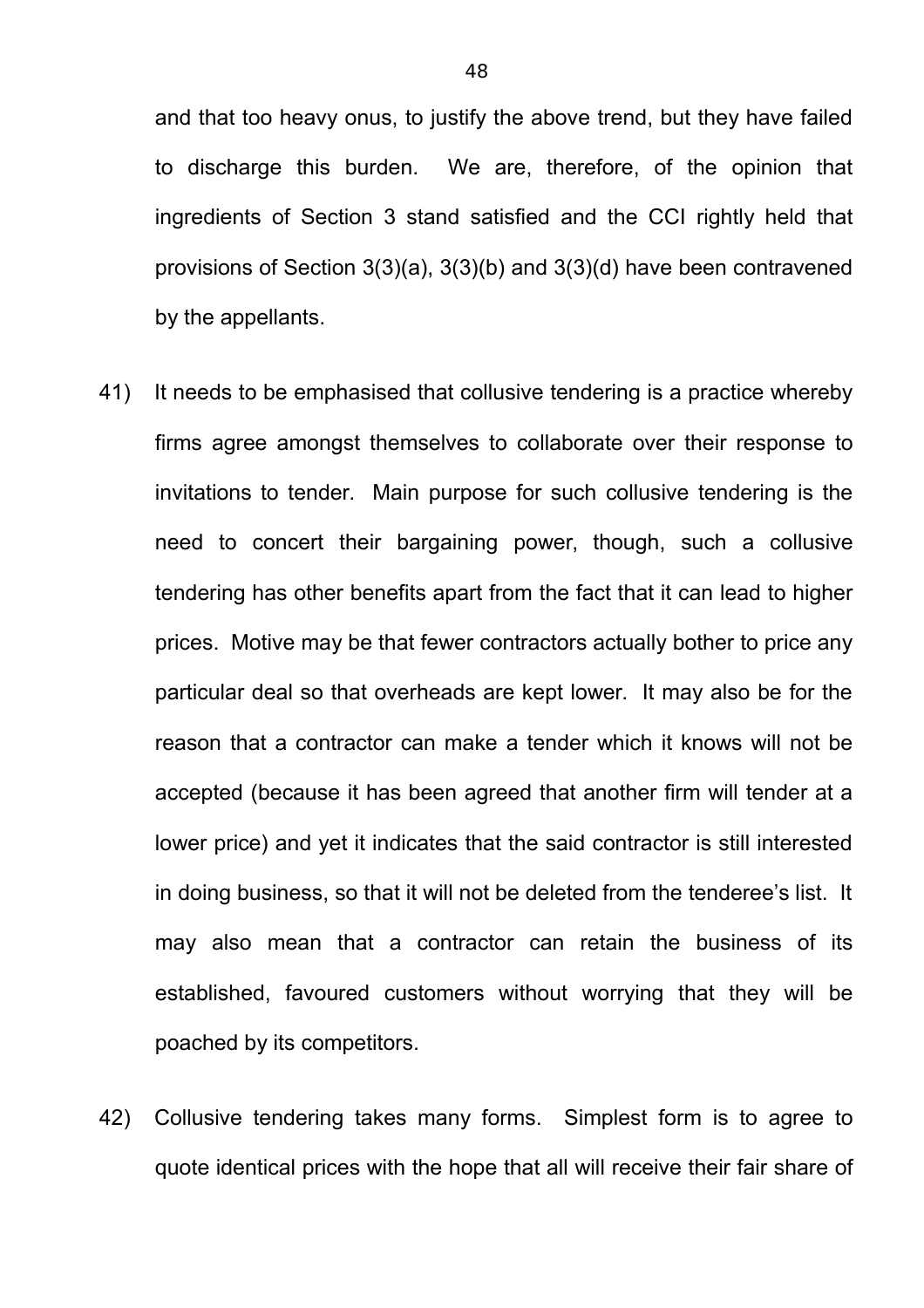orders. That is what has happened in the present case. However, since such a conduct becomes suspicious and would easily attract the attention of the competition authorities, more subtle arrangements of different forms are also made between colluding parties. One system which has been noticed by certain competition authorities in other countries is to notify intended quotes to each other, or more likely to a central secretariat, which will then cost the order and eliminate those quotes that it considers would result in a loss to some or all members of the cartel. Another system, which has come to light, is to rotate orders. In such a case, the firm whose turn is to receive an order will ensure that its quote is lower than the quotes of others.

43) We are here concerned with parallel behaviour. We are conscious of the argument put forth by Mr. Venugopal that in an oligopoly situation parallel behaviour may not, by itself, amount to a concerted practice. It would be apposite to take note of the following observations made by U.K. Court of Justice in Dyestuffs<sup>9</sup>:

> "By its very nature, then, the concerted practice does not have all the elements of a contract but may *inter alia* arise out of coordination which becomes apparent from the behaviour of the participants. *Although parallel behaviour may not itself if identified with a concerted practice,* it may however amount to strong evidence of such a practice if it leads to conditions of competition which do not respond to the normal conditions of the market, having regard to the nature of the products, the size and number of the undertakings, and the volume of the said market. Such is the case especially where the parallel behaviour is such as to permit the parties to seek price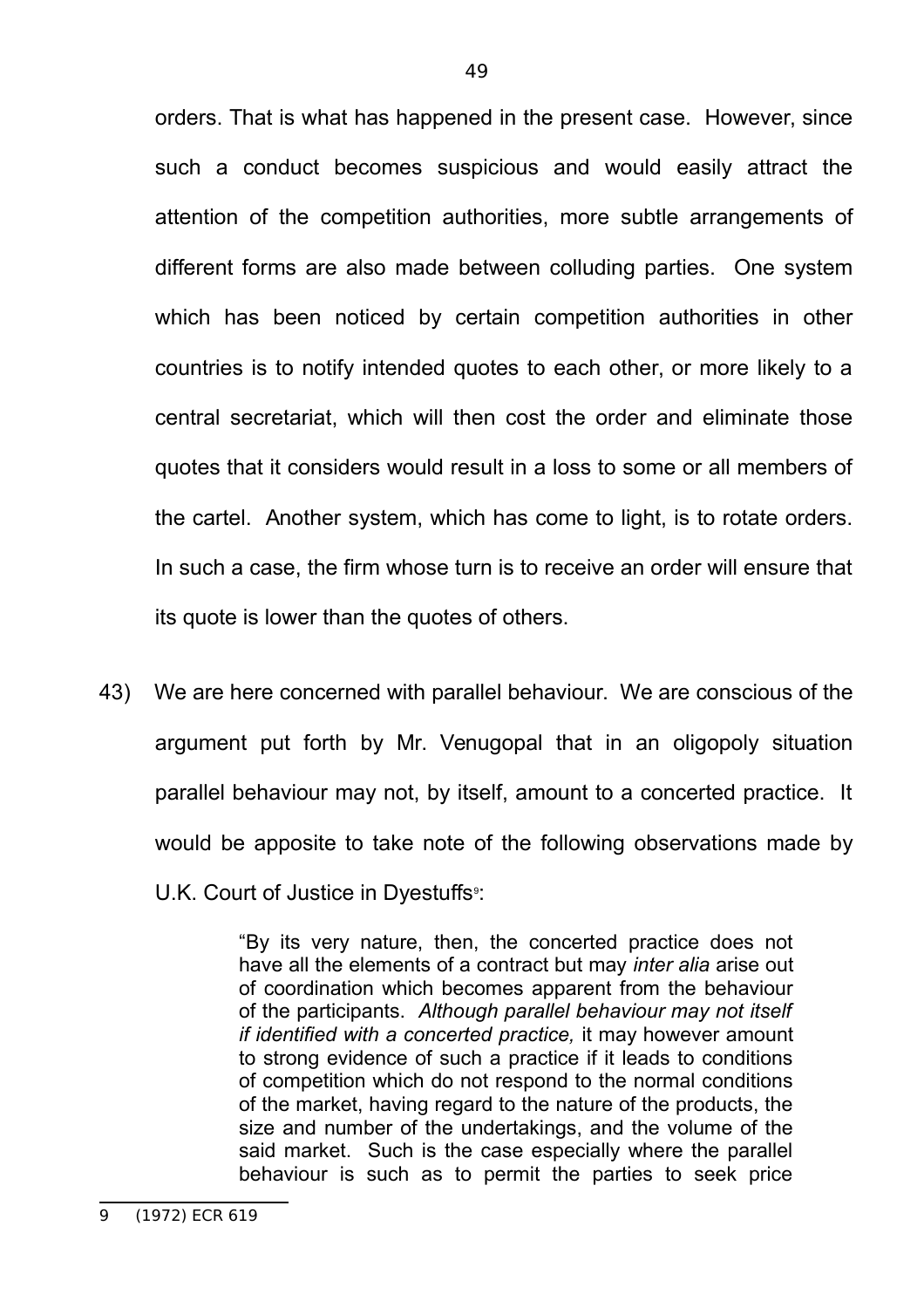equilibrium at a different level from that which would have resulted from competition, and to crystallise the status quo to the detriment of effective freedom of movement of the products in the [internal] market and free choice by consumers of their suppliers (emphasis added.

At the same time, the Court also added that the existence of a concerted practice could be appraised correctly by keeping in mind the following test:

> "If the evidence upon which the contested decision is based is considered, not in isolation, but as a whole, account being taken of the specific features of the products in question."

- 44) It would be significant to note that in Dyestuffs' judgment, the Court rejected the argument predicated on Oligopolistic market structure, after finding that the market is not a pure oligopoly: rather it was one in which firms could realistically be expected to adopt their own pricing strategies, particularly, in view of the compartmentalisation of the markets along national boundaries. In the instant case, argument of oligopoly market was not even raised either before the CCI or COMPAT. Moreover, with the eloquent facts, mentioned above, staring at the appellants, we do not agree with the arguments put forth by Mr. Venugopal.
- 45) At this juncture, we would advert to tender of May, 2011. It is not in dispute that all the three appellants, as well as M/s. Agrosynth Chemicals Limited did not participate in the said tender. These are the four manufacturers in all. When this fact is not in dispute, the only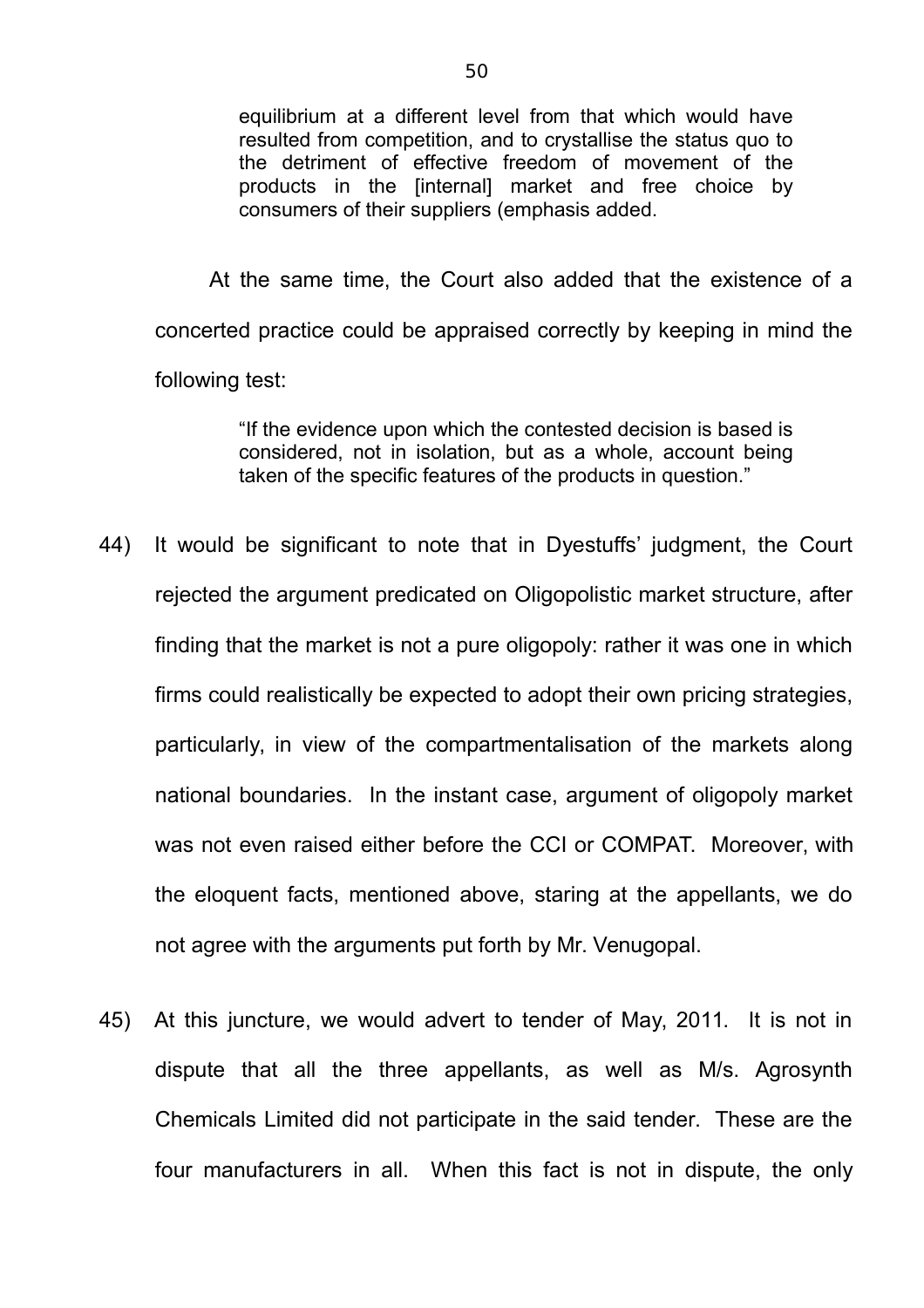question is as to whether it was a concerted action on the part of the appellants herein. According to all the appellants, their decision not to participate in the aforesaid bid was the onerous, unreasonable, arbitrary and unquestionable conditions that were put in the said tender. As these were not acceptable to them, they individually decided not to take part in the tender, which was a valid business decision and not result of pre-concerted agreement of the appellants.

- 46) The conditions which are perceived as 'onerous' by these appellants are the following:
	- 2) Earnest money deposit was raised from `10 lakhs to `30 lakhs.

3) Supply required as per this standard was 75 MT per month which was too high a demand/requirement and it was difficult to effect supplies of this magnitude every month.

M/s. Sandhya Organics Chemicals (P) Ltd. additionally submitted that they had placed on record that their production capacity was much less and supplying 75 MT of APT every month was beyond their means. Therefore, they were unable to tender against the said NIT. Before the COMPAT, M/s. Excel Crop Care Limited attempted to project their *bona fides* by showing that they had even written letter dated May 26, 2011 to the FCI conveying their inability to take part in that tender.

47) The COMPAT, after discussing the matter, arrived at the conclusion that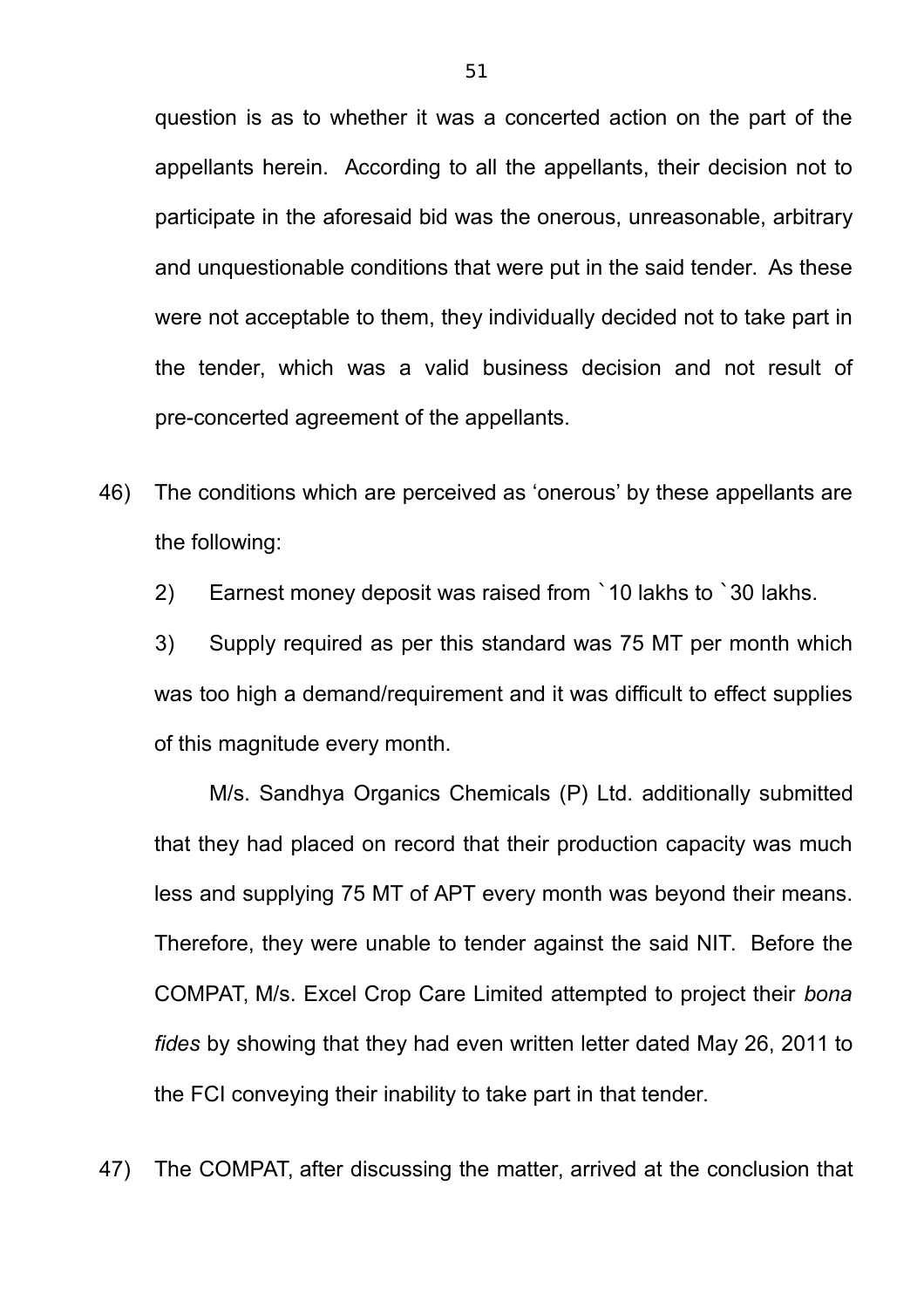it was clearly an after-thought move, inasmuch as the tender was published on April 28, 2011 and the last date for submitting the price bids was May 27, 2011, but only a day before i.e. on May 26, 2011, such a letter was sent by M/s. Excel Crop Care Limited to the FCI. Insofar as M/s. UPL is concerned, it did not even bother to give any representation. Likewise, M/s. Sandhya Organics did not approach the FCI at all with the representation that the quantities to be supplied were huge and the tender conditions be suitably modified.

48) We feel that COMPAT has examined the matter in right perspective. After examining the record, one finds that important fundamental conditions were the same which used to be in the earlier tenders. In 2009 tender, a specific quantity of 600 MT was prescribed. At that time, all the three appellants participated and did not object to the same. As against this in 2011 tender, the tentative annual requirement of APT was stated to be 400 MT and not 75 MT per month. The condition referred to by the appellants was not for supply of 75 MT per month. It only stated that in a given month the tenderer should have capacity to supply 75 MT. It was nowhere stated that 75 MT will have to be supplied by the successful tenderer every month. In any case, from the conduct of the three appellants, it becomes manifest that reason to boycott the May 2011 tender was not the purported onerous conditions, but it was a concerted action. Otherwise, if the appellants were genuinely interested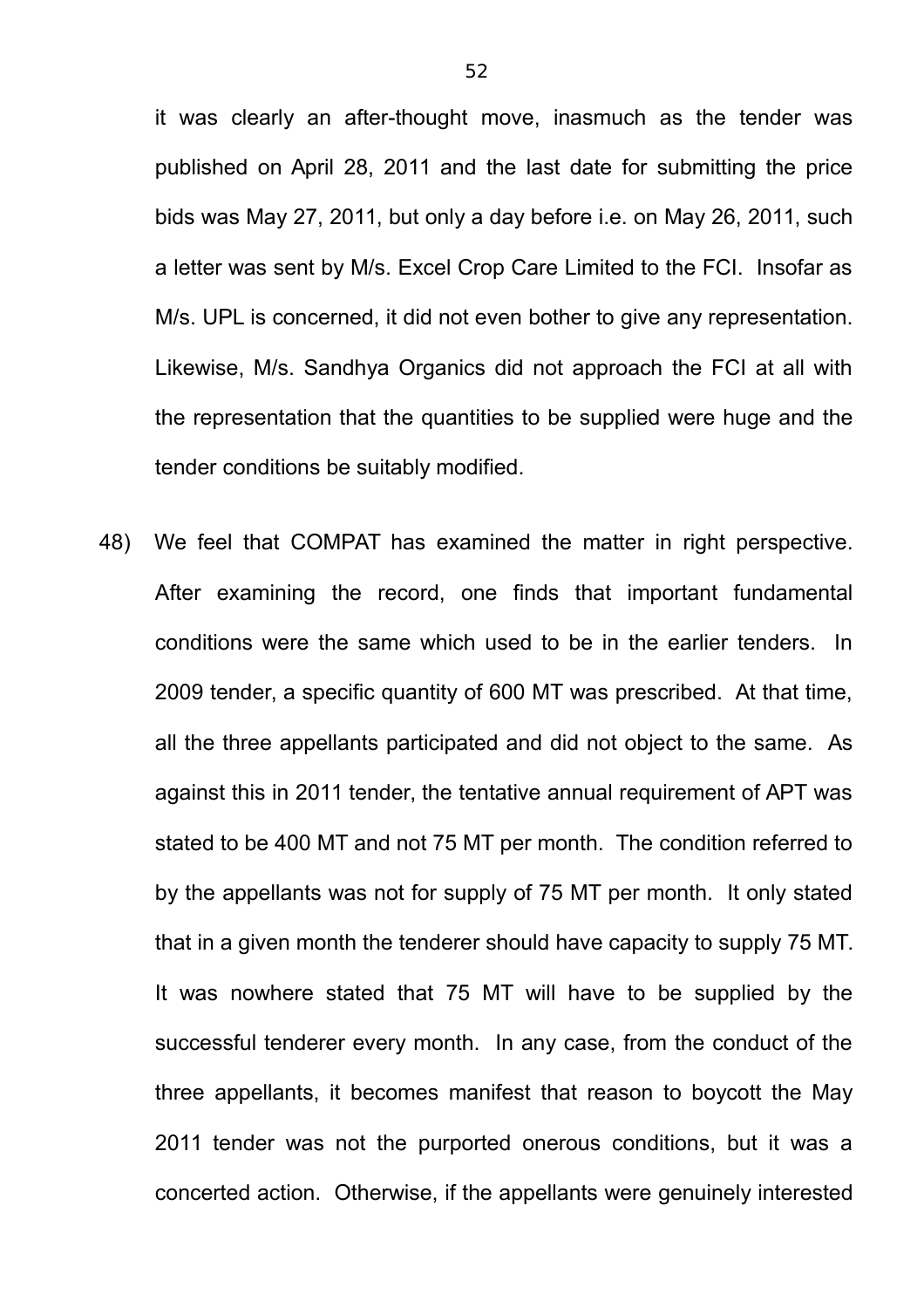in participating in the said tender and were aggrieved by the aforesaid conditions, they could have taken up the matter with the FCI well in time. They, therefore, could request the FCI to drop the same (in fact FCI dropped these conditions afterwards when the matter was brought to their notice). However, no such effort was made. As pointed out above, M/s. Excel Crop Care wrote the letter only a day before, just to create the record which cannot be termed as a bona fide move on its part. UPL did not even make any such representation in writing. Likewise, M/s. Sandhya Organics Chemicals (P) Ltd. would not have liked itself to be rendered disqualified and silently swallowed this situation. After all, it would have liked to remain a supplier of APT to FCI having regard to the fact that the said product is consumed by handful of Government sector undertakings. Therefore, not making any sincere effort in this behalf by any of the appellants clearly shows that they were in hand in glove in taking a decision not to bid against this tender. This conclusion gets strengthened by the fact that these are the only four suppliers (including three appellants) in the market for this product. Reaction of not participating in the said tender by four suppliers could have been perceived otherwise, had there been a number of manufacturers in the market and four out of them abstaining. Abstention by hundred percent (who are only four) makes the things quite obvious. Events get quite apparent when examined along with past history of quoting identical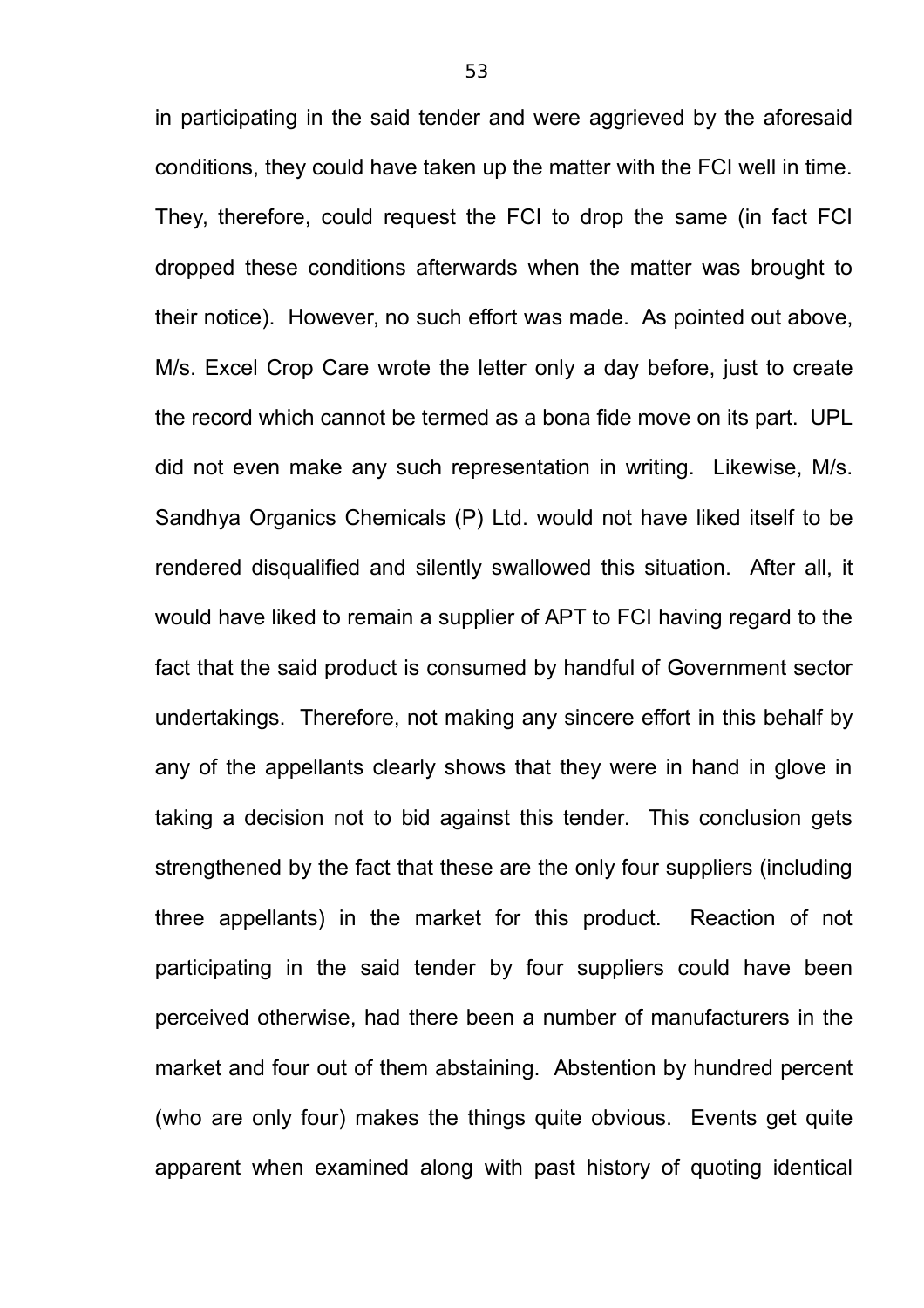prices, an aspect already commented above.

49) Since collusion stands proved by the aforesaid conduct of the appellants in abstaining from the bidding in respect of May 2011 tender, requirement of Section 3(3)(d) of the Act read with 'explanation' thereto stands satisfied, viz., concerted action based on an agreement/arrangement between the appellants, resulted in restricting or manipulating competition or process of bidding, since the said act was collusive in nature.

50) We, therefore, agree with the conclusions of the COMPAT on this aspect as well.

## **51) Issue No. 4**

## **Re: Penalty**

After giving its finding that there was a contravention of the provisions of Section 3 of the Act by the appellants, the CCI imposed the following penalties on the three entities/ appellants:

| Name of the firms      | turnover (in Crore)   | Average of three years Penalty at 9% of average<br>turnover (in Crore) |  |
|------------------------|-----------------------|------------------------------------------------------------------------|--|
|                        |                       |                                                                        |  |
| Excel Crop Care Ltd.   | 710.09                | 63.90                                                                  |  |
| United Phosphorus Ltd. | 2804.95               | 252.44                                                                 |  |
| Sandhya                | Organics   57.4 Crore | 1.57 Crore                                                             |  |
| Chemicals (P) Ltd.     |                       |                                                                        |  |

52) Under Section 27(b) of the Act, penalty of 10% of the turnover is prescribed as the maximum penalty with no provision for minimum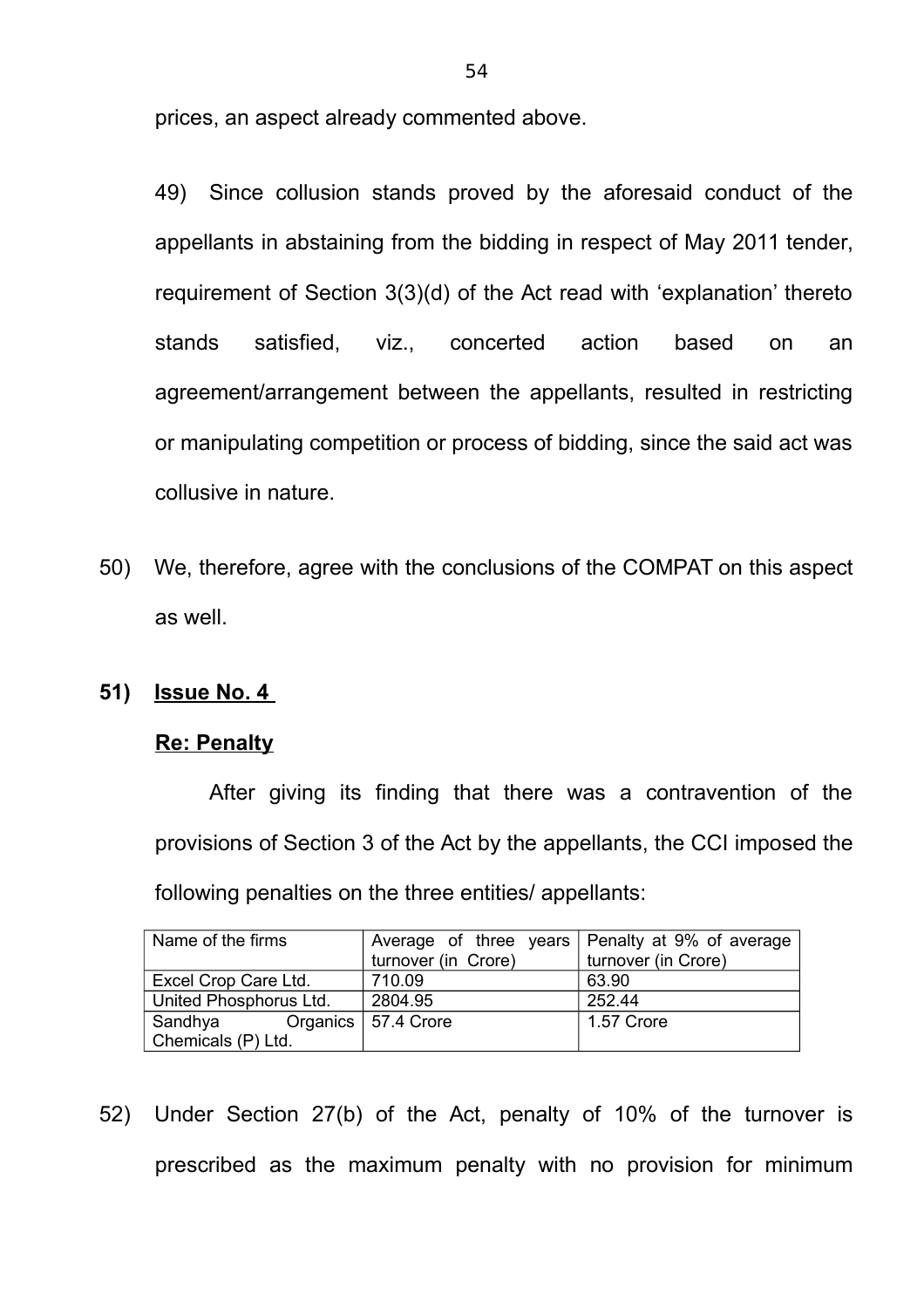penalty. CCI had chosen to impose 9% of the average turnover keeping in view the serious nature of the breach on the part of these appellants.

53) The COMPAT has maintained the rate of penalty i.e. 9% of the three years average turnover. However, it has not agreed with the CCI that 'turnover' mentioned in Section 27 would be 'total turnover' of the offending company. In its opinion it has to be 'relevant turnover' i.e. turnover of the product in question. Since, M/s. Excel Crop Care and UPL were multi-product companies, products other than APT could not have been included for the purpose of imposing the penalty. It, therefore, held that penalty of 9% would be limited to the product/service in question – in this case, the APT – which was the relevant product for the enquiry. The penalty, thus, stands substantially reduced in the cases of M/s. Excel Crop Care and UPL as can be seen from the following chart:

| Name of the<br>firms           | Average of<br>three years<br>turnover (in<br>Crore) | Average of<br>three years<br>relevant<br>turnover<br>(Rs. Crore) | Reduced<br>Penalty at<br>$9%$ of<br>relevant<br>turnover (Rs.<br>Crore) |
|--------------------------------|-----------------------------------------------------|------------------------------------------------------------------|-------------------------------------------------------------------------|
| <b>Excel Crop</b><br>Care Ltd. | 710.09                                              | 32.41 crore                                                      | 2.92                                                                    |
| United<br>Phosphorus<br>Ltd.   | 2804.95                                             | 77.14 crore                                                      | 6.94                                                                    |

54) Insofar as M/s. Sandhya Organics Chemicals (P) Ltd. is concerned, the 'relevant turnover' and 'total turnover' is the same as this company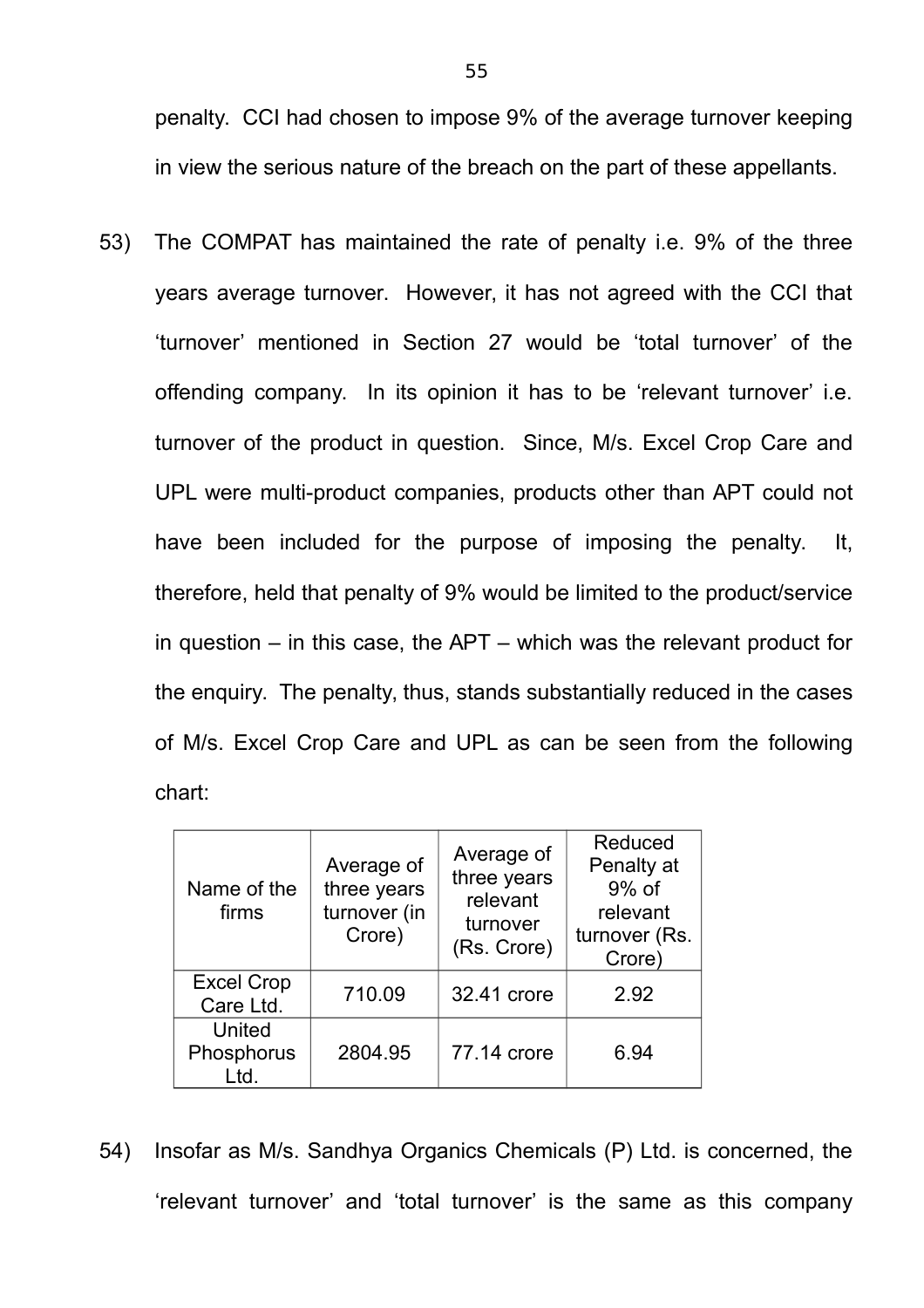produced only APT tablets. CCI had imposed penalty of `1.57 crores on the basis of their turnover of this product. However, in its case also, penalty is reduced on the ground that it is relatively a small enterprise. Moreover, in respect of May 2011 tender, it could not have taken part since its production capacity was only 25 MT a month. Though, the aforesaid plea was not accepted while discussing the merits of the case, the COMPAT deemed it proper to take this aspect into consideration when it came to imposition of penalty. On the aforesaid basis, COMPAT reduced the penalty to  $1/10<sup>th</sup>$  of penalty awarded by CCI i.e.  $\dot{ }$  15.70 lakhs.

- 55) The CCI is not happy with the aforesaid outcome whereby penalty imposed by it is sharply reduced by the COMPAT. Against this part of the impugned judgment, CCI is in appeal.
- 56) In the aforesaid backdrop, the moot question is as to whether penalty under Section 27(b) of the Act has to be on 'total/entire turnover' of the company covering all the products or it is relatable to 'relevant turnover', viz., relating to the product in question in respect whereof provisions of the Act are contravened. Section 27 of the Act stipulates nature of the orders which the CCI can pass after enquiry into agreements or abuse of dominant position. This Section empowers CCI to pass various kinds of orders the nature whereof is spelt out in clauses (a), (b), (d) and (g)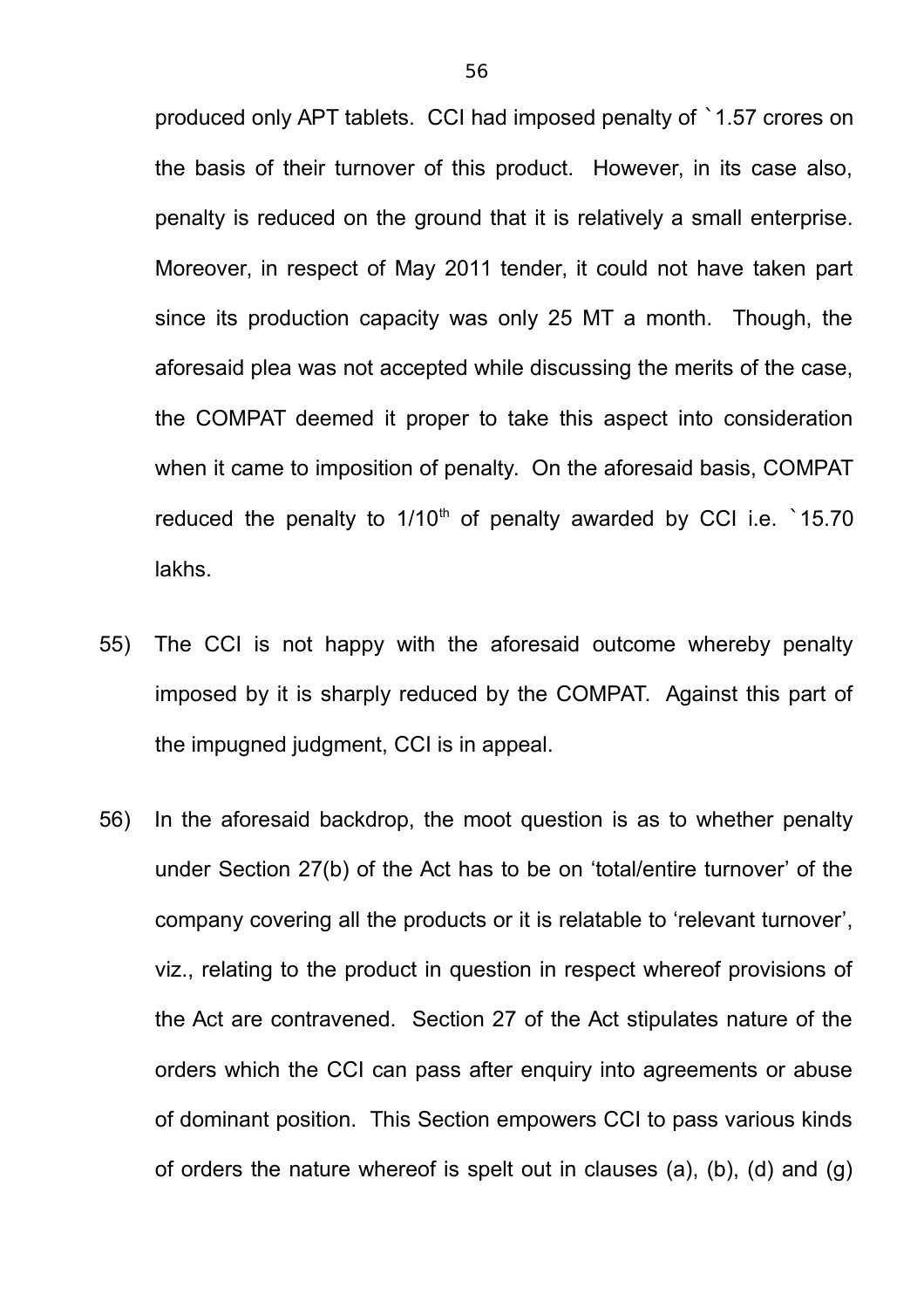(clauses (c) and (f) stand omitted). As per clause (b), CCI is empowered to inflict monetary penalties, the upper limit whereof is 10% "of the average of turnover for the last three preceding financial years". Operative portion of Section 27 of the Act is reproduced below:

> "27. **Orders by Commission after inquiry into agreements or abuse of dominant position. –** Where after inquiry the Commission finds that any agreement referred to in section 3 or action of an enterprise in a dominant position, is in contravention of section 3 or section 4, as the case may be, it may pass all or any of the following orders, namely:-

> > xxx xxx xxx

(b) impose such penalty, as it may deem fit which shall be not more than ten per cent. of the average of the turnover for the last three preceding financial years, upon each of such person or enterprises which are parties to such agreements or abuse:

[provided that in case any agreement referred to in section 3 has been entered into by a cartel, the Commission may impose upon each producer, seller, distributor, trader or service provider included in that cartel, a penalty of up to three times of its profit for each year of the continuance of such agreement or ten per cent of its turnover for each year of the continuance of such agreement, whichever is higher.]"

57) Extensive as well as intensive argument of Mr. Kaul, learned Additional Solicitor General, was that in S. 27(b) of the Act, there is no reference to 'relevant turnover'. On the contrary, clause (b) of S. 27 in clear terms, stipulates penalty on the 'turnover' i.e. average of the turnover for the last three preceding financial years and it plainly suggests that this 'turnover' has to be of the enterprise which had contravened the provisions of Section 3 or Section 4. He submitted that clear intention of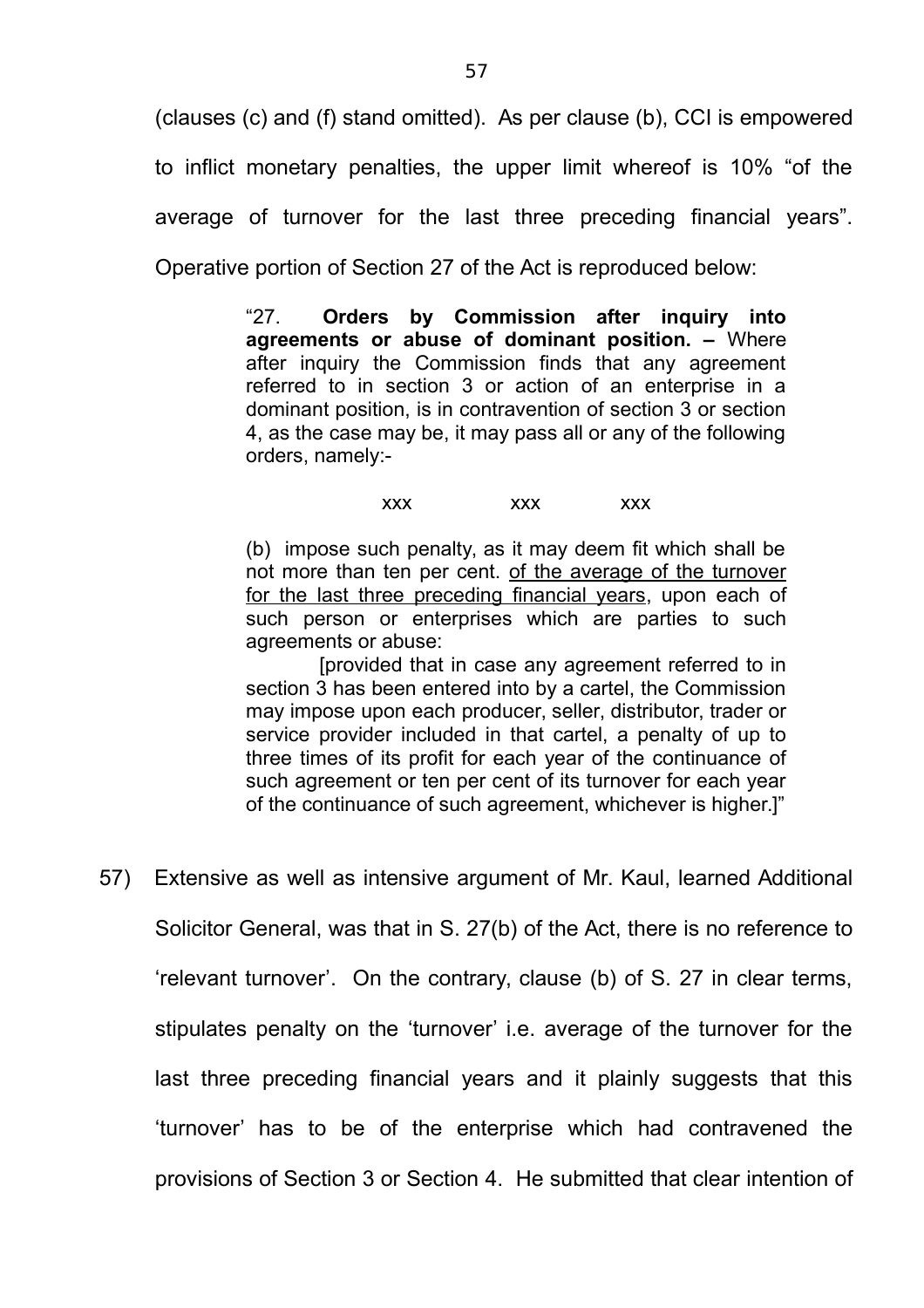the Legislature was to take into consideration entire turnover of the enterprise. Reading the word 'relevant' thereto would be doing violence to the plain language of the statute, by adding the word which is not there.

- 58) According to him, the expression *'turnover'* is not limited or restricted in any manner and introduction of concept of *'relevant turnover'* amounts to adding words to the statute. He premised his submission on well-settled principle of statutory interpretation that where the language of a statute is plain and clear, the Court ought not to add words to limit or alter the meaning of the statute and cited the following judgments in support : *Prabhudas Damodar Kotecha & Ors.* v. *Manhabala Jeram Damodar & Anr.*10; *Raghunath Rai Bareja & Anr.* v. *Punjab National Bank & Ors.*11; *V.L.S. Finance Ltd.* v. *Union of India & Ors.*12; and *Bharat Aluminium Company* v. *Kaiser Aluminium Technical Services Inc.*<sup>13</sup> .
- 59) Mr. Kaul also placed heavy reliance on the following discussion in the case of *Steel Authority of India Ltd.*14 in the context of the Competition Act:

"52. A statute is stated to be the edict of legislature. It expresses the will of legislature and the function of the court is to interpret the document according to the intent of those who made it. It is a settled rule of construction of statute that the provisions should be interpreted by applying plain rule of

10 (2013) 15 SCC 358 11 (2007) 2 SCC 230

<sup>12</sup> (2013) 6 SCC 278

<sup>13</sup> (2012) 9 SCC 552

<sup>14</sup> Footnote 1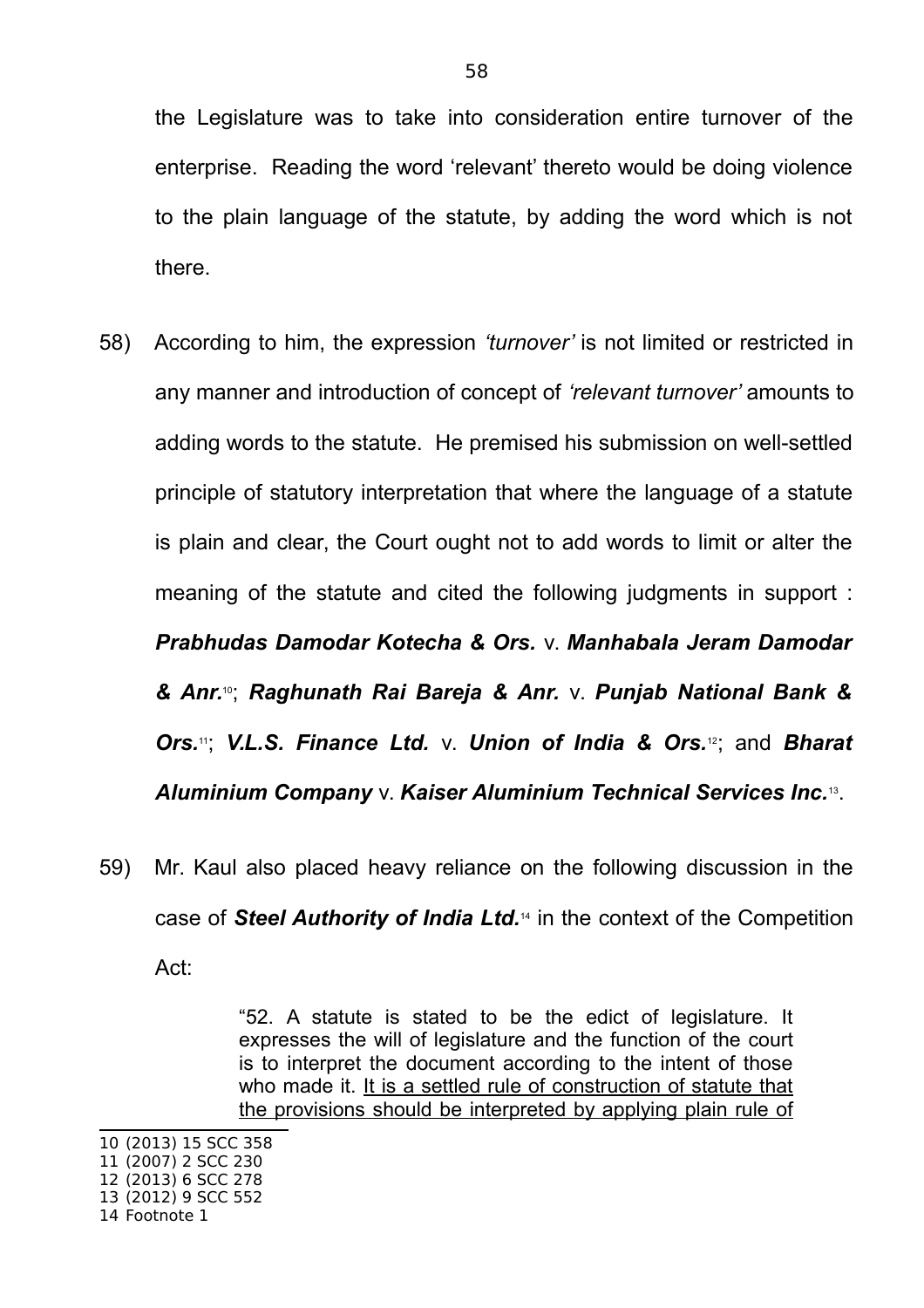construction...

#### xx xx xx

56. Thus, the court can safely apply rule of plain construction and legislative intent in light of the object sought to be achieved by the enactment. While interpreting the provisions of the Act, it is not necessary for the court to implant, or to exclude the words, or overemphasise language of the provision where it is plain and simple. The provisions of the Act should be permitted to have their full operation rather than causing any impediment in their application by unnecessarily expanding the scope of the provisions by implication."

- 60) According to him, a plain reading of Section 27 as a whole, which includes Section 27(a) as well, also makes it clear that the target of the penalty is the 'person' or 'enterprise' that has acted in violation of the Act, and not the 'product' or the 'service' alone which is made the subject of the violation. As such, the expression *'turnover'* must necessarily mean the turnover of the 'person' or the 'enterprise' which is party to the anti-competitive agreement or abuse of dominance.
- 61) Critiquing the approach of the COMPAT, he submitted that it has introduced the concept of *'relevant'* turnover in Section 27 despite the absence of the word *'relevant'*, failing to notice that wherever the Act wanted to introduce the concept of *'relevance'* the word *'relevant'* has, in fact, been used in the appropriate sections. In this regard, he referred to Sections 2(r), 2(s), 2(t), 4(2)(e), 6, 19(6), 19(7), etc. where the expression *'relevant'* is specifically used. He also referred to the definition of *'turnover'* as contained in Section 2(y) of the Act, which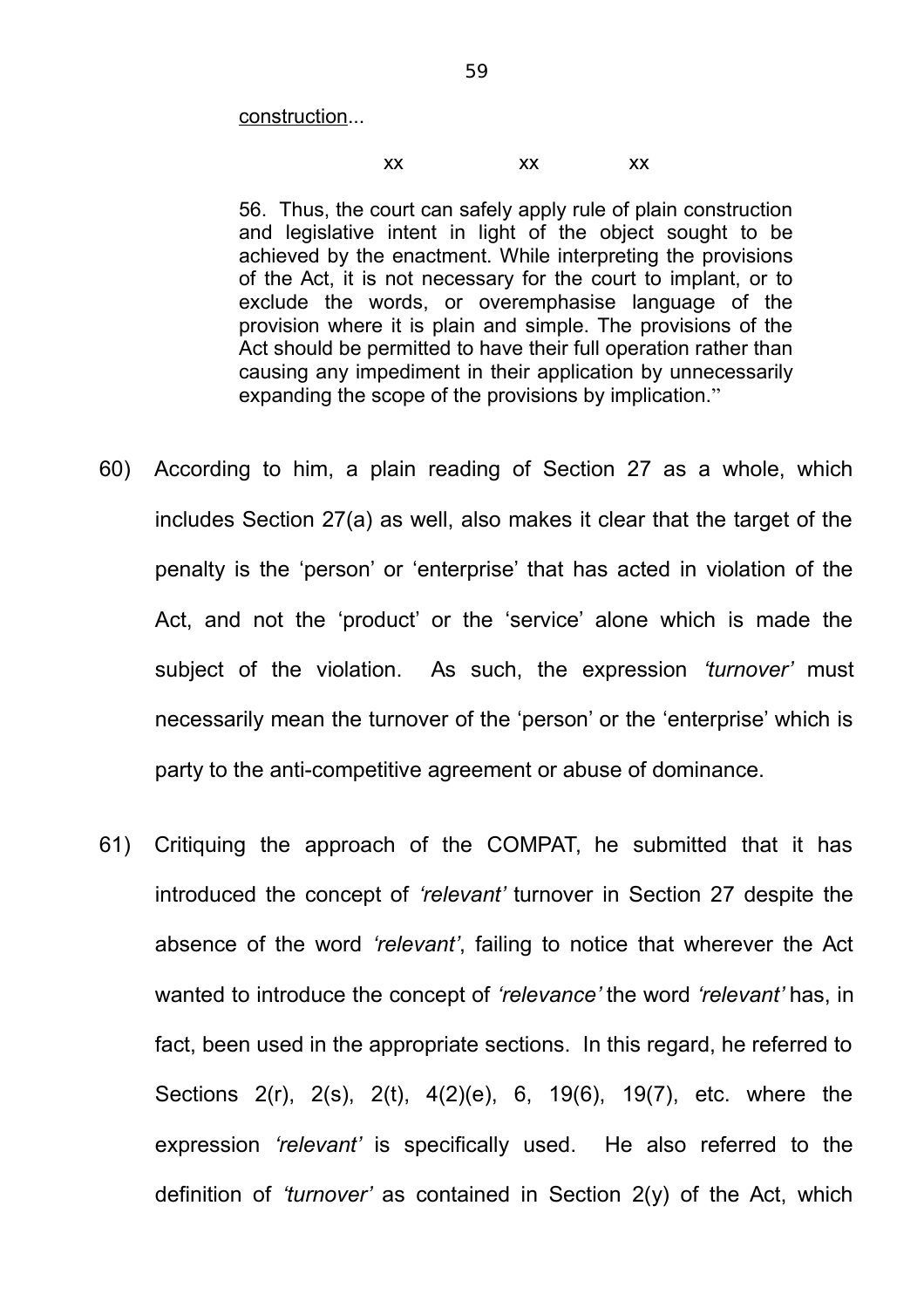includes value of goods or services, and submitted that it is the aforesaid definition of *'turnover'* which has to be applied wherever this expression occurs in the Act and it cannot be read to have different criteria for determining penalty and the thresholds applicable for regulation of combinations. He also sought to highlight that where the expression is used in the same section, it should generally be given the same meaning, as held in **Suresh Chand** v. **Gulam Chisti**<sup>15</sup> and *Raghubans Narain Singh* v. *Uttar Pradesh Government through* Collector of Bijnor<sup>®</sup>.

- 62) Taking this very argument further, he submitted that interpretation given by the COMPAT would render the proviso after Section 27 redundant, as the said proviso specifically provides for situations where more than one member of a group (each may be producing different products/services) is part of the anti-competitive conduct.
- 63) Mr. Kaul went to the extent of arguing that even if purposive interpretation is to be given to the provisions of Section 27(b) of the Act, main purpose which cannot be lost sight of and ignored is that it is a deterrent provision. The purpose behind such a provision is to give a message that the persons or enterprises should not indulge in such anti-competitive activities, as otherwise they will be inflicted with heavy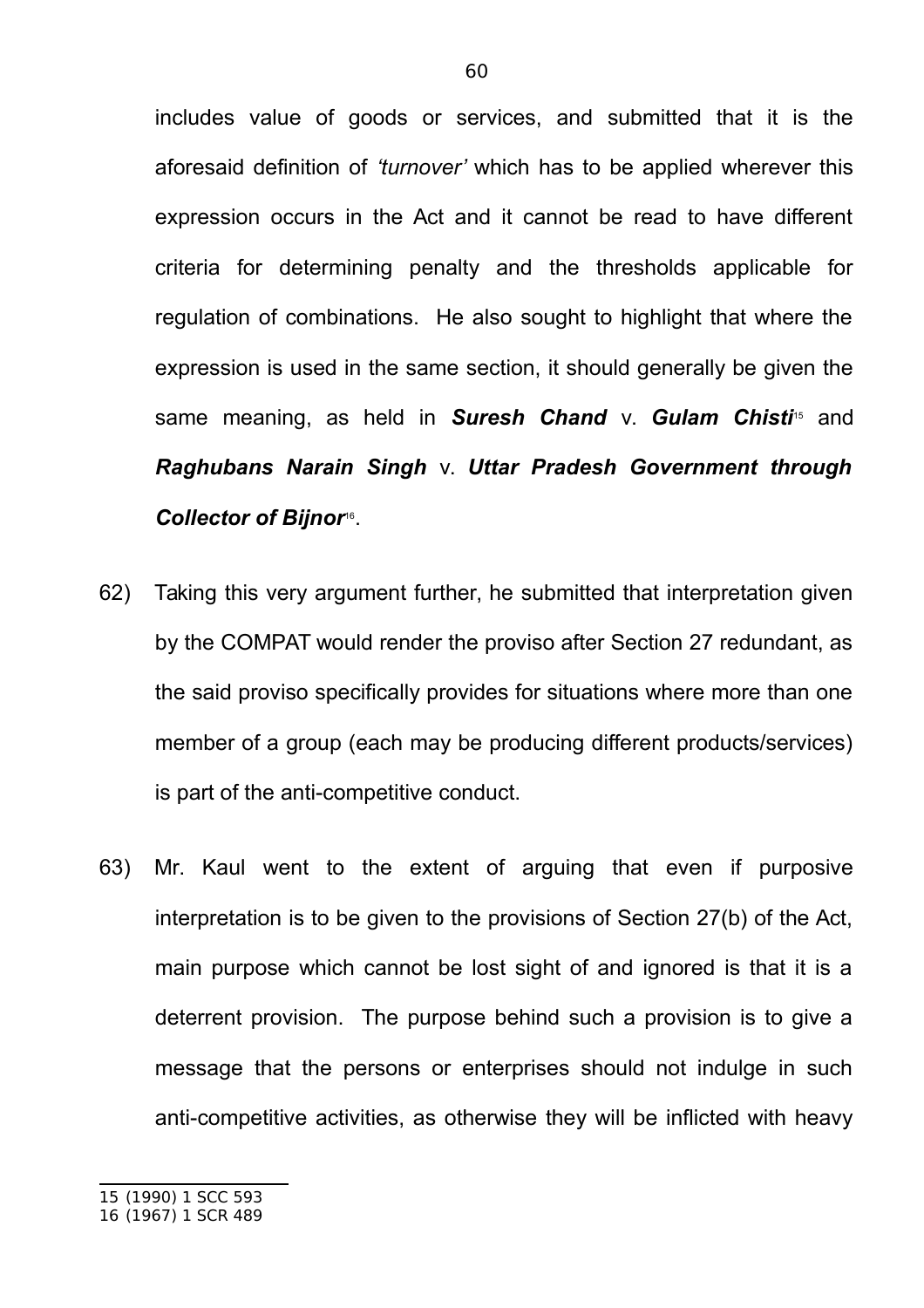penalties. According to him, the kind of cartalisation formed by the appellants in this case is a clear example of *'hardcore cartel'* behaviour which is deprecated by even the OECD as such hardcore cartels benefit only the cartel members and are extremely injurious to the interest of all others, with extraordinary adverse affect on the market and the consumers. He further submitted that formation of cartels reduces social welfare and the COMPAT has ignored these factors as well while giving restricted interpretation to *'turnover'* by making it product specific and not person/enterprise specific.

- 64) Advancing this very argument further, he even drew parallel with the laws in other jurisdictions by stating the comparative legal position in European Union, United Kingdom, Australia, etc. and submitted that it could be discerned from the law enacted in those jurisdictions that everywhere overall cap is of 10% of *'worldwide turnover'* and is not restricted to *'relevant turnover'*.
- 65) He further submitted that the aforesaid provision imposed a cap on the penalty by stipulating that it shall not be more than 10%. Thus, the CCI had the discretion to impose the penalty from 0% to 10% and this was sufficient safeguard to take care of the proportionality aspects of the penalty wherever penalty on total turnover is found to bring unreasonable results. In other words, in respect of multi-product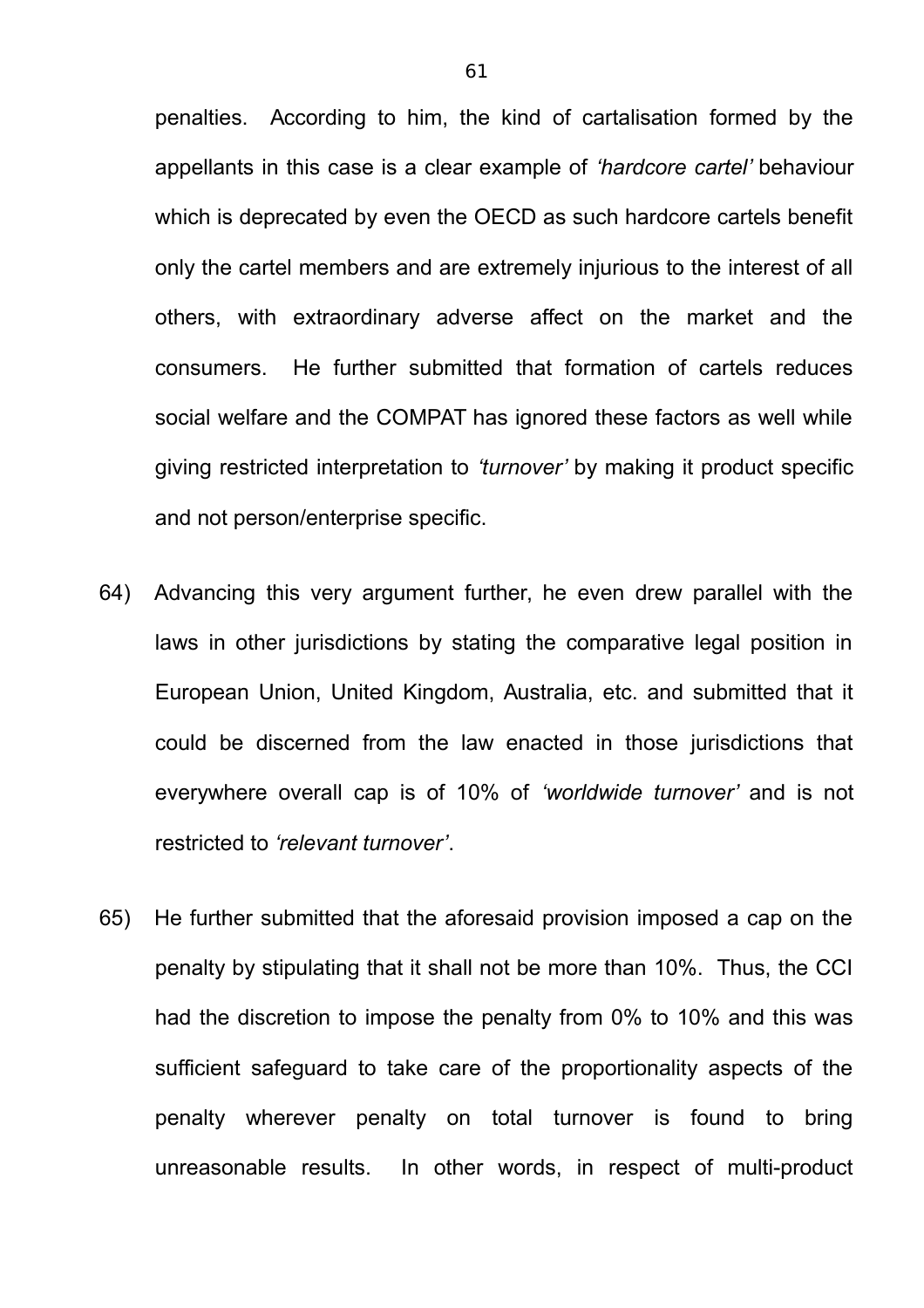companies where the turnover covering non-offending products, is quite high, the CCI can always impose much lesser rate of penalty so that the penalty does not sound to be excessive and unconscionable and remains proportionate to the nature of contravention. However, it is not permissible to tinker the language of a statute.

- 66) Adverting to the specific case of M/s. Sandhya Organics Chemicals (P) Ltd., submission of Mr. Kaul was that the reason given by COMPAT in reducing the penalty was self-contradictory inasmuch as contention of this appellant that it did not bid in May 2011 tender of FCI was because of the reason that its production capacity was mere 25 MT per month was specifically rejected by the COMPAT, but this very rejected contention formed the basis of reducing the penalty. It was also submitted that in any case there was no justification in reducing the penalty to  $1/10<sup>th</sup>$  of the penalty imposed by the CCI, i.e. from 9% to 0.9%, when the COMPAT itself observed that the nature of breach committed by the appellants was very serious and going by this consideration, the COMPAT maintained the penalty @ 9% in the case of the other two appellants.
- 67) Learned counsel appearing for the three appellants attempted to put an astute and sagacious answer to the aforesaid arguments of the Learned Additional Solicitor General. Justifying the approach of the COMPAT in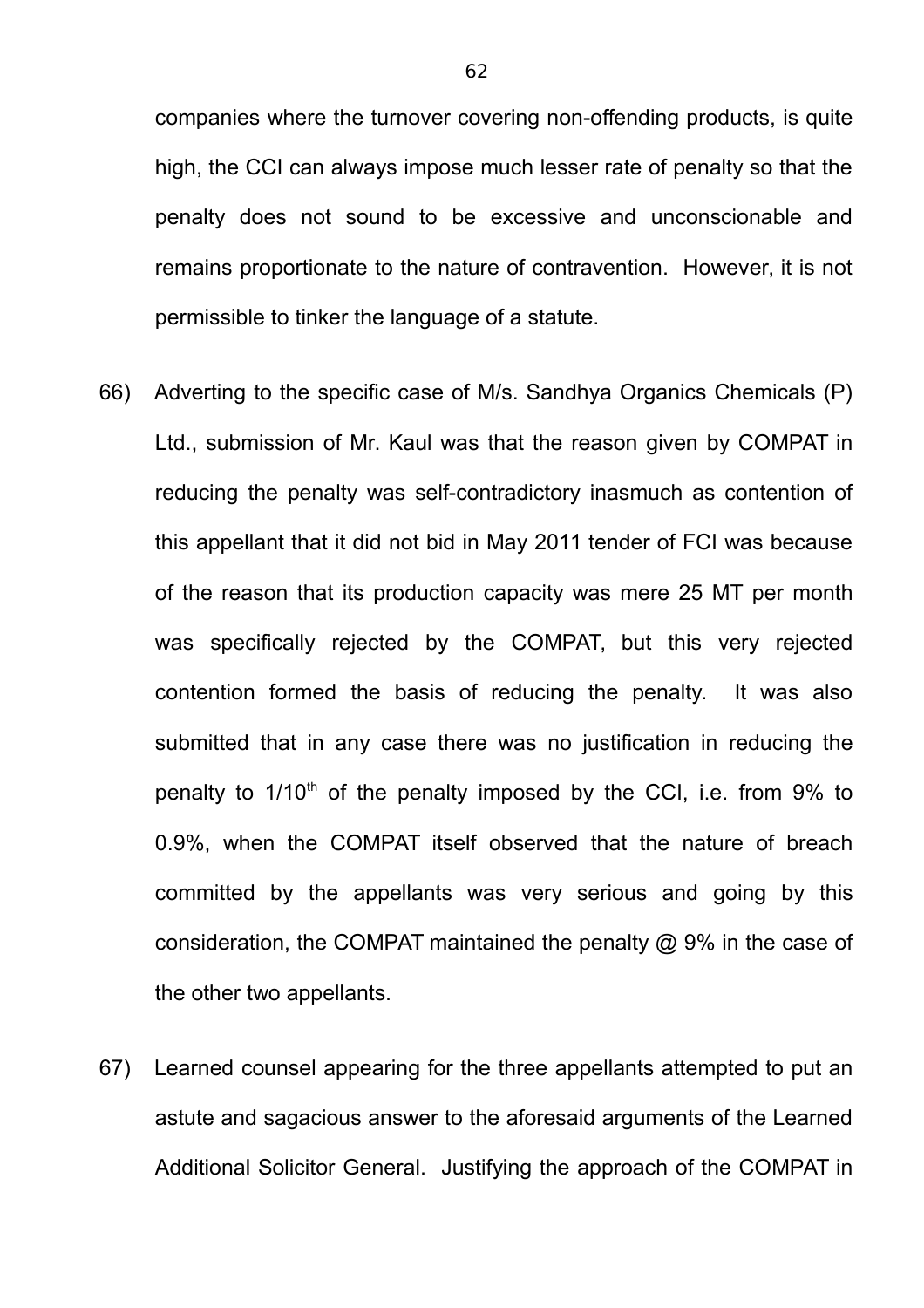this behalf, it was argued that even the plain language of Section 27(b) leads to the interpretation that is given by the COMPAT. They also stressed that this provision being a penal provision, has to be strictly construed. No wider meaning can be given to it. The learned counsel quoted the illustration in cases where identical infringement is alleged in respect of several enterprises, some of which may be *'single product companies'* and others may be *'multi-product companies'* (which was the position in the instant case itself), and submitted that there would be no justification for prescribing the maximum penalty based on the total turnover of the enterprise, as it would result in prescribing a higher maximum penalty for multi-product companies, as against the single product companies, thereby bringing very inequitable results. For identical infringement, there would be no justification for prescribing such differential maximum limits. Keeping this aspect into consideration, it is all the more reason for interpreting Section 27(b) on the basis of its plain language as the word 'total' was also not prefixed with 'relevant' by the Legislature. Since it was a provision relating to penalty, which was to be imposed on 'turnover', the said 'turnover' was necessarily relatable to the offending product only and Legislature never intended to punish any person or enterprise even in respect of unblemished product. It was also emphasized that penalty under Section 27(b) is to be levied for contravention of Section 3 in respect of any *'agreement'* resulting in

63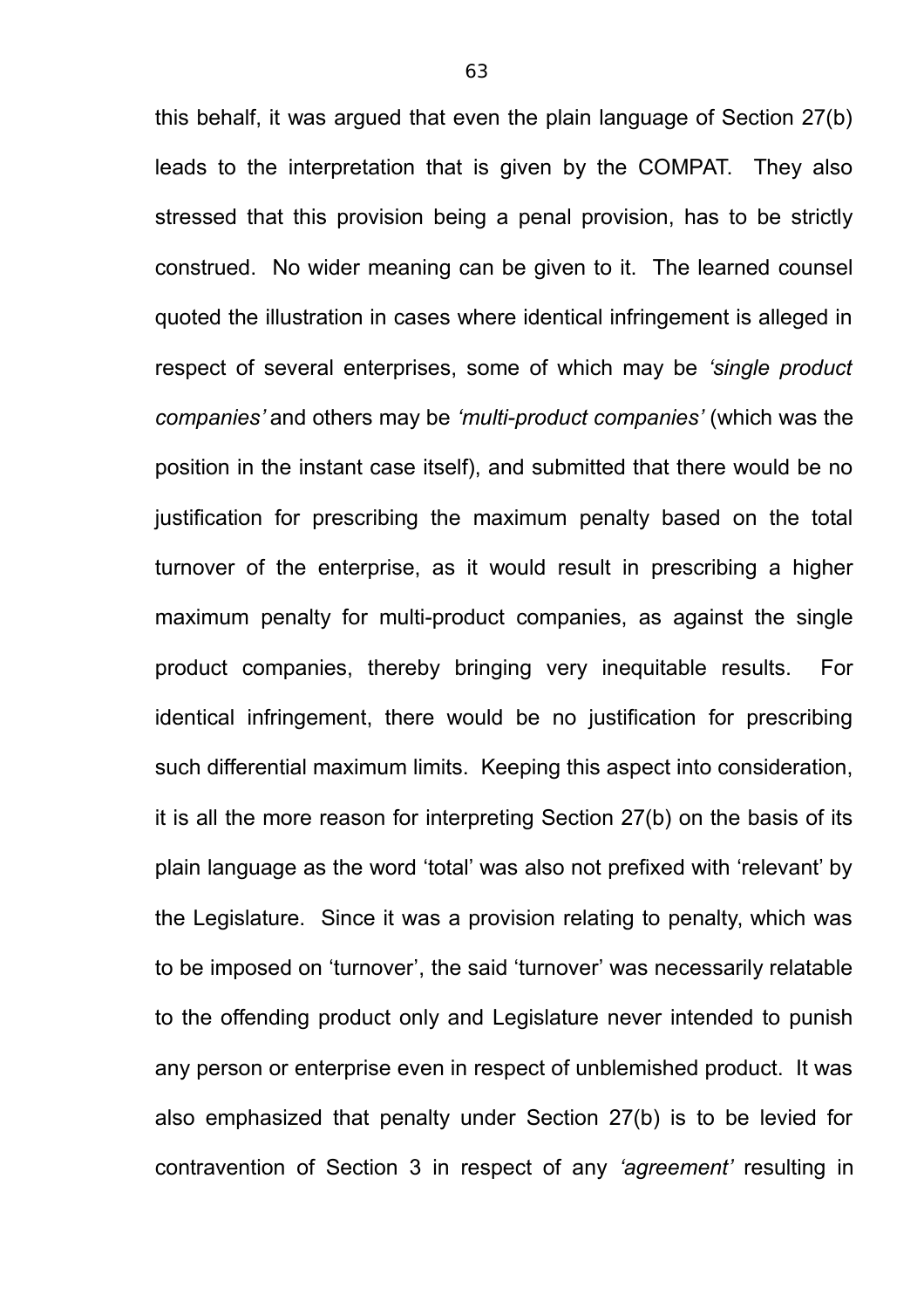appreciable adverse effect on competition. Therefore, it would not relate to all the products of the company included in the total turnover of the enterprise. As such, when penalty is being imposed in respect of any infringing product, the turnover of that product would be relevant. The learned counsel criticised the approach of the CCI in imposing penalties by taking the maximum penalty as the starting point of determination and then purporting to reduce it suitably, as totally incorrect approach. It was argued that the quantum of appropriate amount of penalty has to be first determined after taking into consideration the relevant factors. The relevance of the maximum penalty is only for the limited purpose to ensure that the quantum so determined, does not exceed the maximum penalty.

68) Learned counsel for the appellants also advocated for applying the doctrine of proportionality which has universal application and lays down that *'the broad principles that the punishment must be proportioned to the offence is or ought to be of universal application'* as held in *Arvind Mohan Sinha* v. *Amulya Kumar Biswas & Ors.*17 Attention of the Court was also drawn to another judgment of this Court in *State of Haryana &* **Ors.** v. **Sant Lal & Anr.**<sup>18</sup> where penalty for evasion of tax sought to be levied on the basis of 20% of the value of the tax was held to be *ultra vires*. Likewise, application of this doctrine of proportionality applied in

<sup>17</sup> (1974) 4 SCC 222

<sup>18</sup> (1993) 4 SCC 380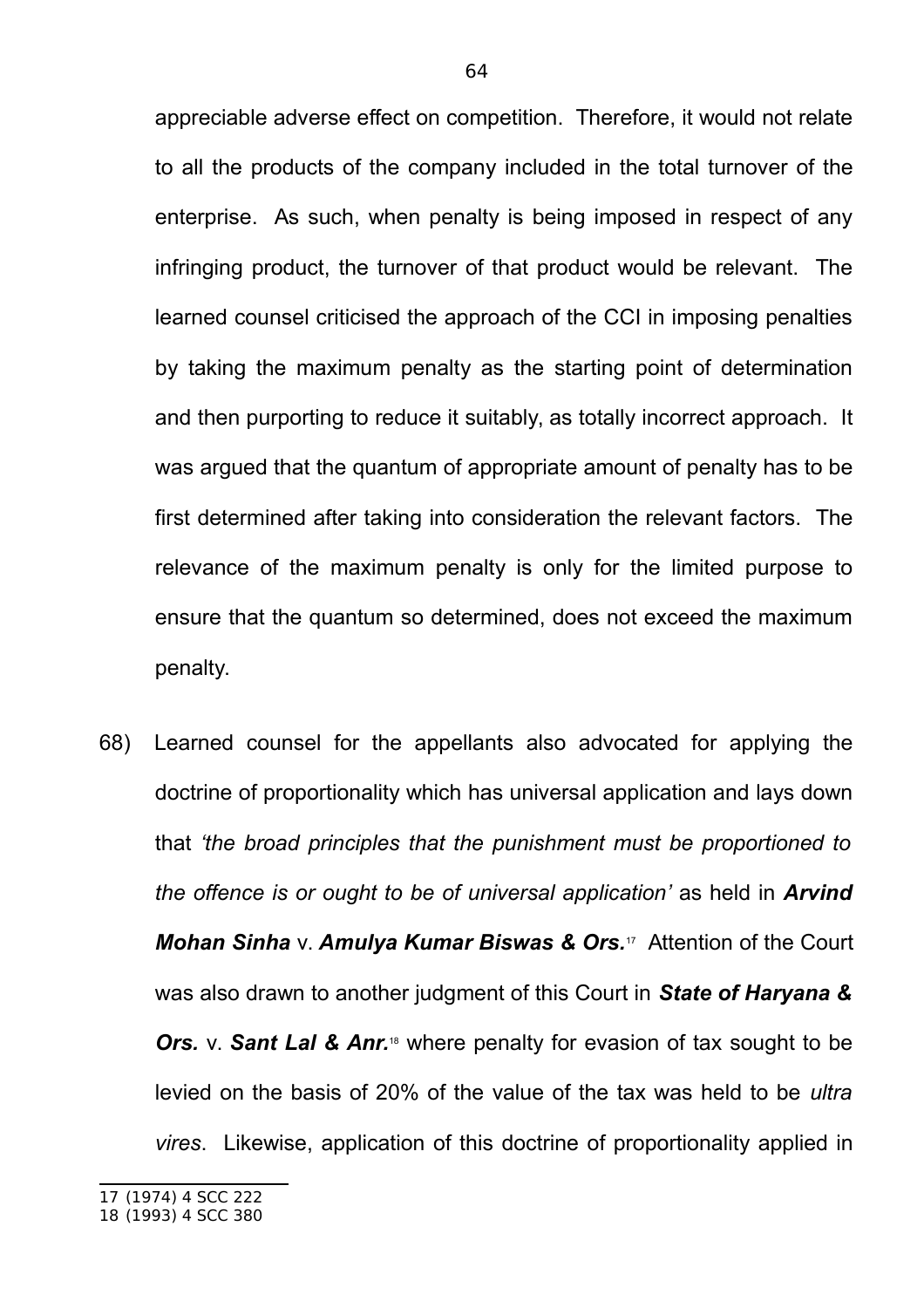*Bhagat Ram* v. *State of Himachal Pradesh & Ors.*19 was emphasised

by referring to the following passage therein:

"16...It is equally true that the penalty imposed must be commensurate with the gravity of the misconduct, and that any penalty disproportionate to the gravity of the misconduct would be violative of Article 14 of the Constitution..."

- 69) Countering the argument of the learned Additional Solicitor General predicated on the parallel drawn with the law in the other countries, it was submitted that in other jurisdictions specific guidelines were issued which formed the basis of exercising the discretion in an objective manner. In contra-distinction, no guidelines are prescribed under the Act in India and it was submitted that a perusal of the guidelines issued by the European Union as well as the Office of Fair Trading in the United Kingdom would show that for determining the appropriate quantum of penalty, the *'relevant turnover'*, i.e. the turnover of the infringing product, is taken into consideration. This assumes great importance in cases where an enterprise is a multi-product company.
- 70) In addition to the aforesaid arguments, learned counsel appearing for UPL submitted that since it was a multi-product company, its average of the total turnover of three years was `2804.95 crores. By imposing penalty of 9% on the total turnover, the CCI had levied penalty of `252.44 crores, which was highly disproportionate as even the total

<sup>19</sup> (1983) 2 SCC 442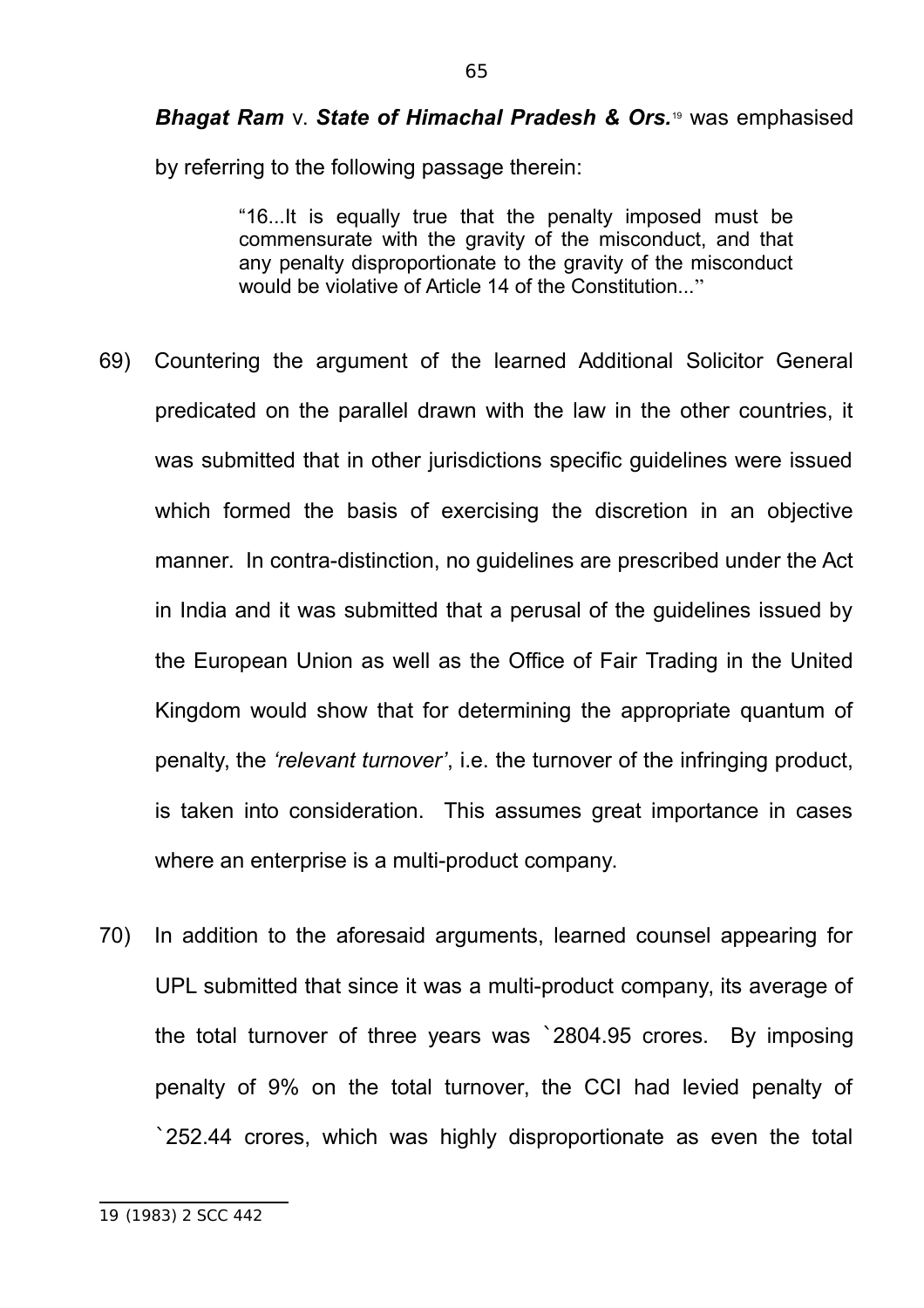production and sale of APT tablets, for the three years, was much less than the aforesaid penalty. It was pointed out that the average total turnover of the APT tablets comes to `77.14 crores only, which is hardly 3% of the total turnover. On that basis it was argued that by taking total turnover for the purpose of penalty clearly amounted to disproportionate penalty as it was more than 300% of the total turnover of APT tablets. This, according to the learned counsel, itself provided full justification in the approach of the COMPAT by reading the concept of *'relevant turnover'* while interpreting Section 27(b) of the Act.

71) We have given our serious thought to this question of penalty with reference to *'turnover'* of the person or enterprise. At the outset, it may be mentioned that Section 2(y) which defines *'turnover'* does not provide any clarity to the aforesaid issue. It only mentions that turnover includes value of goods or services. There is, thus, absence of certainty as to what precise meaning should be ascribed to the expression *'turnover'*. Somewhat similar position appears in EU statute and in order to provide some clear directions, EU guidelines on the subject have been issued. These guidelines do refer to the concept of *'relevant turnover'*. Grappling with the same very issue, the judgment of the Competition Appeal Court of South Africa in the case of *Southern Pipeline Contractors Conrite Walls (Pty) Ltd.* v. *The Competition*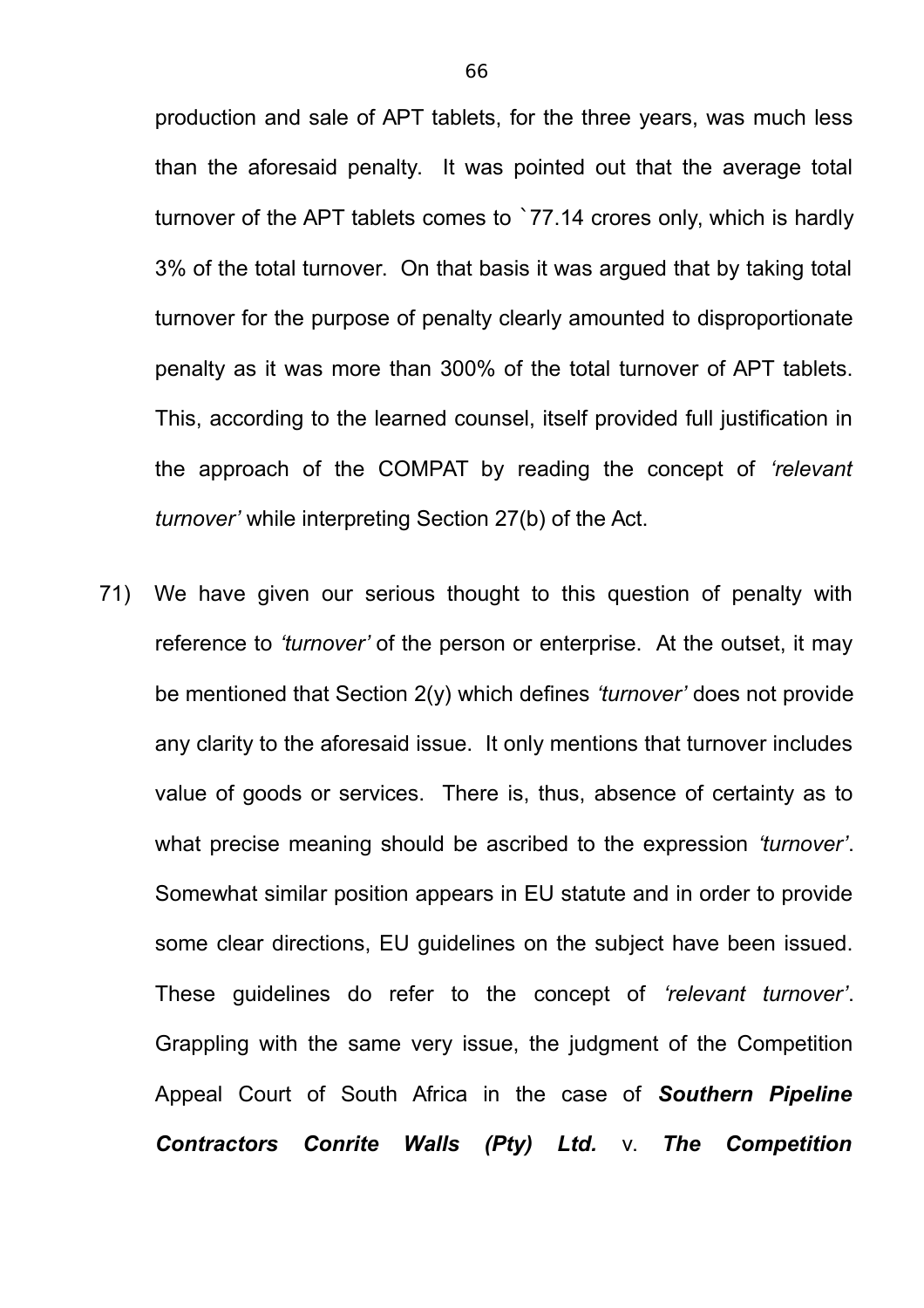**Commission**<sup>20</sup> provides the answer in the following manner:

"51. The concept of 'turnover' is not defined in the Act and is only referred to in Section 59(2), being annual turnover. There is thus some uncertainty as to the precise meaning of 'turnover'. However, Section 59(3) refers on more than one occasion to 'the contravention', in particular, in dealing with the nature, duration, gravity and extent 'of the contravention', the loss or damage suffered as a result of the 'contravention' the market circumstances in which 'the contravention' the market circumstances in which 'the contravention' took place and the level of profit derived from 'the contravention'. Thus there is a legislative link between the damage caused and the profits which accrue from the cartel activity. The inquiry, in terms of Section 59(20), appears to envisage that consideration be given to the benefits which accrue from the contravention: that is to amount to affected turnover. By using the baseline of affected turnover' the implications of the doctrine of proportionality that is between the nature of the offence and benefit derived therefrom, the interests of the consumer community and the legitimate interests of the offender can be taken more carefully into account and appropriately calibrated." *[Emphasis supplied]*

72) Judgement in the case of *Southern Pipeline Contractors Conrite Walls (Pty) Ltd.<sup>19</sup>* reveals that the Court therein was concerned with the provisions of Section 59 of the Competition Act, 1998 of South Africa which also provides for maximum penalty of 10% of the annual turnover. The Court held that the appropriate amount of penalty had to be determined keeping into consideration the damage caused and the profits which accrue from the cartel activity. The Appeal Court used the words *'affected turnover'*. It determined the amount of penalty on the basis of these guidelines issued by the European Union (EU) and the Office of Fair Trade (OFT). In that case the concerned company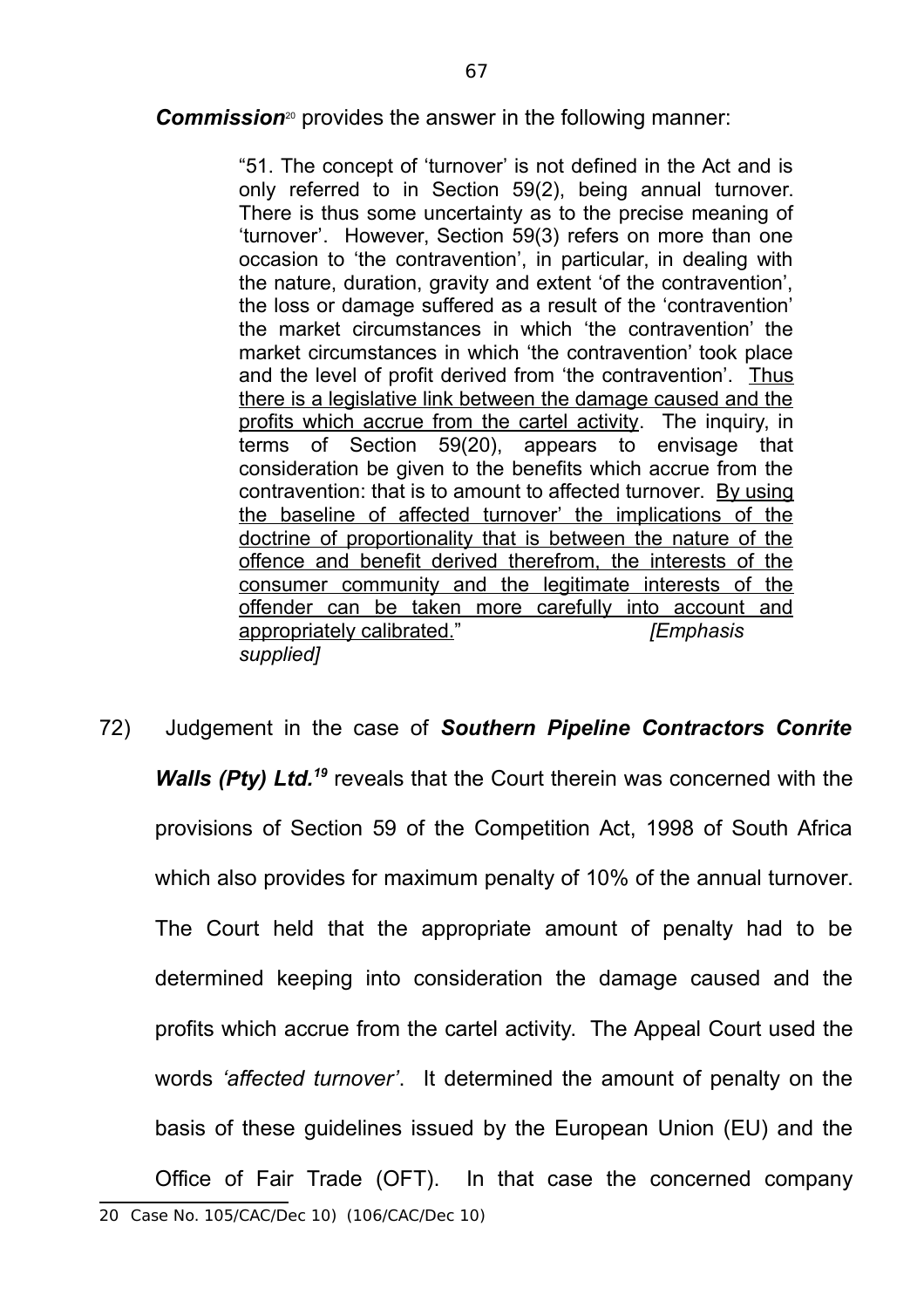Southern Pipeline Contractors was a multi-product company and the *'affected turnover'* was comparatively small.

- 73) It is interesting to note that the parties on either side are resting their cases on the same principle of statutory interpretations. Pertinently, Section 27(b) of the Act while prescribing the penalty on the 'turnover', neither uses the prefix 'total' nor 'relevant'. It is in this context, taking aid of the applicable and well-recognised principle of statutory interpretations we have to determine the issue.
- 74) In the absence of specific provision as to whether such turnover has to be product specific or entire turnover of the offending company, we find that adopting the criteria of *'relevant turnover'* for the purpose of imposition of penalty will be more in tune with ethos of the Act and the legal principles which surround matters pertaining to imposition of penalties. For arriving at this conclusion, we are influenced by the following reasons:

(a) Under Section 27(b) of the Act, penalty can be imposed under two contingencies, namely, where an agreement referred to in Section 3 is anti-competitive or where an enterprise which enjoys a dominant position misuses the said dominant position thereby contravening the provisions of Section 4. In case where the violation or contravention is of Section 3 of the Act it has to be pursuant to an *'agreement'*. Such an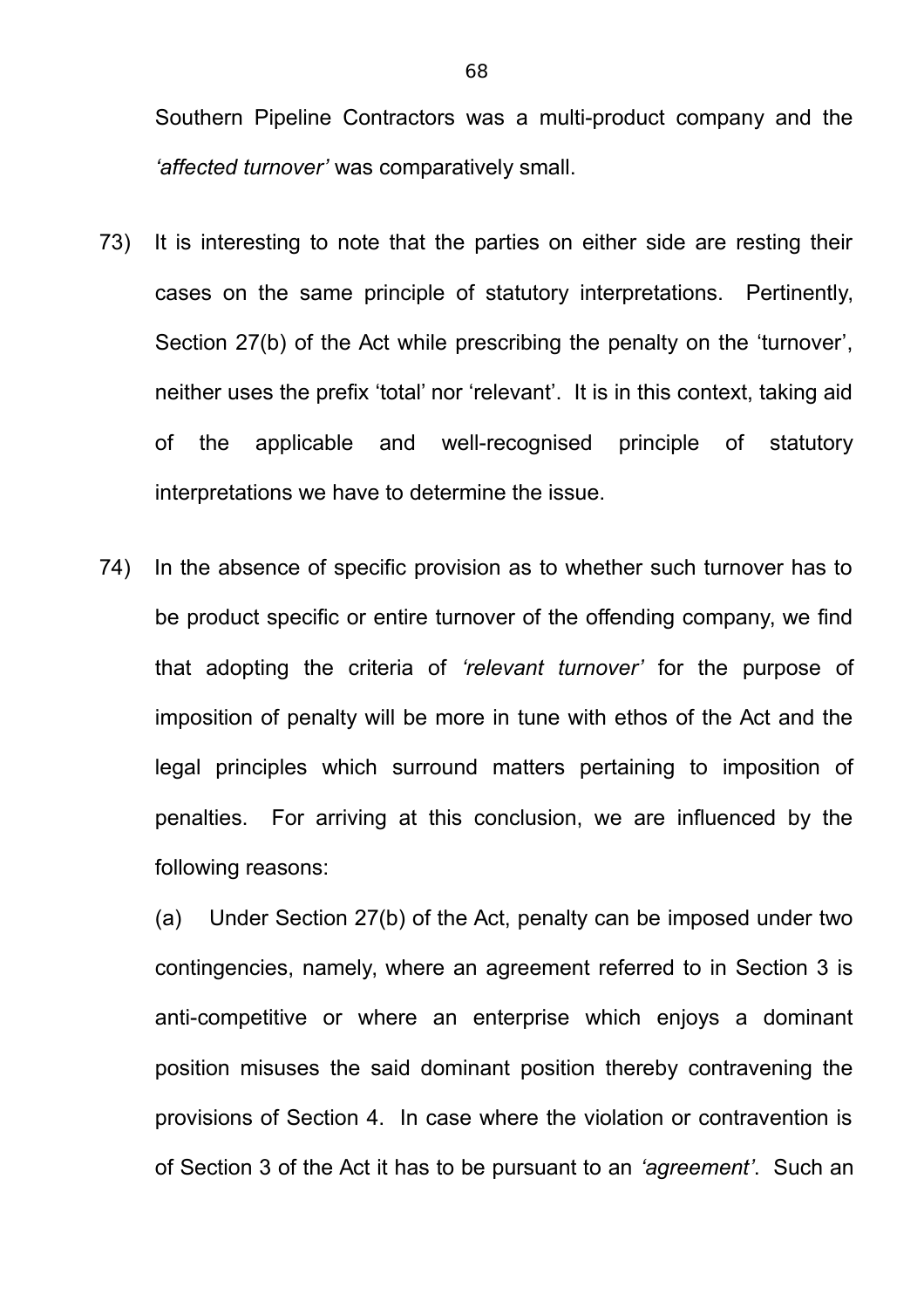agreement may relate to a particular product between persons or enterprises even when such persons or enterprises are having production in more than one product. There may be a situation, which is precisely in the instant case, that some of such enterprises may be multi-product companies and some may be single product in respect of which the agreement is arrived at. If the concept of total turnover is introduced it may bring out very inequitable results. This precisely happened in this case when CCI imposed the penalty of 9% on the total turnover which has already been demonstrated above.

(b) Interpretation which brings out such inequitable or absurd results has to be eschewed. This fundamental principle of interpretation has been repeatedly made use of to avoid inequitable outcomes. The Canadian Supreme Court in *Ontario vs. Canadian Pacific Ltd.<sup>21</sup>* wherein the expression 'use' occurring in Environment Protection Act was given restricted meaning. The principle that absurdity should be avoided was explained in the following manner:

> "The expression "for any use that can be made of the natural environment has an identifiable literal or "plain" meaning when viewed in the context of the EPA as a whole, particularly the other paragraphs of s. 13(1). When the terms of the other paragraphs are taken into account, it can be concluded that the literal meaning of the expression "for any use that can be made of the natural environment" is "any use that can conceivably be made of the natural environment by any person or other living creature". In ordinary circumstances, once the "plain meaning" of the words in a statue have been identified there is no need for further interpretation. Different considerations can apply, however, in cases where a statute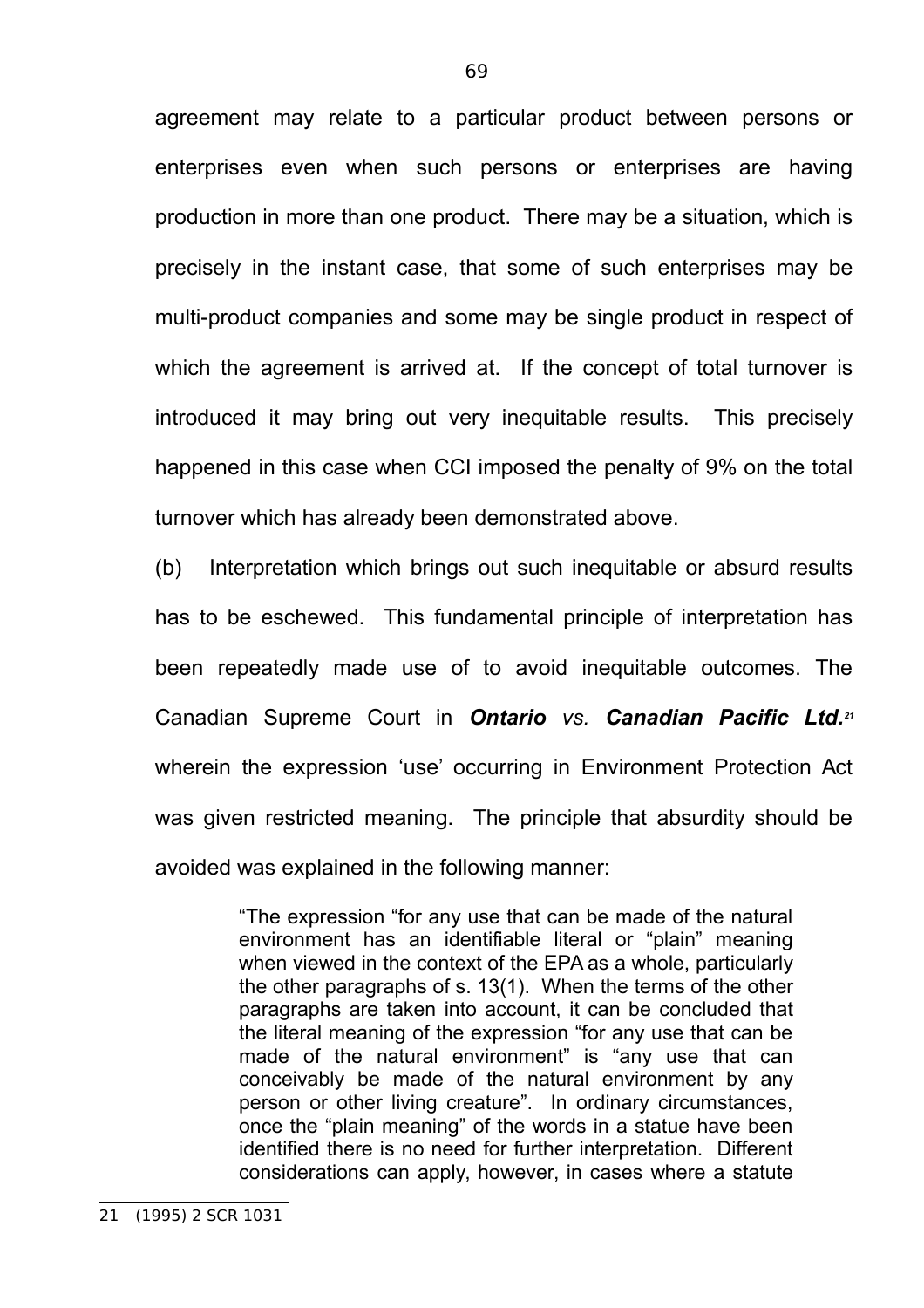would be unconstitutional if interpreted literally. This is one of those exception cases, in that a literal interpretation of s. 13(1)(a) would fail to meet the test for overbreadth established in *Heywood.*

The state objective underlying s. 13(1)(a) EPA is, as s. 2 of the Act declares, "the protection and conservation of the natural environment". This legislative purpose, while broad, is not without limits. In particular, the legislative interest in safeguarding the environment for "uses" requires only that it be preserved for those "uses" that are normal and typical, or that are likely to become normal or typical in the future. Interpreted literally, s. 13(1)(a) would capture a wide range of activities that fall outside the scope of the legislative purpose underlying it, and would fail to meet s.7 overbreadth scrutiny. There is, however, an alternative interpretation of s.13(1)(a) that renders it constitutional. Section 13(1)(a) can be read as expressing the general intention of s. 13(1) as a whole, and paras. 13(1)(b) through (h) can be treated as setting out specific examples of "impairment(s) of the quality of the natural environment for any use that can be made of it". When viewed in this way, the restrictions place on the word "use" in paras. (b) through (h) can be seen as imported into (a) through a variant of the *ejusdem generis* princile. Interpreted in this manner, s.13(1)(a) is no longer unconstitutionally overbroad, since the types of harms captured by paras. (b) through (h) fall squarely within the legislative intent underlying the section. In light of the presumption that the legislature intended to act in accordance with the constitution, it is appropriate to adopt this interpretation of s.13(1)(a). Thus, the subsection should be understood as covering the situations captured by paras. 13(1)(b) through (h), and any analogous situations that might arise."

We would also like to quote the following observations from *State*

# **of Jharkhand and Another v. Govind Singh**<sup>22</sup>:

"20. While interpreting a provision the court only interprets the law and cannot legislate it. If a provision of law is misused and subjected to the abuse deemed necessary. [See *CST* v. *Popular Trading C. : (2000) 5 SCC 511 : AIR 2000 SC 1578]* . The legislative casus omissus cannot be supplied by judicial interpretative process."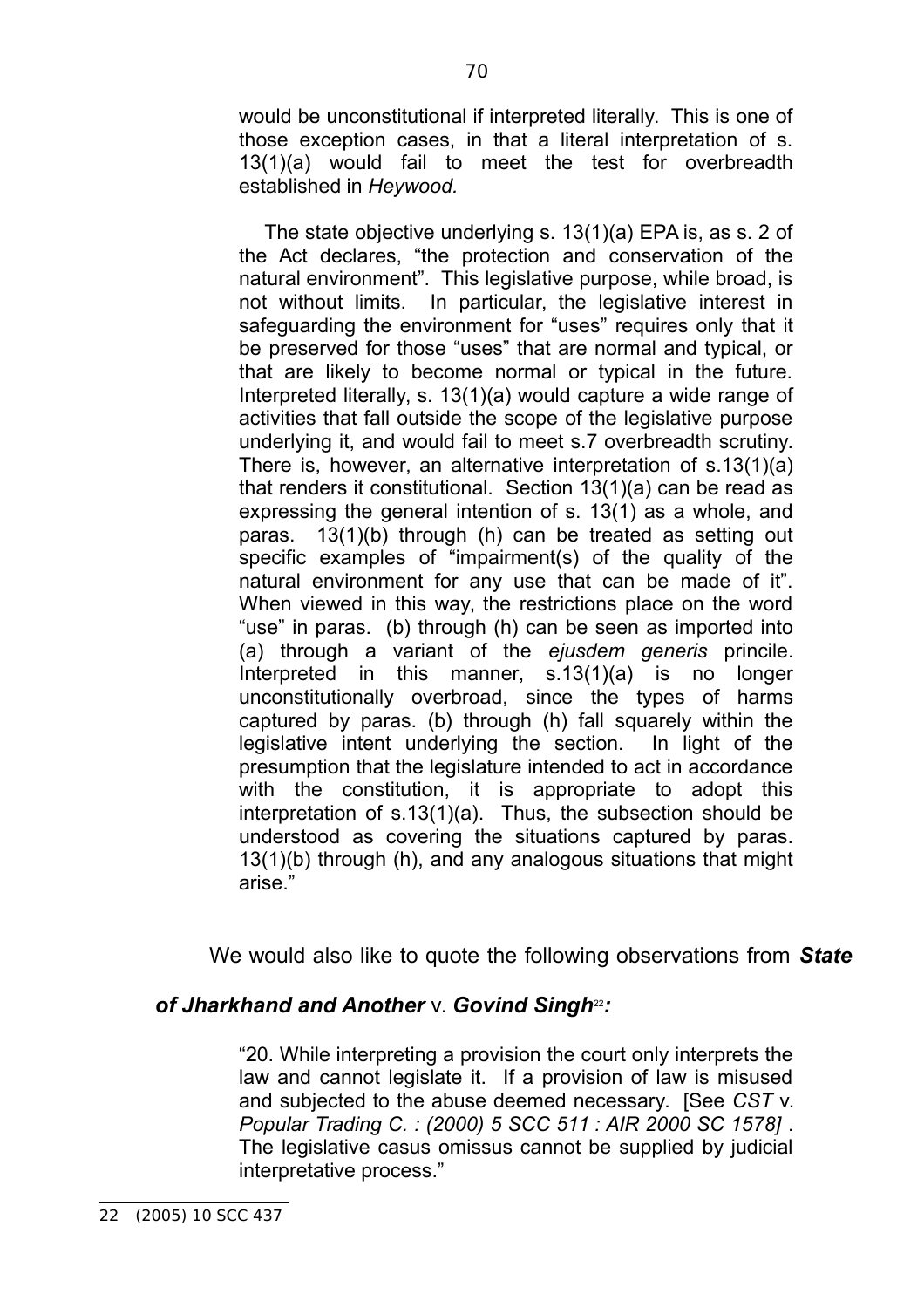Likewise, following passages from the judgment of this Court in

# *Commissioner of Income Tax, Bangalore* v. *J.H Yadagiri<sup>23</sup>* shed light

of similar nature.

"**45.** In the case of *K.P. Varghese* v. *IT0* [(1981) 4 SCC 173 : 1981 SCC (Tax) 293 : (1981) 131 ITR 597] this Court emphasised that a statutory provision must be so construed, if possible, that absurdity and mischief may be avoided.

**46.** Where the plain literal interpretation of a statutory provision produces a manifestly unjust result which could never have been intended by the Legislature, the Court might modify the language used by the Legislature so as to achieve the intention of the Legislature and produce a rational construction. The task of interpretation of a statutory provision is an attempt to discover the intention of the Legislature from the language used. It is necessary to remember that language is at best an imperfect instrument for the expression of human intention. It is well to remember the warning administered by Judge Learned Hand that one should not make a fortress out of dictionary but remember that statutes always have some purpose or object to accomplish and sympathetic and imaginative discovery is the surest guide to their meaning.

**47.** We have noted the object of Section 16(3) of the Act which has to be read in conjunction with Section 24(2) in this case for the present purpose. If the purpose of a particular provision is easily discernible from the whole scheme of the Act which in this case is, to counteract the effect of the transfer of assets so far as computation of income of the assessee is concerned then bearing that purpose in mind, we should find out the intention from the language used by the Legislature and if strict literal construction leads to an absurd result i.e. result not intended to be subserved by the object of the legislation found in the manner indicated before, and if another construction is possible apart from strict literal construction then that construction should be preferred to the strict literal construction. Though equity and taxation are often strangers, attempts should be made that these do not remain always so and if a construction results in equity rather than in injustice, then such construction should be preferred to the literal construction. Furthermore, in the instant case we are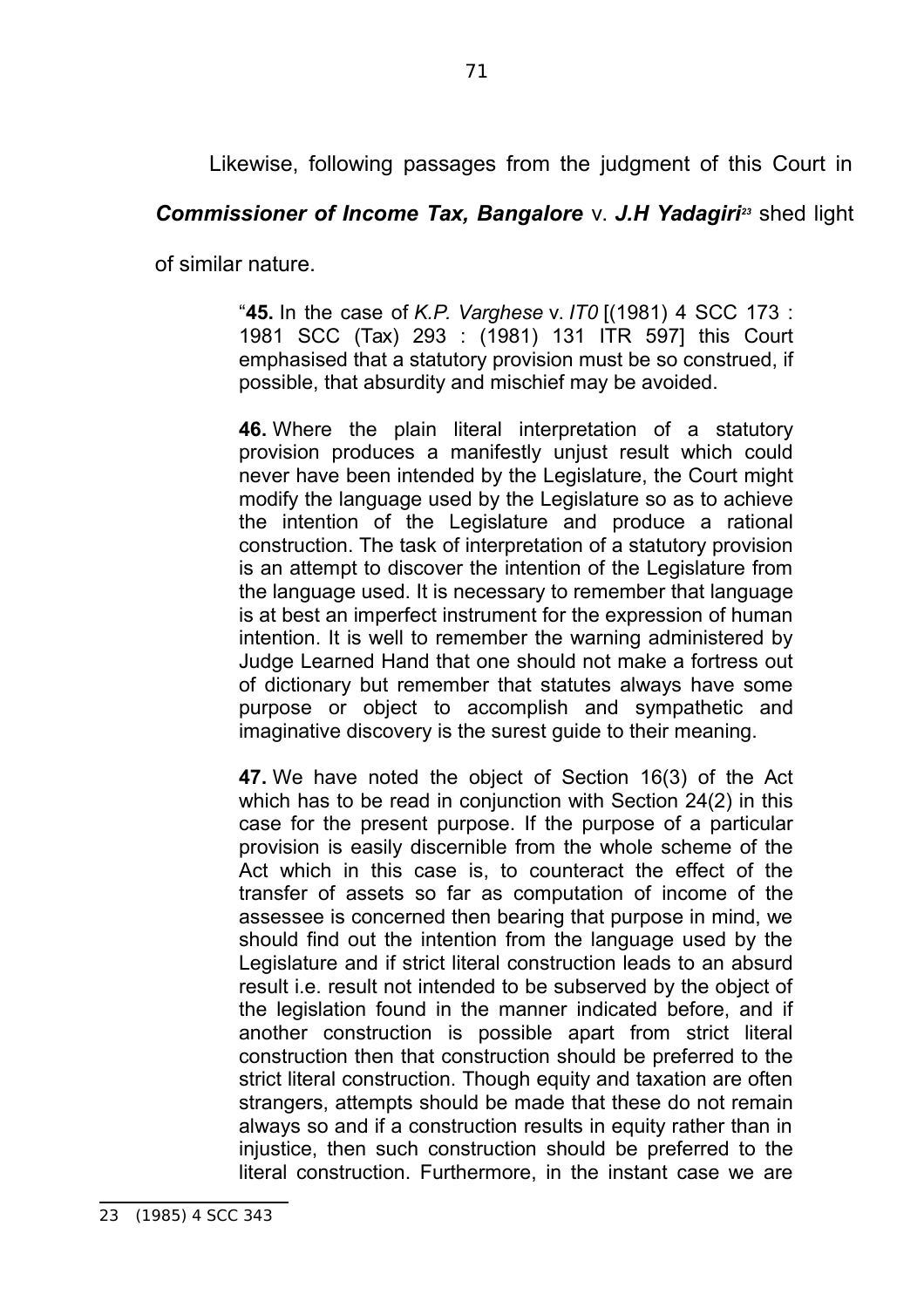dealing with an artificial liability created for counteracting the effect only of attempts by the assessee to reduce tax liability by transfer. It has also been noted how for various purposes the business from which profit is included or loss is set off is treated in various situations as assessee's income. The scheme of the Act as worked out has been noted before.

# In Southern Motors vs. State of Karnataka and Others<sup>24</sup>, the

Court explained the task that is to be undertaken by a Court while

interpreting such statutes:

"33. The following excerpts from Tata Steel Ltd. (supra), being of formidable significance are also extracted as hereunder.

Xxx xxx xxx

"25. In Oxford University Press v. Commissioner of Income Tax [MANU/SC/0052/2001]:(2001) 3 SCC 359, Mohapatra, J. has opined that interpretation should serve the intent and purpose of the statutory provision. In that context, the learned Judge has referred to the authority in State of T.N. v. Kodaikanal Motor Union (P) Ltd. [MANU/SC/0127/1986] : (1986) 3 SCC 91 wherein this Court after referring to K.P. Varghese v. ITO [MANU/SC/0300/1981]: (1981) 4 SCC 173 and Luke v. IRC (1964) 54 ITR 692 has observed:

The courts must always seek to find out the intention of the legislature. Though the courts must find out the intention of the statute from the language used, but language more often than not is an imperfect instrument of expression of human thought. As Lord Denning said it would be idle to expect every statutory provision to be drafted with divine prescience and perfect clarity. As Judge learned Hand said, we must not make a fortress out of dictionary but remember that statutes must have some purpose or object, whose imaginative discovery is judicial craftsmanship. We need not always cling to literalness and should seek to endeavour to avoid an unjust or absurd result. We should not make a mockery of legislation. To make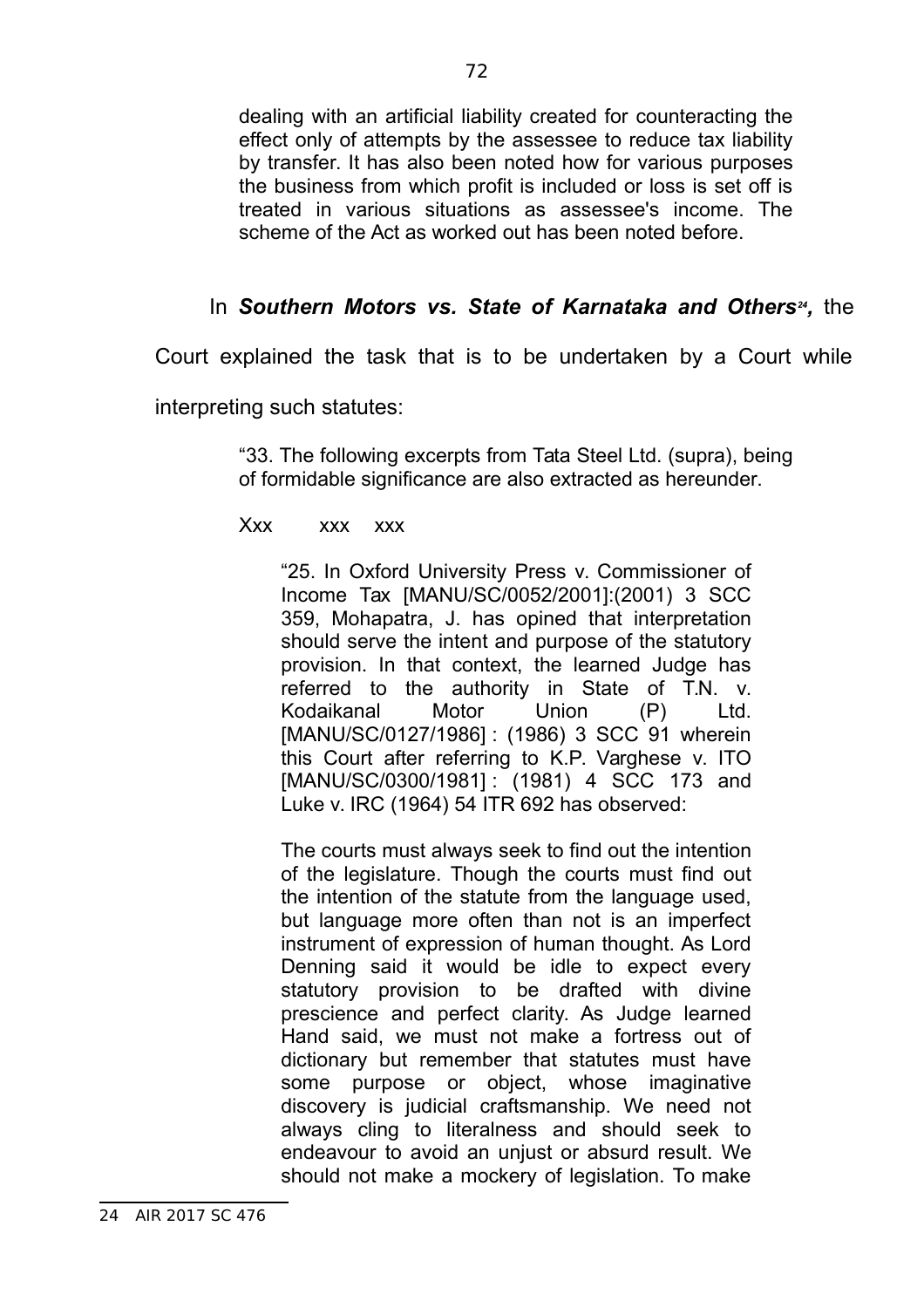sense out of an unhappily worded provision, where the purpose is apparent to the judicial eye 'some' violence to language is permissible.

"26. Sabharwal, J. (as His Lordship then was) has observed thus:

...It is well-recognised Rule of construction that a statutory provision must be so construed, if possible, that absurdity and mischief may be avoided. It was held that construction suggested on behalf of the Revenue would lead to a wholly unreasonable result which could never have been intended by the legislature. It was said that the literalness in the interpretation of Section 52(2) must be eschewed and the court should try to arrive at an interpretation which avoids the absurdity and the mischief and makes the provision rational, sensible, unless of course, the hands of the court are tied and it cannot find any escape from the tyranny of literal interpretation. It is said that it is now well-settled Rule of construction that where the plain literal interpretation of a statutory provision produces a manifestly absurd and unjust result which could never have been intended by the legislature, the court may modify the language used by the legislature or even "do some violence" to it, so as to achieve the obvious intention of the legislature and produce a rational construction. In such a case the court may read into the statutory provision a condition which, though not expressed, is implicit in construing the basic assumption underlying the statutory provision....

34. As would be overwhelmingly pellucid from hereinabove, though words in a statute must, to start with, be extended their ordinary meanings, but if the literal construction thereof results in anomaly or absurdity, the courts must seek to find out the underlying intention of the legislature and in the said pursuit, can within permissible limits strain the language so as to avoid such unintended mischief."

(iii) The principle of strict interpretation of a penal statute would support and supplement the aforesaid conclusion arrived at by us. In a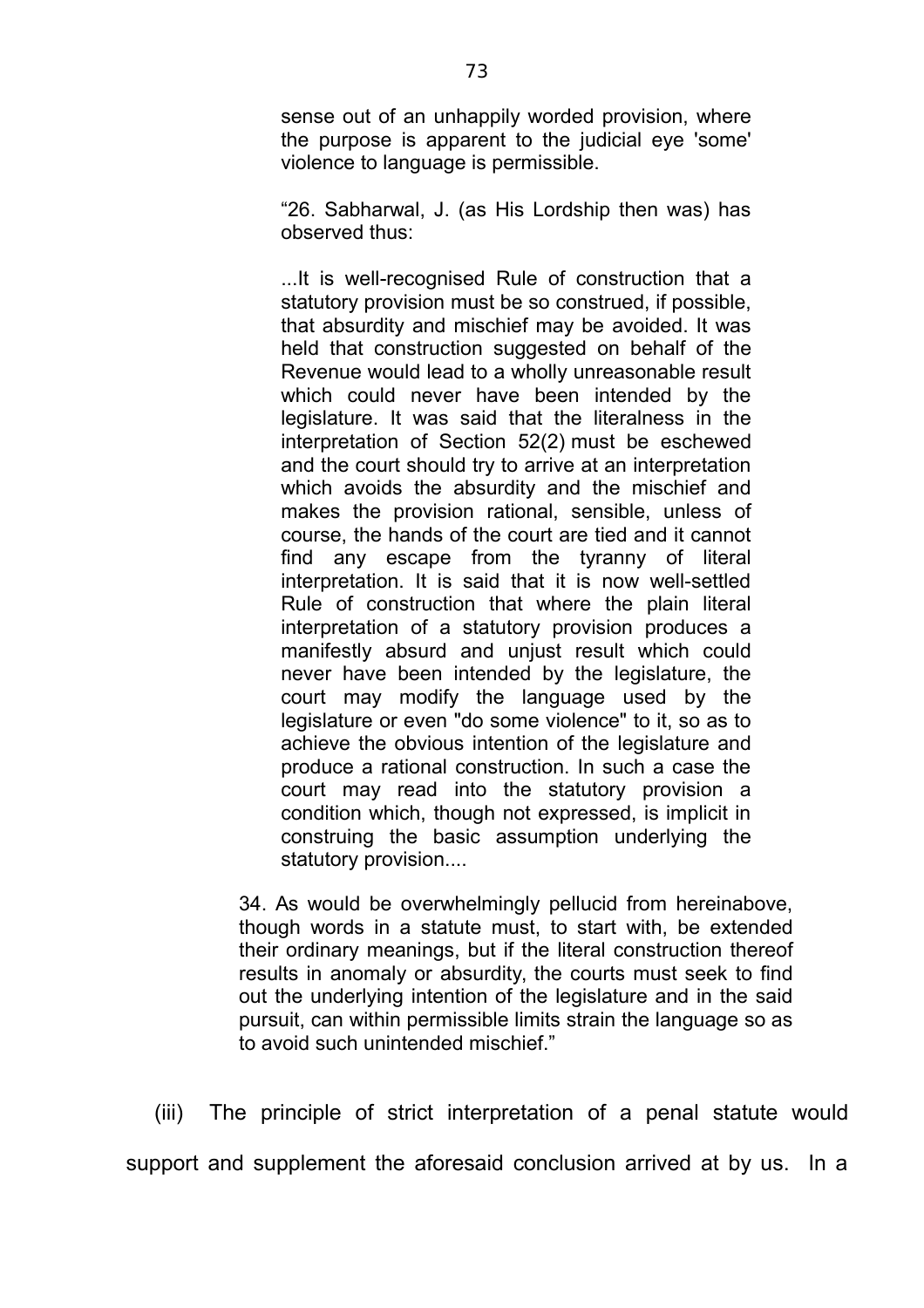recent Constitution Bench judgment in the case of *Abhiram Singh and*

**Others** v. C.D. Commachen (Dead) by L.Rs. and Ors.<sup>25</sup>, this Court scanned through the relevant case law on the subject and applied this principle even while construing "corrupt practice" in elections which is of a *quasi* criminal nature. We would like to reproduce following discussion from the said judgment :

> "98. Election petitions alleging corrupt practices have a quasi-criminal character. Where a statutory provision implicates penal consequences or consequences of a quasi-criminal character, a strict construction of the words used by the legislature must be adopted. The Rule of strict interpretation in regard to penal statutes was enunciated in a judgment of a Constitution Bench of this Court in **Tolaram Relumal** v. **State of Bombay** [(1951) 1 SCR 158 = AIR 1954 SC 496] where it was held as follows:

"...It may be here observed that the provisions of Section 18(1) are penal in nature and it is a well settled Rule of construction of penal statutes that if two possible and reasonable constructions can be put upon a penal provision, the Court must lean towards that construction which exempts the subject from penalty rather than the one which imposes penalty. It is not competent to the Court to stretch the meaning of an expression used by the Legislature in order to carry out the intention of the Legislature. As pointed out by Lord Macmillan in *London and North Eastern Railway Co. v. Berriman*, "where penalties for infringement are imposed it is not legitimate to stretch the language of a rule, however beneficent its intention, beyond the fair and ordinary meaning of its language.

This principle has been consistently applied by this Court while construing the ambit of the expression 'corrupt practices'. The Rule of strict interpretation has been adopted in **Amolakchand Chhazed** v. **Bhagwandas**; MANU/SC.0086/1976 : (1977) 3 SCC 566. A Bench of three Judges of this Court held thus:

<sup>25</sup> AIR 2017 SC 401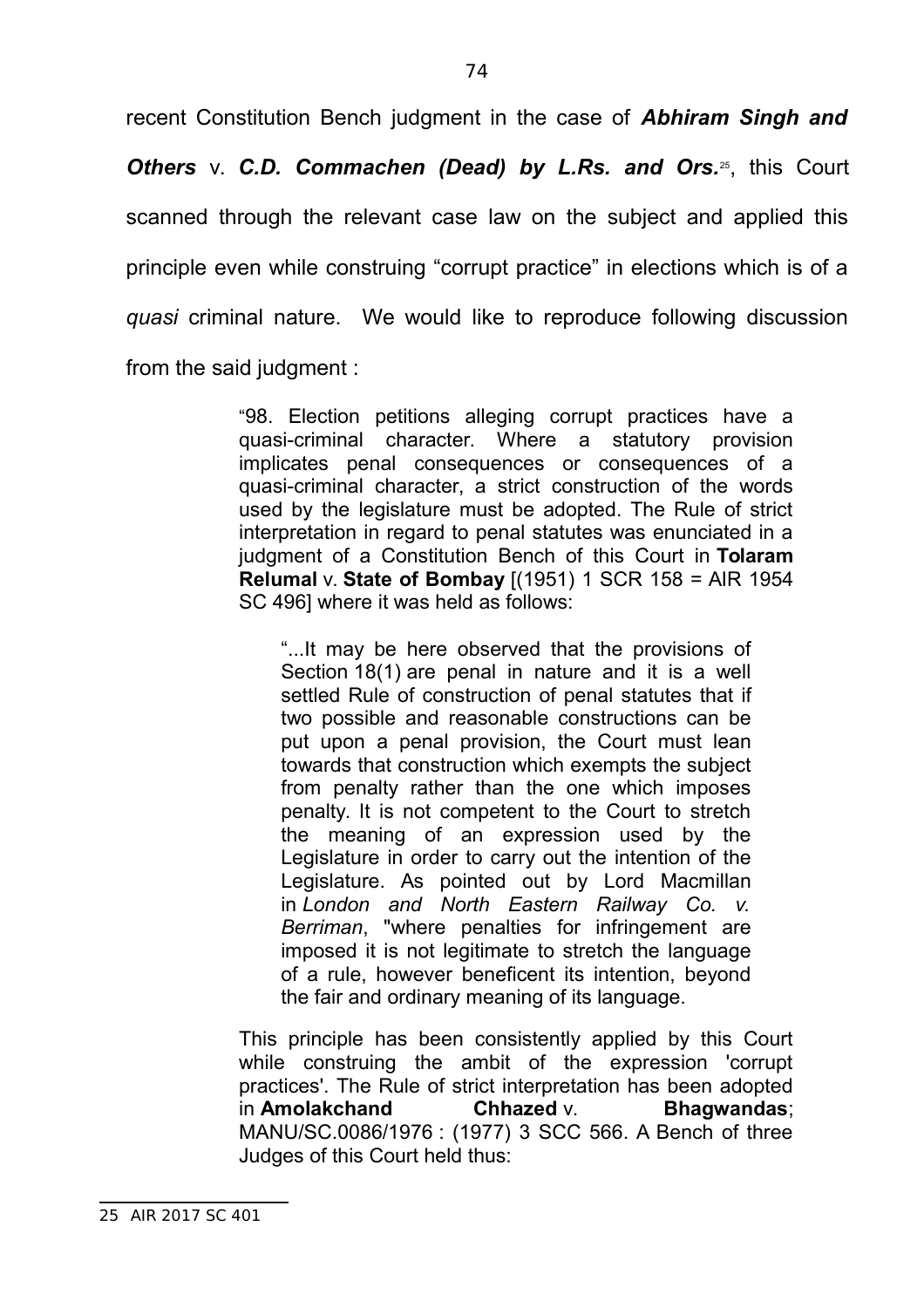"12....Election petitions alleging corrupt practices are proceedings of a quasi-criminal nature and the onus is on the person who challenges the election to prove the allegations beyond reasonable doubt."

(iv) In such a situation even if two interpretations are possible, one that leans in favour of infringer has to be adopted, on the principle of strict interpretation that needs to be given to such statutes.

(v) When the agreement leading to contravention of Section 3 involves one product, there seems to be no justification for including other products of an enterprise for the purpose of imposing penalty. This is also clear from the opening words of Section 27 read with Section 3 which relate to one or more specified products. It also defies common sense that though penalty would be imposed in respect of the infringing product, the *'maximum penalty'* imposed in all cases be prescribed on the basis of 'all the products' and the '*total turnover'* of the enterprise. It would be more so when total turnover of an enterprise may involve activities besides production and sale of products, like rendering of services etc. It, therefore, leads to the conclusion that the turnover has to be of the infringing products and when that is the proper yardstick, it brings home the concept of *'relevant turnover'*.

(vi) Even the doctrine of 'proportionality' would suggest that the Court should lean in favour of *'relevant turnover'*. No doubt the objective contained in the Act, viz., to discourage and stop anti-competitive practices has to be achieved and those who are perpetrators of such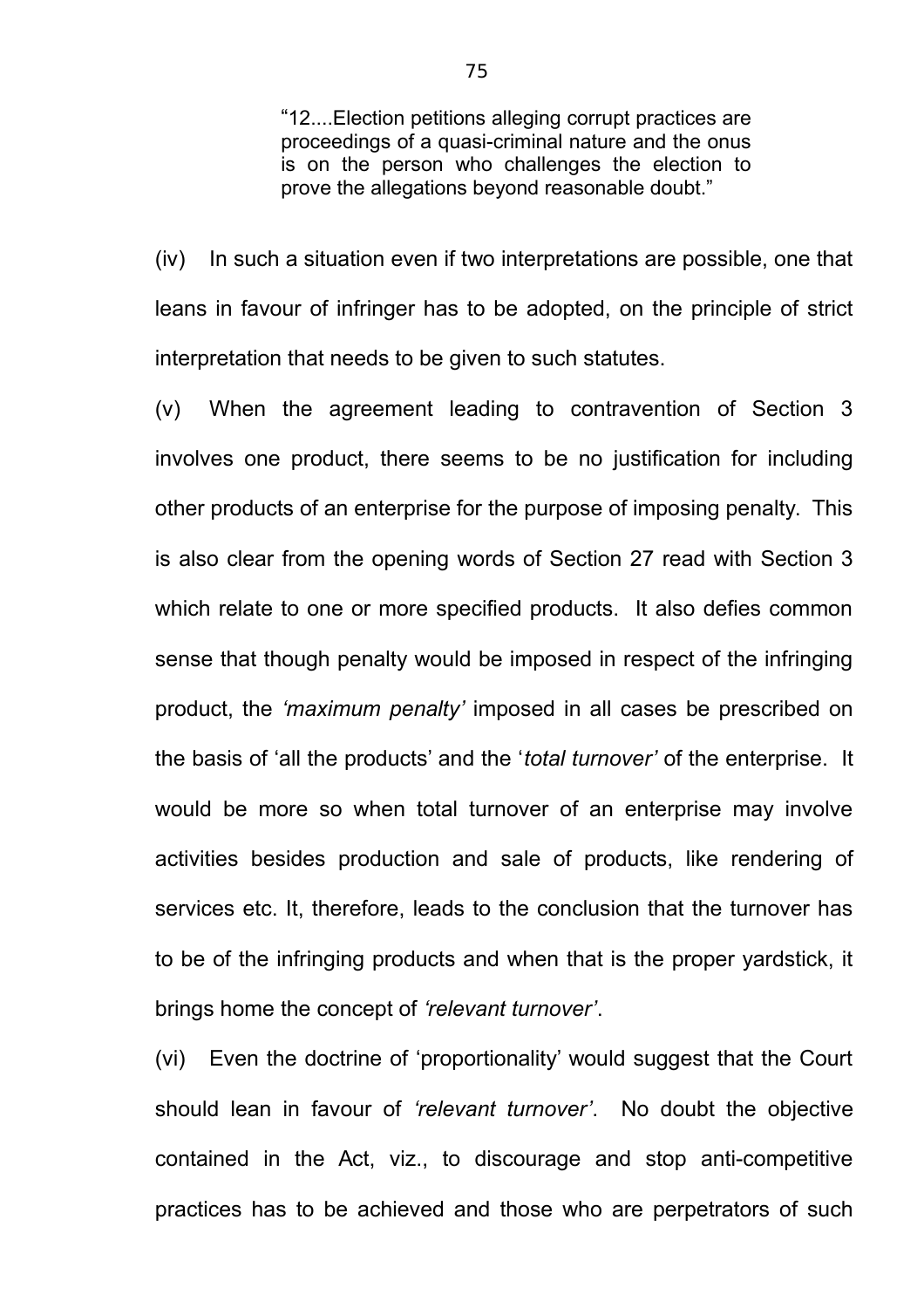practices need to be indicted and suitably punished. It is for this reason that the Act contains penal provisions for penalising such offenders. At the same time, the penalty cannot be disproportionate and it should not lead to shocking results. That is the implication of the doctrine of proportionality which is based on equity and rationality. It is, in fact, a constitutionally protected right which can be traced to Article 14 as well as Article 21 of the Constitution. The doctrine of proportionality is aimed at bringing out 'proportional result or proportionality *stricto sensu'.* It is a result oriented test as it examines the result of the law in fact the proportionality achieves balancing between two competing interests: harm caused to the society by the infringer which gives justification for penalising the infringer on the one hand and the right of the infringer in not suffering the punishment which may be disproportionate to the seriousness of the Act.

No doubt, the aim of the penal provision is also to ensure that it acts as deterrent for others. At the same time, such a position cannot be countenanced which would deviate from 'teaching a lesson' to the violators and lead to the 'death of the entity' itself. If we adopt the criteria of total turnover of a company by including within its sweep the other products manufactured by the company, which were in no way connected with anti-competitive activity, it would bring about shocking results not comprehended in a country governed by Rule of Law. Cases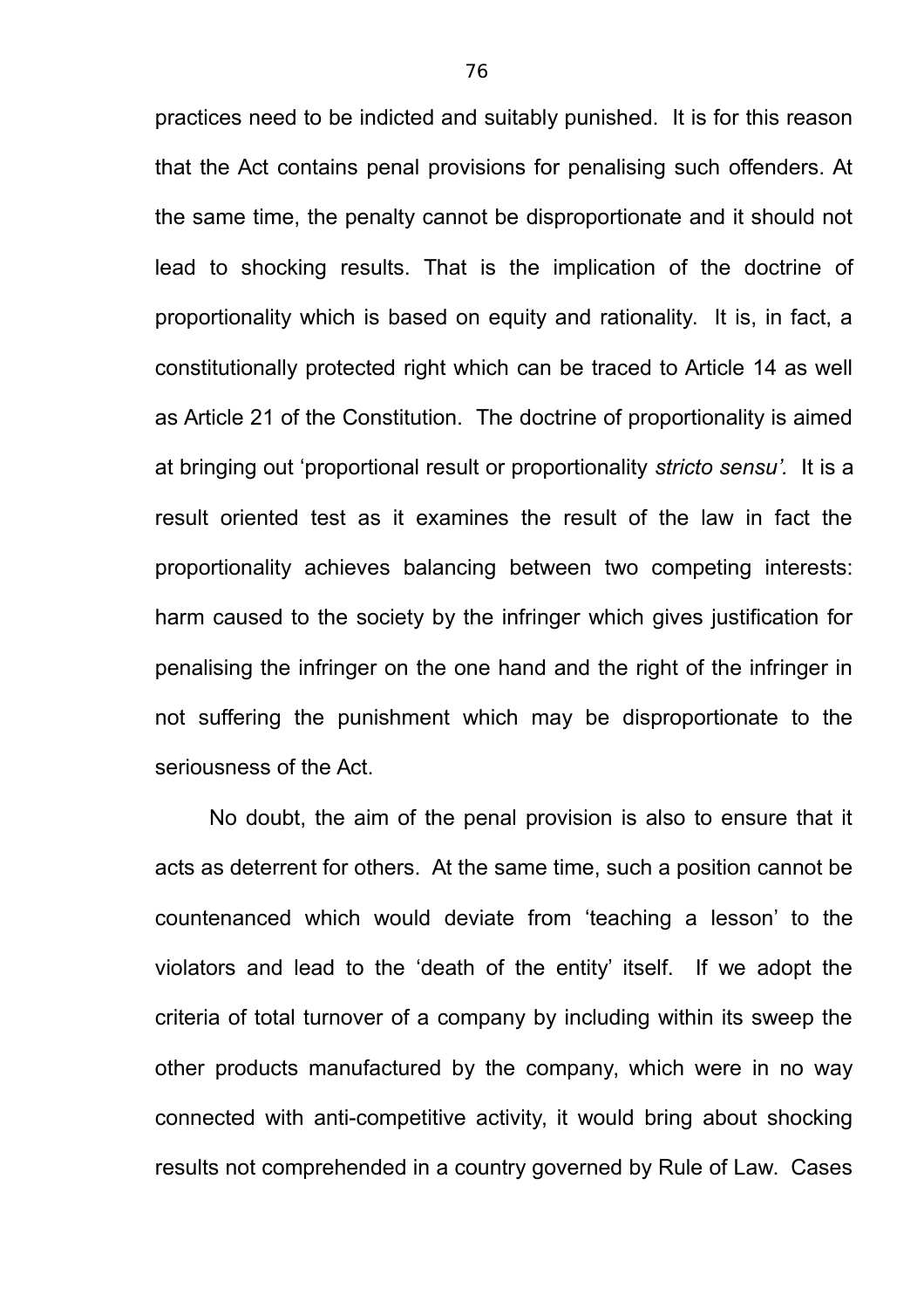at hand itself amply demonstrate that the CCI's contention, if accepted, would bring about anomalous results. In the case of M/s. Excel Crop Care Limited, average of three years' turnover in respect of APT, in respect whereof anti-competitive agreement was entered into by the appellants, was only 32.41 crores. However, as against this, the CCI imposed penalty of Rs. 63.90 crores by adopting the criteria of total turnover of the said company with the inclusion of turnover of the other products as well. Likewise, UPL was imposed penalty of 252.44 crores by the CCI as against average of the three years' turnover of APT of Rs. 77.14 crores. Thus, even when the matter is looked into from this angle, we arrive at a conclusion that it is the relevant turnover, i.e., turnover of the particular product which is to be taken into consideration and not total turnover of the violator.

(vii) The doctrine of *'purposive interpretation'* may again lean in favour of *'relevant turnover'* as the appropriate yardstick for imposition of penalties. It is for this reason the judgment of Competition Appeal Court of South Africa in the *Southern Pipeline Contractors Conrite Walls<sup>19</sup>* , as quoted above, becomes relevant in Indian context as well inasmuch as this Court has also repeatedly used same principle of interpretation. It needs to be repeated that there is a legislative link between the damage caused and the profits which accrue from the cartel activity. There has to be a relationship between the nature of offence and the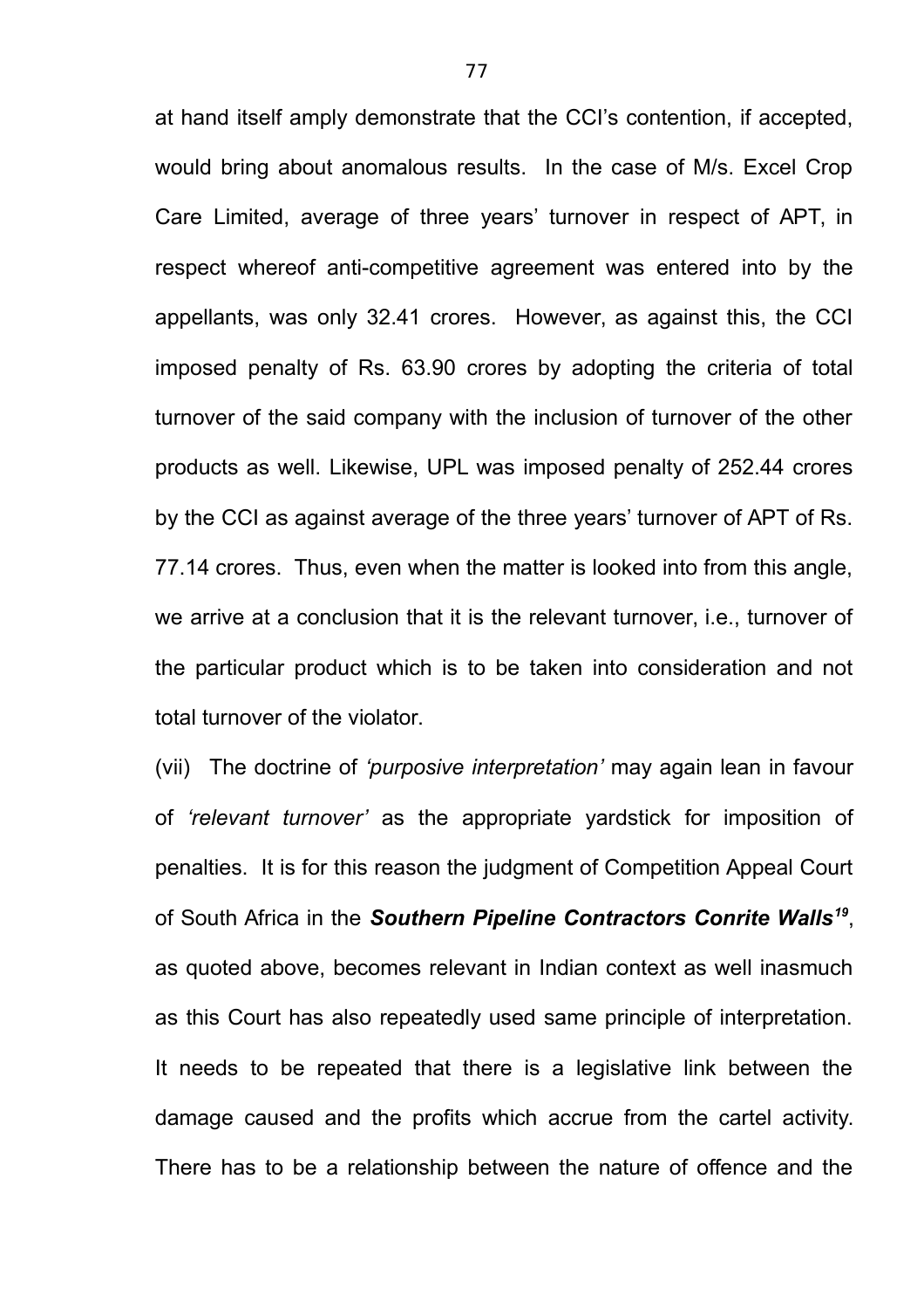benefit derived therefrom and once this co-relation is kept in mind, while imposing the penalty, it is the affected turnover, i.e., 'relevant turnover' that becomes the yardstick for imposing such a penalty. In this hue, doctrine of 'purposive interpretation' as well as that of 'proportionality' overlaps.

In fact, some justifications have already appeared in this behalf while discussing the matter on the application of doctrine of proportionality. What needs to be repeated is only that the purpose and objective behind the Act is to discourage and stop anti-competitive practice. Penal provision contained in Section 27 of the Act serves this purpose as it is aimed at achieving the objective of punishing the offender and acts as deterrent to others. Such a purpose can adequately be served by taking into consideration the relevant turnover. It is in the public interest as well as in the interest of national economy that industries thrive in this country leading to maximum production. Therefore, it cannot be said that purpose of the Act is to 'finish' those industries altogether by imposing those kinds of penalties which are beyond their means. It is also the purpose of the Act not to punish the violator even in respect of which there are no anti-competitive practices and the provisions of the Act are not attracted.

We may mention that Mr. Kaul, learned Additional Solicitor General had referred to the statutory regimes in various other countries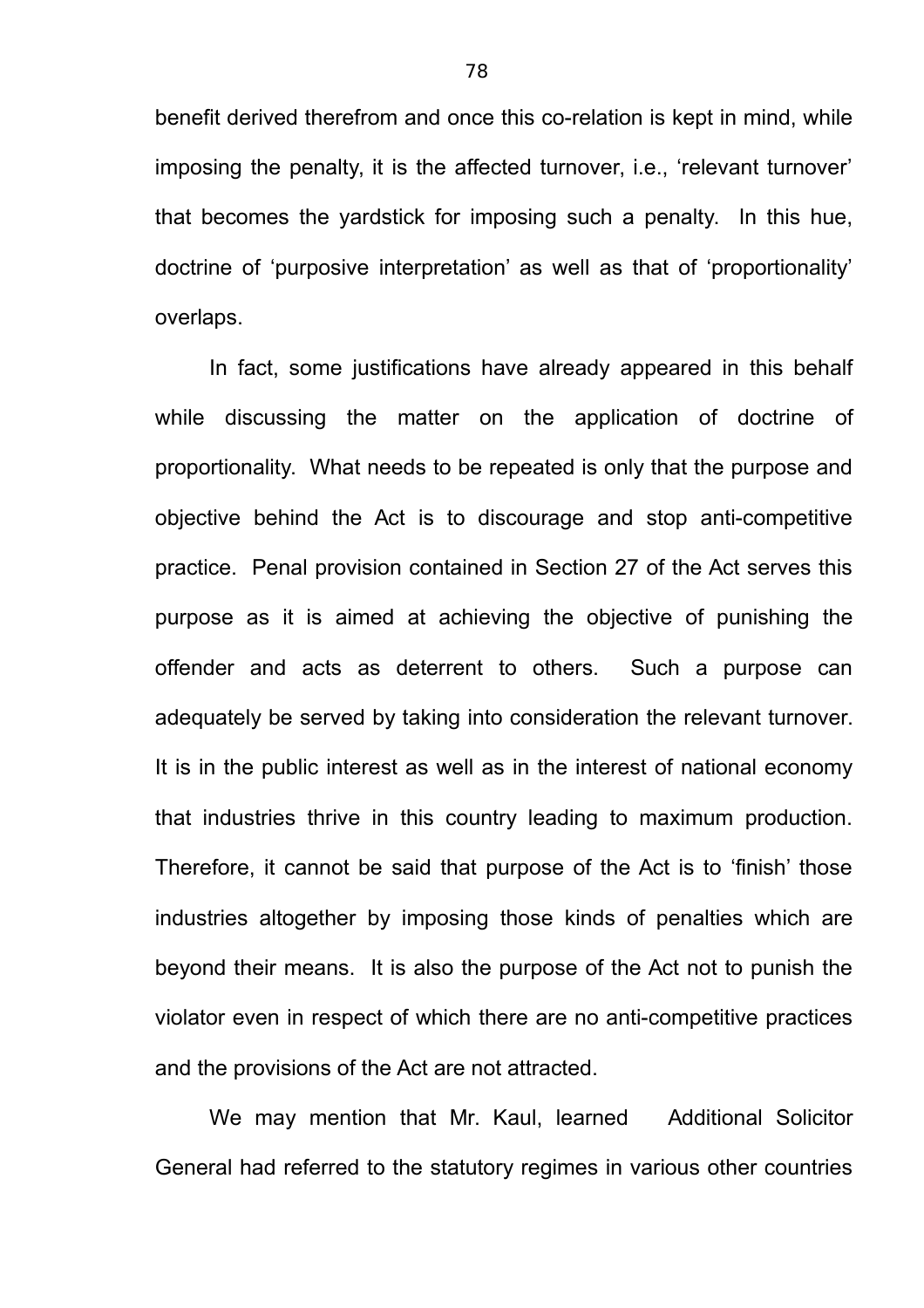in his endeavour to demonstrate that it is the concept of total turnover which was recognised in other jurisdictions as well. The attempt was to show that the principle of 'total turnover' was prevalent across the globe wherever such laws are enforced. On the contrary, the learned counsel for the appellants pointed out the provision contained in similar statutes of some countries where the concept of relevant turnover had been adopted. South Africa is one such example and, in fact, COMPAT has referred to the judgment of Southern African Competition Appeal Court in this behalf, i.e., *Southern Pipeline Contractors Conrite Walls (Pty)* Ltd.<sup>19</sup> case. In such a scenario, it may not be necessary to deal with the statutory provisions contained in different countries. In view of interpretation that is given by us to the provision at hand, we would, however, like to comment that in some of the jurisdictions cited by Mr. Kaul, learned Additional Solicitor General, the guidelines are also framed which ensure that the penalty does not become disproportionate, for example, in the UK, the Office of Fair Trade (OFT) has 'guidelines as to the appropriate amount of penalty'. In contrast, there are no similar guidelines issued as far as India is concerned and in the absence thereof imposition of penalty, taking into consideration total turnover, may bring about disastrous results which happened in the instant case itself with the imposition of penalty by the CCI.

Thus, we do not find any error in the approach of the order of the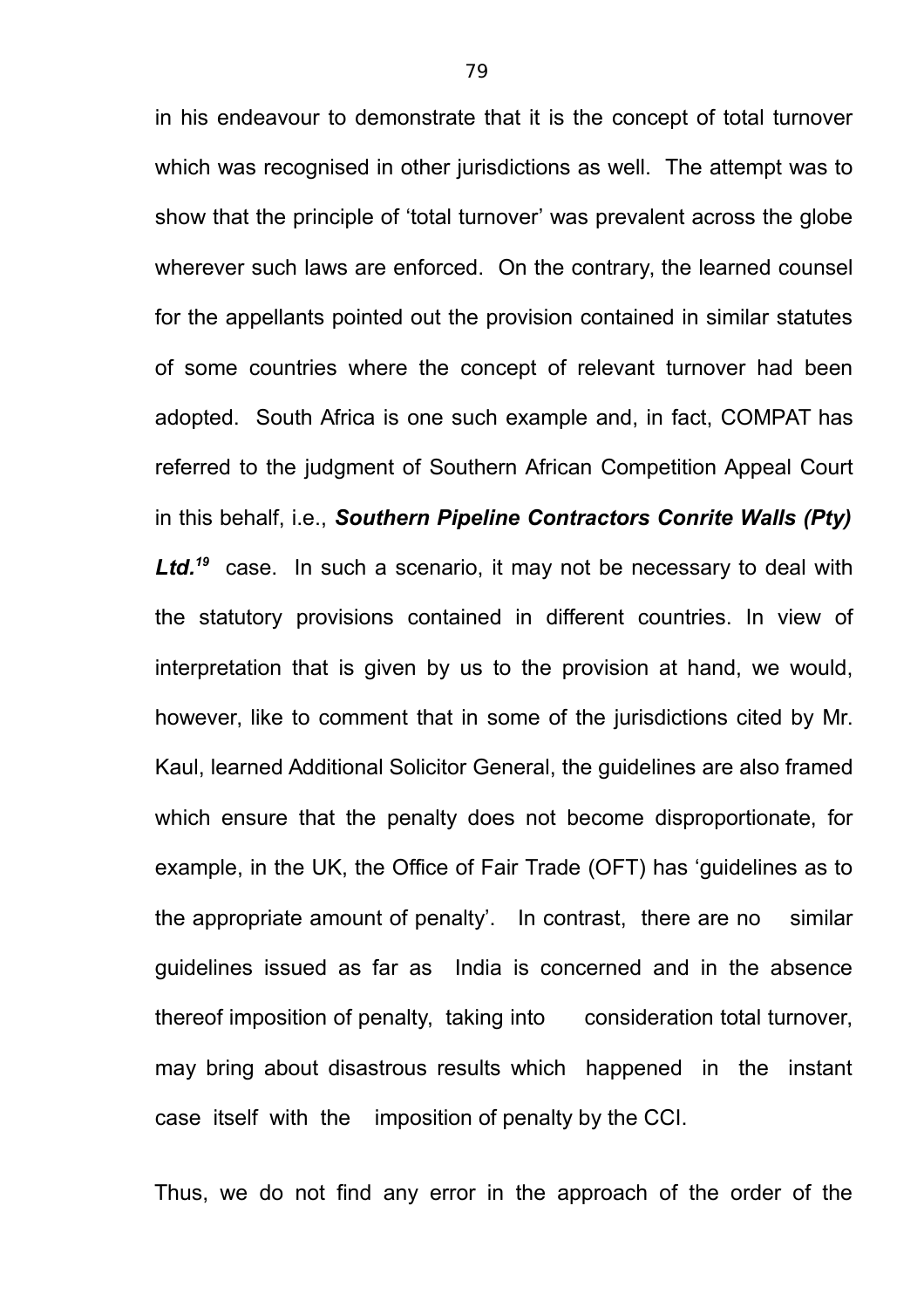COMPAT interpreting Section 27(b).

75) The upshot of the aforesaid discussion would be to dismiss the appeals of the appellants as well as the appeals filed by the CCI. There shall, however, be no order as to costs.

> **.............................................J. (A.K. SIKRI)**

> **.............................................J. (N. V. RAMANA)**

**NEW DELHI; MAY 08, 2017.**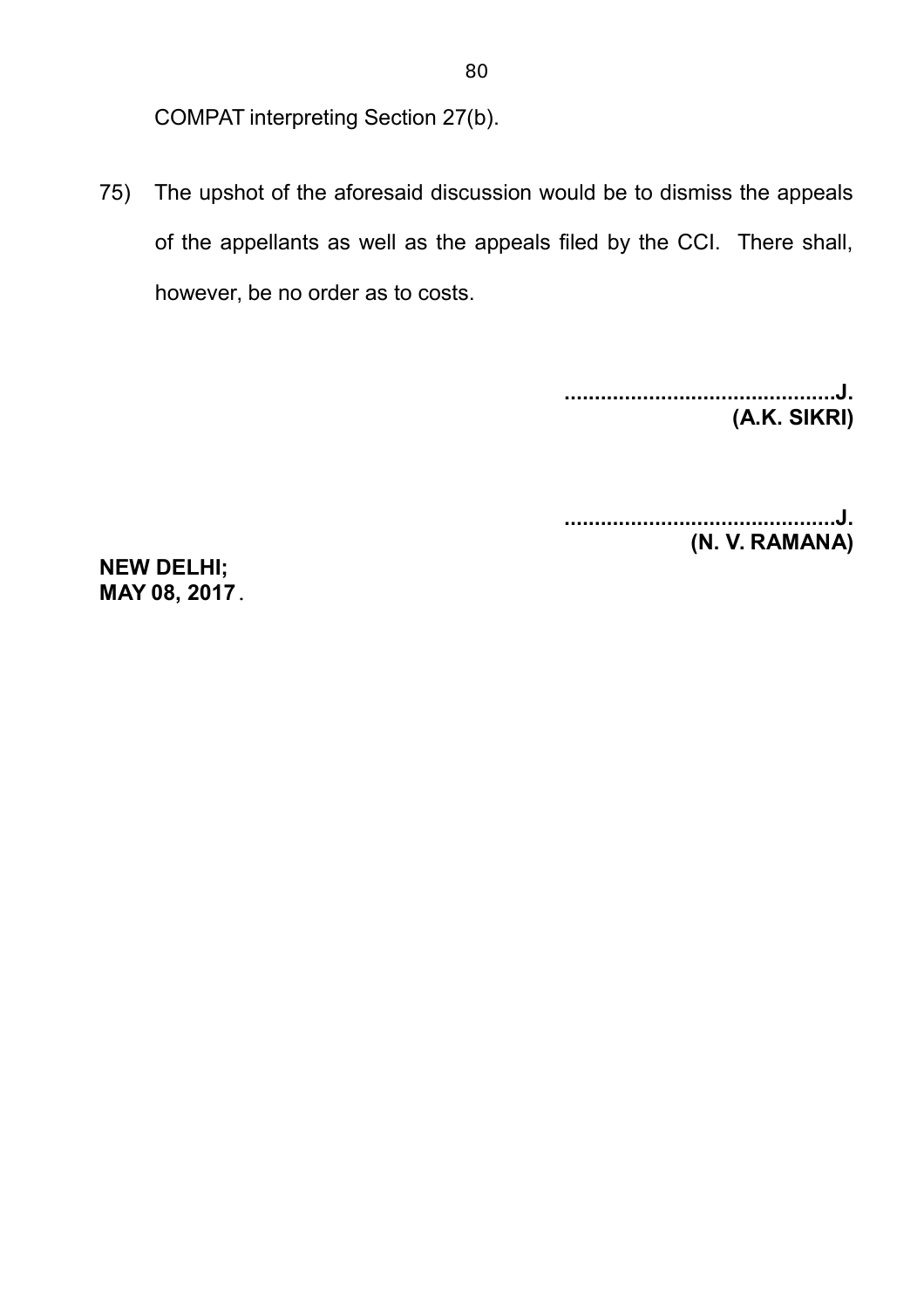# **R E P O RTA B L E**

# **IN THE SUPREME COURT OF INDIA CIVIL APPELLATE JURISDICTION**

### **CIVIL APPEAL NO. 2480 OF 2014**

**EXCEL CROP CARE LTD.** … APPELLANT(S)

**VERSUS**

**COMPETITION COMMISSION OF INDIA AND ANOTHER** … RESPONDENT (S)

WITH

# **CIVIL APPEAL NOS. 53-55 OF 2014**

# **CIVIL APPEAL NOS. 2874 OF 2014**

#### AND

### **CIVIL APPEAL NO. 2922 OF 2014**

#### **N . V. R A M A N A , J .**

1. I have had the privilege of going through the erudite and well considered judgment of my learned brother. In view of well considered judgment, in the usual course, it may not have warranted another concurring judgment. But when the issue at hand is being grappled by jurisdictions across the globe, a concurring judgment cannot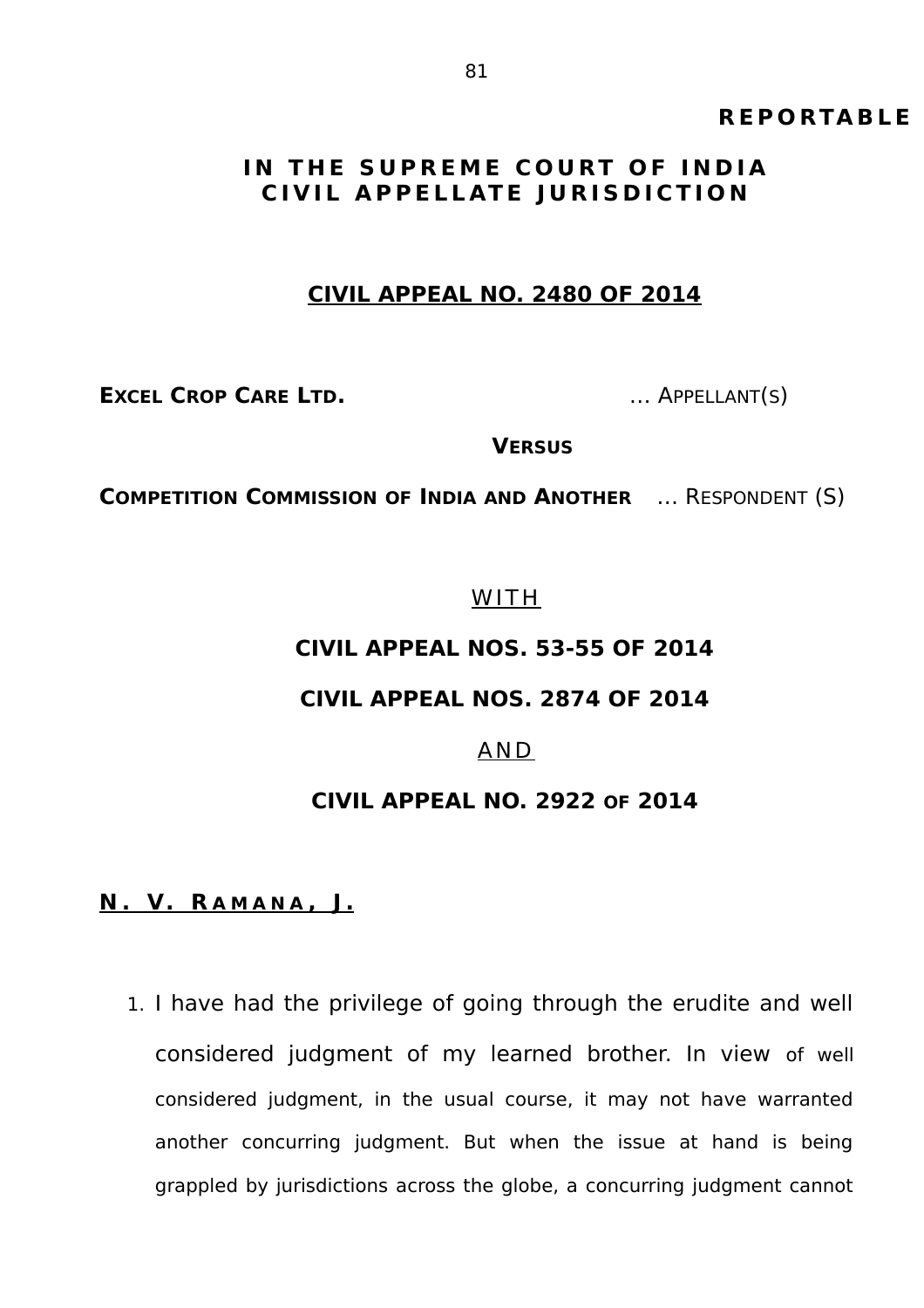be treated as a repetitive exercise. Although I accept the conclusions reached by my learned brother, there was a need felt by me to pen down my own thoughts on a small aspect concerning imposition of penalty under Section 27(b) of the Competition Act, 2002 [hereafter '**Act**' for brevity]. Though my opinion is only limited to the legal question involved in this case, a brief reference to facts might be necessary.

2. On a complaint being instituted by the Food Corporation of India [hereinafter '**FCI**' for brevity], Director General for Investigation (Competition Commission of India) (**DG**) investigated into the matter and found that four companies namely Excel Corp. Care Ltd. [hereinafter '**ECCL**' for brevity], United Phosphorus Ltd. [hereinafter '**UPL**' for brevity], Sandhya Organics Chemicals (Pvt.) Ltd. [hereinafter '**SOCL**' for brevity] (three appellants herein) and Agrosynth Chemicals Ltd. [hereinafter 'ACL' for brevity] were involved in collusive bidding in relation to tenders issued by FCI for Aluminium Phosphide Tablets [hereinafter '**APT**' for brevity]. Following chart would indicate the pattern of bidding undertaken by the aforesaid companies-

**TABLE 1.1** - pattern of bidding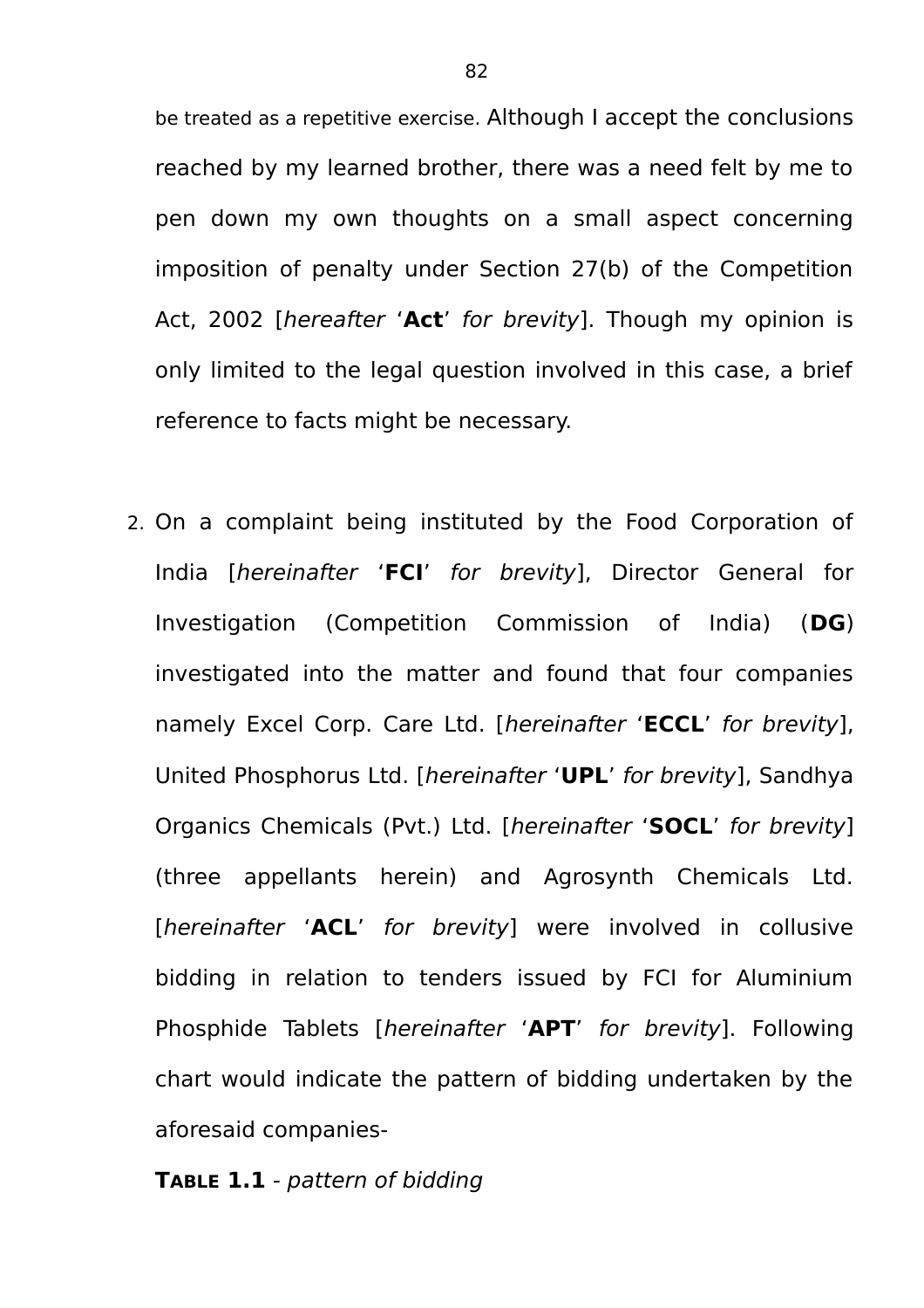| <b>YEA</b><br>$\mathbf R$ | <b>NAME</b><br><b>TENDERS</b>                                                                  | <b>OF</b> | <b>RATES QUOTED</b>              | <b>TENDERS</b><br><b>AWARDED</b> | <b>RRC</b><br><b>RATES</b> | <b>REMARKS</b>                |
|---------------------------|------------------------------------------------------------------------------------------------|-----------|----------------------------------|----------------------------------|----------------------------|-------------------------------|
| 200                       | <b>UPL</b>                                                                                     |           |                                  | <b>UPL</b>                       | Rs.<br>$245/-$             | FCI had to                    |
| $\overline{2}$            |                                                                                                |           |                                  | <b>ECCL</b>                      | per<br>Kg.<br>inclusive    | award<br>Rate                 |
|                           | <b>ECCL</b>                                                                                    |           |                                  |                                  | of<br>all                  | Running                       |
|                           | <b>SOCL</b>                                                                                    |           |                                  | <b>SOCL</b>                      | charges<br>and taxes       | Contract<br>to<br>all         |
|                           |                                                                                                |           |                                  | <b>ACL</b>                       | F.O.R<br>destinatio        | tenders<br>they<br>as         |
|                           | <b>ACL</b>                                                                                     |           |                                  |                                  | n against                  | quoted to                     |
|                           |                                                                                                |           |                                  |                                  | issue<br>of<br>'C' Form.   | same<br>rates                 |
| Mar                       | <b>UPL</b>                                                                                     |           | Rs. 310 per Kg.                  | Tender was                       | Tender                     | <b>Tenders</b>                |
| $-05$                     | <b>ECCL</b>                                                                                    |           | was quoted by<br>all the parties | scrapped                         | was<br>scrapped            | had<br>quoted                 |
|                           | <b>SOCL</b>                                                                                    |           |                                  |                                  |                            | same                          |
|                           |                                                                                                |           |                                  |                                  |                            | rates and<br>upon             |
|                           |                                                                                                |           |                                  |                                  |                            | negotiatio<br>ns all the      |
|                           | <b>ACL</b>                                                                                     |           |                                  |                                  |                            | parties                       |
|                           |                                                                                                |           |                                  |                                  |                            | reduced<br>the<br>to          |
|                           |                                                                                                |           |                                  |                                  |                            | rate to Rs.                   |
| <b>Nov</b>                | <b>UPL</b>                                                                                     |           | <b>No</b><br>party               | Tender was                       | Tender                     | $290/-$<br>All parties        |
| $-05$                     | <b>ECCL</b>                                                                                    |           | submitted<br>tender              | scrapped                         | was                        | abstained<br>from the         |
|                           | <b>SOCL</b>                                                                                    |           |                                  |                                  | scrapped                   | process of                    |
|                           | <b>ACL</b>                                                                                     |           |                                  |                                  |                            | tendering                     |
| 200<br>$\overline{7}$     | <b>UPL</b>                                                                                     |           | Rs. 200/- per Kg.                | <b>UPL</b>                       | $200/-$<br>Rs.<br>per kg.  | The<br>period<br>of           |
|                           | <b>ECCL</b>                                                                                    |           | Rs. 235/- per Kg.                |                                  |                            | <b>RRC</b><br>was<br>extended |
|                           | <b>SOCL</b>                                                                                    |           | Rs. 236/- per Kg.                |                                  |                            | for                           |
|                           |                                                                                                |           | Rs. 234/- per Kg.                |                                  |                            | another<br>year<br>as         |
|                           |                                                                                                |           | 'C'<br>With<br>Form              |                                  |                            | per                           |
|                           |                                                                                                |           | and Rs. 247.50<br>without<br>'C' |                                  |                            | tender<br>terms but           |
|                           | <b>ACL</b>                                                                                     |           | forms                            |                                  |                            | the party                     |
|                           |                                                                                                |           |                                  |                                  |                            | failed<br>to<br>supply        |
|                           |                                                                                                |           |                                  |                                  |                            | during the<br>extended        |
|                           |                                                                                                |           |                                  |                                  |                            | period                        |
| 200<br>8                  | Fresh tender was floated at the risk & cost of UPL but no party<br>participated in the tender. |           |                                  |                                  |                            |                               |
| 200<br>9                  | <b>UPL</b>                                                                                     |           | 388/-<br>Rs.<br>per<br>KG.       | UPL, ECCL,<br><b>SOCL</b>        | After                      |                               |
|                           | <b>ECCL</b>                                                                                    |           |                                  |                                  | negotiatio<br>the<br>ns    |                               |
|                           | <b>SOCL</b>                                                                                    |           |                                  |                                  | rate<br>was<br>brought     |                               |
|                           |                                                                                                |           |                                  |                                  | down<br>to                 |                               |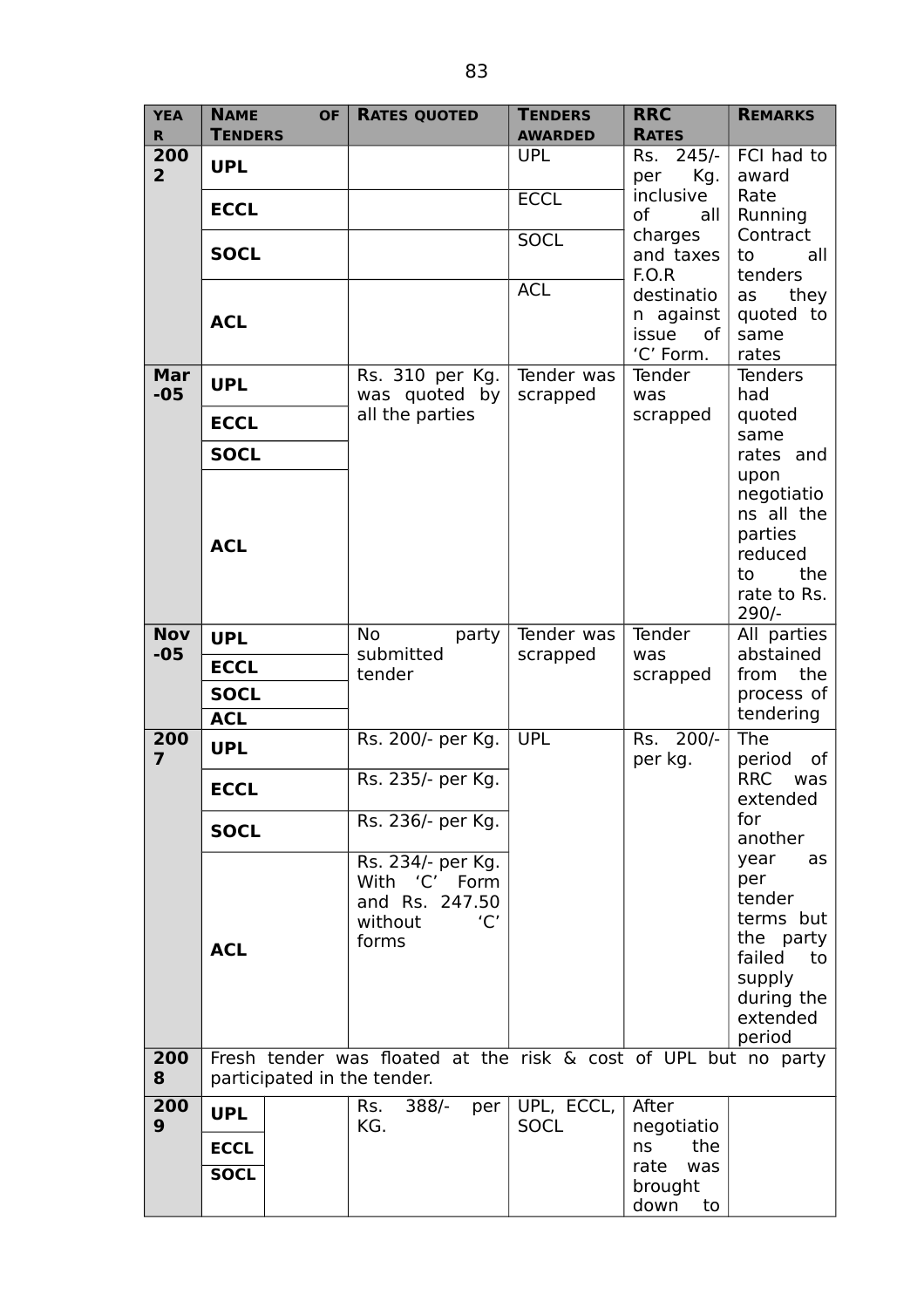|  | 115.                   | $\mathcal{D}$<br>၁၀ပ |
|--|------------------------|----------------------|
|  | $^{\shortmid}$ per Kg. |                      |

3. After considering the report of DG, CCI exonerated ACL but found the three appellant companies had indulged in anti-competitive practices in violation of Section 3 of the Act and imposed 9% of average 3 years' of total turnover under Section 27(b) of the Act in the following manner-

**TABLE 1.2** – penalty as imposed by the CCI

| <b>NAME</b><br><b>THE</b><br><b>OF</b><br><b>COMPANY</b> | <b>AVERAGE</b><br><b>THREE</b><br><b>TURNOVER</b><br><b>CRORE</b> ) | <b>OF</b><br><b>YEARS</b><br>(n) | <b>PENALTY</b><br><b>AVERAGE</b><br><b>CRORE</b> ) | OF<br><b>TURNOVER</b> | 9% | <b>OF</b><br>(n) |
|----------------------------------------------------------|---------------------------------------------------------------------|----------------------------------|----------------------------------------------------|-----------------------|----|------------------|
| <b>ECCL</b>                                              | 710.09                                                              |                                  | 63.9                                               |                       |    |                  |
| <b>UPL</b>                                               | 2804.95                                                             |                                  | 252.44                                             |                       |    |                  |
| <b>SOCL</b>                                              | 17.52                                                               |                                  | 1.57                                               |                       |    |                  |

4. Aggrieved by the order of the CCI, appellants approached COMPAT by way of separate appeals. By a common order, dated 29.10.2013, COMPAT held that in case of multi-product companies, only 'relevant turnover' of the product/service in question should be taken into consideration while imposing penalty in the following manner-

| <b>NAME</b><br><b>OF</b><br>THE.<br><b>COMPANY</b> | <b>AVERAGE</b><br><b>OF</b><br><b>THREE</b><br><b>YEARS</b><br>(IN<br><b>TURNOVER</b><br><b>CRORE</b> ) | <b>AVERAGE</b><br><b>OF</b><br><b>THREE</b><br><b>YEARS</b><br><b>RELEVANT</b><br><b>TURNOVER</b><br>(n)<br><b>CRORE</b> ) | <b>REDUCED PENALTY</b><br>9%<br><b>OF</b><br><b>AT</b><br><b>RELEVANT</b><br>$(\mathsf{IN})$<br><b>TURNOVER</b><br><b>CRORE</b> ) |
|----------------------------------------------------|---------------------------------------------------------------------------------------------------------|----------------------------------------------------------------------------------------------------------------------------|-----------------------------------------------------------------------------------------------------------------------------------|
| <b>ECCL</b>                                        | 710.09                                                                                                  | 32.41                                                                                                                      | 2.92                                                                                                                              |
| <b>UPL</b>                                         | 2804.95                                                                                                 | 77.14                                                                                                                      | 6.94                                                                                                                              |

**TABLE 1.3** – penalty as imposed by the COMPAT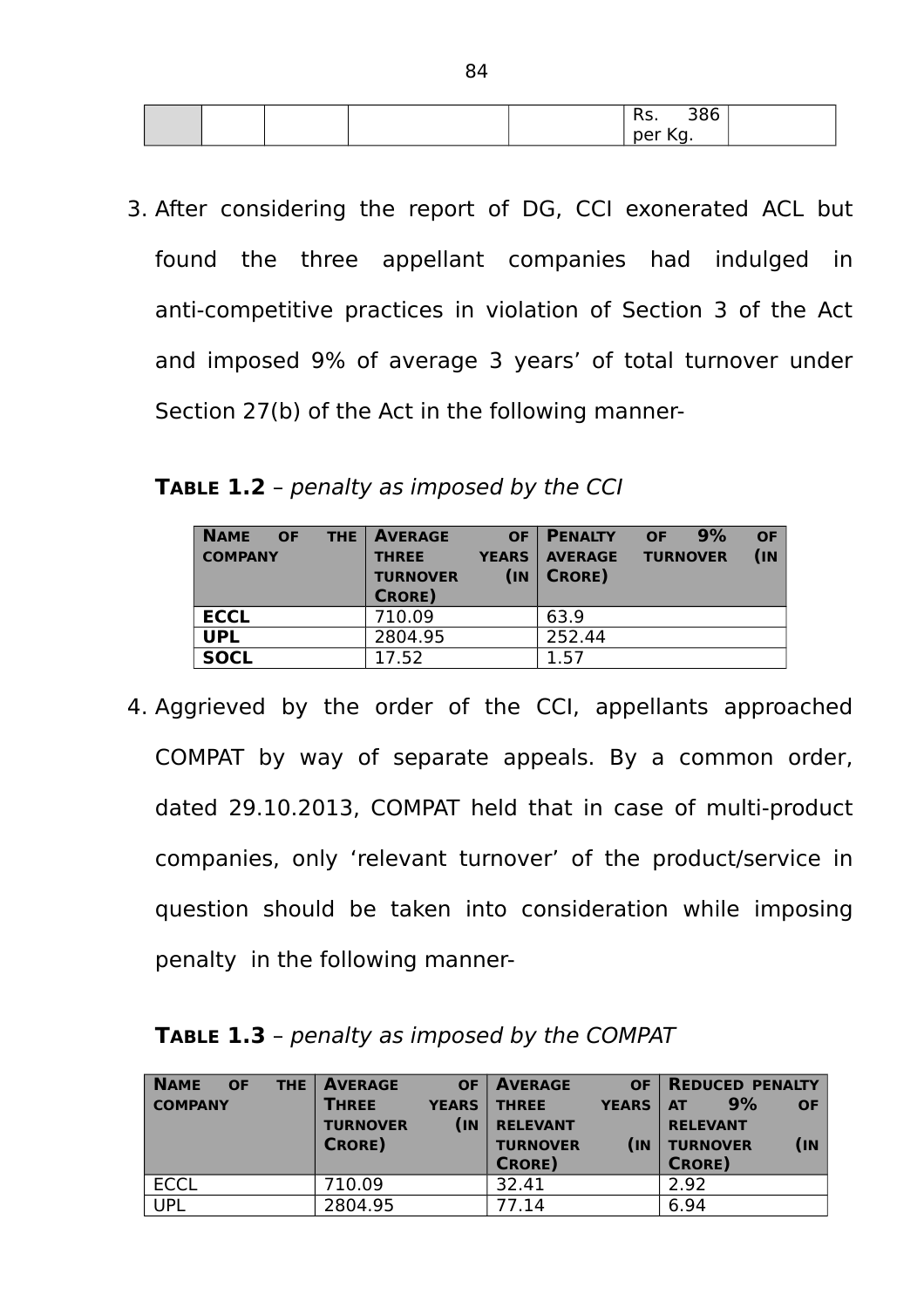| <b>SOCL</b> | The penalty was reduced to on the consideration of SOCL |
|-------------|---------------------------------------------------------|
|             | being a small enterprise to Rs. 15.70 Lakhs.            |

- 5. Being aggrieved by the order of the COMPAT, CCI as well as the companies are in appeal before us. With respect to other issues, my learned brother has dealt exhaustively, which does not require any more consideration. The only issue which in my opinion requires further consideration is the issue of quantum of penalty under Section 27 of the Act. Therefore the limited question which I will be dealing is 'Whether 'turnover' as occurring under Section 27 of the Act means 'relevant turnover' or 'total turnover'?'
- 6. At the outset it would be useful to reproduce Section 27 (b) of the Act as a starting point before we delve into discussions in this case-

#### **SECTION 27**

…

**…** (b) impose such penalty, as it may deem fit which shall be not more than ten per cent. of the average of the turnover for the last three preceding financial years, upon each of such person or enterprises which are parties to such agreements or abuse:

Provided that in case any agreement referred to in section 3 has been entered into by a cartel, the Commission may impose upon each producer, seller, distributor, trader or service provider included in that cartel, a penalty of up to three times of its profit for each year of the continuance of such agreement or ten per cent. of its turnover for each year of the continuance of such agreement whichever is higher;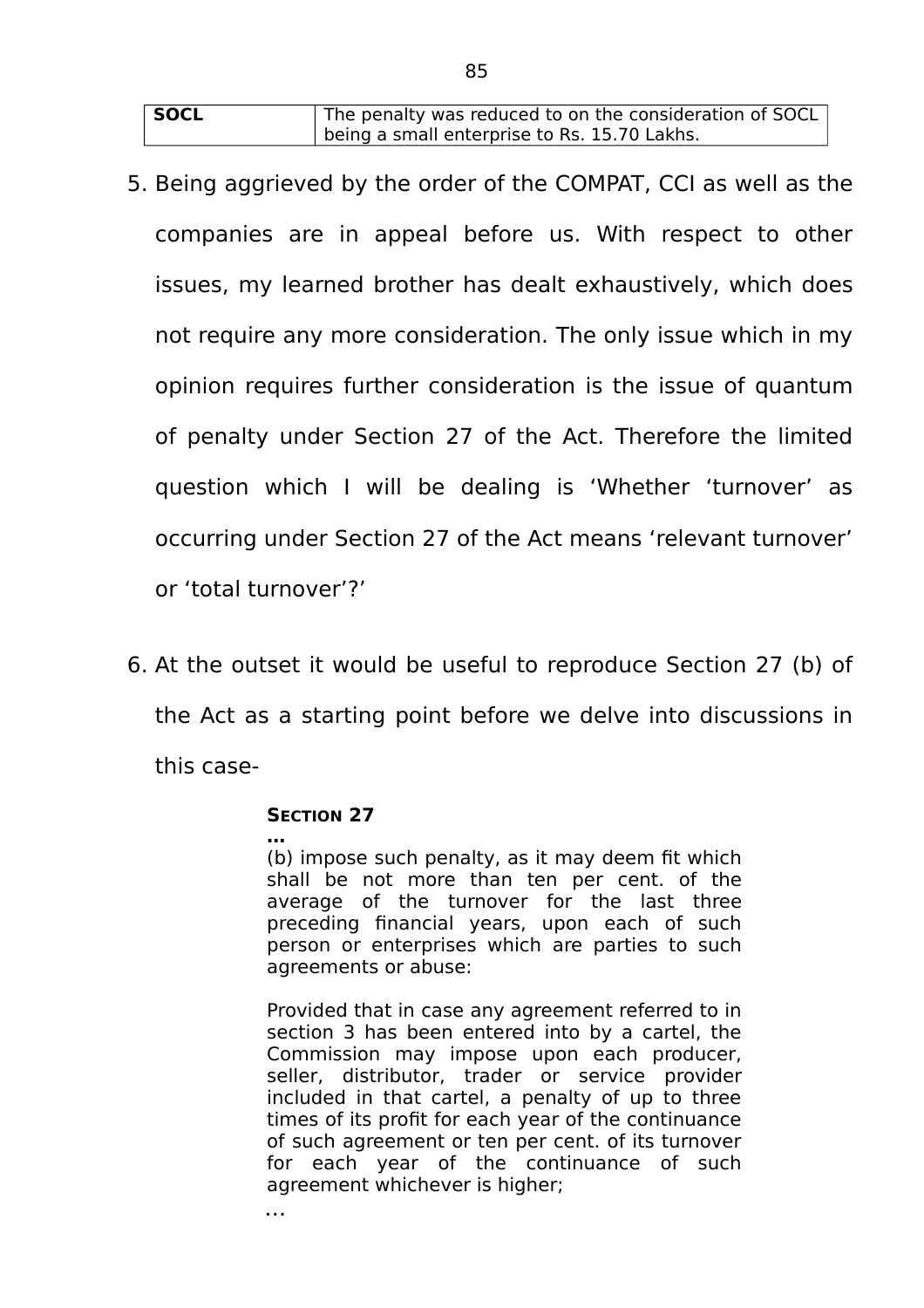A plain reading of this Section elucidates that the commission is empowered to impose penalty and to the extent as it deems fit but not exceeding ten percent of the turnover. Section 27 (b) emphasize that penalty is to be levied on 'person or enterprise' who have contravened Section 3 or Section 4 of the Act. It is to be noted that proviso to Section 27(b), before it was amended, was couched in following terms-

> 'provided that in case any agreement referred to in section 3 has been entered into by any cartel, the commission shall impose upon each producer, seller, distributor, trader or service provider included in that cartel, a penalty equivalent to three times of the amount of profits made out of such agreement by the cartel or ten per cent of the average of the turnover of the cartel for the last preceding three financial years.

After the amendment [Central Act 39 of 2007] the proviso as it stands today has been quoted above. The change which was brought about by the aforesaid amendment is that the mandatory nature of the Proviso was made discretionary by substitution of 'shall' with 'may'. This amendment was done to bring the proviso in tune with the rest of Section 27, which uses the expression "it may pass all or any of the following order" and main part of clause (b), which confers discretion upon the Commission to impose penalty as it may deem fit, subject to the rider that it shall not be more than 10% of the average of the turnover for the last three preceding financial years. It is important to note that Clauses (c) and (d) of Section 27 also uses the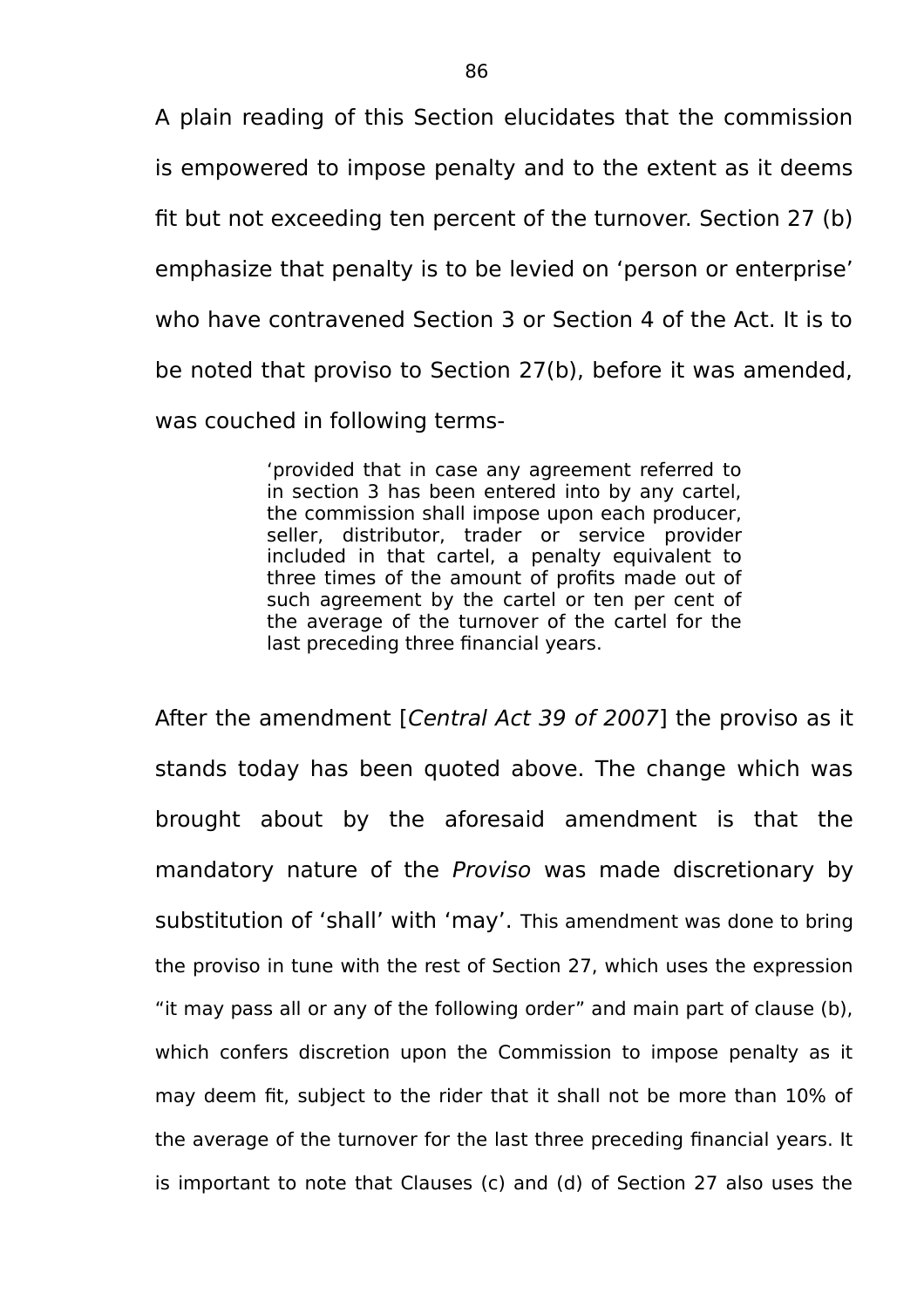word 'may', which signifies that the Commission has the discretion to pass a particular order, which it may deem proper in the facts and circumstances of the case.

- 7. Two interpretations were canvassed before us, wherein either the turnover, as occurring under Section 27(b), is equivalent to the 'relevant turnover' or is equivalent to the 'total turnover'. In order to strengthen their arguments, respective Counsel have drawn our attention to various interpretations of 'turnover' applied across the globe, such as the judgment of Bundesgerichtshof (German Supreme Court) on 26th February 2013, BCN Aduanas y Transportes, SA v Attorney General, Judgment of the Supreme Court of Spain, No 112/2015, Case 2872/2013, OCL 183 (ES 2015) dated 29th January 2015 and Southern Pipeline Contractors Conrite Walls (Pty) Ltd. and the Competition Commission, 105/CAC/Dec10 (South Africa). Further we have perused Guidelines on the method of setting fines imposed pursuant to Article 23(2)(a) of regulation 1/2003 (2006/C 210/02) issued by the European Commission and Guidance as to the appropriate amount of penalty (September 2012) issued by the Office of fair Trading (OFT), United Kingdom. It is my considered opinion that the interpretation to Section 27(b) of the Act requires fresh indigenous consideration rather than relying on foreign jurisprudence.
- 8. First a word on interpretation, before we indulge ourselves in the legal discussion. As the interpretative exercise, as this case,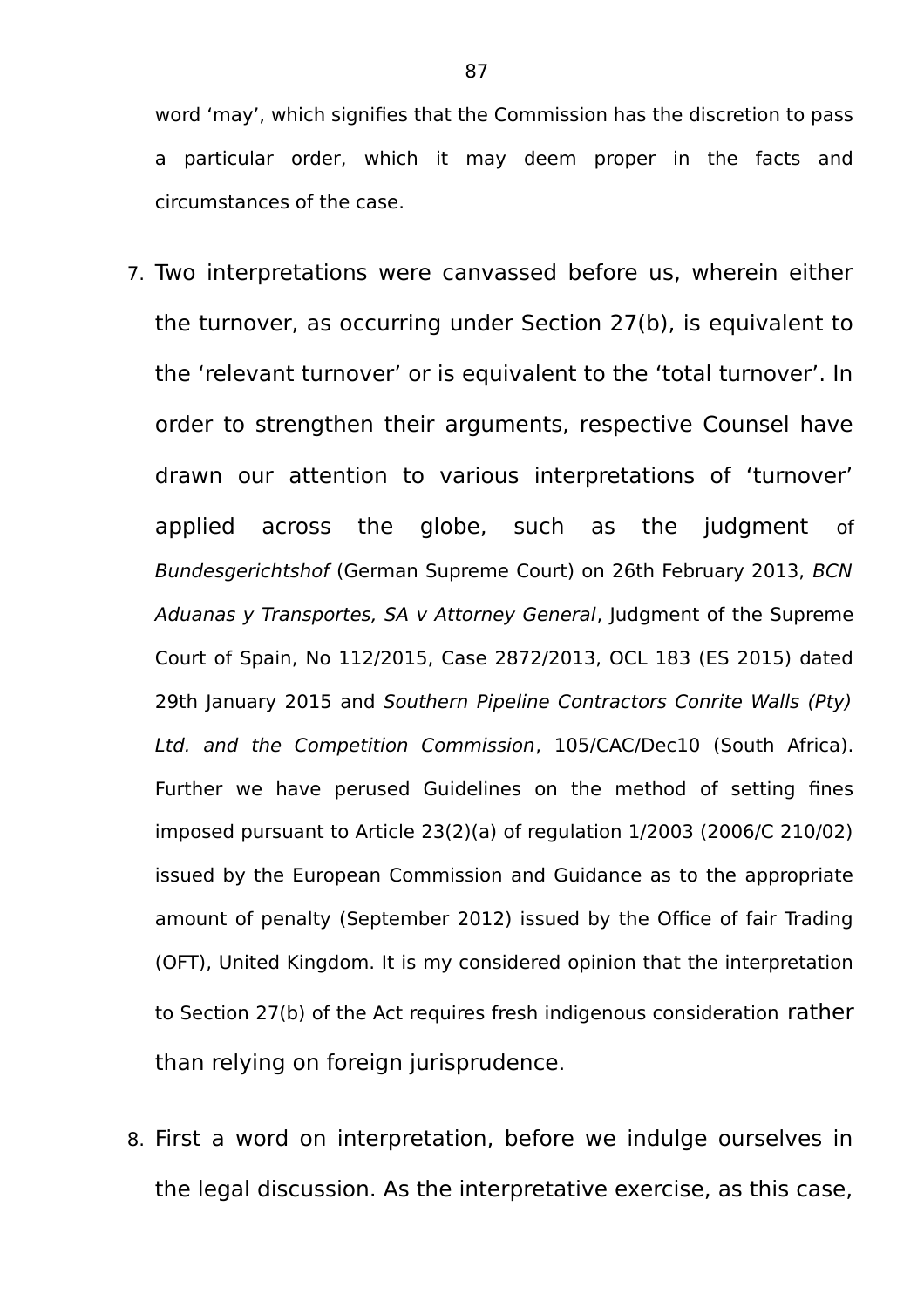involves various equitable facets $26$ , literal interpretation might not be conclusive. It should be noted that an interpretation should sub-serve the intent and purpose of the statutory provision. Therefore we would have to look beyond the plain and simple meaning, to extract the intention of the Act and rationalize the fining policy under Section 27 (b) of the Act.

9. It is well settled that the Competition Act, 2002 is a regulatory legislation enacted to maintain free market so that the Adam Smith's concept of invincible hands operate unhindered in the background.<sup>27</sup> Further it is clear from the Statement of objects and reason that this law was foreseen as a tool against concentration of unjust monopolistic powers at the hands of private individuals which might be detrimental for freedom of trade. Competition law in India aims to achieve highest sustainable levels of economic growth, entrepreneurship, employment, higher standards of living for citizens, protect economic rights for just, equitable, inclusive and sustainable economic and social development, promote economic

26

27

Such as proportionality.

CCI v. SAIL, (2010) 10 SCC 744.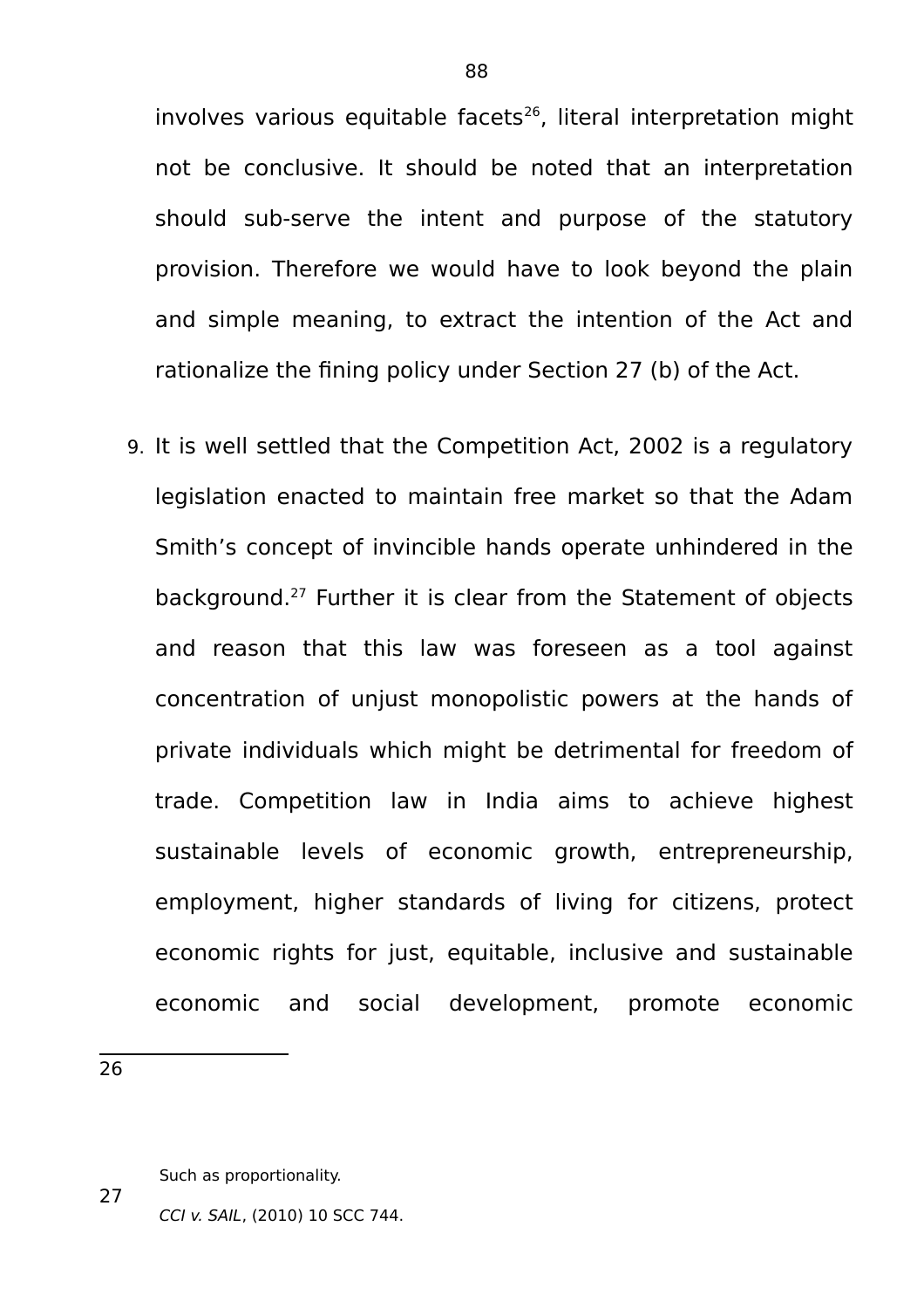democracy, and support good governance by restricting rent seeking practices. Therefore an interpretation should be provided which is in consonance with the aforesaid objectives.

10. At this point, I would like to emphasize on the usage of the phrase 'as it may deem fit' as occurring under Section 27 of the Act. At the outset this phrase is indicative of the discretionary power provided for the fining authority under the Act. As the law abhors absolute power and arbitrary discretion, this discretion provided under Section 27 needs to be regulated and guided so that there is uniformity and stability with respect to imposition of penalty. This discretion should be governed by rule of law and not by arbitrary, vague or fanciful considerations. Here we may deal with two judgments which may be helpful in deciding the concerned issue. In Dilip N. Shroff v. Joint CIT<sup>28</sup>, this Court while dealing with the imposition of the penalty has observed that-

> The legal history of section 271(1)(c) of the Act traced from the 1922 Act prima facie shows that the Explanations were applicable to both the parts. However, each case must be considered on its own facts. The role of the Explanation having regard to the principle of statutory interpretation must be borne in mind before interpreting the aforementioned provisions. Clause (c) of sub-section (1) of section 271 categorically states that the penalty would be leviable if the assessee

<sup>(2007) 6</sup> SCC 329.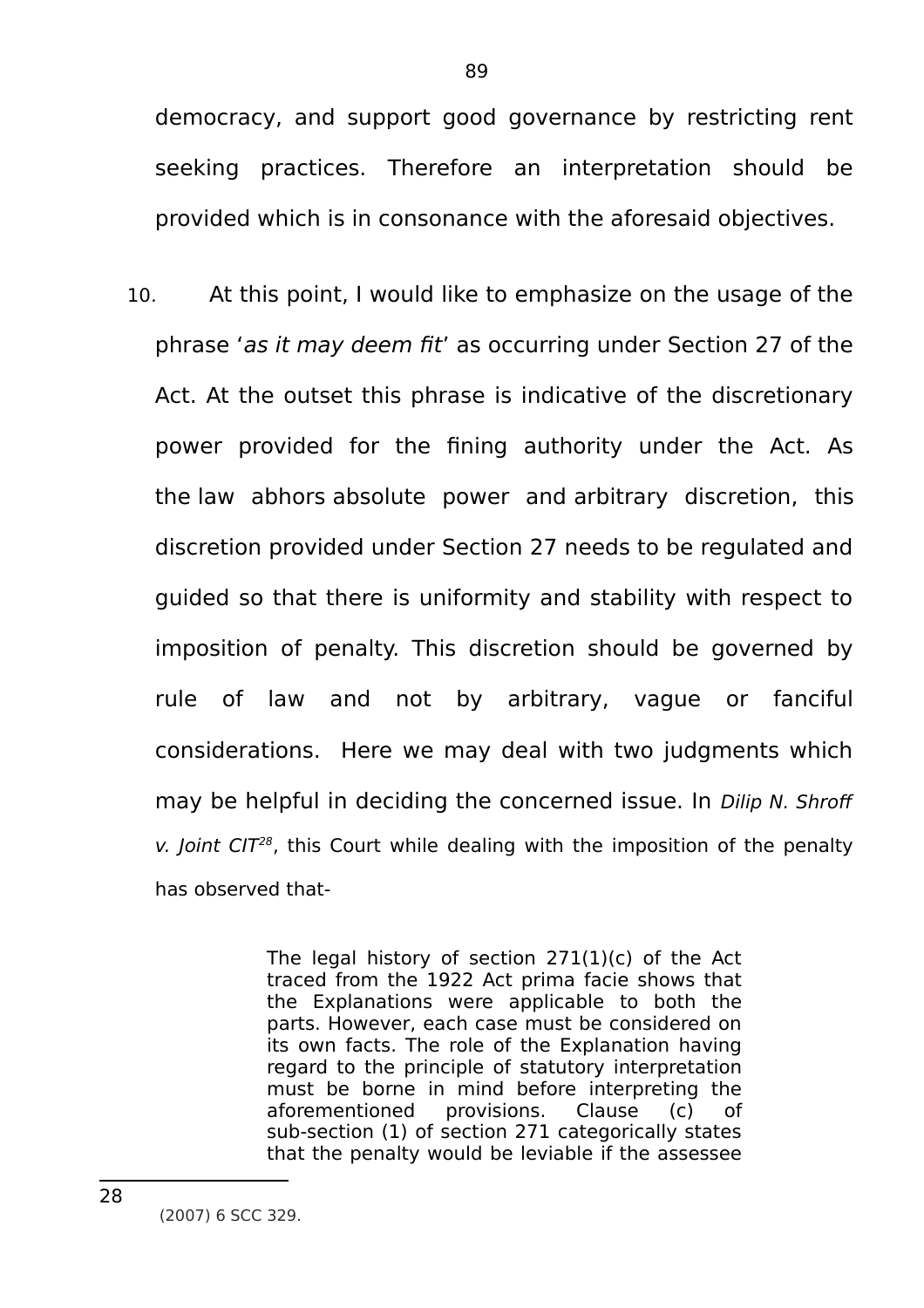conceals the particulars of his income or furnishes inaccurate particulars thereof. By reason of such concealment or furnishing of inaccurate particulars alone, the assessee does not ipso facto become liable for penalty. **Imposition of penalty is not automatic. Levy of penalty is not only discretionary in nature but such discretion is required to be exercised on the part of the Assessing Officer keeping the relevant factors in mind. Some of those factors apart from being inherent in the nature of penalty proceedings as has been noticed in some of the decisions of this court, inheres on the face of the statutory provisions.** Penalty proceedings are not to be initiated, as has been noticed by the Wanchoo Committee, only to harass the assesse. The approach of the Assessing Officer in this behalf must be fair and objective." (**emphasis supplied**)

Moreover in the case of Hindustan Steel Ltd. vs. State of Orissa,<sup>29</sup> this

Court made following observations-

"An order imposing penalty for failure to carry out a statutory obligation is the result of a quasi criminal proceedings and penalty will not ordinarily be imposed unless the party obliged either acted deliberately in defiance of law or was guilty of conduct contumacious or dishonest, or acted in conscious disregard of its obligation. **Penalty will not also be imposed merely because it is lawful to do so. Whether penalty should be imposed for failure to perform a statutory obligation is a matter of discretion of the authority to be exercised judicially and on a consideration of all the relevant circumstances.** Even if a minimum penalty is prescribed, the authority competent to impose the penalty will be justified in refusing to impose penalty, when there is a technical or venial breach of the provisions of the Act or where the breach flows from a bona fide belief that the offender is not liable to act in the manner prescribed by the statute."

(**emphasis supplied**)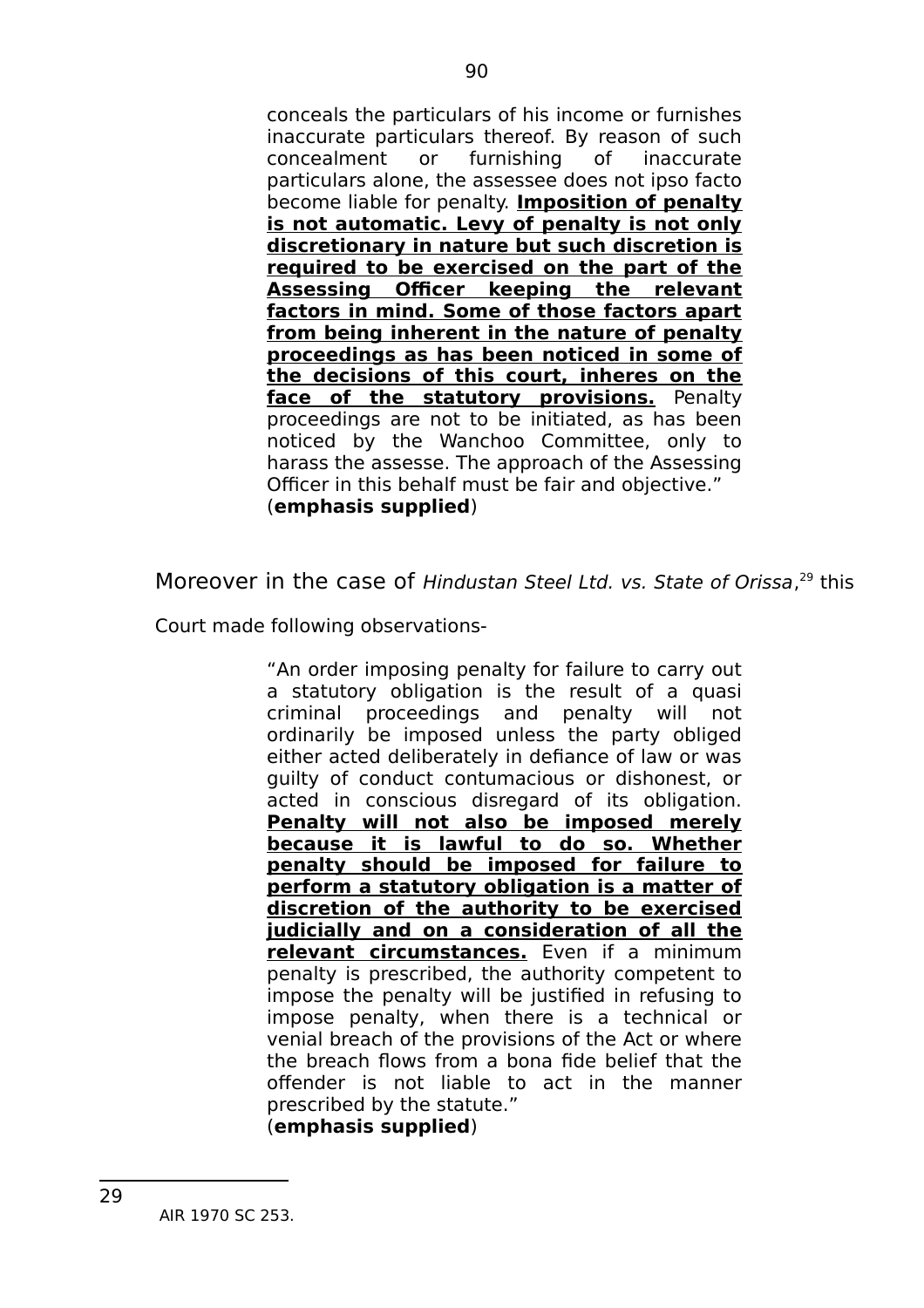11. It should be noted that any penal law imposing punishment is made for general good of the society. As a part of equitable consideration, we should strive to only punish those who deserve it and to the extent of their guilt. Further it is well established by this Court that the principle of proportionality requires the fine imposed must not exceed what is appropriate and necessary for attaining the object pursued. In Coimbatore Distict Central Co-operative Bank v. Coimbatore District Central Co-operative Bank Employees Assn.,<sup>30</sup> this Court has explained the concept of 'proportionality' in the following manner-

> "'proportionality' is a principle where the Court is concerned with the process, method or manner in which the decision-maker has ordered his priorities, reached a conclusion or arrived at a decision. The very essence of the decision-making consists in the attribution of relative importance to the factors and considerations in the case. The doctrine of proportionality thus steps in focus true nature of exercise- the elaboration of a rule of permissible priorities. De Smith states that 'proportionality' involves 'balancing test' and 'necessity test'. Whereas the former ('balancing test') permits scrutiny of excessive onerous penalties or infringement of rights or interests and a manifest imbalance of relevant considerations, the latter ('necessity teat') requires infringement of human rights to the least restrictive alternative'

In consonance of established jurisprudence, the principle of proportionality needs to be imbibed into any penalty imposed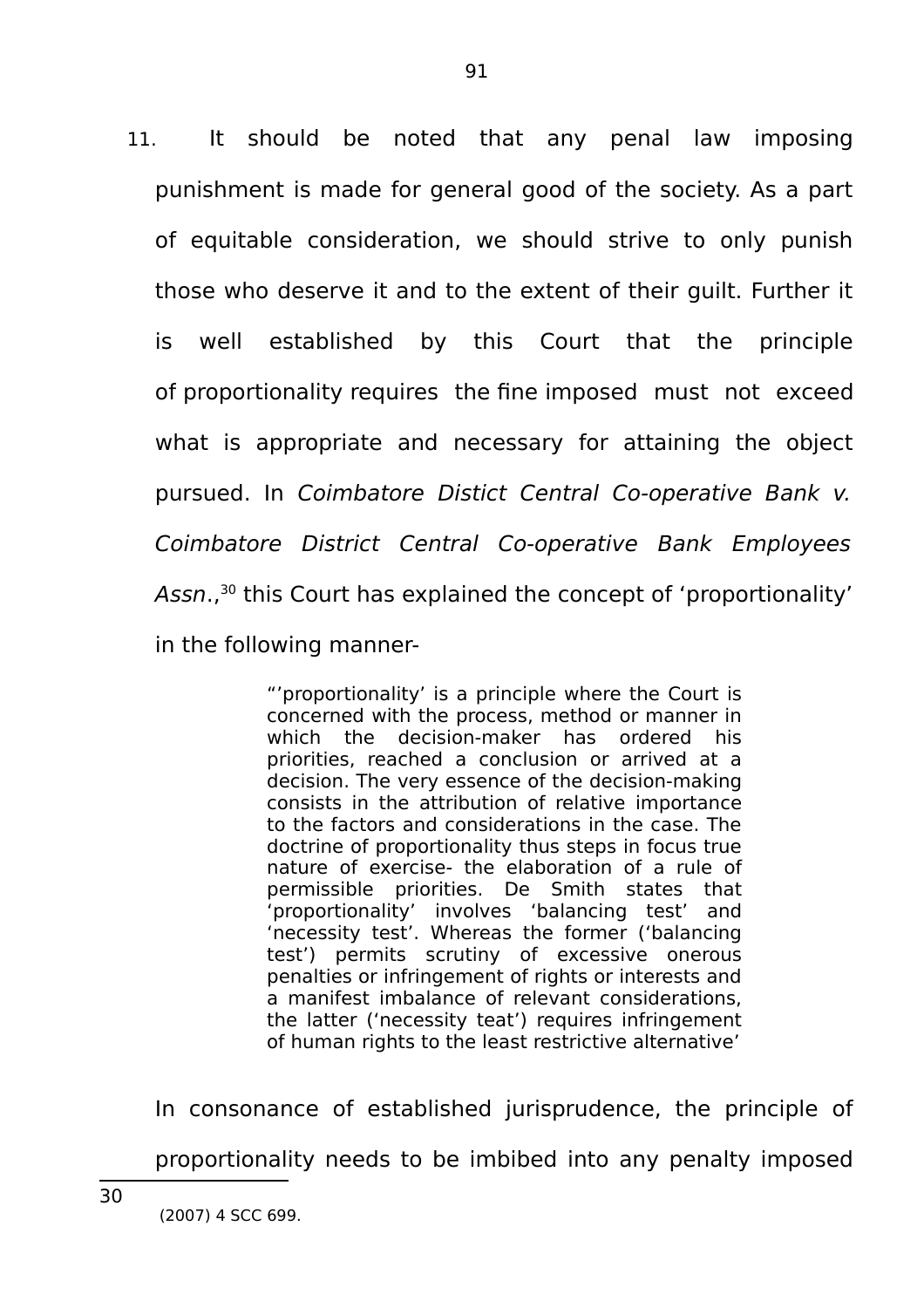under Section 27 of the Act. Otherwise excessively high fines may over-deter, by discouraging potential investors, which is not the intention of the Act. Therefore the fine under Section 27(b) of the Act should be determined on the basis of the relevant turnover. In light of the above discussion a two step calculation has to be followed while imposing the penalty under Section 27 of the Act.

#### **STEP 1: DETERMINATION OF RELEVANT TURNOVER.**

12. At this point of time it needs to be clarified that relevant turnover is the entity's turnover pertaining to products and services that have been affected by such contravention. The aforesaid definition is not exhaustive. The authority should have regard to the entity's audited financial statements. Where audited financial statements are not available, the Commission may consider any other reliable records reflecting the entity's relevant turnover or estimate the relevant turnover based on available information. However the Tribunal is free to consider facts and circumstances of a particular case to calculate relevant turnover as and when it is seized with such matter.

# **STEP 2: DETERMINATION OF APPROPRIATE PERCENTAGE OF PENALTY BASED ON AGGRAVATING AND MITIGATING CIRCUMSTANCES.**

13. After such initial determination of relevant turnover,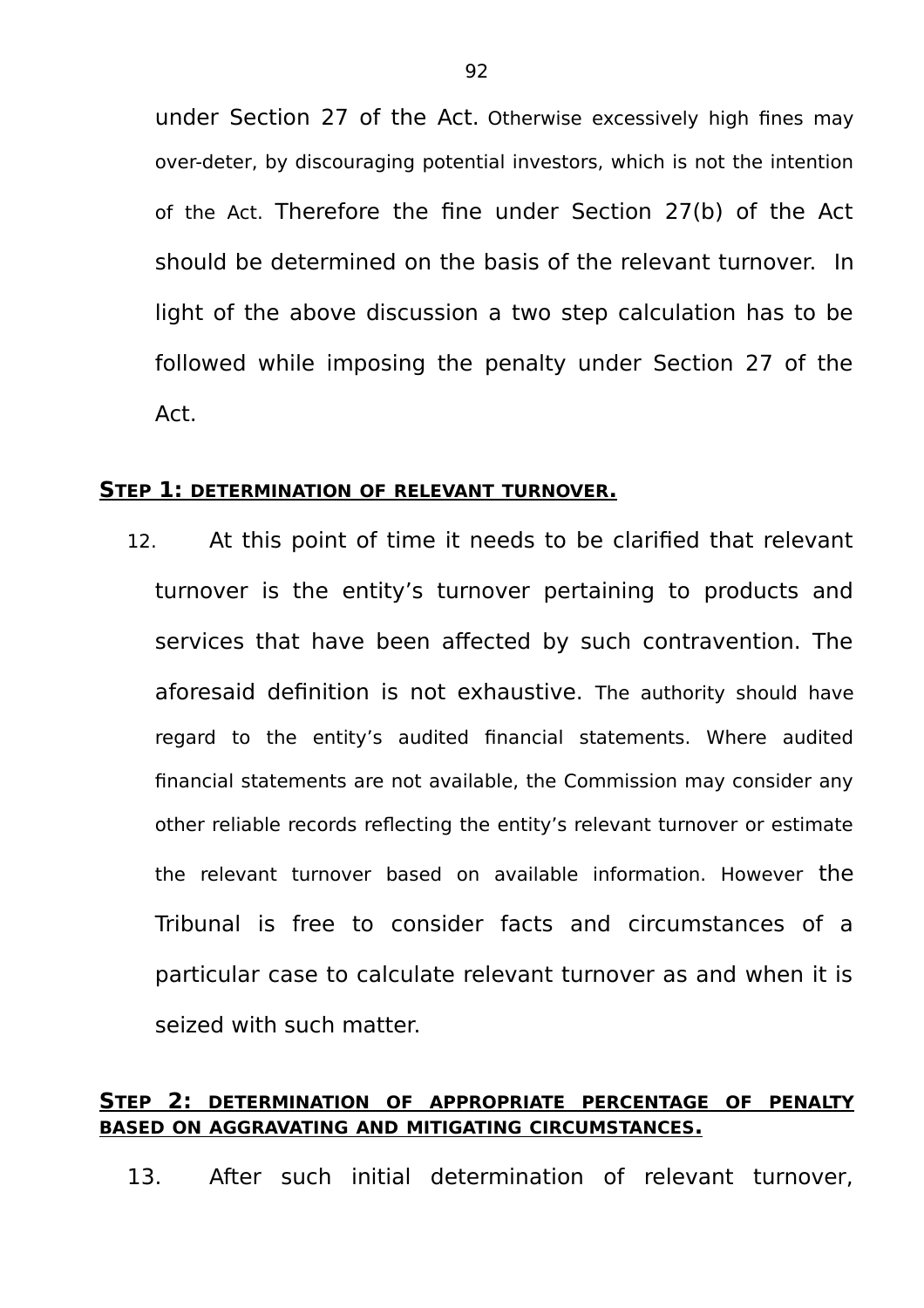commission may consider appropriate percentage, as the case may be, by taking into consideration nature, gravity, extent of the contravention, role played by the infringer (ringleader? Follower?), the duration of participation, the intensity of participation, loss or damage suffered as a result of such contravention, market circumstances in which the contravention took place, nature of the product, market share of the entity, barriers to entry in the market, nature of involvement of the company, bona fides of the company, profit derived from the contravention etc. These factors are only illustrative for the tribunal to take into consideration while imposing appropriate percentage of penalty.

14. At the cost of repetition it should be noted that starting point of determination of appropriate penalty should be to determine relevant turnover and thereafter the tribunal should calculate appropriate percentage of penalty based on facts and circumstances of the case taking into consideration various factors while determining the quantum. But such penalty should not be more than the overall cap of 10% of the entity's relevant turnover. Such interpretation of Section 27 (b) of the Act, wherein the discretion of the commission is guided by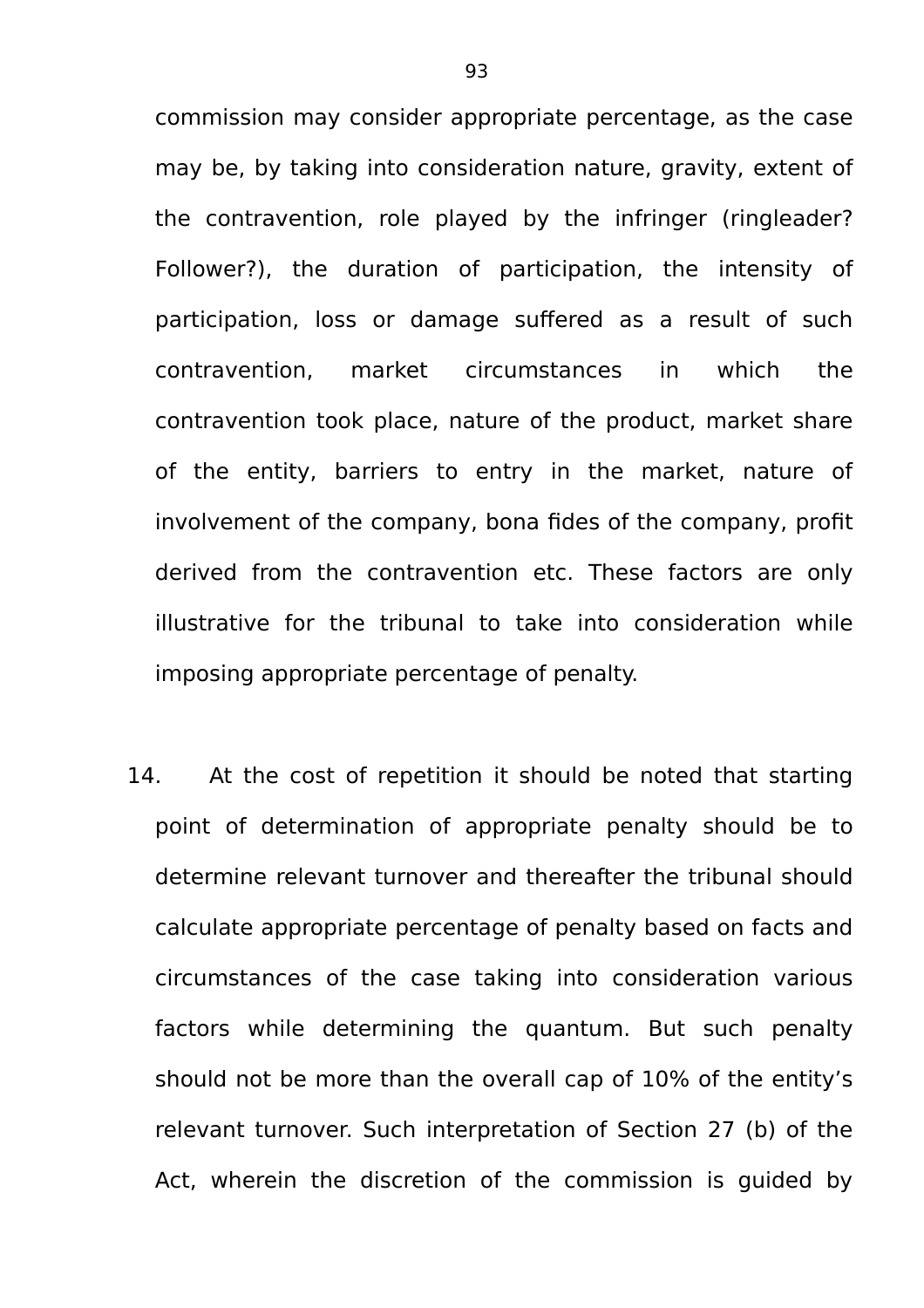principles established by law would sub-serve the intention of the enactment.

- 15. Lastly, I am of the opinion that the penalty imposed by COMPAT is appropriate in this case at hand and requires no further interference.
- 16. These appeals are, accordingly, disposed of in the above terms.

 **………………...................J.**

 **(N. V. RAMANA)**

**NEW DELHI, DATED: MAY 08, 2017.**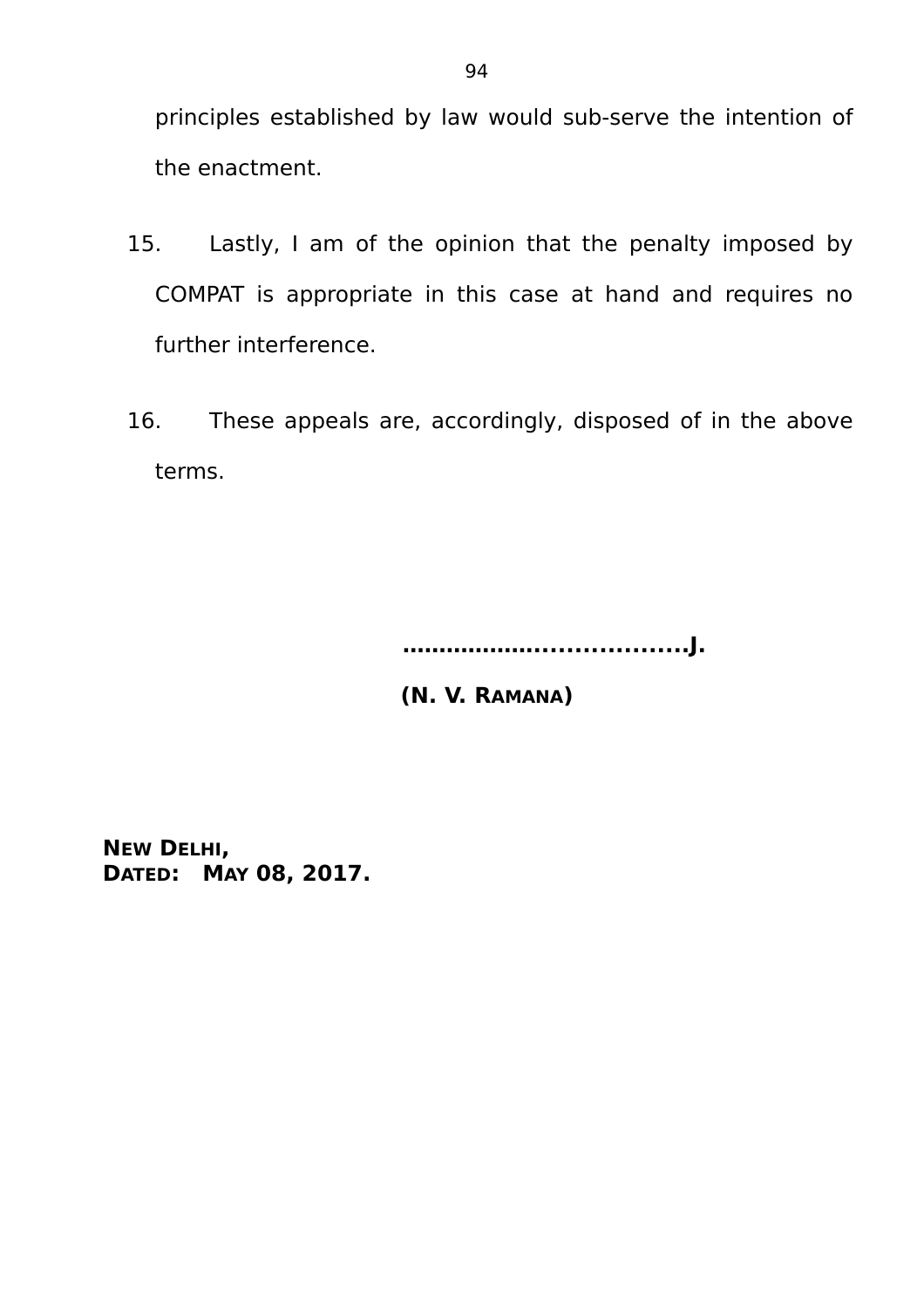**ITEM NO.1A** COURT NO.8 SECTION XVII **(FOR JUDGMENT) S U P R E M E C O U R T O F I N D I A RECORD OF PROCEEDINGS**

**Civil Appeal No(s). 2480/2014**

**EXCEL CROP CARE LTD.** Appellant(s)

 **VERSUS**

COMPETITION COMMN. OF INDIA & ANR. Respondent(s)

**WITH**

**C.A. No. 53-55/2014**

**C.A. No. 2874/2014**

**C.A. No. 2922/2014**

**Date : 08/05/2017 These appeals were called on for pronouncement of judgment today.**

**Counsel for** 

**the parties: Mr. N.K. Kaul, ASG Mr. Vaibhav Gaggar, Adv. Mr. Arjun Krishnan, Adv. Mr. Saksham Dhingra, Adv. Mr. Sanyat Lodha, Adv. Ms. Neha Mishra, Adv. Mr. Ankur Singh, Adv. Mr. Shiv Johar, Adv. Mr. A.K. Jha, Adv. Mr. Rohit K. Singh,Adv. Mr. Rajan Narain,Adv. Mr. Mohit Paul,Adv. Mr. Krishnan, Venugopal, Sr. Adv. Mr. Rahul Goel, Adv. Ms. Anu Monga, Adv. Mr. Neeraj Lalwani, Adv. Mr. Rishabh Arora, Adv. Mr. Nitish Sharma, Adv. Mr. Gaurav Ray, Adv. Mr. Rohit K. Singh, Adv. Mr. Ajit Pudussery,Adv. Mr. K. Vijayan, Adv.**